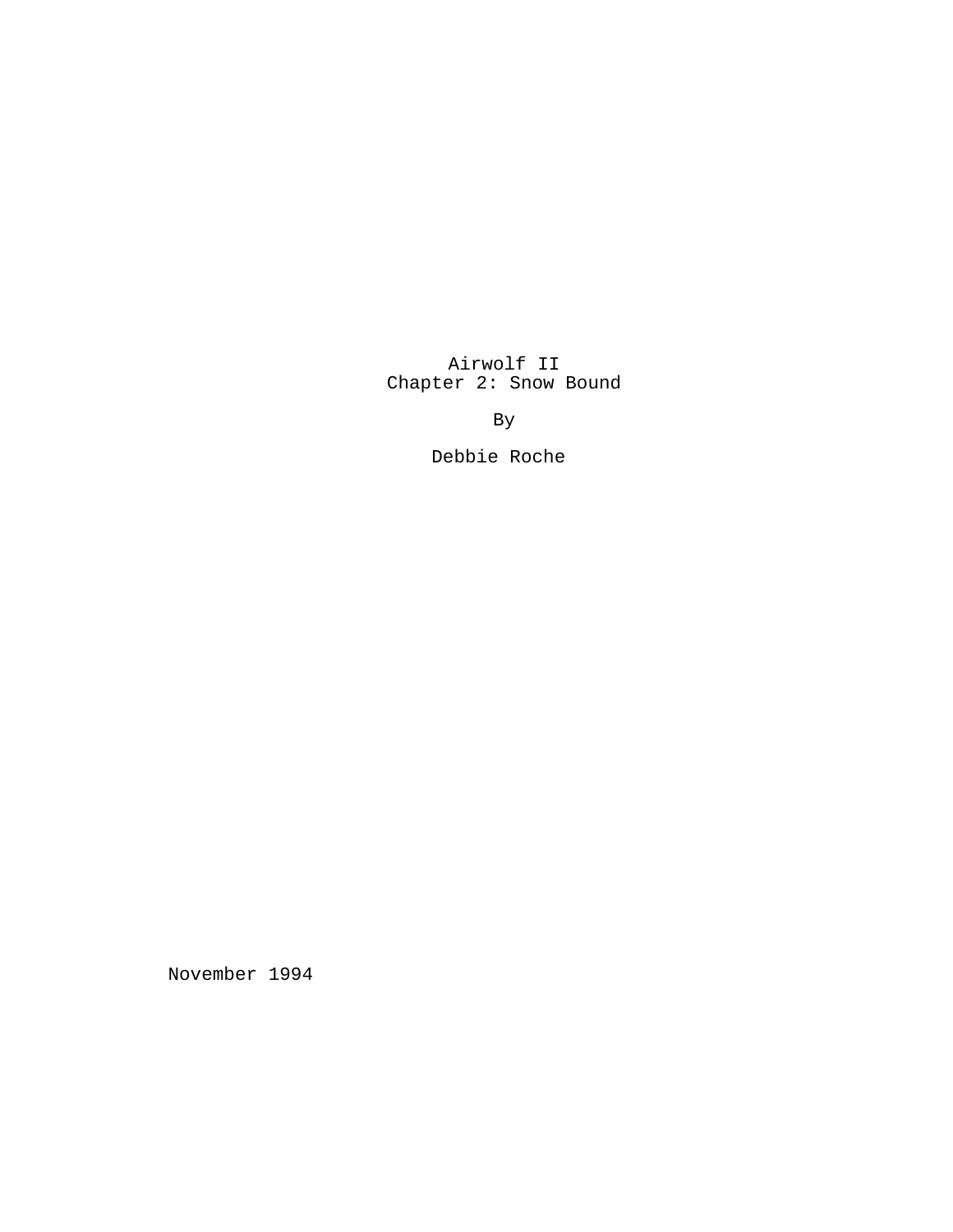# **FRIDAY DECEMBER 18th 1992**

1 INT: ST. JOHN'S - LIVING ROOM (1:00PM MST) 1

ST. JOHN, MIKE, JASON, JO, and FRANK, are all sitting in the living room.

> JO Do you realize, that this is the first Christmas, in five years, that we'll be spending apart?

MIKE Yeh, I realized that.

JASON We've all finally got some time off, and we're spending it apart.

ST. JOHN I can't speak for you guys but... (beat) I plan to have a good time.

FRANK When you picking her up?

ST. JOHN Tomorrow morning. I have to go see someone in Detroit tonight.

JO Where did you say you were taking her, again?

ST. JOHN (smile) I didn't.

MIKE I guess this is the last time we'll see each other this year.

JASON Looks like it.

JASON rises his finger and points to MIKE, ST. JOHN, and JO, as he says his next line.

> JASON And I expect to see you three, back here on January 5th. (beat) (MORE)

> > (CONTINUED)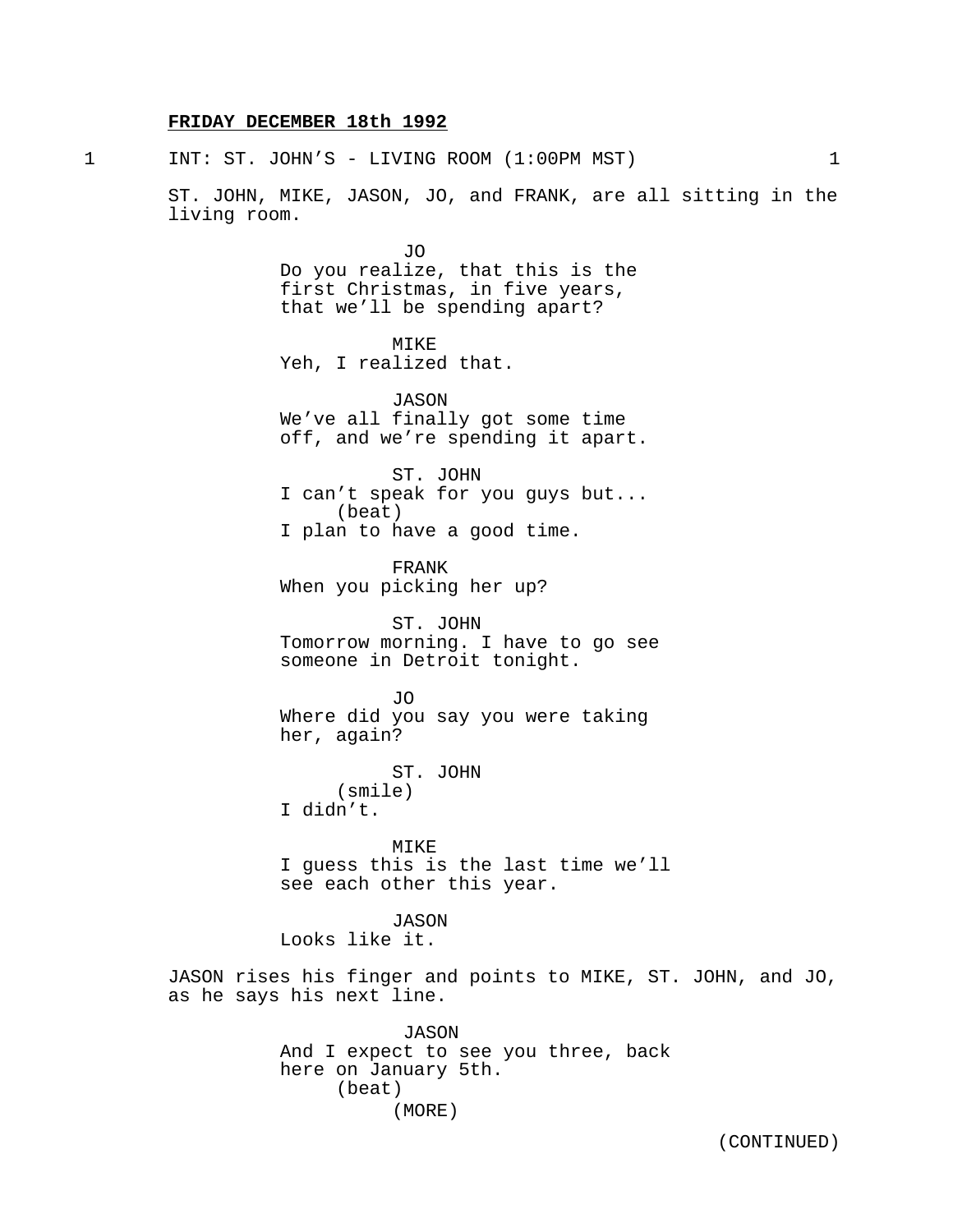JASON (cont'd) No excuses. ST. JOHN and MIKE give JASON a mock salute. ST. JOHN / MIKE / JO Yes Jason. JASON (smile) I gotta split. MIKE Where are you and Karen spending the holidays? JASON Don't know yet. We're gonna work that out tonight. (beat) Merry Christmas guys. EVERYONE Merry Christmas, Jason. JASON shows himself out. MIKE turns to JO and FRANK. MIKE What about you two? Going anywhere special? JO I don't know. (turn to Frank) Are we...? FRANK (smile) Not telling. JO (turn to Mike) What about you and... (beat) ...What's her name? (beat) Bambi? ST. JOHN Bambi was last week. I think it's Candy this week.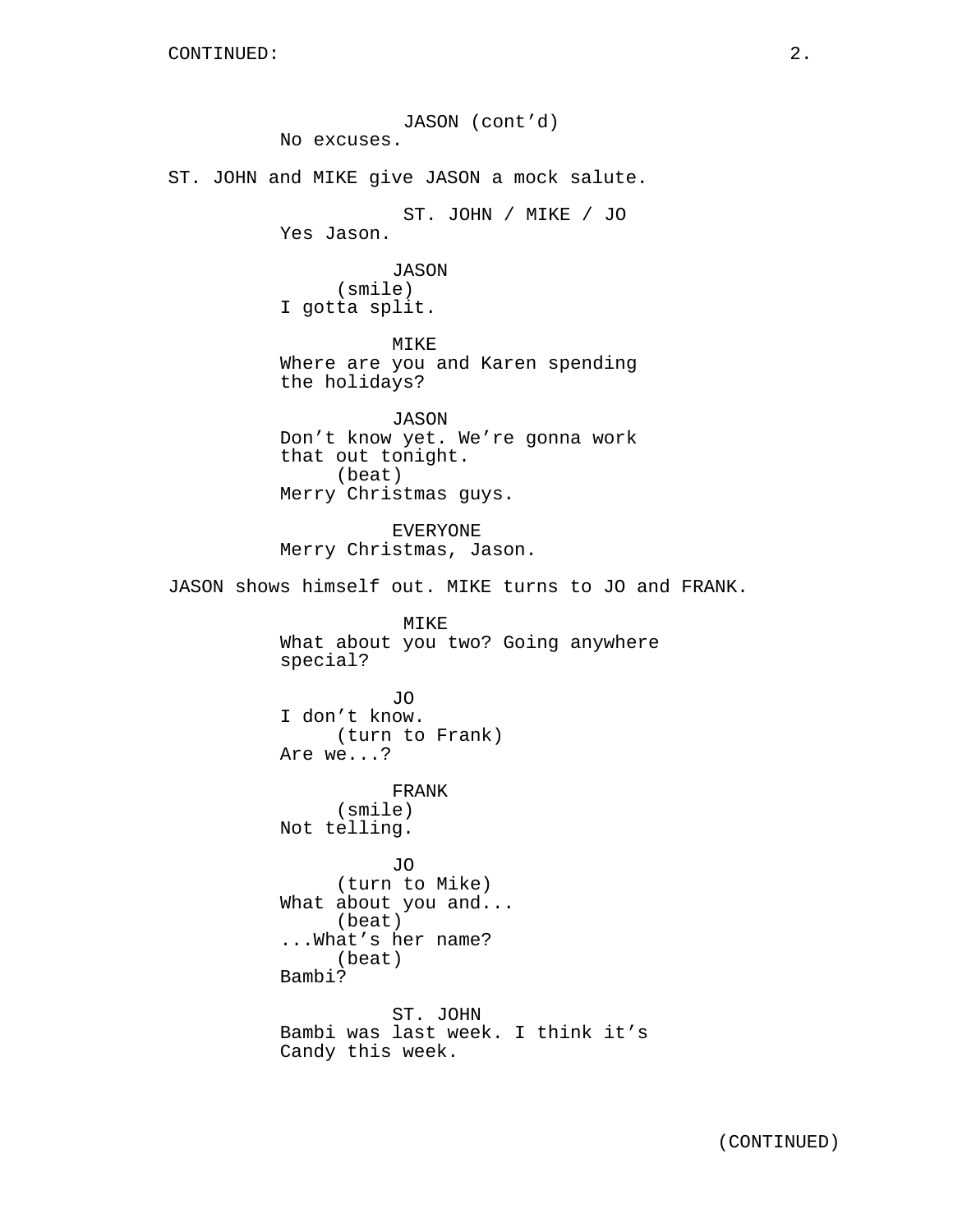MIKE It's Cindy, okay! Cindy.

JO Okay. Cindy. Well?

MIKE (sarcastically) We're gonna spend the whole three weeks locked in my place.

ST. JOHN If it lasts that long.

MIKE throws a sofa cushion at ST. JOHN, who, catches it. FRANK shakes his head from side-to-side.

> FRANK (turn to Jo) Come on Jo, we better leave if we want to bet the traffic.

JO (look at Frank) Oh. So wherever we're going, we're driving.

JO rises. So do ST. JOHN and MIKE. FRANK turns to ST. JOHN and MIKE.

> FRANK Merry Christmas guys.

ST. JOHN / MIKE Merry Christmas Frank.

JO turns to ST. JOHN and MIKE.

JO Merry Christmas guys.

ST. JOHN / MIKE Merry Christmas Jo.

FRANK and JO exit. MIKE turns to ST. JOHN.

MIKE I guess I better get going too. Merry Christmas buddy.

ST. JOHN Merry Christmas Mike.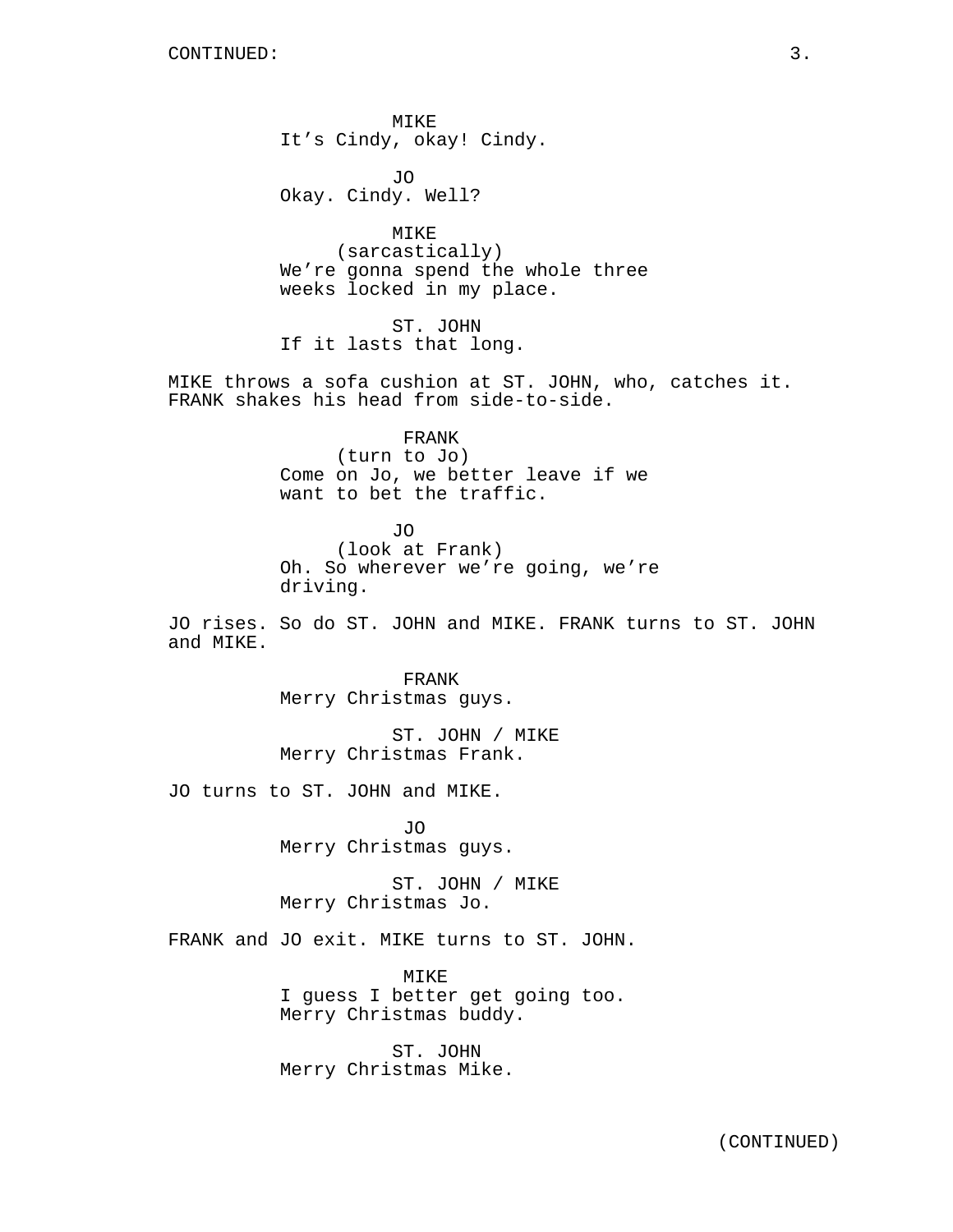MIKE starts to walk to the door, then he stops and turns around.

> MIKE Hey, say hi to Deb for me, will ya? ST. JOHN

Sure, Mike.

#### MIKE

Bye.

#### ST. JOHN

See ya.

MIKE exits. ST. JOHN starts to clean up.

CUT TO:

#### **SATURDAY DECEMBER 19th 1992**

# 2 EXT: DEBBIE'S - BACK YARD (7:00AM EST) 2

The SANTINI AIR chopper, has landed, and ST. JOHN's just finishing putting DEBBIE's stuff in the chopper. DEBBIE's parents, are standing on the patio. DEBBIE is walking through the yard, back to the helicopter. DUSTY follows her.

CONTINUE TO:

#### 3 EXT: CHOPPER 3

ST. JOHN opens the side door of the chopper for DEBBIE, and DUSTY jumps in. DEBBIE is wearing her Airwolf pendant necklace.

> DEBBIE Dusty, get out of the chopper. You can't come with us.

DUSTY barks once, and ST. JOHN looks at him.

ST. JOHN Do you want to come?

DUSTY makes himself comfortable in the chopper.

ST. JOHN I guess that's a yes.

DEBBIE Can he come?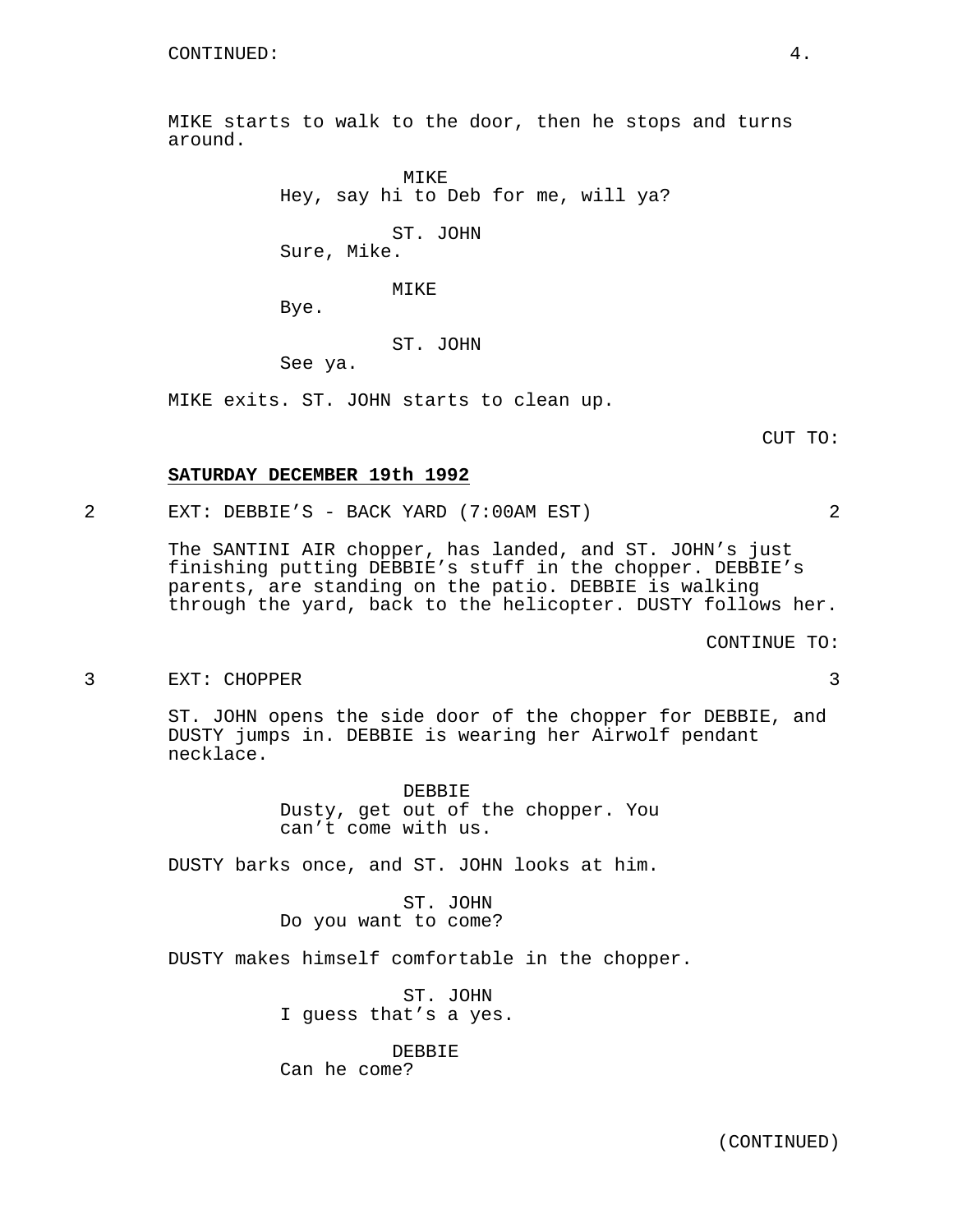ST. JOHN If he wants to, sure. I don't see why not.

DEBBIE turns, and yells to her parents.

DEBBIE We're gonna take Dusty, okay?

They give her an "okay" nod. DEBBIE gets into the chopper, and ST. JOHN closes her door. Then he goes around, and opens his door.

CONTINUE TO:

# 4 INT: CHOPPER 4

ST. JOHN gets in, and closes his door. They both put on their headphones, then ST. JOHN starts up the chopper. DEBBIE's parents are waving Good-bye, so DEBBIE waves back. The chopper lifts off, and flies Southwest. Once airborne, DEBBIE turns to ST. JOHN.

> DEBBIE So, where are we going Stj.

ST. JOHN (turn to her and smile) It's a surprise.

JUMP TO:

5 EXT: AIRPORT - ASPEN, COLORADO (2:00PM MST) 5

ST. JOHN lands the chopper, and they get out. They remove their stuff from the baggage compartment, then go to the RENT-A-CAR. (NOTE: DEBBIE has no idea where they are, yet.) DUSTY walks along side of them.

CONTINUE TO:

#### 6 INT: AIRPORT - RENT-A-CAR (2:15PM) 6

ST. JOHN picks up the keys for the car that he ordered ahead of time. DEBBIE notices a sign that reads, "WELCOME to ASPEN." The woman who gives ST. JOHN the car keys, also gives him directions to the parking lot where he can pick up his car. They head to the parking lot.

CONTINUE TO: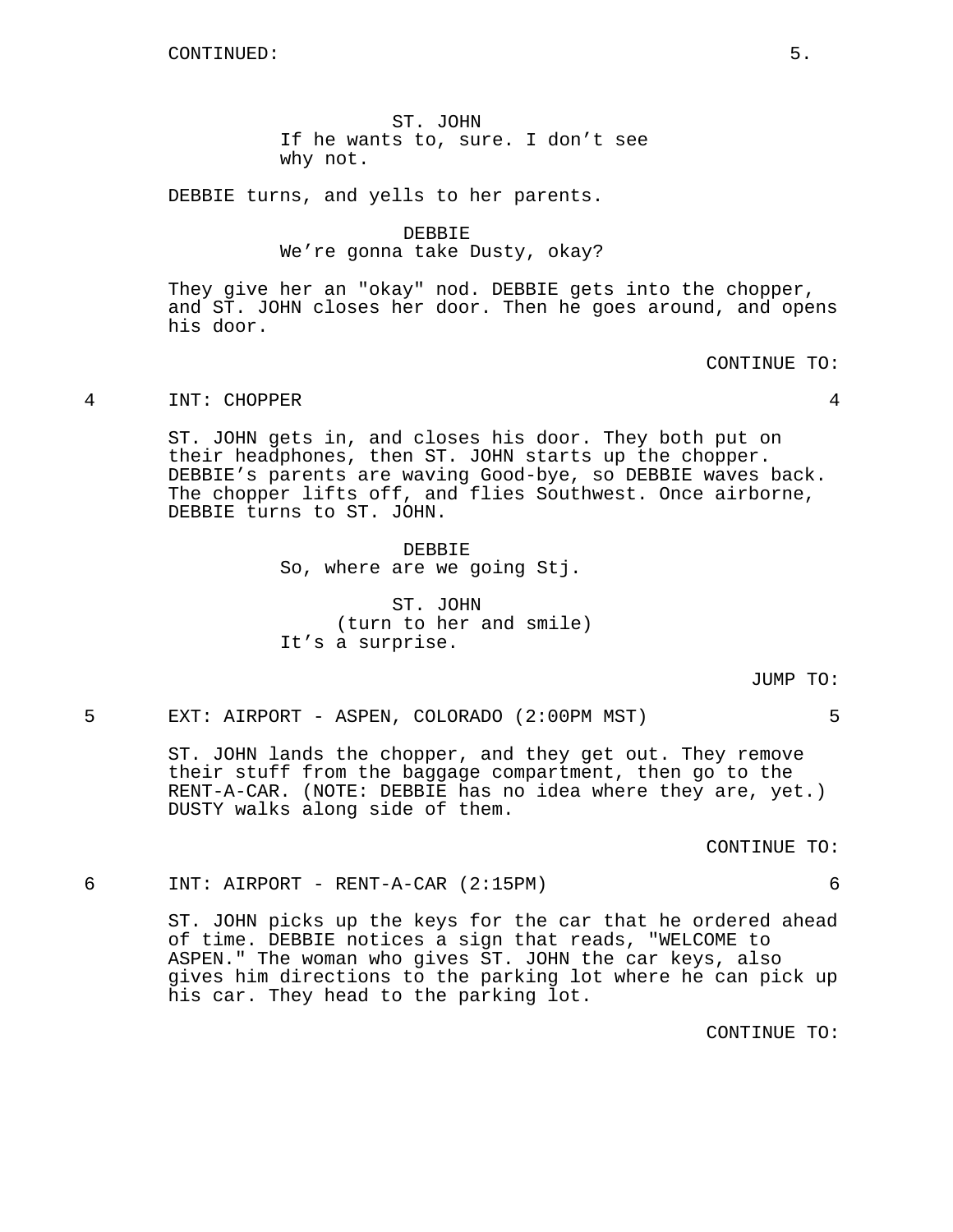7 EXT: AIRPORT - RENT-A-CAR - PARKING LOT (2:35PM) 7

ST. JOHN and DEBBIE find the car. It is a red 1982 Pontiac Firebird Trans-Am.

# CONTINUE TO:

# 8 EXT: CAR 8

ST. JOHN opens the trunk, and they throw their bags in. DEBBIE opens her door, and DUSTY jumps in. He makes himself comfortable in the back seat. ST. JOHN and DEBBIE enter the car.

CONTINUE TO:

9 INT: CAR 9

ST. JOHN starts the car, and they drive off.

JUMP TO:

10 INT: SKI RESORT - MAIN LOBBY - LODGE (3:40PM) 10

JO and FRANK are checking in. They don't see JASON and KAREN coming down the hall, or hear MIKE and CINDY entering via the front doors. JASON and KAREN, and MIKE and CINDY, and JO and FRANK, notice each other simultaneously, and stop dead in their tracks. After the initial shock wears off, they all approach each other.

> JO What are you guys doing here?

MIKE Hey, we could ask you the same thing?

FRANK You know, I think you guys spend far too much time together. You're beginning to think alike.

JASON (to Jo) What Cabin you guys got?

> FRANK (look at key)

#5.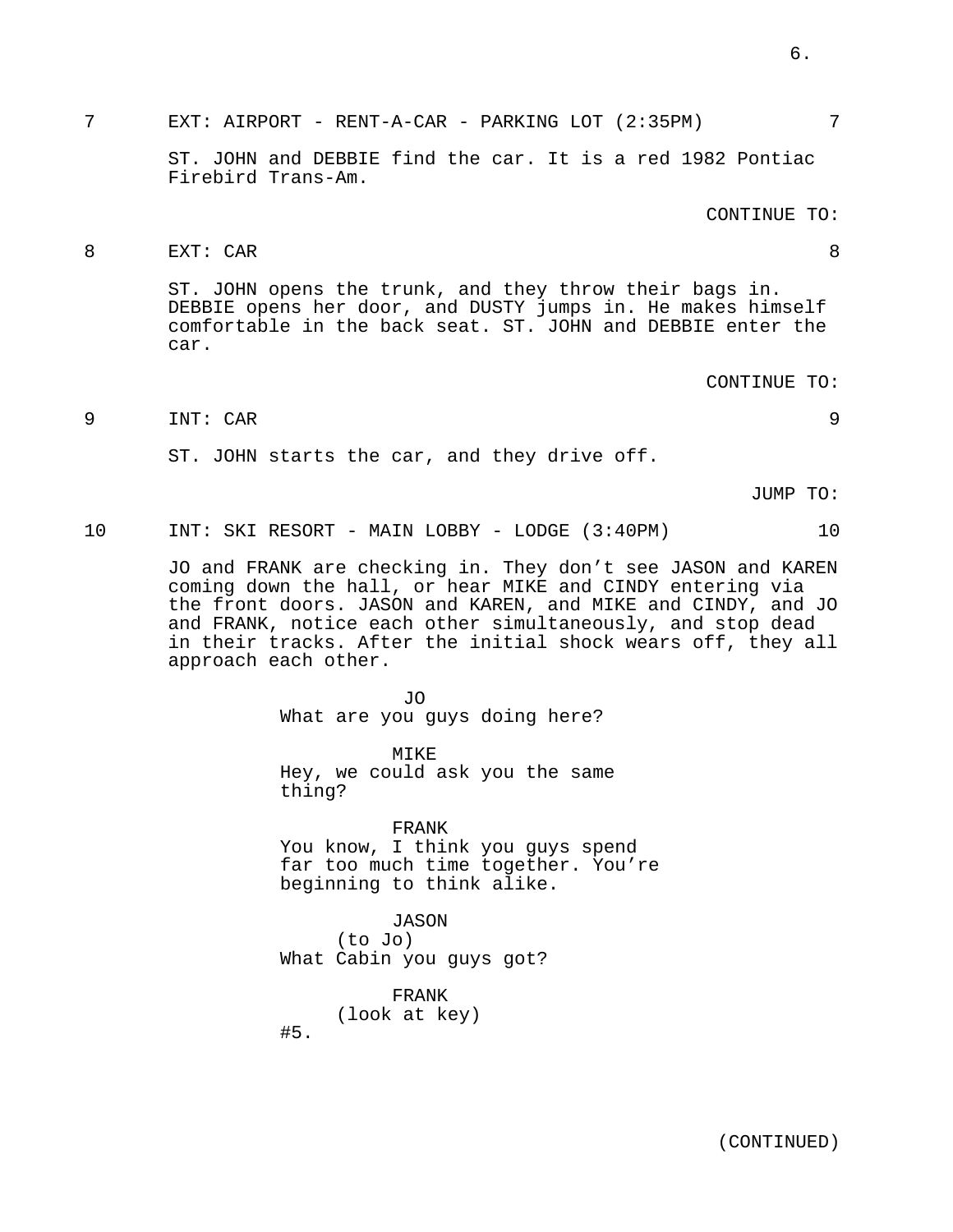JASON We got #6. (to Mike) What about you, Mike?

MIKE

#4.

JO Well, it looks like we're together after all. One for all and all for one.

MIKE Not all of us.

JASON looks to the front doors, and sees ST. JOHN, DEBBIE, and DUSTY enter.

> JASON Don't bet on that, Mike. (point to doors) Look who just came in.

They all turn to the doors.

PAN TO:

11 FOCUS ON: ST. JOHN, DEBBIE AND DUSTY. 11

They are walking to the registration desk. They check in, then turn to exit. DEBBIE notices the gang, and they head over.

> ST. JOHN What are all...

DEBBIE Hi guys. This is Dusty.

MIKE Hi Dusty.

MIKE kneels, and pets DUSTY's head.

JASON Debbie, this is Karen. Karen, Debbie.

DEBBIE / KAREN

Hi.

MIKE and CINDY are petting DUSTY.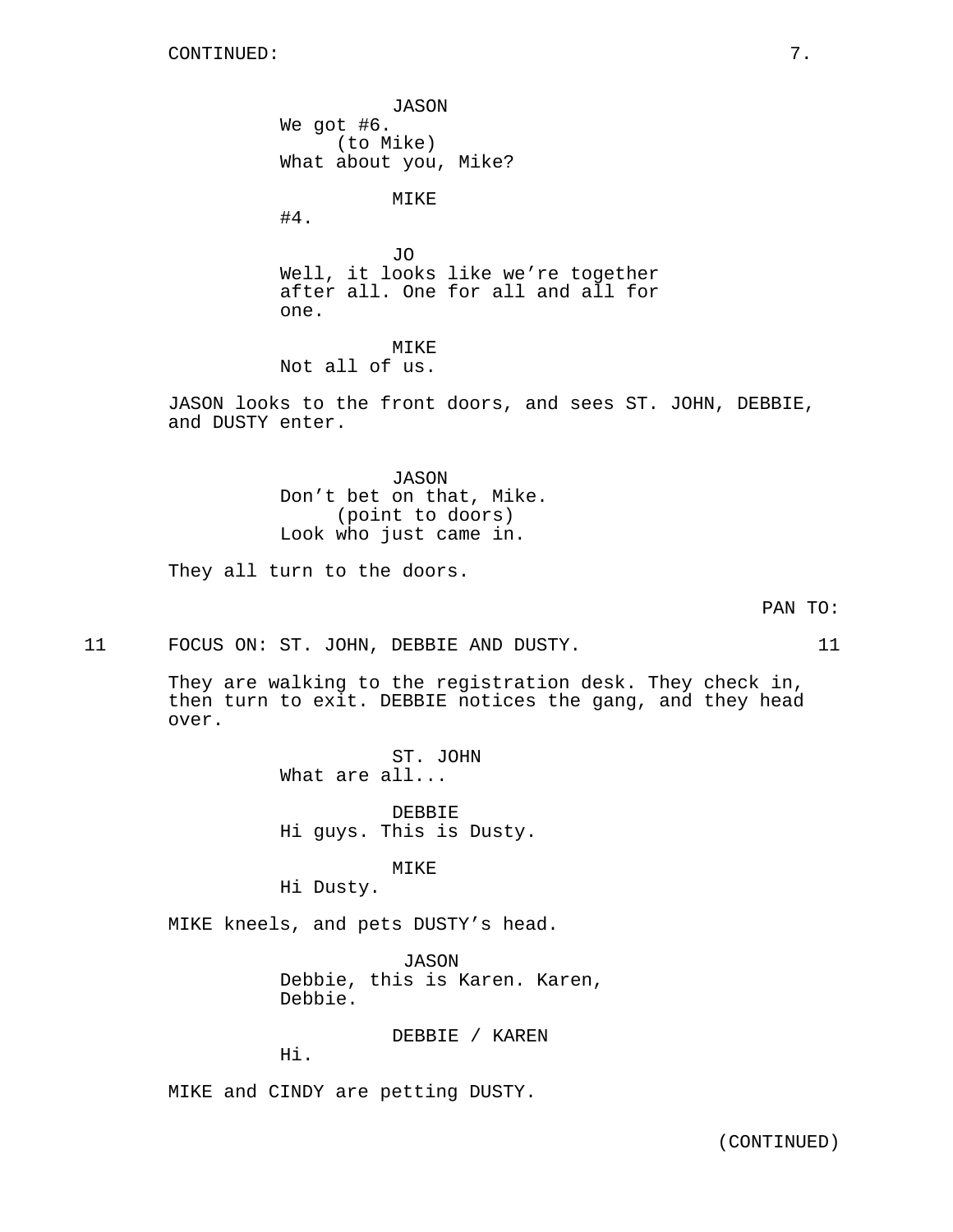MIKE And this is Cindy. CINDY / DEBBIE Hi. CINDY Nice dog. DEBBIE Thanks. CINDY I've never seen a dog with blue eyes before. JO (jokingly) How long have you been with Mike? MIKE Cute Jo. DEBBIE Blue eyes are common in Malamutes and Huskies. MIKE So, what cabin are you two in? ST. JOHN I thought we were spending this holiday season apart? DEBBIE puts her arm around ST. JOHN's waist. DEBBIE Come on Stj, think of the fun the 8 of us could have? ST. JOHN (look at Debbie) But this was suppose to be our time... (beat) Alone. DEBBIE It still can be. We don't have to spend every minute with them. We do

have three weeks after all.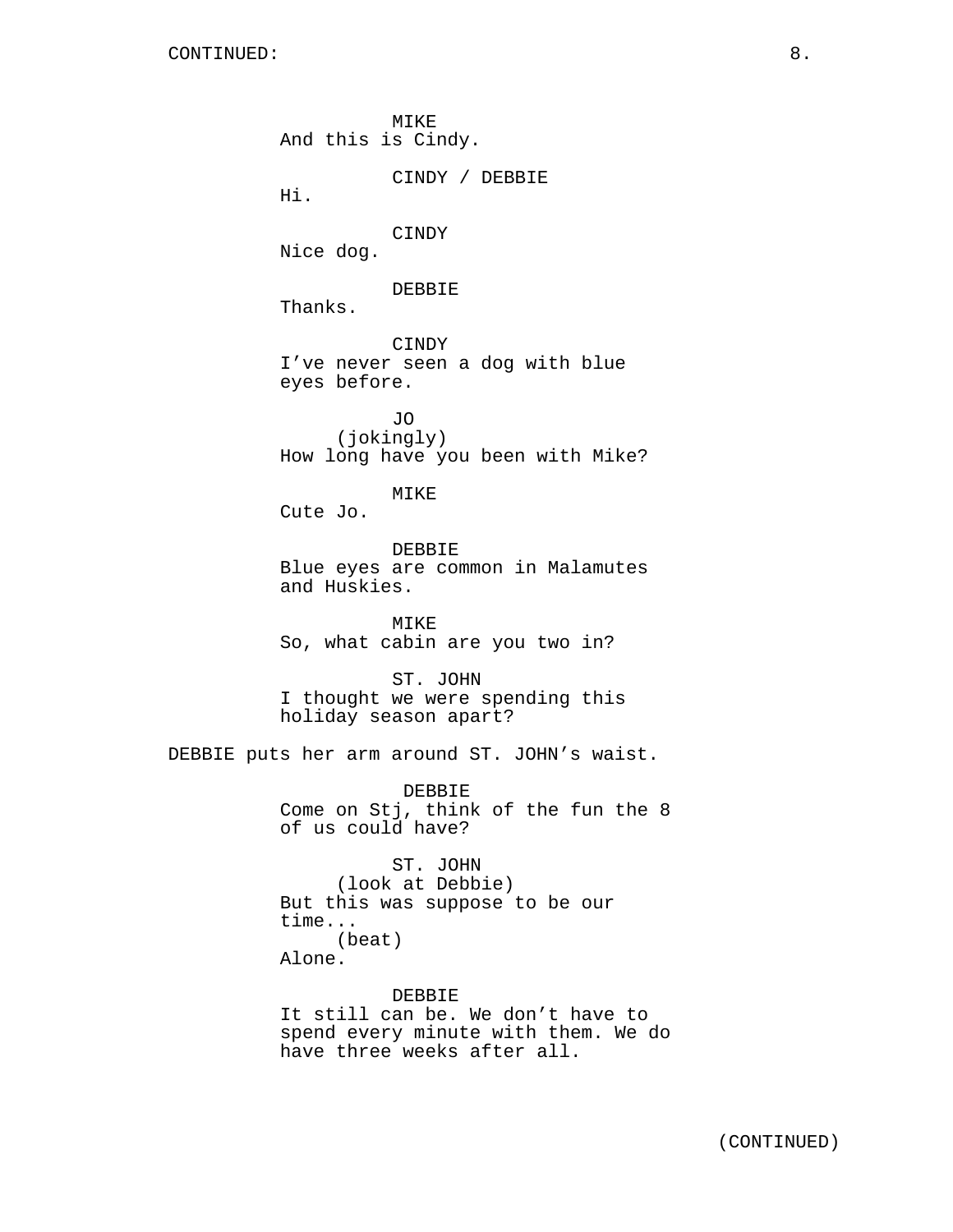ST. JOHN I guess you're right. DEBBIE gives him a smile, then turns to the gang. DEBBIE So, where is everyone staying? FRANK Jo and I have cabin #5. MIKE Cindy and I, have #4. JASON Karen and I, have #6. ST. JOHN (look at key) We have #7. DEBBIE Hey, that means we're all neighbors. FRANK Jo and I still have to unpack. DEBBIE So do we. FRANK What do you say, we all meet back here, in the morning, and work out what we want to do? ALL Okay. Everyone walks off, in pairs, except DEBBIE, ST. JOHN, and DUSTY. ST. JOHN I wanted to spend this time alone with you. (beat) Without those guys. DEBBIE puts her arms around his neck.

DEBBIE I know, but... (beat) (MORE)

(CONTINUED)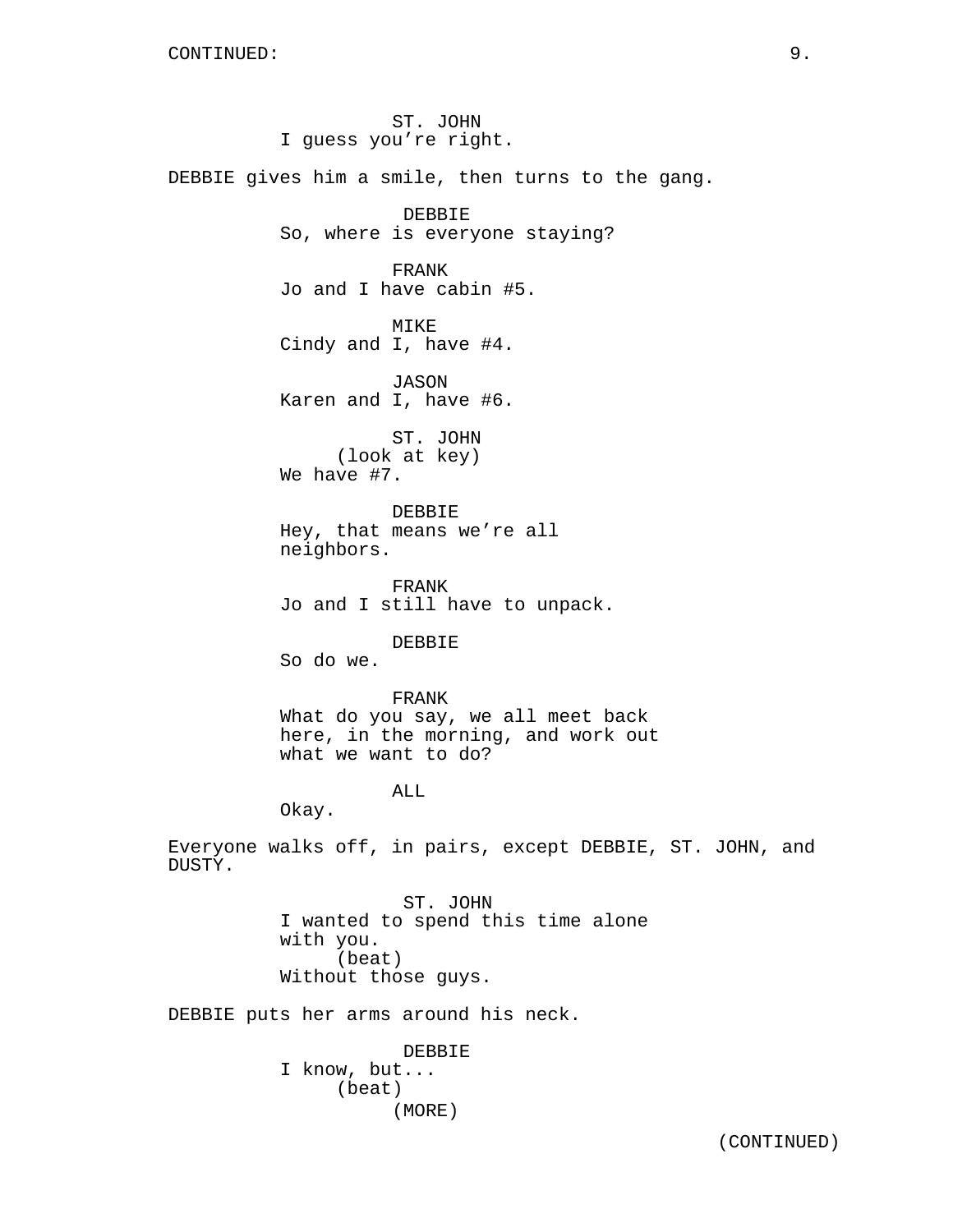DEBBIE (cont'd) ...think of how much more fun we'll have this way.

She smiles, and kisses him. They break the kiss.

DEBBIE

Race you to the car.

DEBBIE runs, and DUSTY runs after her. ST. JOHN chases them.

CUT TO:

12 INT: CABIN 7 (5:00PM) 12

ST. JOHN and DEBBIE, are cuddling in front of the fire. DUSTY is lying beside them. DUSTY gets up, stretches, and walks over to the window. He jumps up, resting his front paws on the window sill, and looks out. DEBBIE turns to ST. JOHN.

> DEBBIE I think he wants to go out. What do you say, we take him for a walk and watch the sunset?

ST. JOHN (smile) Good idea.

They get up off the floor, and put on their jackets, boots, etc. DEBBIE gets DUSTY's leash, and they exit the cabin.

CONTINUE TO:

13 EXT: CABINS - PATHWAY 13

ST. JOHN and DEBBIE walk off down the path, with DUSTY. DEBBIE has the leash looped around her right wrist, like a bracelet. Her left arm, is around ST. JOHN's waist, and her head is leaning on his shoulder. ST. JOHN's right arm is around DEBBIE's waist. As they walk off, JO and FRANK, exit their cabin.

PAN TO:

14 FOCUS ON: JO AND FRANK 14

FRANK I wonder where they're off to?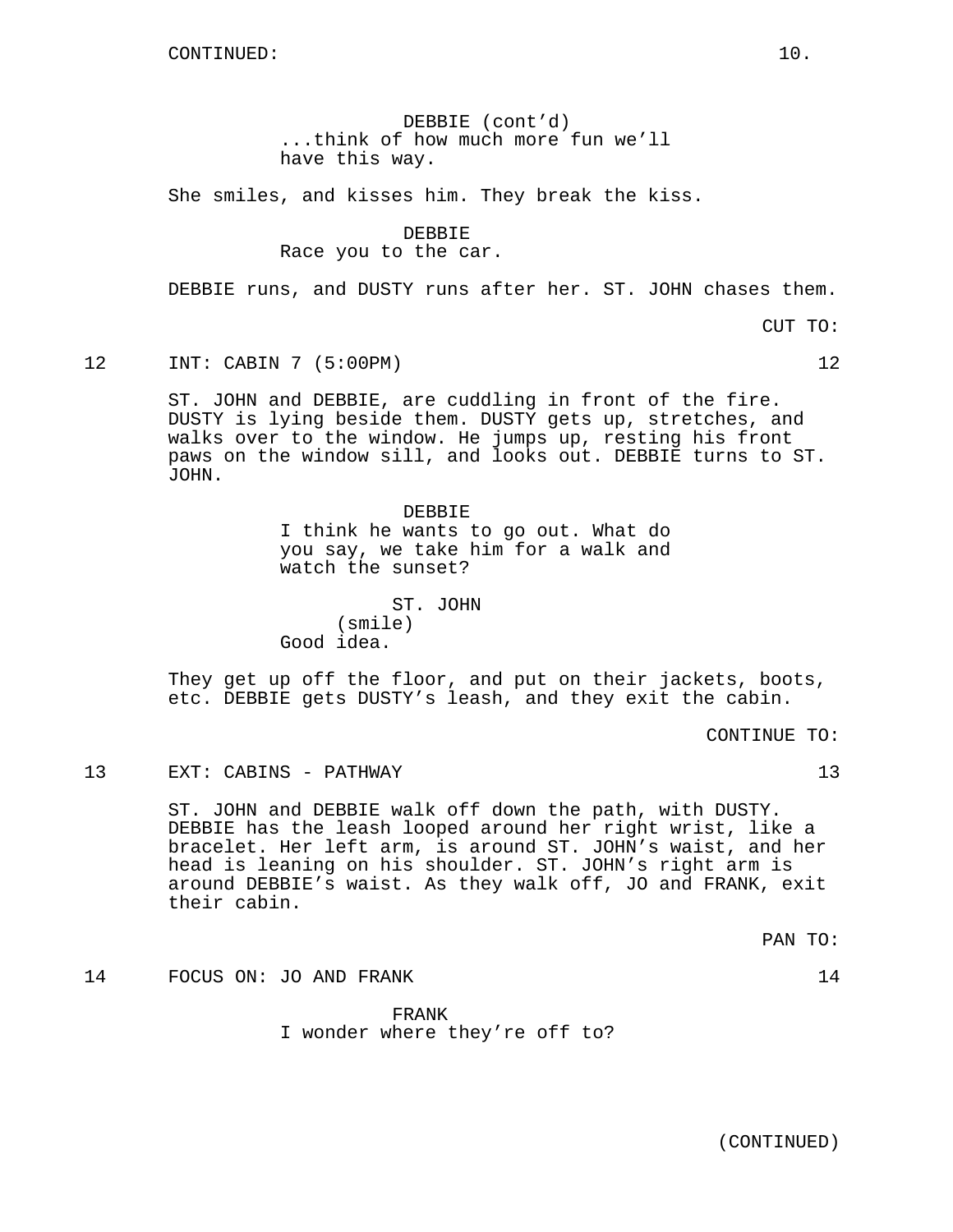JO I think they just want to be alone for a while.

FRANK (turn to Jo) Hey, I've got an idea. (beat) Why don't we build a snowman!

JO

A snowman?

FRANK Or a snowwoman. Whatever.

JO smiles, and they head to the open area in front of the cabins.

#### PAN TO:

15 INT: CABIN 6 15

KAREN walks over to the window, and looks out. She sees JO and FRANK.

> KAREN Jason, look. (beat) Jo and Frank are building a snowman!

JASON (walk toward window) A snowman?

KAREN Yeh, a snowman.

They give each other a "want to help them" look. They run to grab their jackets etc. and exit the cabin.

PAN TO:

16 INT: CABIN 4 16

CINDY looks out the window.

CINDY Oh Mikey, look.

MIKE comes over. He sees JO and FRANK building a snowman and also sees JASON and KAREN walking over to them.

(CONTINUED)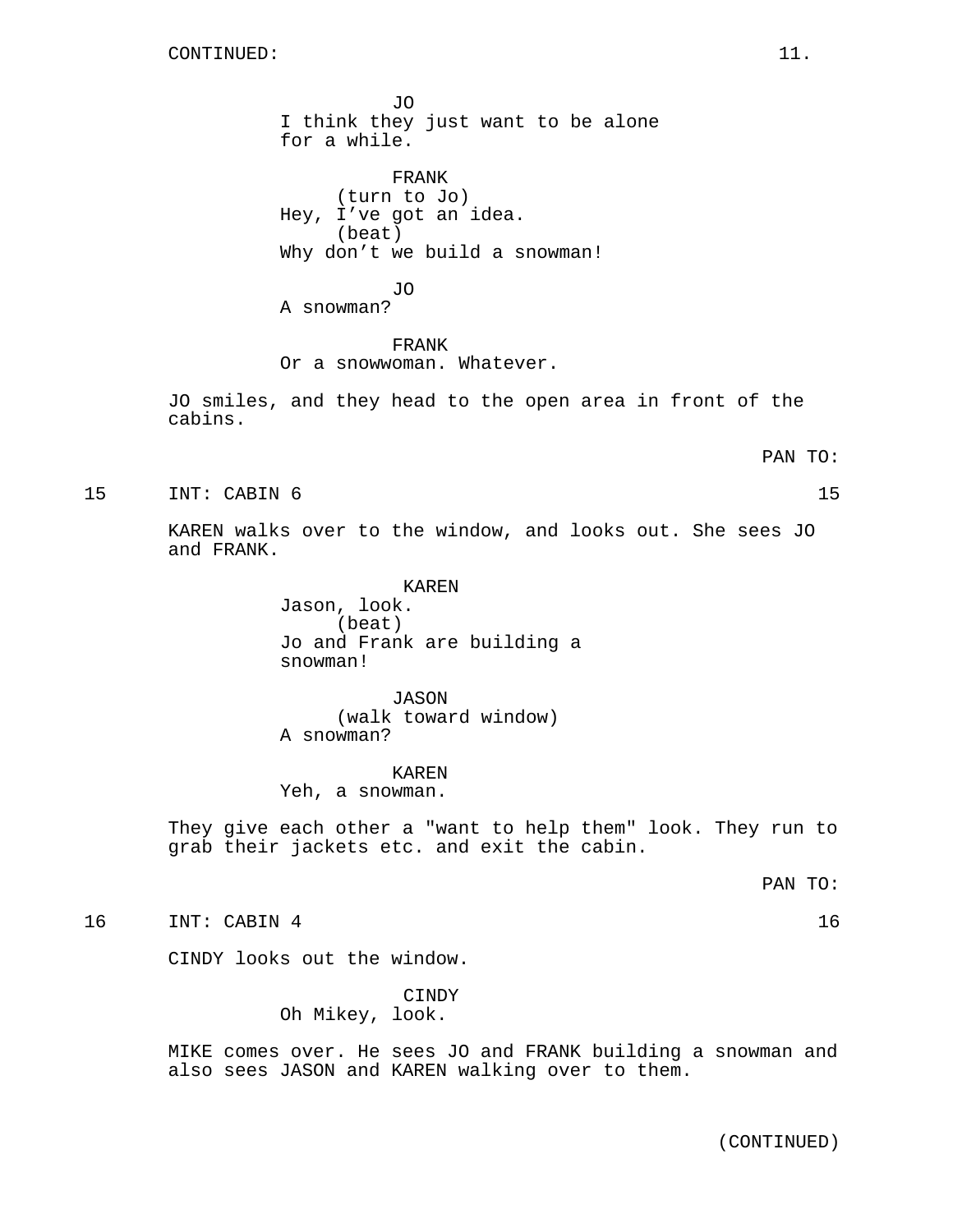MIKE

What are...

CINDY turns to him, and wraps her arms around his neck.

CINDY I haven't built a snowman since... (beat) ...I can't remember, since I was a child, I think. (beat) Could we Mikey? Please.

MIKE

I don't...

CINDY kisses his neck and purrs seductively in his ear.

CINDY

Please.

MIKE (give in) Okay, okay.

They put on their jackets, boots, etc. and exit.

PAN TO:

17 EXT: CABINS 17

MIKE and CINDY walk over to FRANK and JO, and, JASON and KAREN.

MIKE

Can we help?

FRANK stops rolling the snowball and looks at Mike.

FRANK

Well... (beat) ...since we're all here...

MIKE All of us except Deb and St. John. Where are they anyway?

JO They took Dusty for a walk.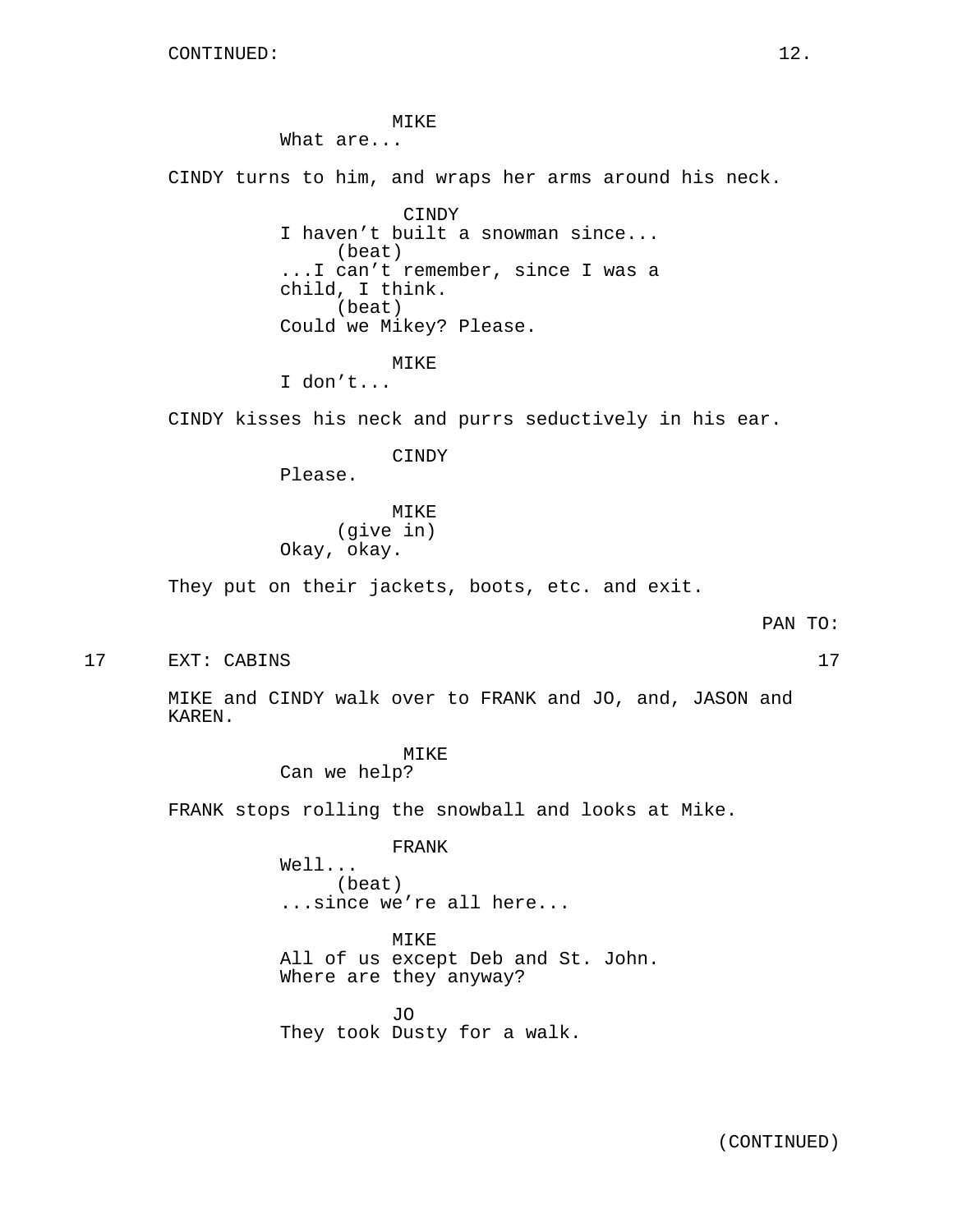MIKE Oh. FRANK Jason, Karen... (beat) C'mer for a second. JASON and KAREN stop rolling their snowballs, and come over. FRANK Since there are now six of us... (beat) Why don't we make something bigger? JO Bigger? KAREN Like what? FRANK (smile) I was thinking we could work in teams, and...

CUT TO:

18 EXT: OPEN SPACE (SUNSET) 18

DUSTY is running around, and ST. JOHN and DEBBIE are in each others arms, watching the sunset. ST. JOHN is standing behind her, with his arms around her. She is leaning against his chest. After the sun sets, ST. JOHN kisses her neck. She turns around, in his arms, and kisses him. After about 4-5 seconds, they break the kiss.

> ST. JOHN Think we should head back? DEBBIE Yeh, I guess so. DEBBIE (call the dog) Dusty.

(beat) C'mer. (beat) Come on, let's go.

DUSTY stops what he was doing, and runs over to them. DEBBIE puts him on the leash and they head back.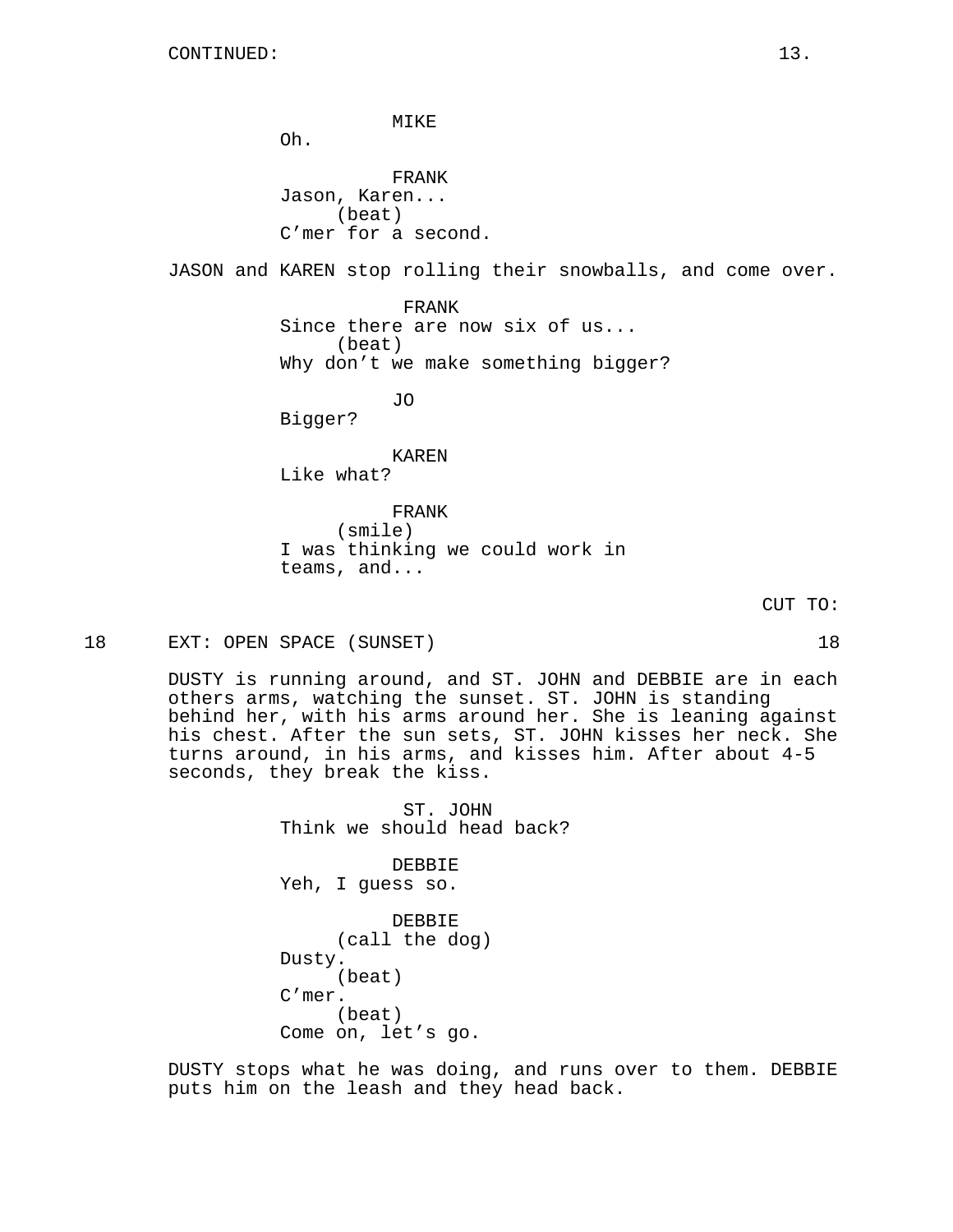19 EXT: CABIN (7:30PM) 19

FRANK, JO, MIKE, CINDY, JASON, and KAREN, are admiring their artwork. They've built a snow fort in the middle of the lawn. They've also built three snowmen. Two, are standing guard, one on each side of the door, and the third is just there. JO is playing with the snowball in her hand.

> MIKE I can't believe we're finished. (beat) But, I will admit it is a beautiful fort. (beat) I'd say I did a good job, wouldn't you?

JO throws her snowball at MIKE. Then MIKE throws one back at her. Before you know it, a snowball fight breaks out. Everyone is careful not to hit the fort or the snowmen.

JUMP TO:

20 EXT: PATHWAY (8:00PM) 20

ST. JOHN, DEBBIE, and DUSTY approach the clearing, and hear the gang yelling and screaming and laughing. They reach the clearing, and ST. JOHN stops.

> ST. JOHN What are they...

A flying snowball hits ST. JOHN in the side of the head, and DEBBIE tries not laugh. EVERYONE freezes, and drops their snowballs. Everyone that is except MIKE, who didn't have one to drop, since it was his that hit ST. JOHN.

MIKE

Oops.

ST. JOHN Miiiike.

MIKE

Sorry.

ST. JOHN I'll get you for that.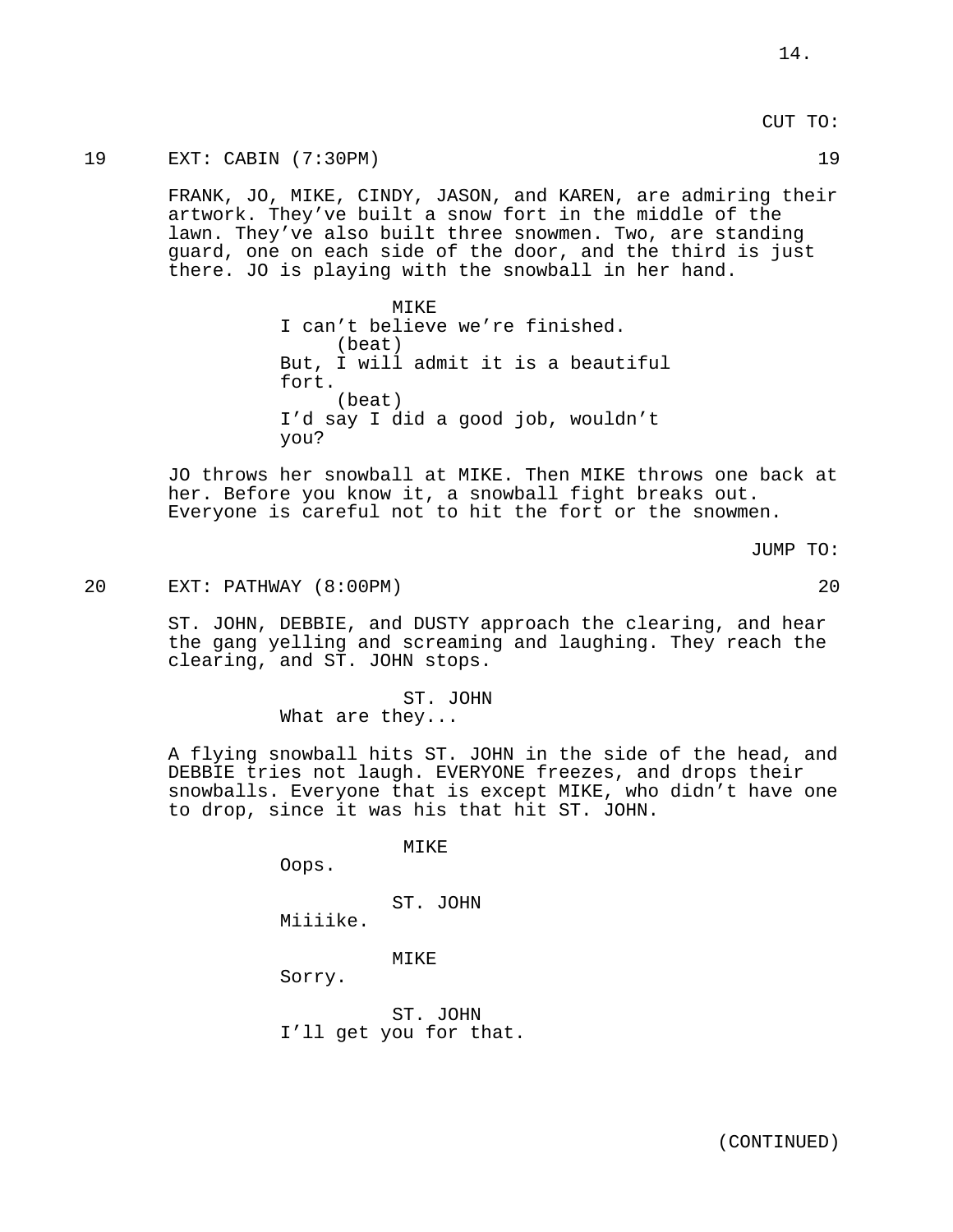MIKE starts to run to his cabin. ST. JOHN runs after him. EVERYONE else, gathers, and watches, as ST. JOHN chases MIKE. It looks like MIKE will make it safely to the cabin, but he trips over something and falls. ST. JOHN reaches him before he can get up, and pins him to the ground - kneeling on his arms. ST. JOHN gathers a fist of snow, and puts it down MIKE's shirt. The gang heads over. DEBBIE lets DUSTY off the leash. ST. JOHN gets up. MIKE rises from the ground, and has just finished shaking all the snow out of his shirt, and brushing himself off, when DUSTY comes running over. EVERYONE assumes that he is running to ST. JOHN, but DUSTY runs right past ST. JOHN and jumps up on MIKE. MIKE isn't paying attention, and DUSTY's jump knocks him over. EVERYONE starts laughing, as DUSTY is giving MIKE a lick attack, on the ground.

> MIKE (yell) Deb, get your dog off me! (to Dusty) Dusty, get off. (beat) Dusty!

DEBBIE comes over, puts DUSTY on the leash, and pulls him off MIKE. She then, gives the leash to ST. JOHN, and offers her hand to MIKE. MIKE looks at it, then takes it. But, instead of her helping him up, he pulls her down. She falls on top of him. He rolls her over, and pins her to the ground. He looks at her. DEBBIE knows what he's thinking.

> DEBBIE You wouldn't dare.

**MTKE** Want to bet.

He then proceeds in giving her a snow job. She starts laughing. The snow is cold, but MIKE's hands are warm, as he puts snow down her shirt.

> DEBBIE Mike. Mike. (beat) ST. JOHN!! ST. JOHN You got yourself into this one, hon. You get yourself out. (laugh) (MORE)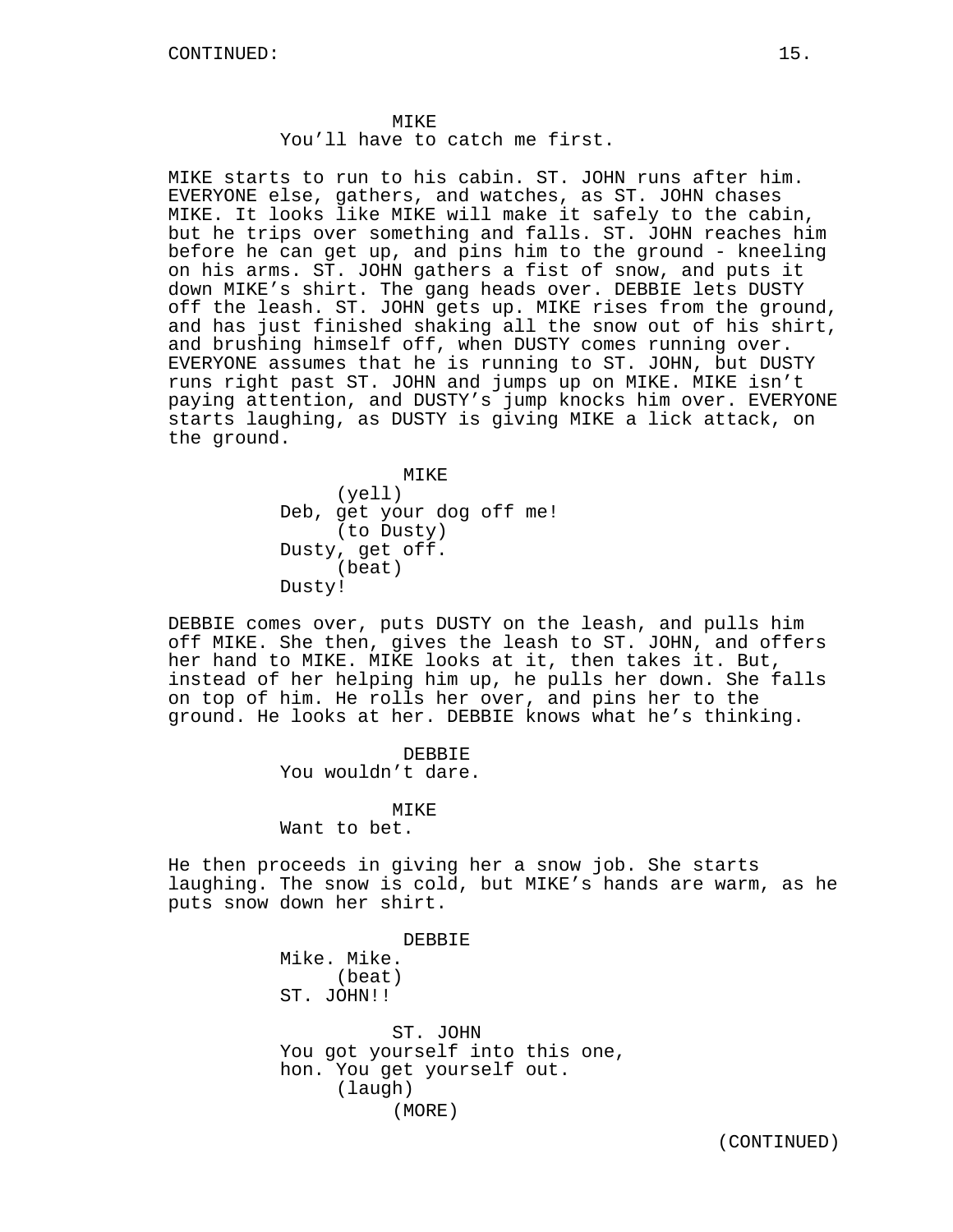ST. JOHN (cont'd) We'll meet you inside.

ST. JOHN and DUSTY, and everyone else, head back to their cabins.

> DEBBIE ST. JOHN!!!!!! (beat) Don't leave.

They keep walking. With everyone gone, MIKE decides to give her a real snow job. MIKE kneels on her arms, so both his hands are free. MIKE gets a handful of snow, and decides to put it down her jeans. He brings his hand down to her jeans. His hand won't fit inside, because they are tight jeans. With his other hand, MIKE opens the button, and undoes the zipper. He then proceeds to fill her jeans with snow. He thinks to himself, that what he really wants to do right now, is make love to her. But, it's too risky. So he does the next best thing. He gets a handful of snow, and places it inside her underwear. He brings the snow all the way down, and pushes it inside of her. She gasps in ecstasy. He fondles her body -- touching, rubbing, feeling, exploring - with his right hand. He lingers for a while, then removes his hand. He gets another handful of snow, and rubs it up her shirt. As his hands touch her warm flesh, she sighs his name, and arcs her back. MIKE brings his hands around to her back, and undoes the clasps on her bra. He removes his hands and gets more snow. This time putting it inside her bra. She is breathing heavily. He places the snow on her breasts, then cups them in his hands while the snow melts. She sighs his name. He looks at her, and she looks at him. Their eyes lock. He kisses her. She hungrily kisses him back. MIKE's right hand leaves her right breast, and runs down her body. She rises her right leg. It was flat down in the snow. She bends her knee, and plants her foot firmly in the snow, allowing him free access, if he chooses. MIKE accepts, but with his hand.

PAN TO:

21 INT: CABIN 7 21

ST. JOHN is getting DUSTY's dinner ready.

PAN TO: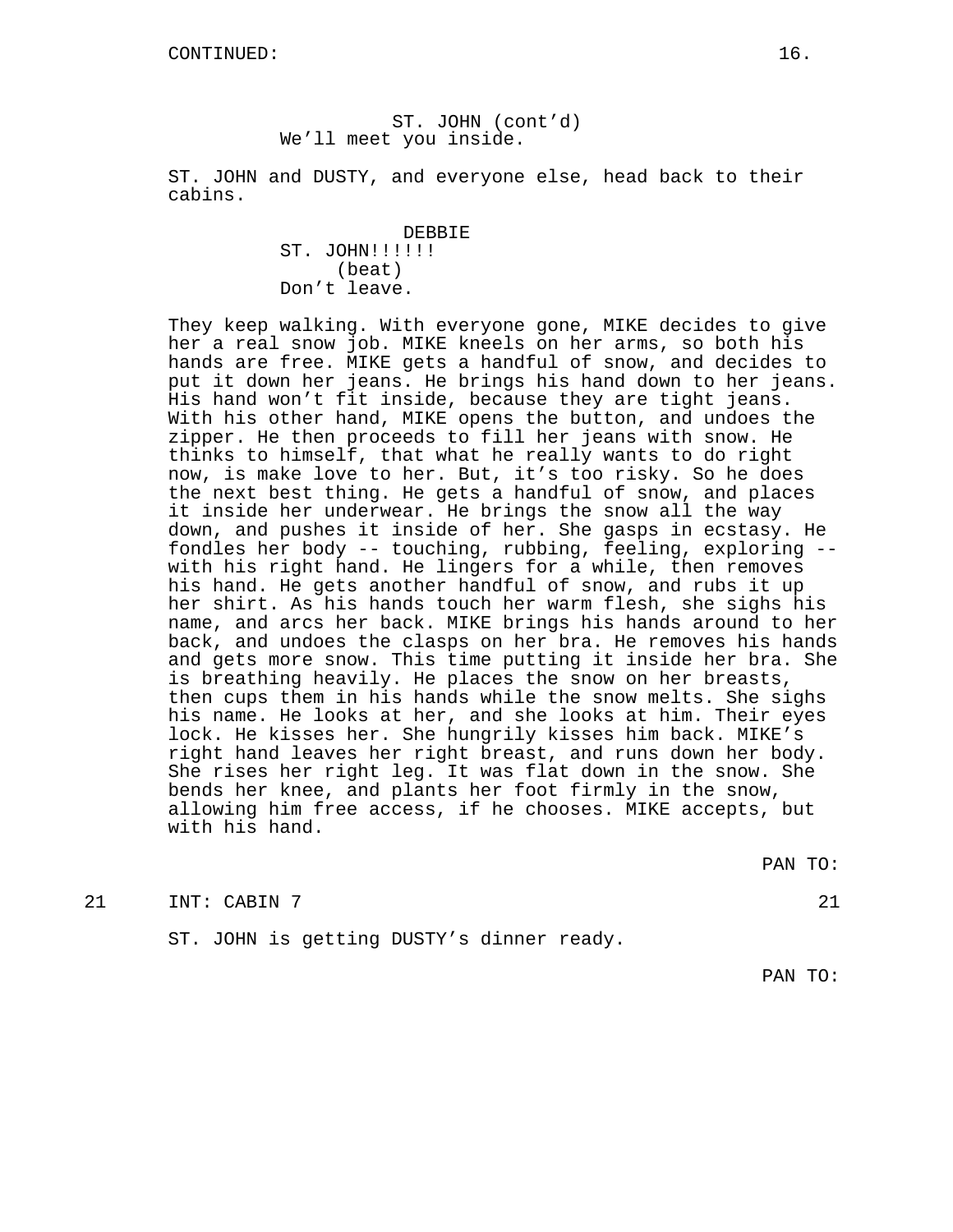|    | FRANK is lighting a fire, and JO is sitting on the couch.                                                                                                                                                                                                         |
|----|-------------------------------------------------------------------------------------------------------------------------------------------------------------------------------------------------------------------------------------------------------------------|
|    | PAN TO:                                                                                                                                                                                                                                                           |
| 23 | INT: CABIN 6<br>23                                                                                                                                                                                                                                                |
|    | JASON is lighting a fire, and KAREN is sitting on the couch.                                                                                                                                                                                                      |
|    | PAN TO:                                                                                                                                                                                                                                                           |
| 24 | INT: CABIN 4 (8:45PM)<br>24                                                                                                                                                                                                                                       |
|    | CINDY's wondering what's keeping MIKE, so she goes over to<br>the window. She looks out, and sees MIKE laying on top of<br>DEBBIE, in the snow, with his hands in her shirt, and her<br>arms clasped around his neck. They seem to be in a<br>passionate embrace. |
|    | PAN TO:                                                                                                                                                                                                                                                           |
| 25 | 25<br>EXT: CABINS                                                                                                                                                                                                                                                 |
|    | MIKE breaks the kiss, but is still cupping her breasts.                                                                                                                                                                                                           |
|    | MIKE<br>I guess I should say sorry, but<br>(beat)<br>I'm not.                                                                                                                                                                                                     |
|    | DEBBIE<br>Neither am I.                                                                                                                                                                                                                                           |
|    | She pulls him back to her, and kisses him. After about 4<br>seconds, they break the kiss. MIKE removes his hands from<br>her shirt.                                                                                                                               |
|    | MIKE<br>I guess this is another secret,<br>right?                                                                                                                                                                                                                 |
|    | DEBBIE                                                                                                                                                                                                                                                            |

22 INT: CABIN 5 22

For now.

MIKE gets up, and offers DEBBIE his hand. She takes it. Once she's up, he lets go off her hand and looks at her.

> MIKE See ya tomorrow.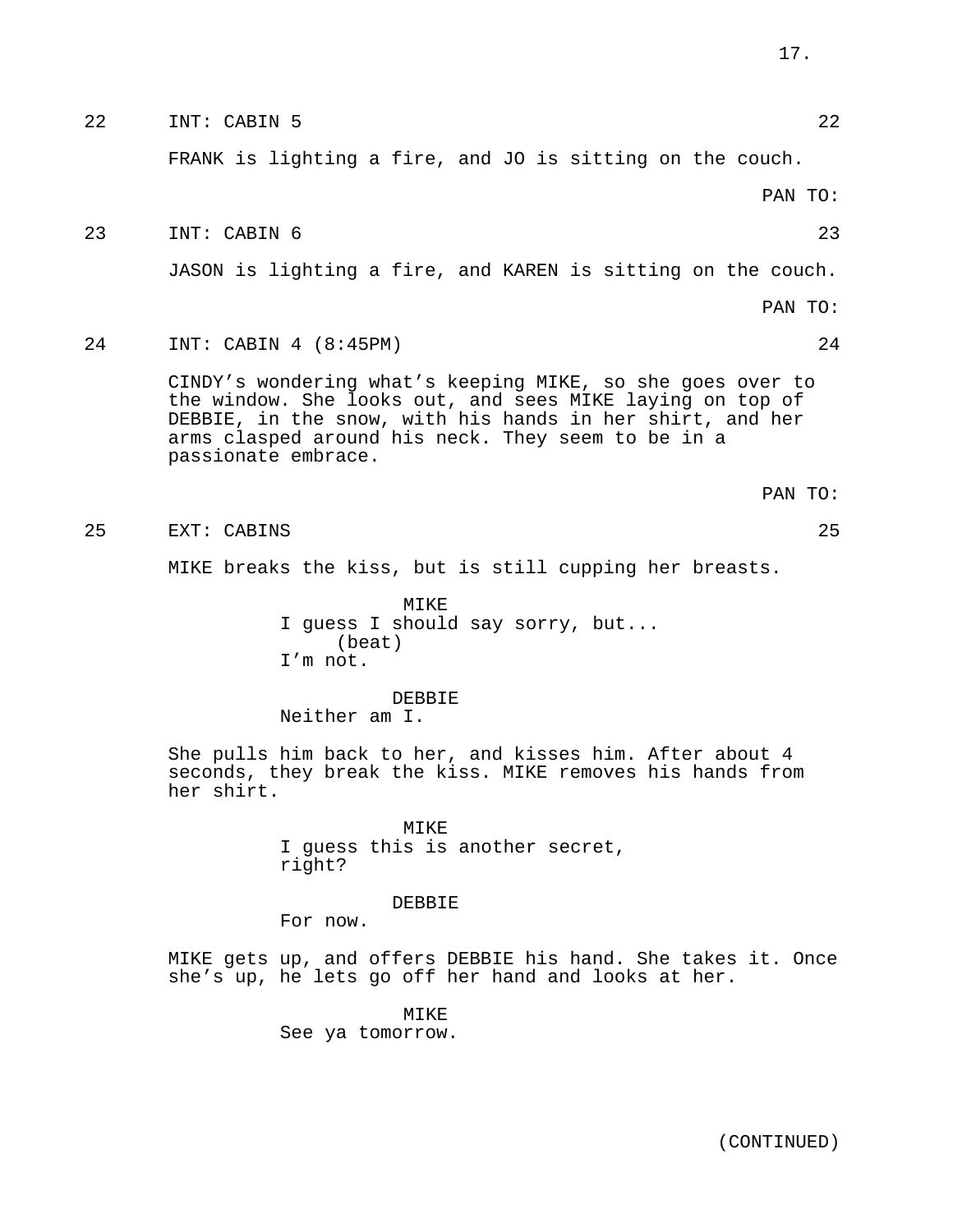DEBBIE Yeh, tomorrow. Bye.

#### MIKE

Bye.

MIKE watches DEBBIE head to her cabin. Knowing she is going to ST. JOHN. MIKE turns, and walks towards his cabin. He looks up and sees CINDY standing in the window. Their eyes lock, and she turns and heads away from the window. MIKE wonders how much CINDY saw.

#### MTK<sub>E</sub>

Great. Explain this one Mike.

MIKE runs to the cabin.

PAN TO:

26 INT: CABIN 7 26

ST. JOHN is lighting a fire. DEBBIE enters, with a fist full of snow. She sneaks up behind him, and puts it down the back of his shirt. He screams, then turns to her.

> ST. JOHN What was that for?

DEBBIE (remove gloves) For not helping me out there. (beat) And, for leaving me all alone, with Mike.

ST. JOHN (kiss her) I'm sorry. Forgive me?

ST. JOHN gives her a "puppy dog" look. DEBBIE gives in and stifles a giggle.

DEBBIE

Just... (beat) ...don't let it happen again. Okay?

DEBBIE removes her jacket, and throws it on the floor. ST. JOHN notices her shirt is soaked.

> ST. JOHN Why don't you get out of those wet clothes, while I make us some dinner?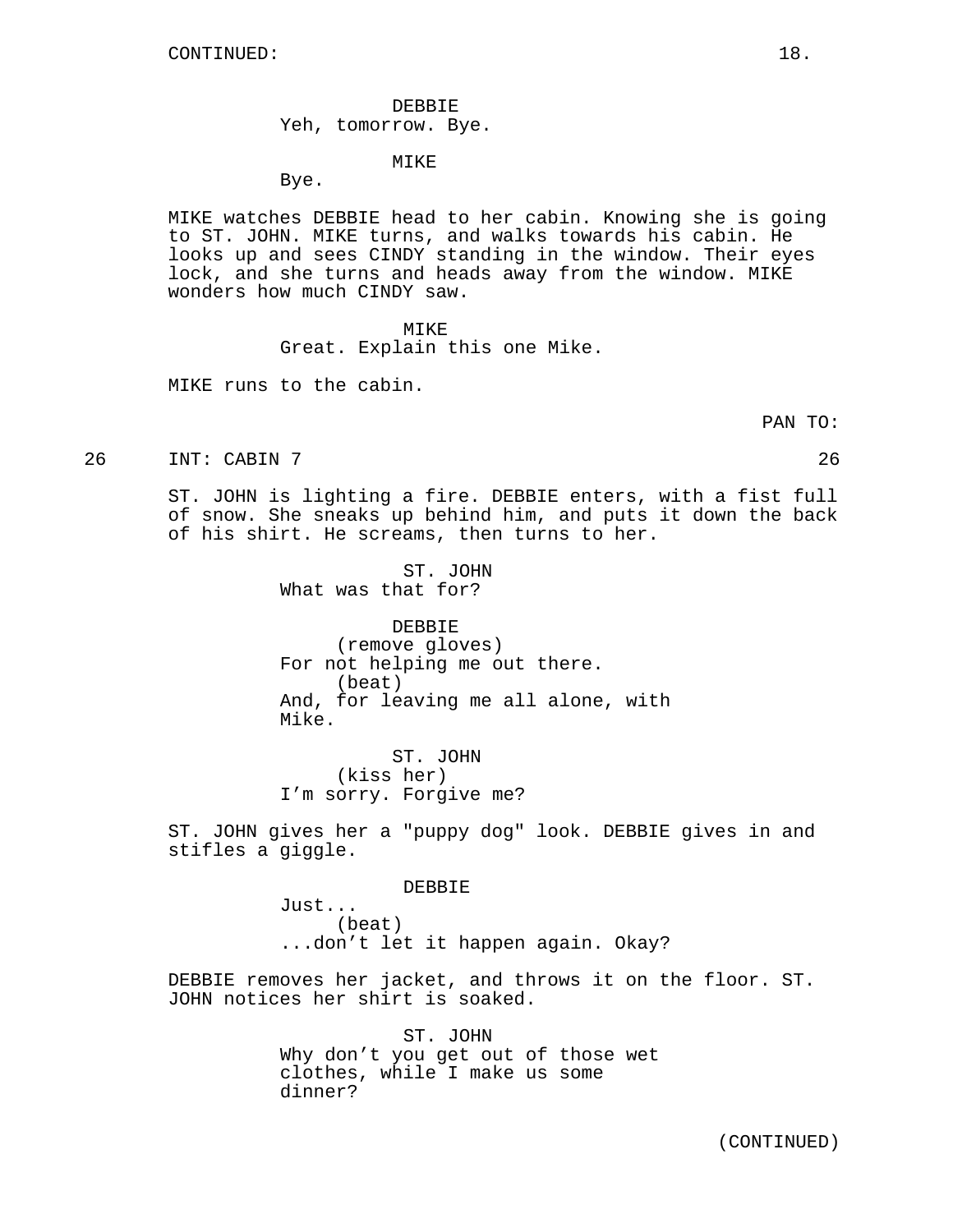#### DEBBIE

I have a better idea. Why don't you, help me out of these clothes, and forget about dinner?

She wraps her arms around his neck, and he puts his arms around her waist. He pulls her to him, in a passionate kiss. They waltz over to the couch, and he lays her down on it, going down with her. He is laying on top of her. He breaks the kiss, and starts to kiss her neck and throat. She gasps his name. He undoes her shirt, while covering her with kisses.

JUMP TO:

27 INT: CABIN 4 27 27

CINDY is in the bedroom, packing. MIKE is trying to explain himself out of this mess.

> MIKE Cin, it was only a kiss.

CINDY It was a hell of a lot more than a kiss, Mikey. I'm not blind, or stupid. (beat) I know what I saw. Your hands were all over her, and she seemed to be enjoying it.

MIKE We just... beat ...got caught up in the moment.

MIKE grabs her arm and makes her look at him.

# MIKE

I'm sorry.

CINDY breaks from his grasp, and continues packing. MIKE runs his hand through his hair.

> CINDY I knew this was a bad idea. (beat) We should have left, when we realized that everyone was here.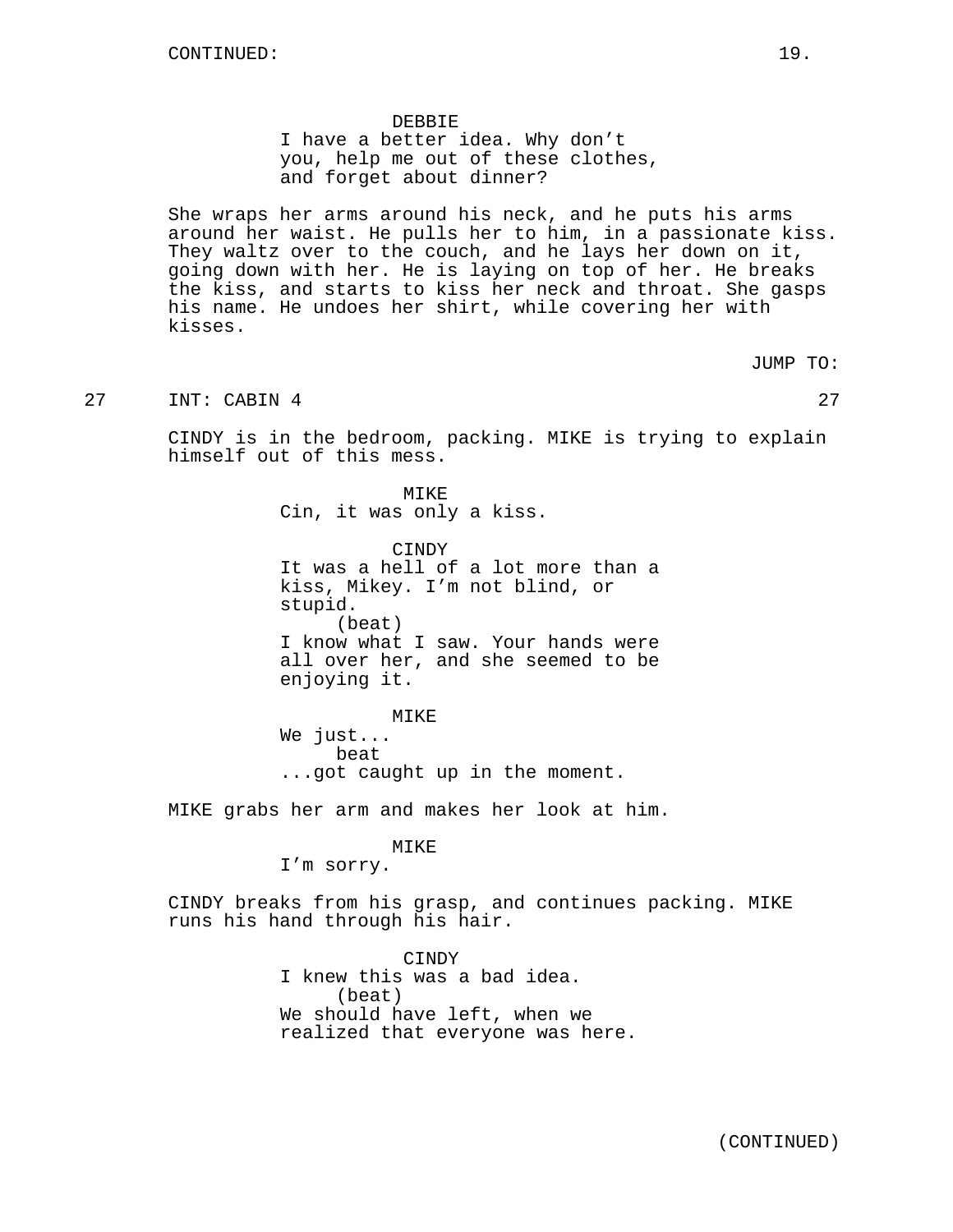MIKE Cin, hon. Look at me.

CINDY turns to him. He gives her a "puppy dog" look.

MIKE

I said I was sorry. It won't happen again. Give me another chance?

She is about to give into that look, and forgive him, but changes her mind. She closes her case, picks it up, and walks out of the room. MIKE follows her.

MIKE

Cindy, wait. Cindy.

CINDY opens the front door and then turns to him.

**CINDY** Goodbye, Major Rivers.

She walks out, leaving the door open. He gets to the door, and stops in the doorway.

MIKE

Cindy. Cindy!

She keeps walking. He slams the door.

MTKE<sup>®</sup>

Damn it!

PAN TO:

28 INT: CABIN 5 28

FRANK is standing behind JO, holding her. They are looking out the window. They saw Cindy storm out and she is now walking off.

> JO That's a new record for Mike. (beat) I wonder what he did this time?

FRANK (kiss her neck) I don't know. (beat) And right now, I really don't care.

JO turns around, in his arms, and he kisses her.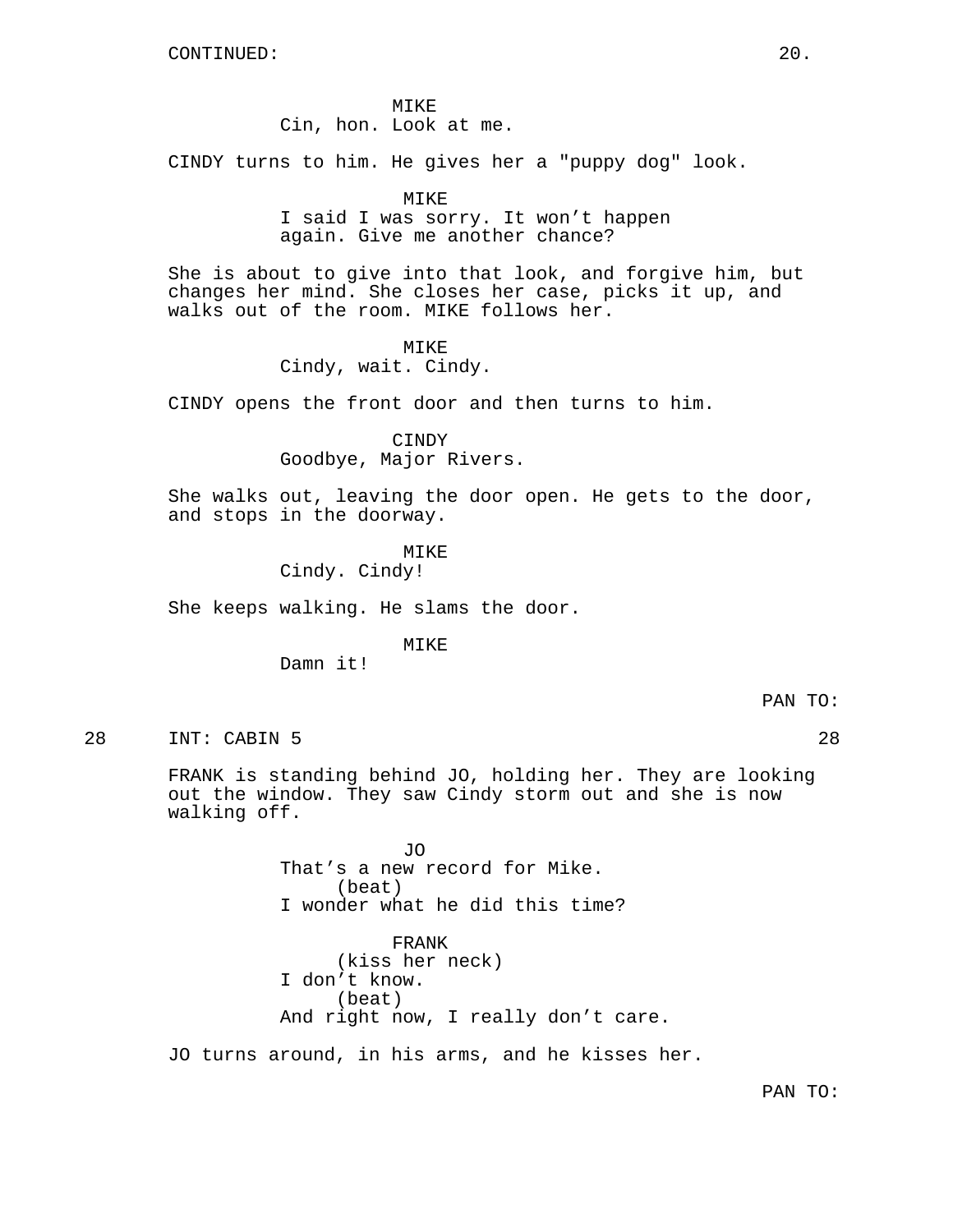29 INT: CABIN 6 29

JASON and KAREN are looking out the window. They also saw CINDY storm out and she is still walking off.

> JASON Looks like Mike's done it again.

KAREN Done what?

JASON Whatever it is he does that makes them walk out.

> KAREN (confused)

What?

JASON He's gone through 7 women in the last 5 weeks. (beat) I guess he's just having bad luck.

KAREN raises her hand to his chin, and turns his head to face her.

> KAREN Well, we can find out the whole story tomorrow. (beat) Right now...

She brings his lips to hers, and kisses him.

JUMP TO:

# **SUNDAY DECEMBER 20th 1992**

30 INT: CABIN 7 (8:30AM) 30

ST. JOHN and DEBBIE are eating breakfast. DUSTY is laying on the floor. He perks to attention, and in a few moments, there is a knock on the door.

> MIKE (VO) St. John? (beat) Deb? (beat) You guys up? (beat) (MORE)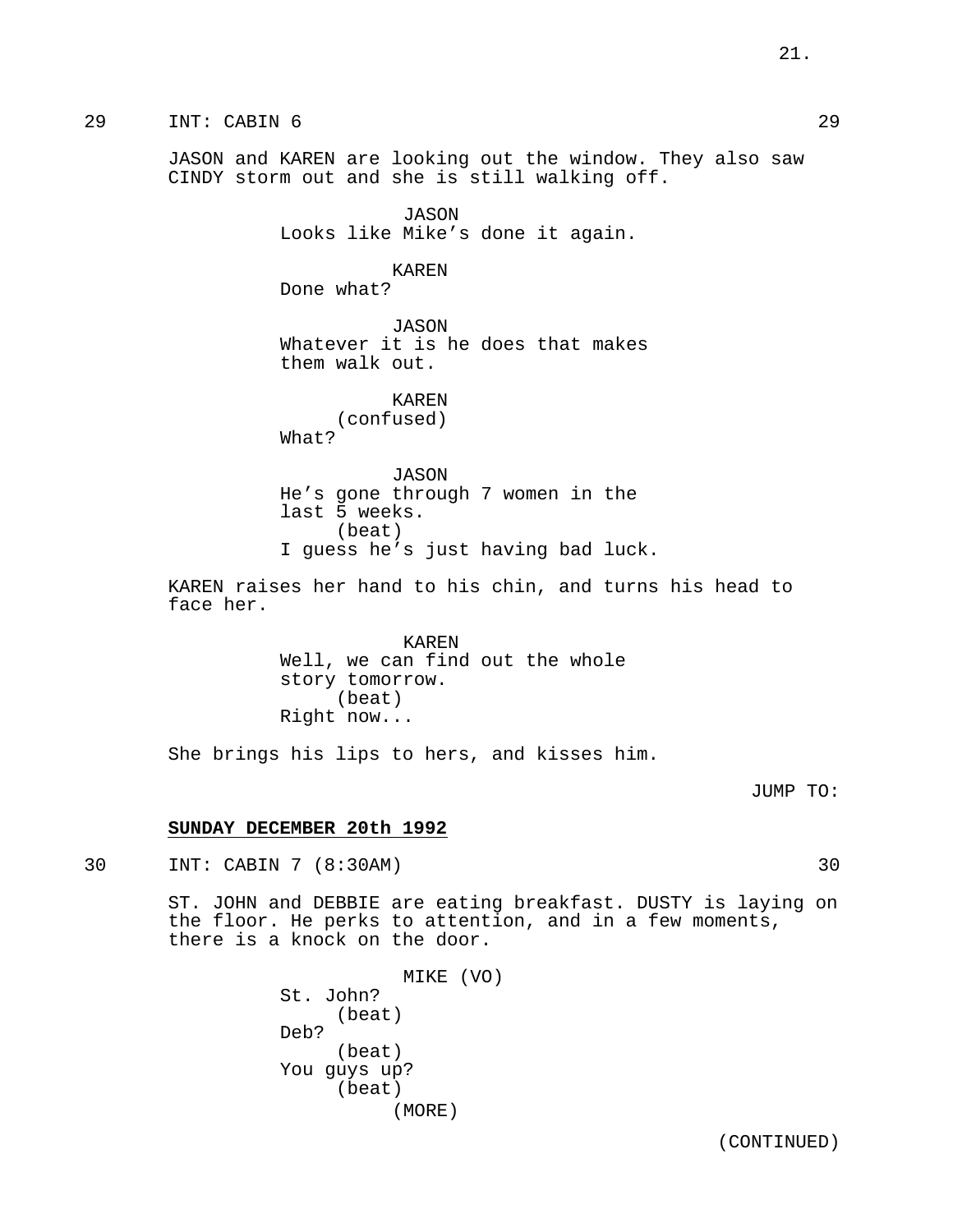MIKE (VO) (cont'd) I need to talk to you guys, open up.

ST. JOHN looks at DEBBIE. He has an "I wonder what he wants?" look on his face. She gives him an "I don't know" look. ST. JOHN rises and goes to the door.

> ST. JOHN Coming. (open the door) What is it?

### MIKE

Cindy.

MIKE enters.

ST. JOHN (raise eyebrow) Cindy? (beat) What happened?

ST. JOHN closes the door. MIKE looks at DEBBIE.

MIKE She walked out on me last night.

ST. JOHN

Why?

ST. JOHN and MIKE walk over to table. MIKE and DEBBIE exchange a look that ST. JOHN doesn't notice as he is still behind MIKE. ST. JOHN and MIKE sit. DEBBIE pours MIKE a cup of hot tea. MIKE takes it. DUSTY comes over to MIKE, and MIKE pets him.

# MIKE

(to Deb) Thanks.

MIKE takes a sip of tea. ST. JOHN is still waiting for an answer.

ST. JOHN

Well?

MIKE Well what?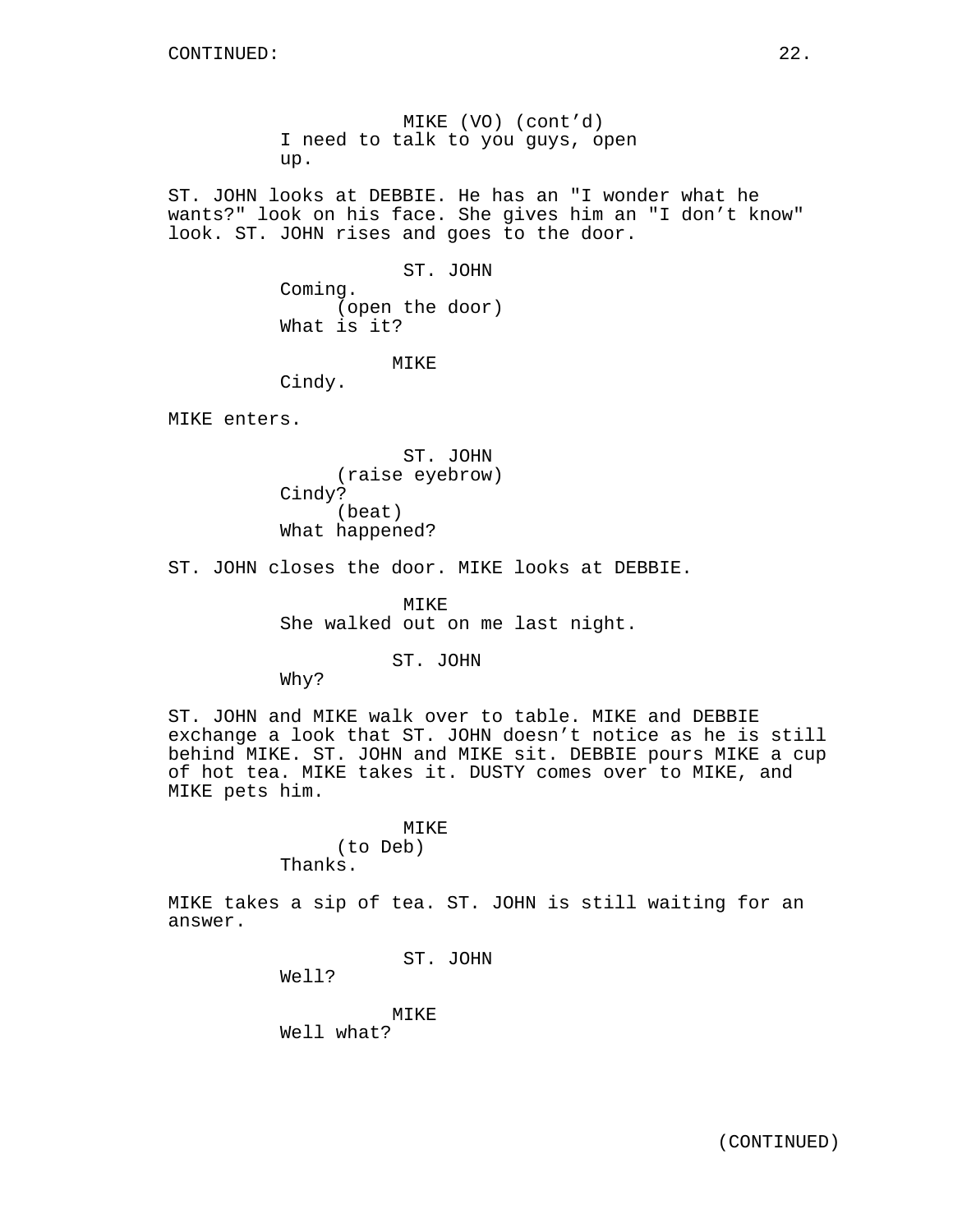ST. JOHN What made her leave? What did you do this time?

MTKE<sup>®</sup> (defensive) I don't know. Nothing.

ST. JOHN She gave you no reason for leaving. She just left?

MIKE Well, yeh. When I got back to the cabin, she was packing.

ST. JOHN Back to the cabin? Where were...

MIKE looks at DEBBIE. ST. JOHN remembers.

ST. JOHN Right. Maybe she just got jealous.

MIKE (defensive) Jealous? Of what?

ST. JOHN

Deb.

DEBBIE (defensive) Me? But why would she...?

ST. JOHN (turn to her) Think about it. (beat) How would you feel, if you saw me giving Cindy a snow job, and Mike just walked off.

DEBBIE I don't know, I guess I'd...

ST. JOHN And remember, Cindy hasn't known us that long and she's never met you before. She might just get more jealous than normal. She also doesn't really know what our relationships are like.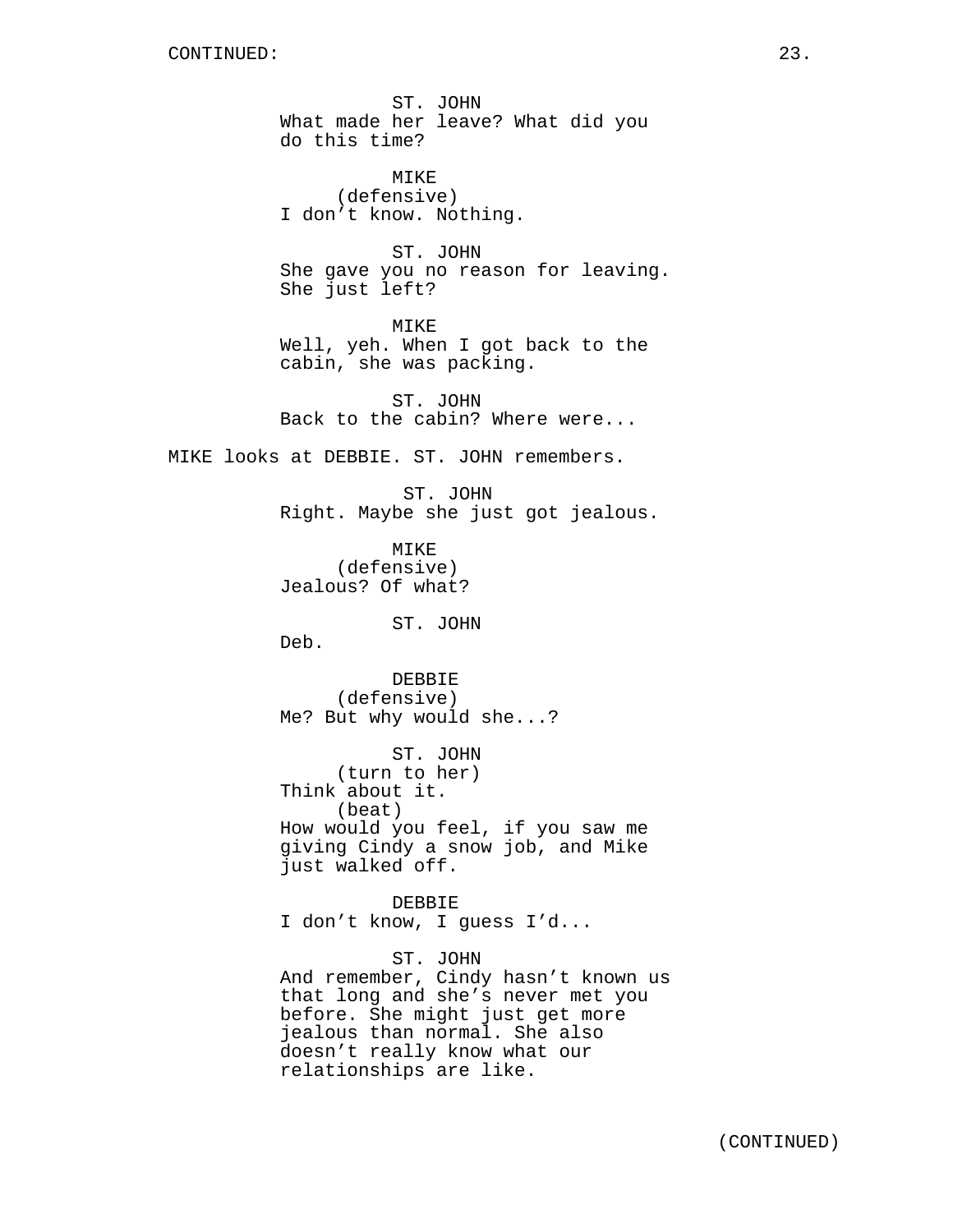MIKE (agree) Yeh. That was probably it. DEBBIE (to St. John) So why'd you walk away? ST. JOHN What? DEBBIE Did you get jealous? ST. JOHN (laugh) Of Mike? MIKE What's so funny? Don't you think... ST. JOHN Nothing. It's just that... (beat) I know you both so well, and... (beat) I trust you guys. Besides, there's no reason I should be jealous. (beat) Is there? DEBBIE / MIKE No. MIKE Nope, none at all. Momentary silence. MIKE Well, thanks for the tea. I better get going. I've got some packing to do. DEBBIE You're leaving? MIKE Since Cindy's gone, I may as well. ST. JOHN Don't be silly. (beat) (MORE)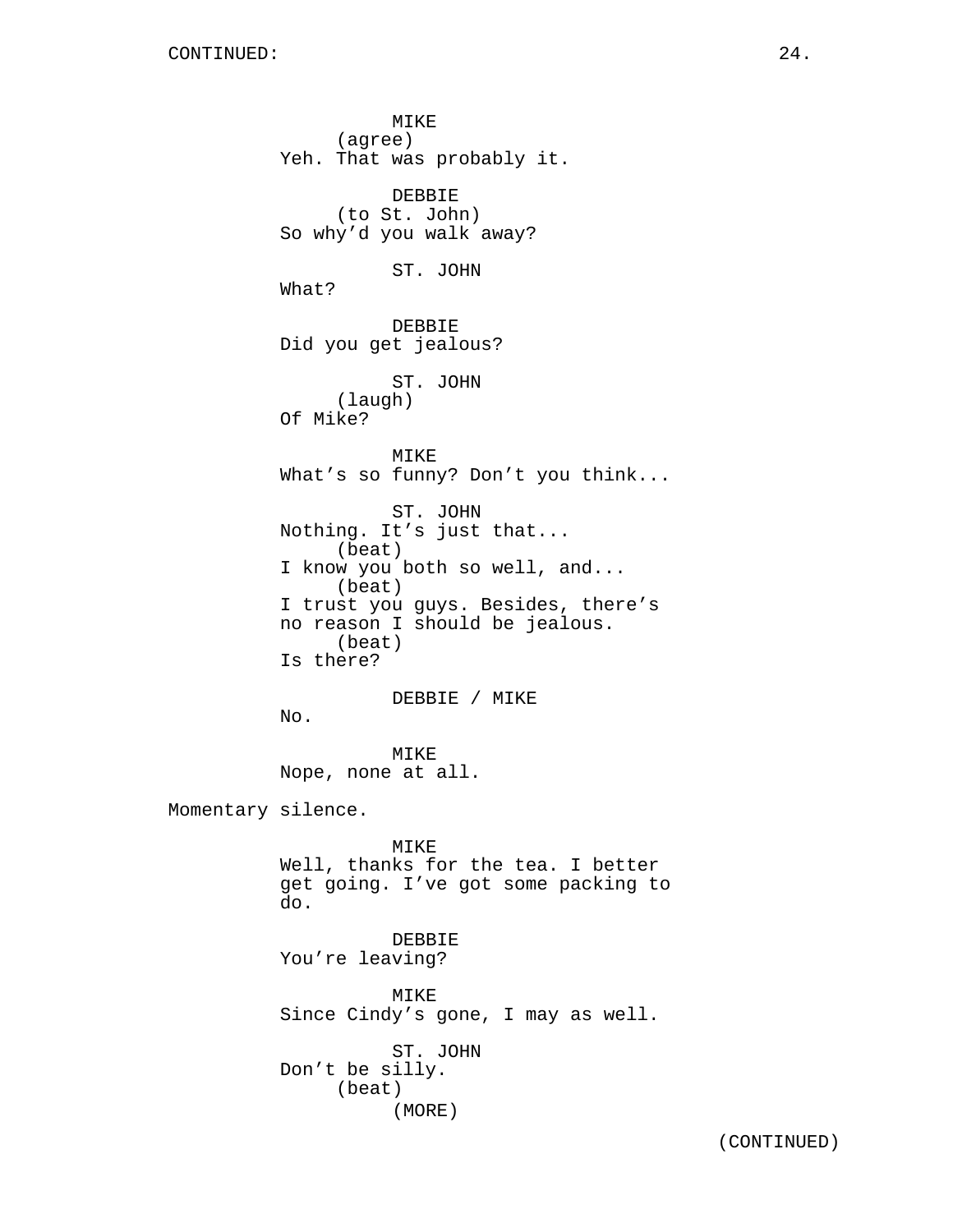ST. JOHN (cont'd) If I know you, you'll have a girl on your arm before the day is done. (beat) Don't let Cindy spoil your Christmas.

MIKE You're right, thanks buddy.

ST. JOHN What are friends for.

JUMP TO:

# 31 INT: SKI LODGE (10:00AM) 31

FRANK, JO, JASON, and KAREN, are all sitting at a table. MIKE, ST. JOHN, DEBBIE, and DUSTY, enter. MIKE is walking DUSTY. The four of them walk over to FRANK etal. JO looks at MIKE.

> JO I see you two made up.

MIKE Yeh, he's really a nice dog. (beat) So, what's on the agenda for today?

FRANK We were thinking we'd hit the slopes.

MIKE Why, did they do something wrong?

EVERYONE groans at MIKE's bad pun.

DEBBIE The slopes? As in skiing?

# FRANK

Yeh.

DEBBIE

Oh.

JASON

Why?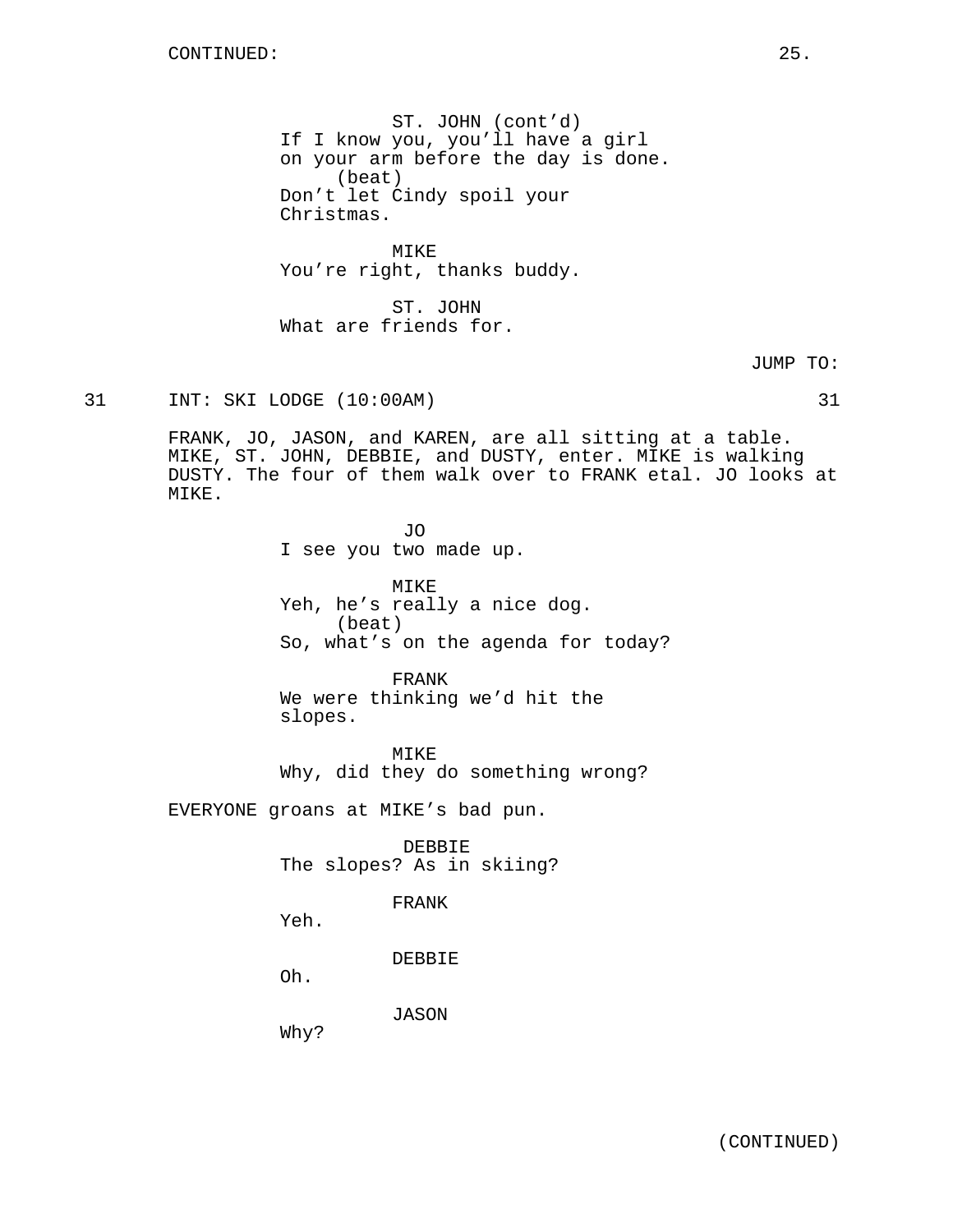DEBBIE I'm not a very good skier. ST. JOHN puts his arm around Debbie. ST. JOHN Don't worry, I'll be right beside you. DEBBIE Are all the slopes the same? JO No, there are different slopes for different folks. This time everyone groans at JO's bad pun. DEBBIE Why don't you guys take off and, let me practice with St. John, on the easier ones. (beat) Then we'll meet back here around... (look at watch) 2:00? JASON You sure? DEBBIE Positive, go ahead. JASON, KAREN, FRANK, and JO rise. JASON turns to MIKE. JASON Mike, you coming with us, or staying with them? MIKE rises and gives DEBBIE DUSTY's leash. MIKE I'm with you guys. (to Deb and St. John) See you later. DEBBIE / ST. JOHN Bye.

FRANK, JO, JASON, KAREN, and MIKE, walk off. DEBBIE turns to ST. JOHN.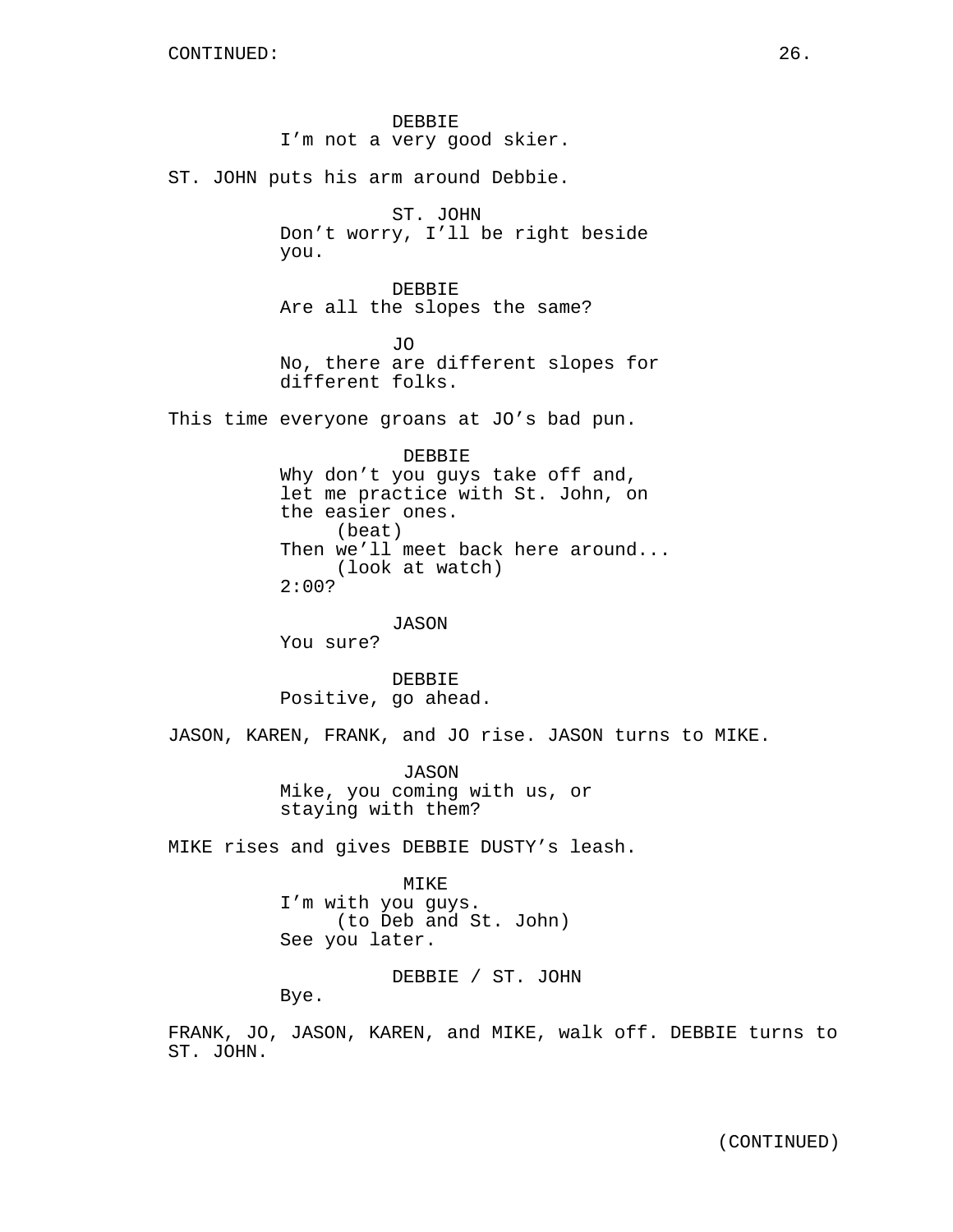DEBBIE

I lied.

ST. JOHN About what?

DEBBIE I've never been skiing!

ST. JOHN

Never?

# DEBBIE

Never.

ST. JOHN (smile) Then I guess I'm just going to have to teach you.

ST. JOHN and DEBBIE rise, then along with DUSTY, they walk off.

JUMP TO:

32 EXT: TOP OF SKI SLOPE (1:00PM) 32

ST. JOHN and DEBBIE are getting ready to go down the hill. DUSTY is off his leash.

> ST. JOHN You ready?

> > DEBBIE

I don't know.

ST. JOHN (reassuringly) Just remember everything I've taught you, and you'll be fine. I'll be right beside you if you need me.

DEBBIE

Okay. (turn to Dusty) Stick with us, okay? (turn to St. John) I guess I'm as ready as I'll ever be.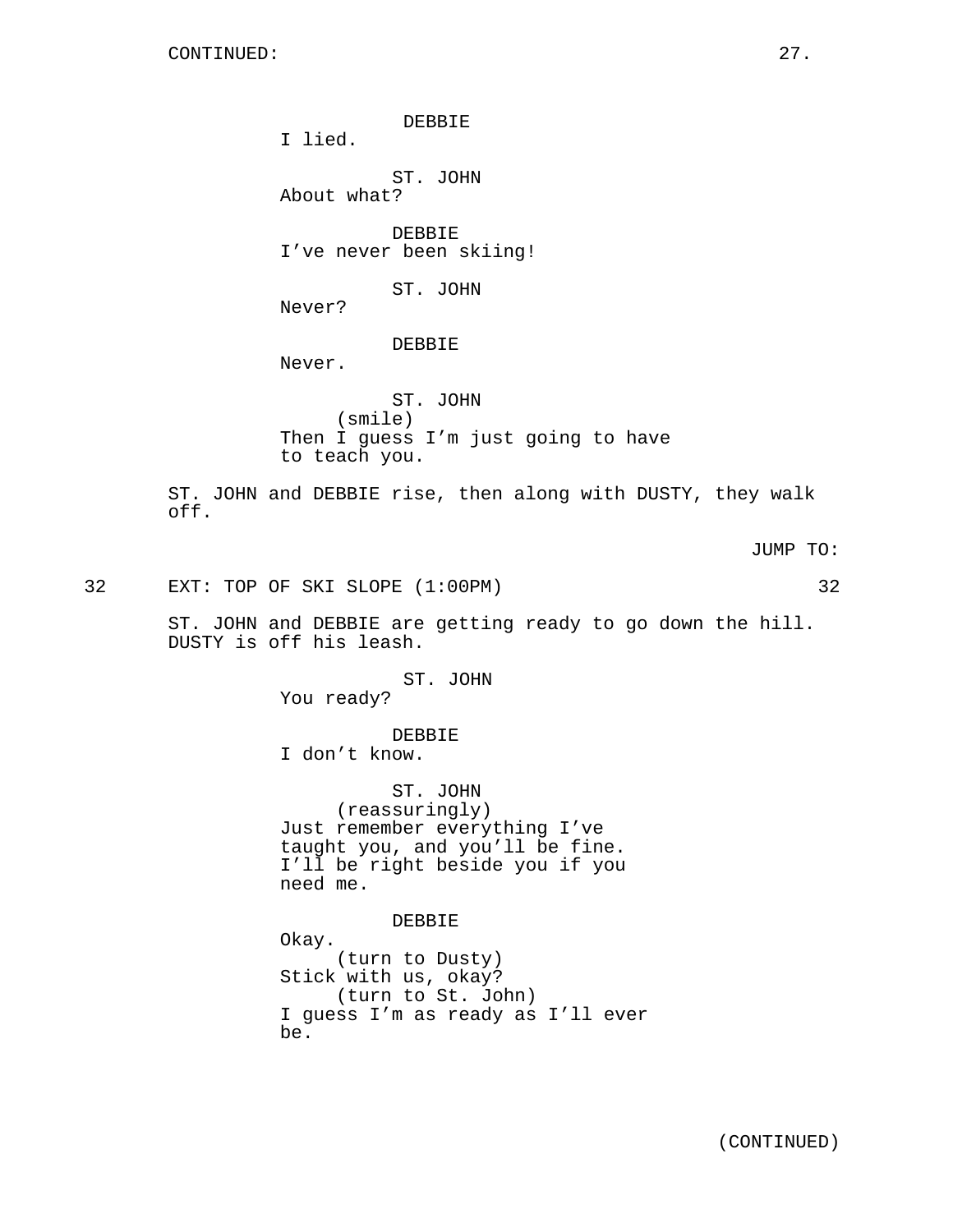ST. JOHN Okay, let's go.

They push off. DUSTY runs down the hill after them. CAMERA PANS to a hidden sign in the bushes. The sign says, "DANGER: Slope Temporarily Closed."

JUMP TO:

33 EXT: SKI LODGE (2:30PM) 33

MIKE, JASON, KAREN, JO, and FRANK, are sitting at a table drinking hot chocolate.

> OT. I wonder where St. John and Debbie are?

FRANK I'll go call their cabin. Maybe they went back there.

FRANK gets up. MIKE sees a dog running towards them.

MIKE Wait. Isn't that Dusty?

MIKE points to the dog.

KAREN It looks like him.

JASON If that's Dusty... (beat) Where are St. John and Debbie?

DUSTY runs over to them. He jumps up on MIKE, and starts licking his face.

> MIKE Eh, Dusty. Where are Deb and St. John?

DUSTY jumps down, and starts to walk away.

MIKE (to gang) Was it something I said?

DUSTY stops, and looks back at them. He barks once.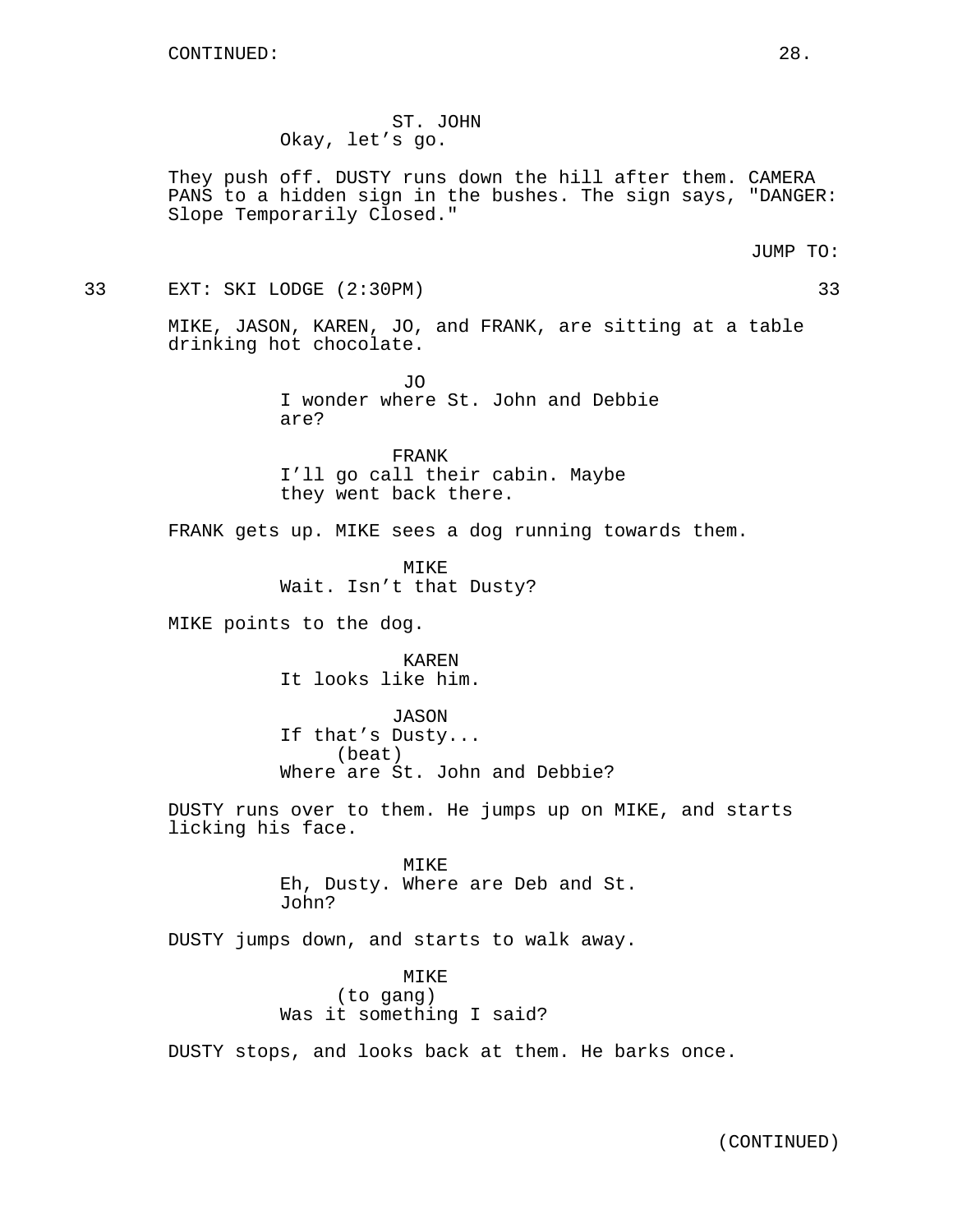JASON I think he's trying to tell us something.

MIKE (to Dusty) Where are they, Dust?

JASON and MIKE rise from the table.

MIKE Take us to them, boy.

DUSTY runs. The guys, FRANK, JASON, and MIKE, run after him. JASON yells back to JO.

> JASON Jo, call the Ski Patrol, and have them follow us.

JO rises from the table and enters the lodge. The guys continue after DUSTY.

JUMP TO:

34 EXT: TOP OF THE SKI SLOPE (3:15PM) 34

FRANK, JASON, MIKE, and DUSTY, are all stopped at the top of the slope. They are catching their breath. DUSTY looks down the slope.

> MIKE Are they down there, Dust?

DUSTY barks once in acknowledgment. FRANK notices the sign in the bush.

FRANK

What's this?

FRANK walks over and picks it up. He reads it, then shows it to the guys.

FRANK

Look at this.

JASON I guess we have to go down there. (beat) Question is how? We left our skis back at the lodge.

DUSTY runs down the hill. MIKE puts a big arrow in the snow for the Ski Patrol, then turns to the gang.

(CONTINUED)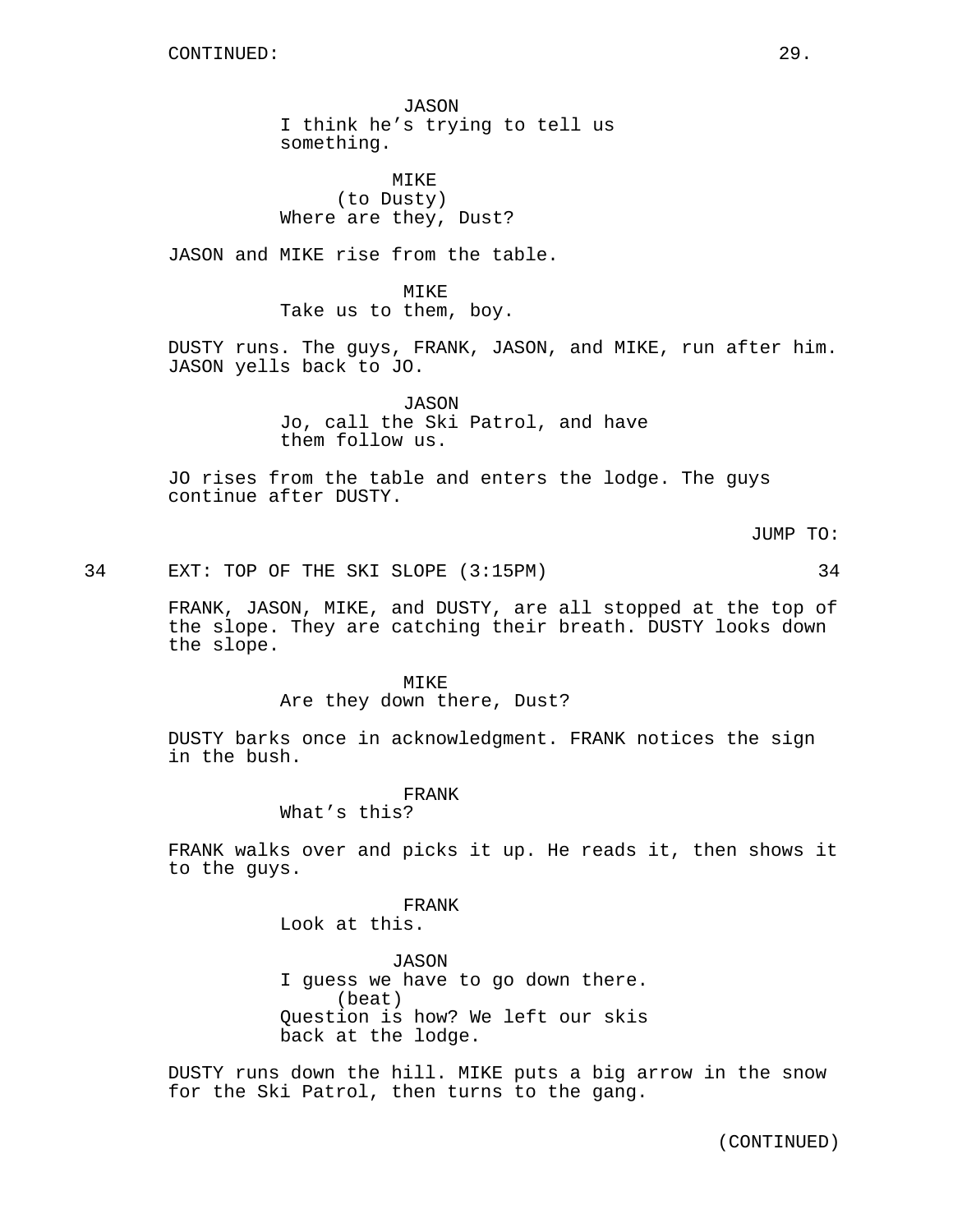MIKE

Can't let him get too far ahead of us. I suggest we go down.

MIKE sits, and slides down the hill. He reaches the bottom, and gets up, and brushes the snow off his pants. He yells to the guys.

#### MIKE

Come on guys.

JASON looks at FRANK, and FRANK looks at JASON.

#### JASON

Oh, well.

They sit, and slide down the hill, to MIKE and DUSTY. When they reach the bottom, they stand up, and brush themselves off.

CONTINUE TO:

35 EXT: BOTTOM OF SKI SLOPE 35

DUSTY takes off again, and they follow. DUSTY gets ahead of them. After a while, they turn a sharp corner, and see DUSTY sitting there. They stop and walk over to DUSTY.

> FRANK It's a dead end!

MIKE (go to Dusty) Where are they?

DUSTY whimpers, and lies down.

JASON You don't think they came around that corner too fast, and didn't have enough time to turn, and...

FRANK Don't even think it, Locke.

They slowly approach the edge, and look down. To their horror, they see ST. JOHN and DEBBIE, on the bottom. They are both unconscious.

FRANK

Oh my god!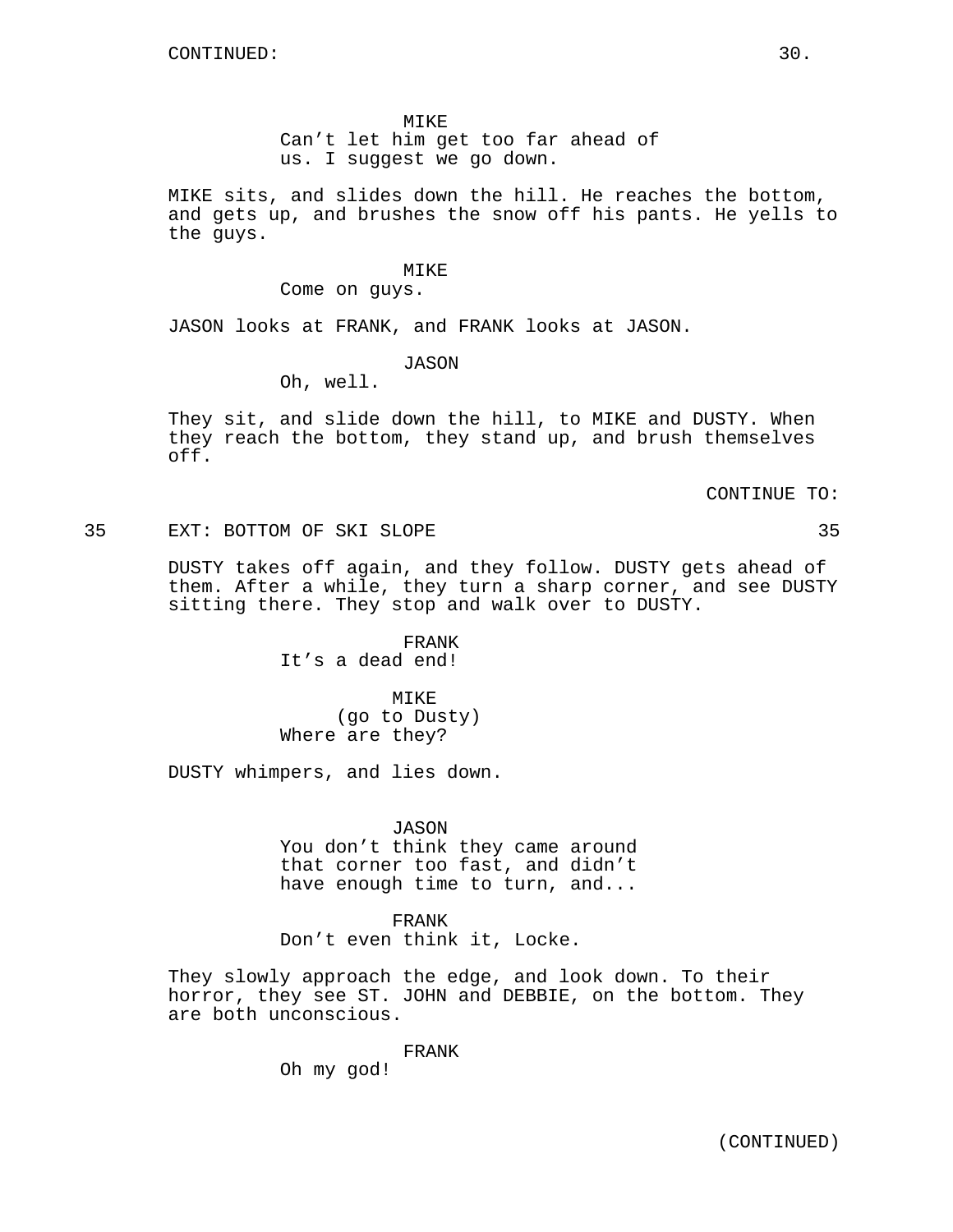MIKE It's not that far down, they're gonna be alright. They're just unconscious. Prob... FRANK Since when are you a medical expert, Major? MIKE (defensive) I never said I was. We just have to... FRANK Yeh, well I... JASON Enough! Let's not fight with each other. That won't do them any good. FRANK You're right. Sorry. MIKE Yeh, sorry. FRANK I'll go back and find the Ski Patrol. JASON Be careful. FRANK walks off. JASON turns to MIKE. JASON How do you suggest we get down there? MIKE Well, if we had some rope... JASON notices that DUSTY is digging up something.

> JASON What's he doing?

MIKE Whatcha got there, boy?

JASON and MIKE go over to DUSTY. MIKE kneels beside him, and sees part of a rope.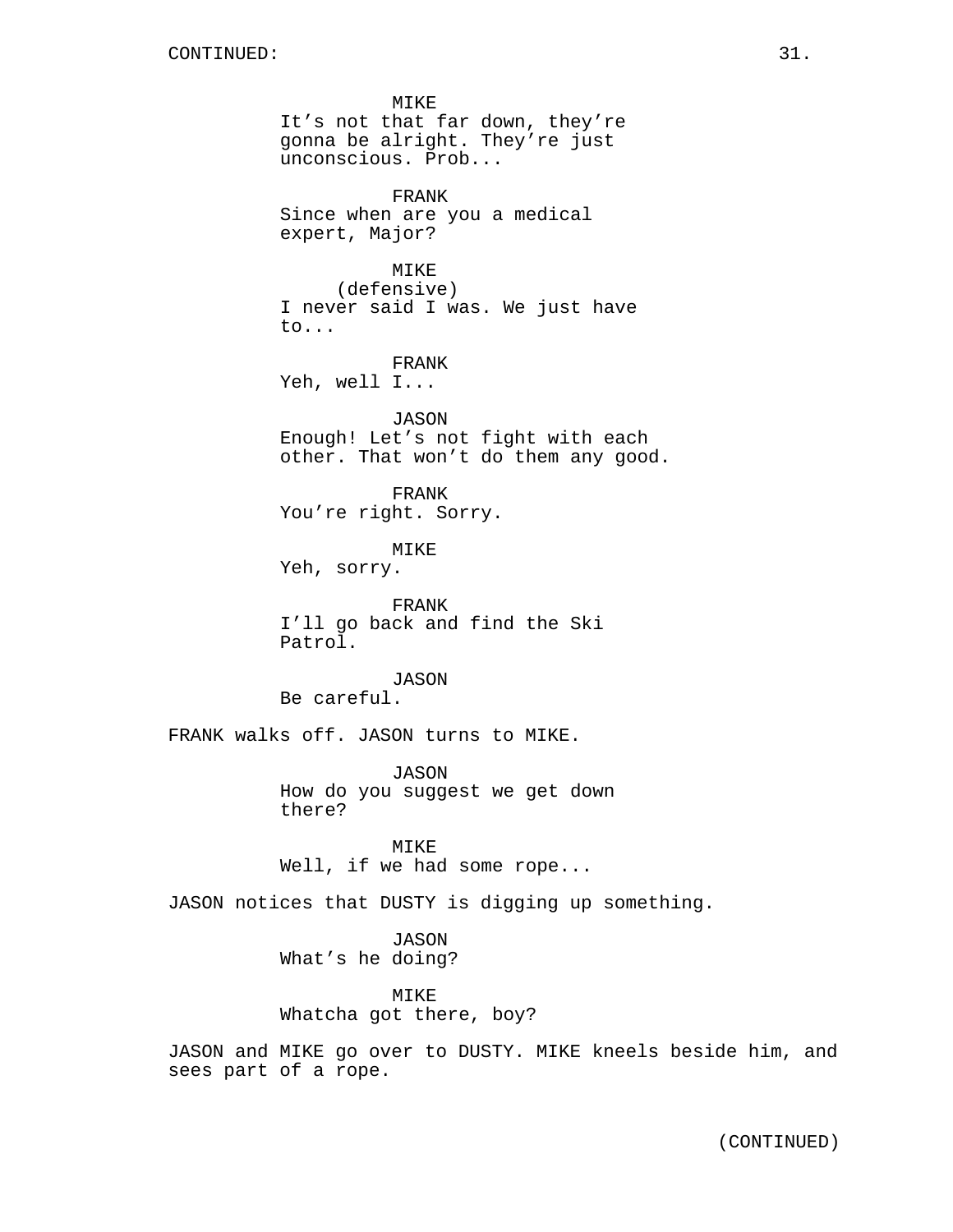MIKE It's a rope. There must have been a rope fence here, to stop accidents. (beat) Come on, let's help him dig it up.

MIKE starts digging. JASON gets down, and also starts digging.

CONTINUE TO:

36 TIME FLIES 36

They dig up the rope, and tie one end to a big, strong tree, and throw the other end into the pit. MIKE descends the rope, then JASON. DUSTY watches them.

JUMP TO:

#### 37 EXT: MIDDLE OF SKI SLOPE (3:50PM) 37

FRANK is walking up the slope. He sees the Ski Patrol van stopped at the top, and a man standing beside it. The man yells down to him.

> MAN Hey, what are you doing down there?

FRANK Two of my friends are hurt, you've got to help.

The man gets back into the van, and drives down the slope. The van stops at bottom of hill, and FRANK gets in.

> MAN Where are they?

# FRANK (point) That way.

The van drives off.

JUMP TO:

38 EXT: BOTTOM OF SKI SLOPE - PIT (3:55PM) 38

JASON's trying to wake up ST. JOHN, while MIKE's trying to wake up DEBBIE.

# (CONTINUED)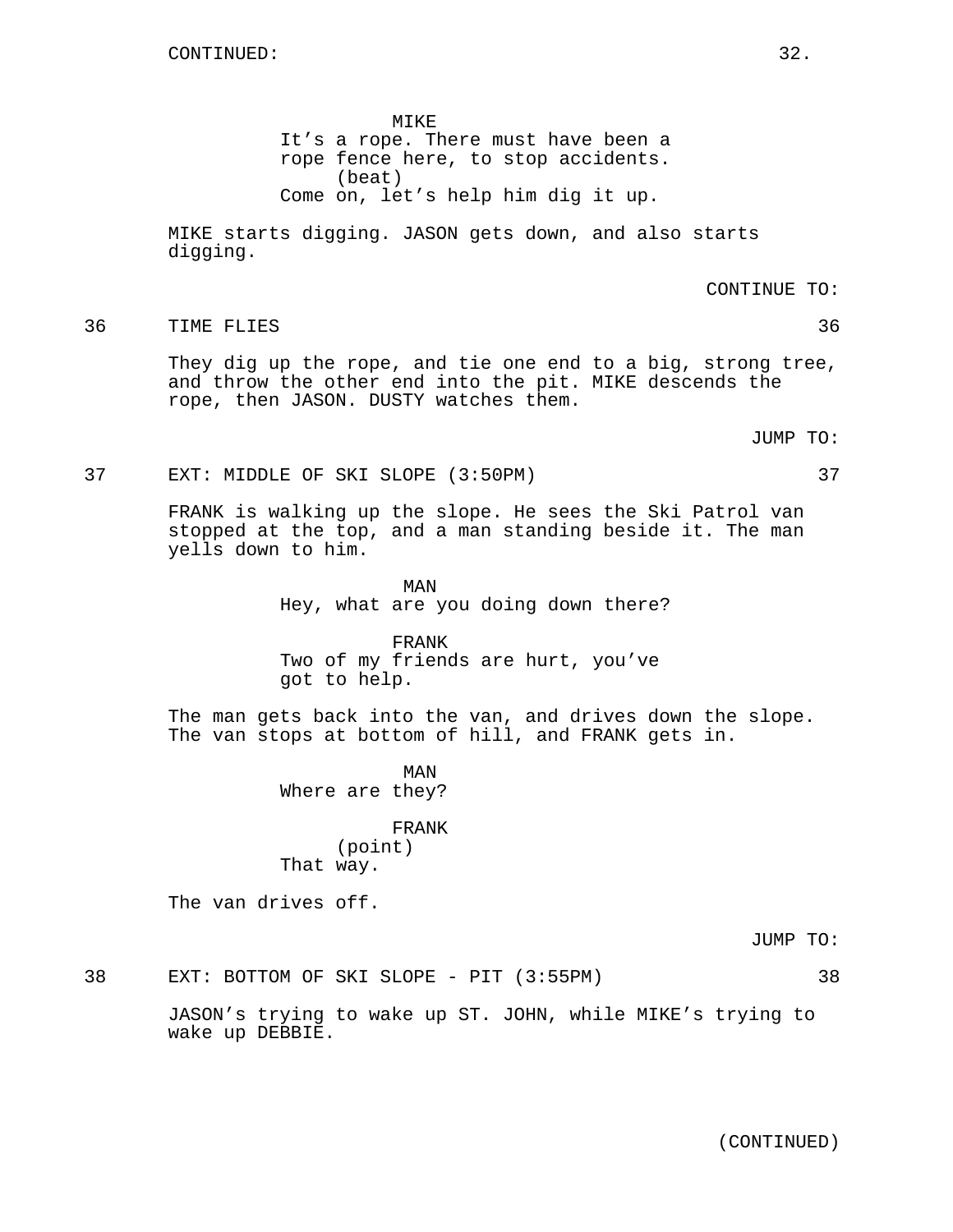JASON St. John? (beat) St. John? (beat) Answer me?

MIKE Deb? (beat) Deb? (beat) Wake up!

JASON St. John? (beat)(yell) HAWKE!

ST. JOHN (start to come to) Locke? Is that you? (beat) Where... where am I? (beat) What...

ST. JOHN remembers and tries to get up. JASON puts his hands on his shoulders and holds him down.

> ST. JOHN Debbie! Where is she? What...

> JASON Easy, easy. It's okay, relax.

> > MIKE

Deb? (beat) Can you hear me? Deb?

DEBBIE (start to come to) Miiiike?

JASON and MIKE both hear what sounds like a car stopping at the top. Then they see FRANK.

> FRANK Are they okay?

JASON They appear to be fine.

The Ski Patrol Men, there were 3 in the van, climb down. They take ST. JOHN and DEBBIE up.

JUMP TO: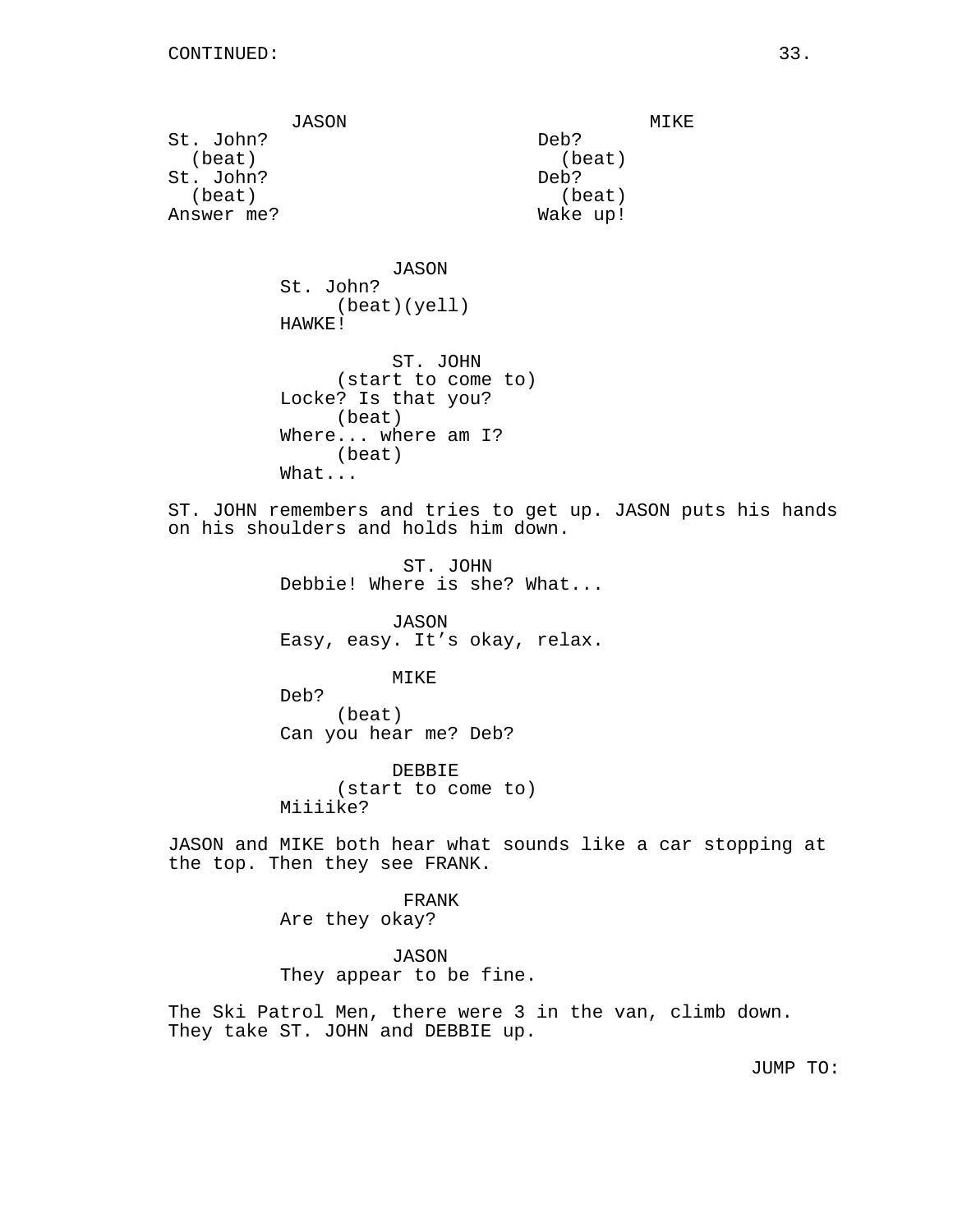# 39 INT: CABIN 7 (7:30PM) 39

JASON, KAREN, JO, FRANK, and MIKE, are all sitting around on the floor. There is a fire in the fireplace. ST. JOHN and DEBBIE, are sitting on the couch. DUSTY is laying on the floor, beside MIKE. Both ST. JOHN and DEBBIE, have their right legs in a cast. (NOTE: Their legs are not broken. Only their ankles are sprained. The cast is there to keep them off their ankles.) Their legs are up on the coffee table.

> JASON You're both very lucky. It could have been a lot worse.

MTK<sub>E</sub> I think you both owe a lot to Dusty. If he hadn't have come, and brought us to you...

ST. JOHN (look at Dusty) Thanks Dust. I owe you one. (put arm around Debbie) We both owe you one.

DEBBIE I'm just glad he insisted on coming with us.

MIKE gets up and goes to the kitchen.

ST. JOHN Where are you going?

MIKE returns with two markers. One red one, and one black one.

> MTK<sub>E</sub> I'd like to be the first one to sign your casts.

EVERYONE laughs. MIKE signs ST. JOHN's cast in black, then hands the marker to JO. Then he signs DEBBIE's cast in red. EVERYONE else, signs the casts, then leave. MIKE takes DUSTY with him. ST. JOHN and DEBBIE, are alone. DEBBIE rests her head on his shoulder and ST. JOHN kisses her head. DEBBIE looks at him and kisses. He kisses her back. This time, passionately, and deeply. DEBBIE breaks the kiss.

> DEBBIE I just thought of something.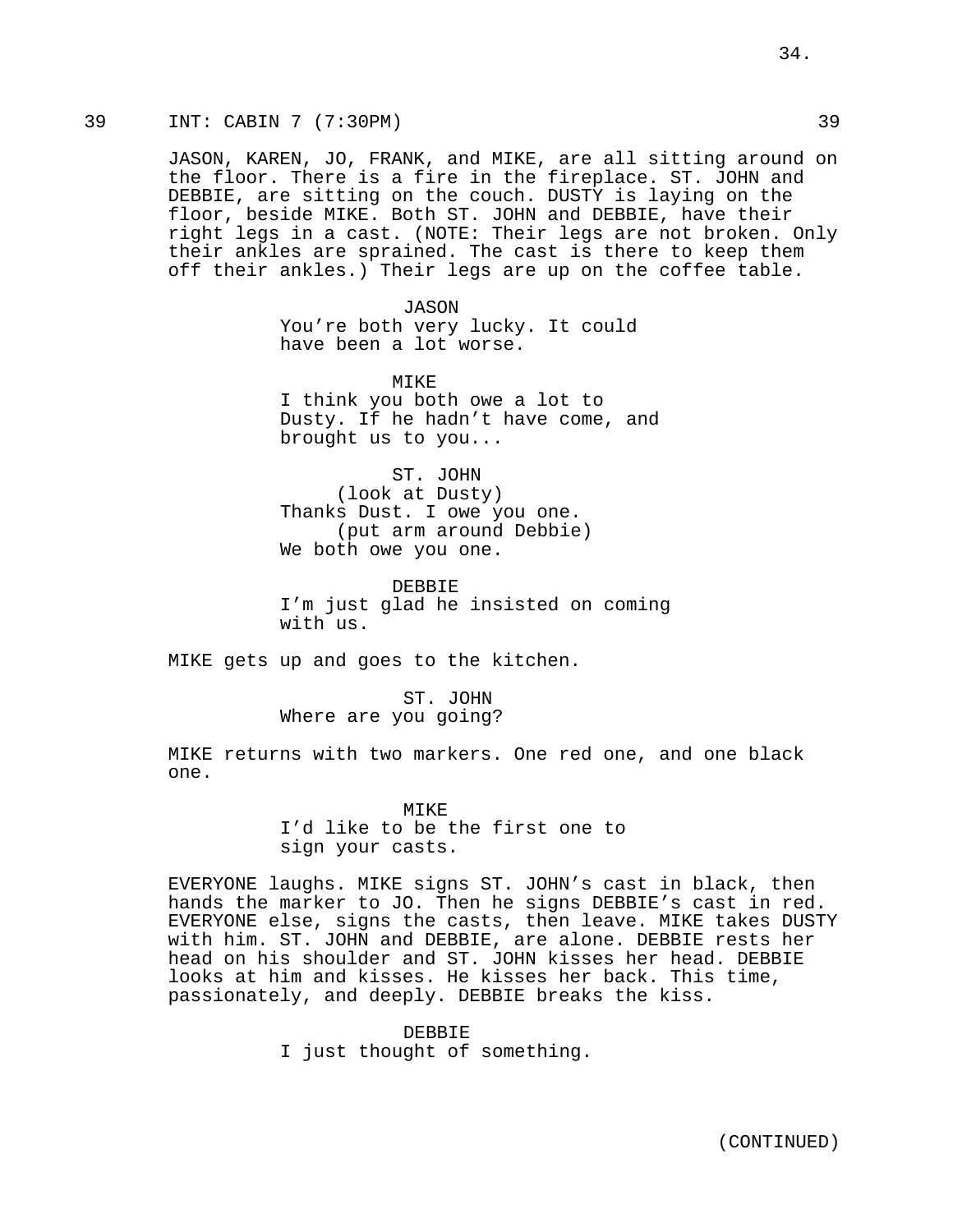ST. JOHN What? DEBBIE We're stuck like this, we can't move. ST. JOHN (smile) Want to bet! DEBBIE What? ST. JOHN This isn't the first time I've had my leg in a cast. (beat) I've learned a dew tricks. DEBBIE Oh really.

ST. JOHN smiles, takes her casted leg in his hand, and slides the coffee table towards him. He then places her leg on the floor. He slides off the couch, and onto the table. Then, he picks up her leg.

#### ST. JOHN

Lie down.

DEBBIE rises her eyebrow, but lies down just the same. He then places her casted leg on the couch, beside her. She looks at him.

> DEBBIE Okay, so how do you plan to get over here?

ST. JOHN (smile) Pull the table right up against the couch.

She does so, then he lies down on the table, and rolls over, onto her. She looks up at him, and puts her arms around his neck, and smiles.

DEBBIE

I love you.

He kisses her.

JUMP TO: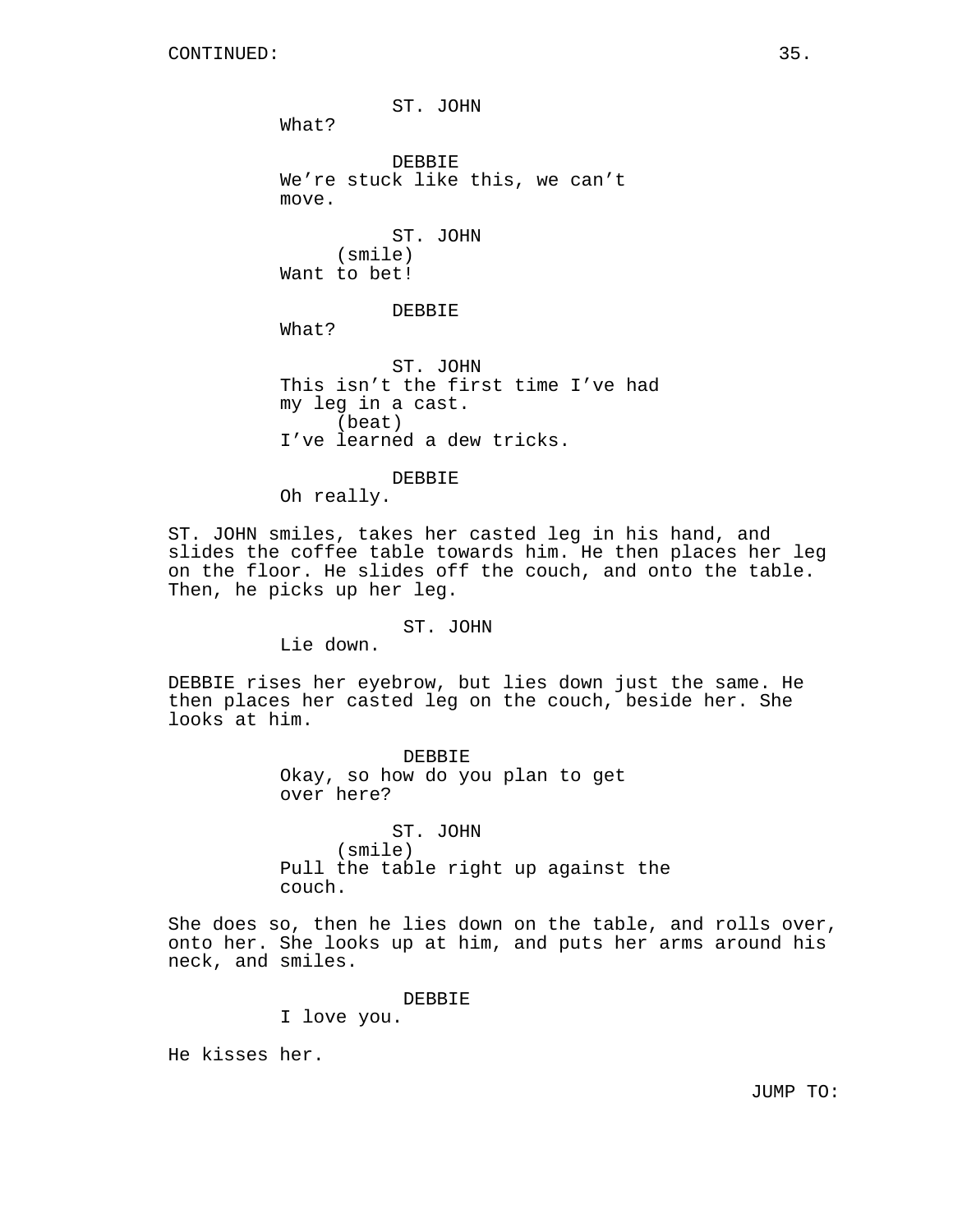40 INT: CABIN 4 (9:00PM) 40

MIKE is sitting in front of the fire, with DUSTY. He is telling him a story.

> MIKE And that's the story. That's what happened. (beat) What do you think? What should I do, Dusty? (beat) Why does this keep happening to me?

DUSTY licks his arm, then rises and goes to the door.

MIKE You want to go out? (beat) Okay, why not. Let's go for a walk.

MIKE rises and grabs his jacket, boots, etc. Then he gets DUSTY's leash and puts it on him. He opens the door and exits.

41 EXT: CABINS 41

MIKE closes the door, and then heads off along the path, with DUSTY.

CONTINUE TO:

CONTINUE TO:

42 EXT: PATHWAY 42

They walk down the path. They reach the entrance to a wooded area, and keep going. After about 5 minutes, MIKE looks down at DUSTY to tell him something, and a woman crashes into him. She had come running from around the corner, and was looking behind her, so she didn't see MIKE. MIKE is holding her arms.

> WOMAN Sorry, I...

She looks terrible. There is a cut on her forehead, and it's bleeding. There are also a few scratches and bruises on her face and arms. Her clothing is ripped. MIKE looks at her.

> MIKE Yo, miss... What happened?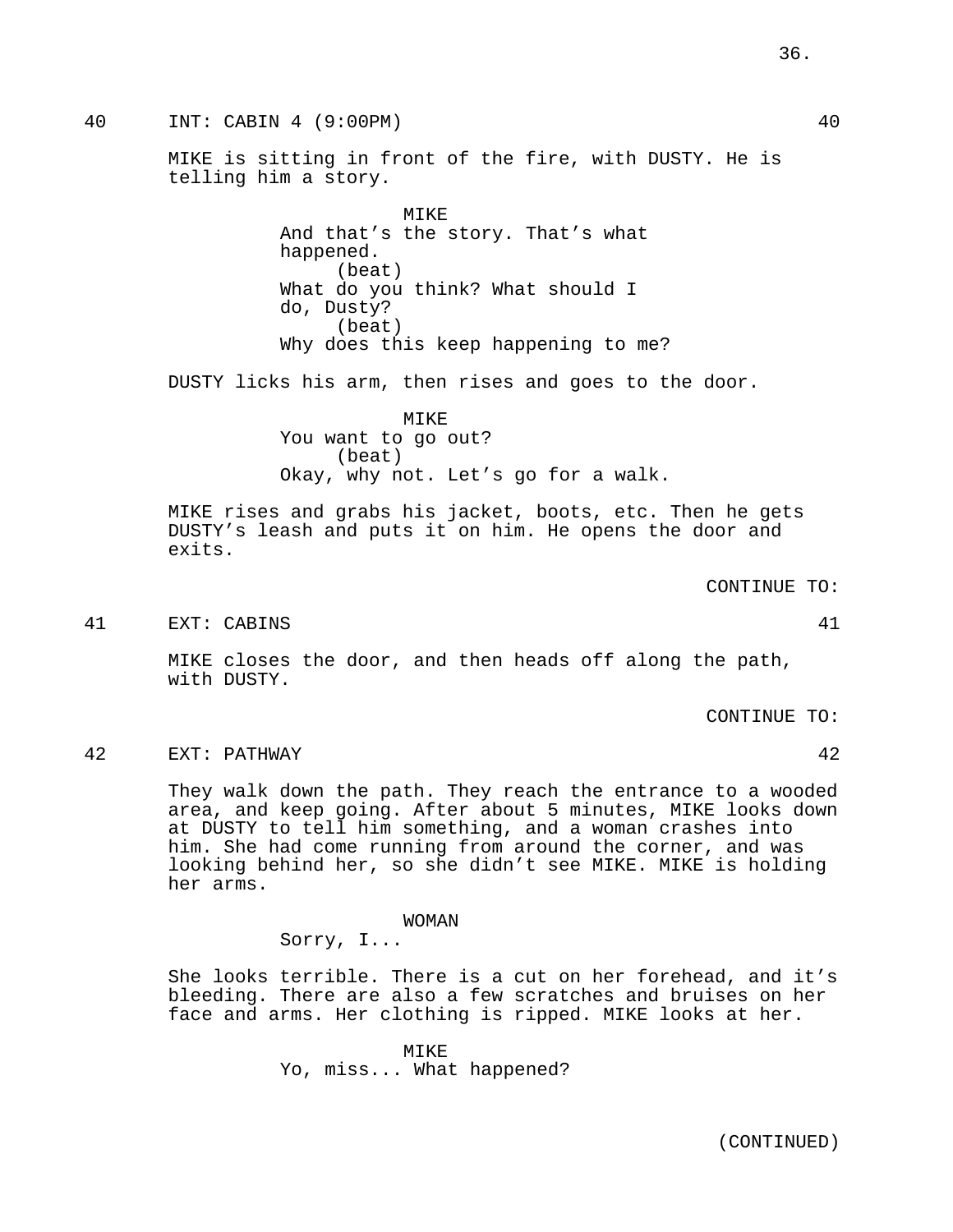WOMAN

Nothing, please, I've gotta go.

MIKE You're not going anywhere, except maybe to the clinic. Come on, I'll take you there.

MIKE and DUSTY take the woman to the clinic.

CUT TO:

43 EXT: PATHWAY TO THE CABINS (10:00PM) 43

MIKE and DUSTY, are walking along the path to the cabin.

CONTINUE TO:

44 EXT: CABIN 4 44

MIKE reaches the cabin, and opens the door.

CONTINUE TO:

45 INT: CABIN 4 45 45

MIKE and DUSTY enter. MIKE closes the door, then takes DUSTY off the leash. MIKE heads to the bedroom.

MIKE

Good night Dusty.

DUSTY follows MIKE into the bedroom. MIKE gets ready for bed. MIKE gets into bed, then DUSTY jumps up, and curls up at the end of the bed. They both go to sleep.

JUMP TO:

46 INT: CABIN 7 (10:30PM) 46

ST. JOHN and DEBBIE are lying on the floor, in each others arms. Her head is resting on his chest, and he is running his fingers through her hair. The blanket that was on the couch is now on top of them. His head is resting on one of the pillows from the couch. Their clothes are on the floor.

> ST. JOHN So much for my romantic trip.

DEBBIE The doctor said we have to stay off our feet for the next four days.  $So.$ ...

(CONTINUED)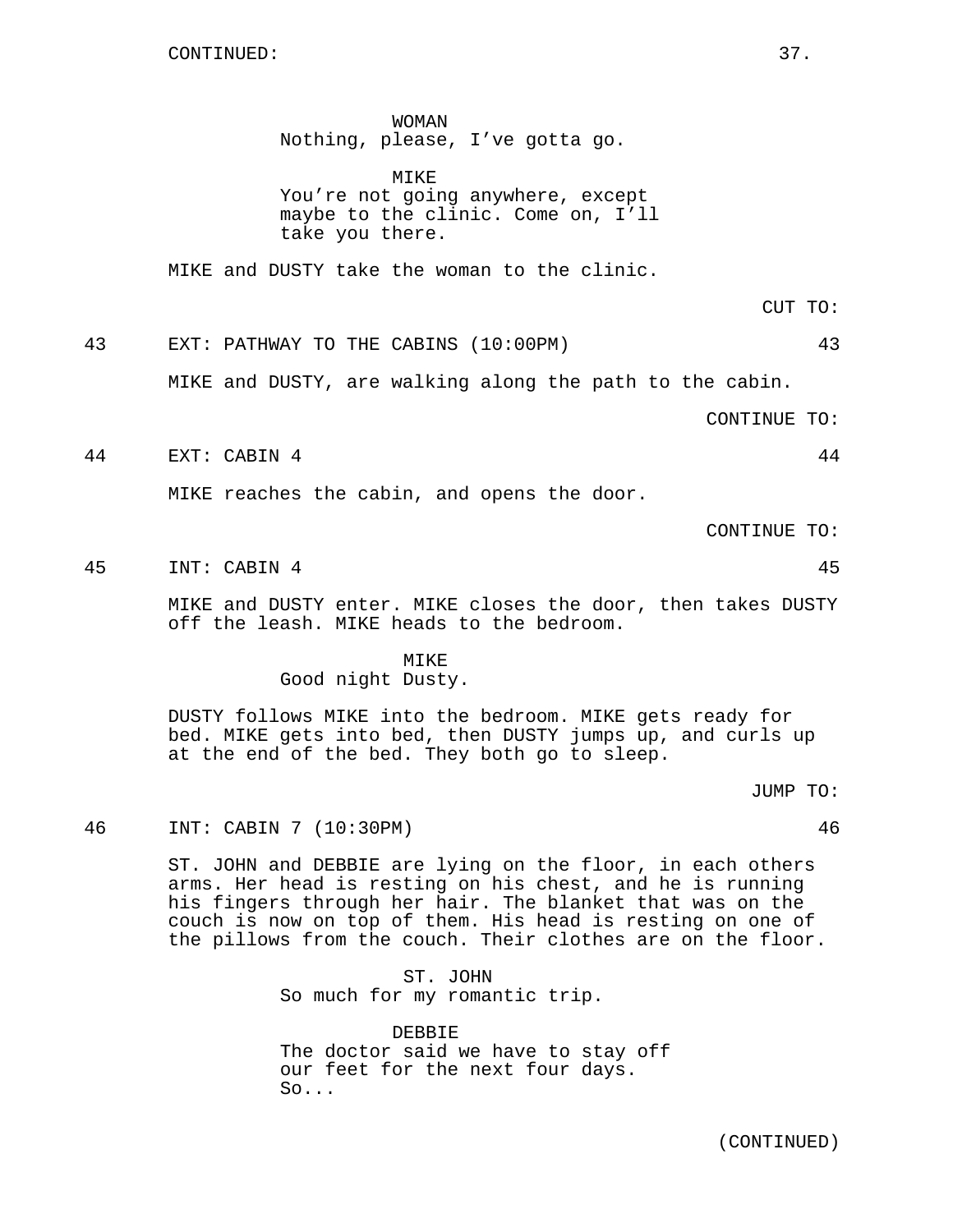(beat) ...for the next four days, we can't leave this cabin. (Turn and look at him) Which means, we get to spend those four days alone... (beat) ...together... (roll on top of him) I'm kinda getting used to this cast now.

She smiles at him, and he smiles back. She kisses him. He breaks the kiss, and looks at her. He kisses her, and pulls her to him. Rolls over, and makes love to her.

JUMP TO::

## **MONDAY DECEMBER 21st 1992**

47 INT: CABIN 7 (11:00AM) 47

ST. JOHN and DEBBIE, are sitting on the couch, wearing their robes. MIKE is sitting in a chair, talking to them. DUSTY is lying on the floor.

> MIKE We were all going to go off hiking, and I was wondering, if I could bring Dusty along?

> > DEBBIE

Ask Dusty. (beat) If he wants to go with you, you can take him.

MIKE (turn to Dusty) What do ya say, Dust? (beat) Want to come?

DUSTY gets up off the floor, and wags his tail.

DEBBIE I guess that's a yes. Have fun.

MIKE puts the leash on DUSTY, and they head for the door.

MIKE

Bye.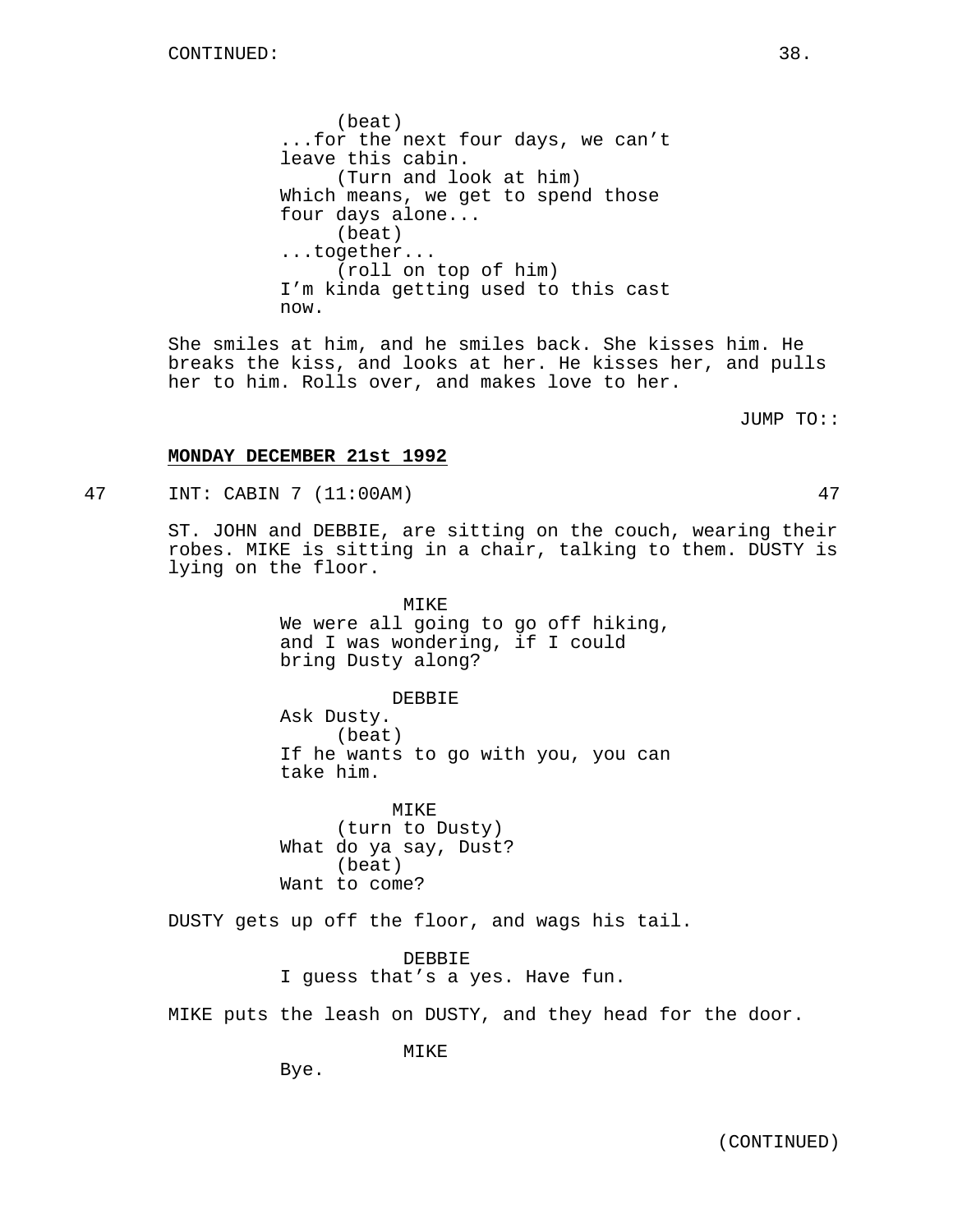DEBBIE / ST. JOHN

Bye.

MIKE opens the door, and he and DUSTY, exit. MIKE closes the door behind him.

CONTINUE TO:

48 EXT: CABIN PATH 48

MIKE and DUSTY, meet JO, FRANK, JASON, and KAREN. JO has a knapsack. They walk off. MIKE and DUSTY, take the lead.

CONTINUE TO:

49 TIME FLIES 49

They keep walking, till they come to a clearing. MIKE lets DUSTY off the leash.

CONTINUE TO:

50 EXT: CLEARING - PICNIC TABLE (1:30PM) 50

The gang, all sit at the table. DUSTY is running around. JO takes two thermos', and five cups, out of the knapsack, and places them on the table.

> JO Tea or Coco?

> > FRANK / JASON

Coco.

MIKE / KAREN

Tea.

JO pours everyone's drinks, then takes a bowl out of the knapsack, and pours some tea in it for DUSTY. EVERYONE looks at JO, and wonders what she is doing.

JO

Dusty!

DUSTY comes running.

MIKE You're giving the dog, tea?

JO gives DUSTY the bowl, and he starts drinking it.

(CONTINUED)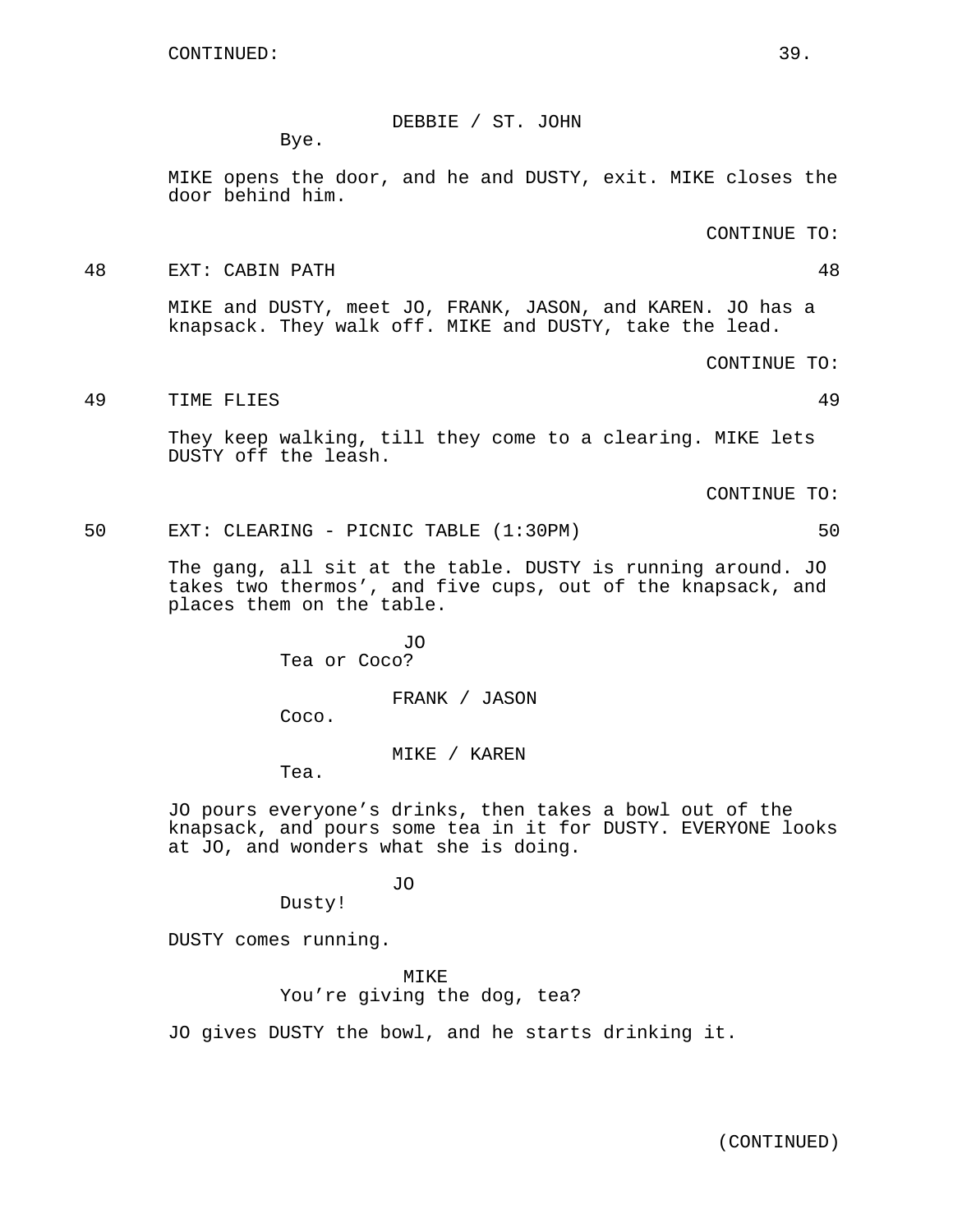MIKE I don't believe this dog. (beat) Are you guys sure he is a dog?

They all laugh. JO pours herself a cup of Coco. FRANK, JASON, and JO, put some marshmallows in their coco. They all drink their drinks. DUSTY finishes his tea, and MIKE picks up a marshmallow.

> MIKE Here, boy, catch.

MIKE tosses it to DUSTY, who, catches it. While DUSTY is eating the marshmallow, everyone finishes off their drinks JO puts everything back into the knapsack.

> FRANK I guess we should be heading back.

> JASON Yeh, you're right. It's a long way back. (beat) Everyone ready?

> > ALL

Yep.

Everyone rises. MIKE puts DUSTY back on the leash, then they all walk off.

JUMP TO:

## **THURSDAY DECEMBER 24th 1992**

51 INT: SKI LODGE: DANCE HALL - CHRISTMAS EVE DANCE (8:00PM) 51

JO, FRANK, JASON, and KAREN, are sitting at a table. They are waiting for MIKE, ST. JOHN, and DEBBIE. The main entrance, has a piece of mistletoe hanging over it. ST. JOHN and MIKE enter, with DEBBIE behind them. ST. JOHN and MIKE, are under the mistletoe. (NOTE: ST. JOHN's, and DEBBIE's, casts have been removed.)

DEBBIE

Freeze guys.

They stop, and turn to her.

MIKE

Why?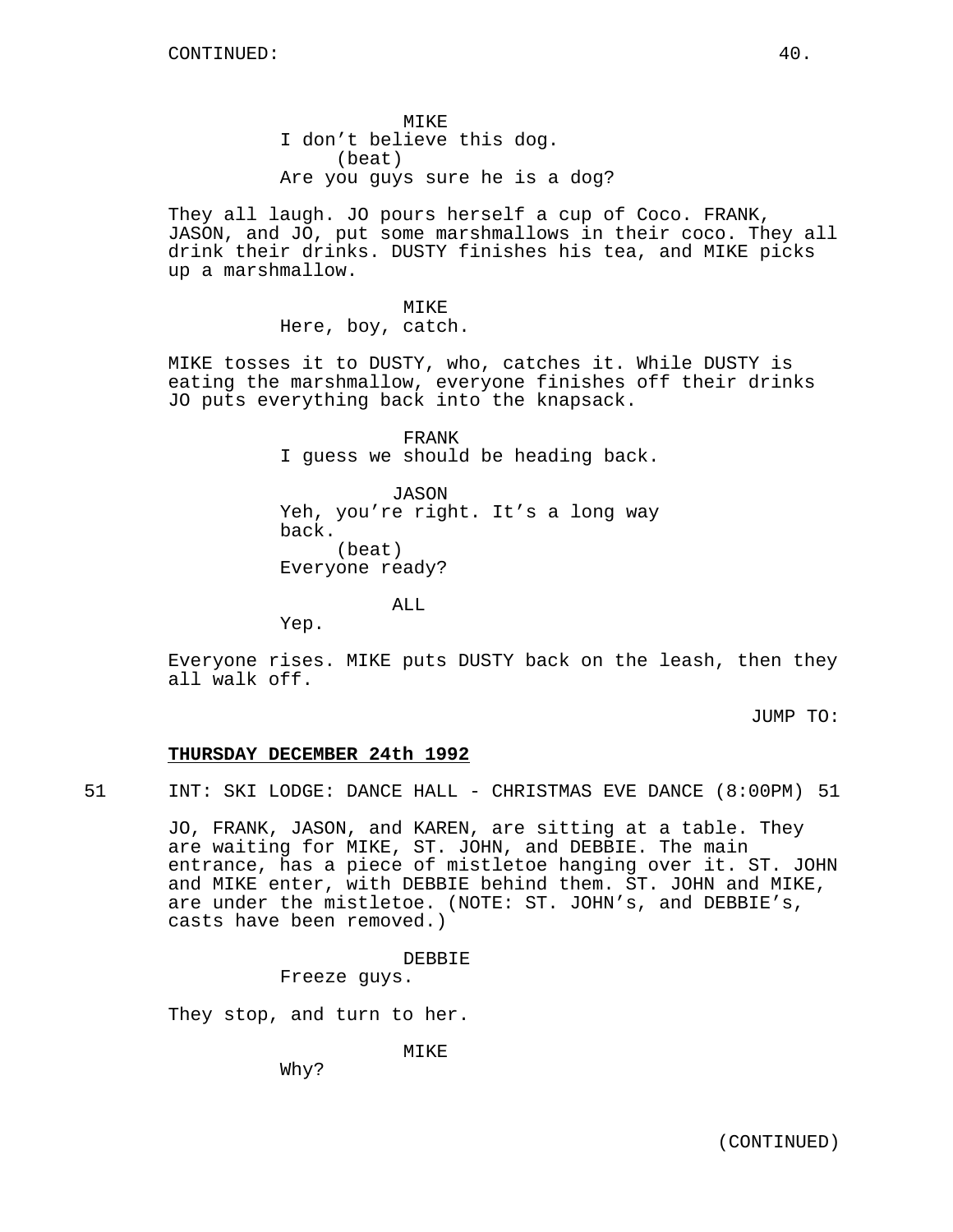DEBBIE (point up) You're both, ah, standing under the mistletoe.

ST. JOHN and MIKE look up.

DEBBIE (to St. John) That means, that I get to kiss you.

She goes to ST. JOHN, and kisses him.

DEBBIE (to Mike) And you.

She kisses MIKE. When they don't seem to be breaking the kiss, ST. JOHN clears his throat. They ignore him.

> ST. JOHN Ah guys... (beat) ...that's enough... (beat) ...you can stop now... (beat) Deb? (beat) Mike?

DEBBIE and MIKE break the kiss. DEBBIE turns, and kisses ST. JOHN again, before he can say anything. They break the kiss, and go over to join the gang at the table.

CONTINUE TO:

#### 52 TIME FLIES 52

They order dinner, and eat it. Then they order dessert, and eat it. Then they head to the dance floor. JASON goes with KAREN. JO goes with FRANK. ST. JOHN goes with DEBBIE. MIKE is sitting all alone at the table.

CONTINUE TO:

#### 53 TIME RESUMES 53

They are dancing to a slow song.

PAN TO: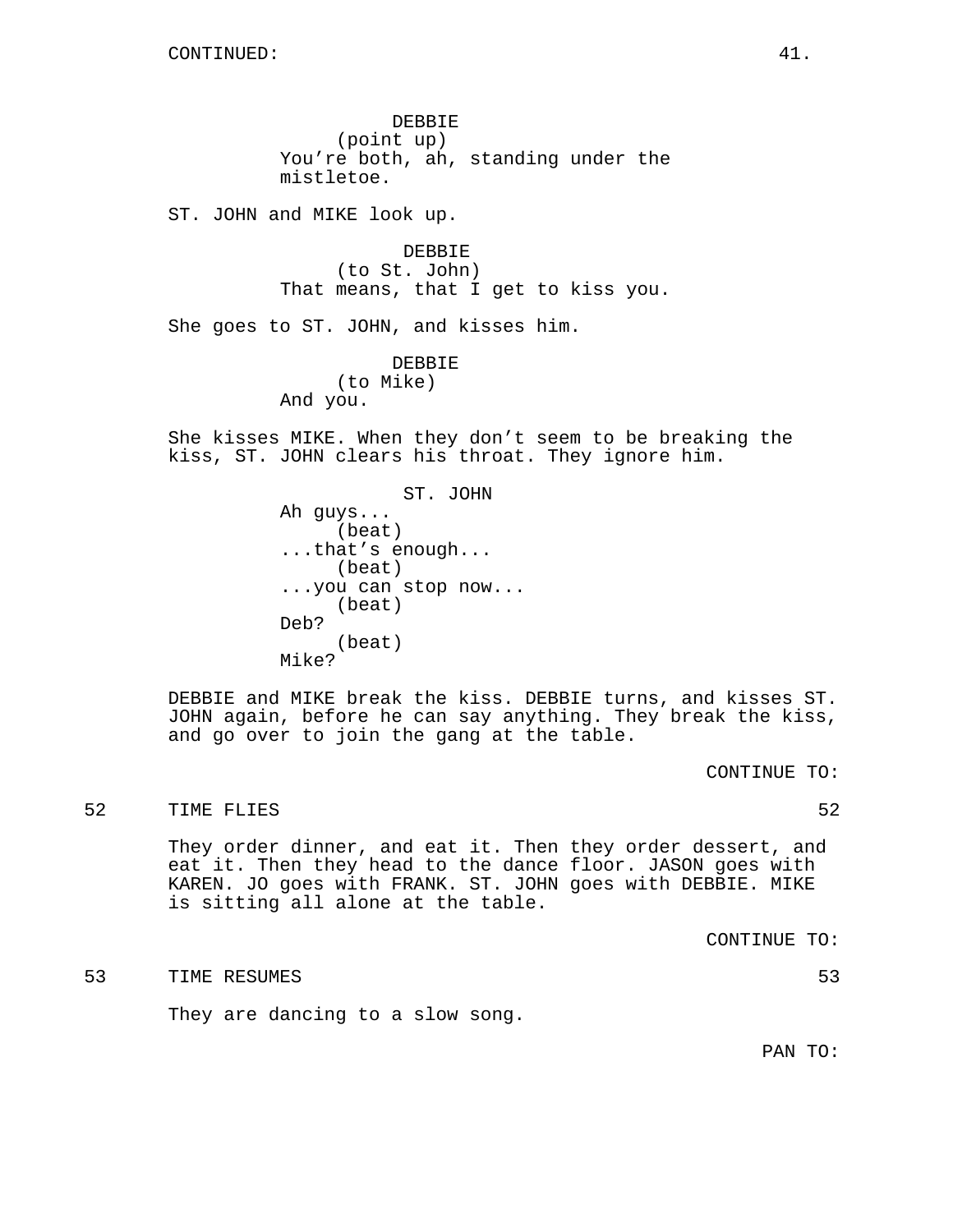#### ST. JOHN

Look at him.

ST. JOHN nods in MIKE's direction. DEBBIE looks over at MIKE.

> ST. JOHN I can't believe he's just sitting there. (beat) The Mike I know, would be hitting on any available woman in this room.

After a few more moments, the song ends. Everyone heads back to the table. The next song comes on. It is another slow dance song. On the way over, ST. JOHN says something, that takes her by complete surprise.

> ST. JOHN Ask him to dance. DEBBIE What? ST. JOHN I said... DEBBIE I know what you said, I just... (beat) Are you sure?

ST. JOHN Yeh, I'm sure.

They reach the table. ST. JOHN sits down. DEBBIE goes to MIKE, and offers him her hand.

> DEBBIE Dance with me, Mike?

#### MIKE

Ah, I...

MIKE looks at ST. JOHN.

ST. JOHN Go on, I'm gonna sit this one out.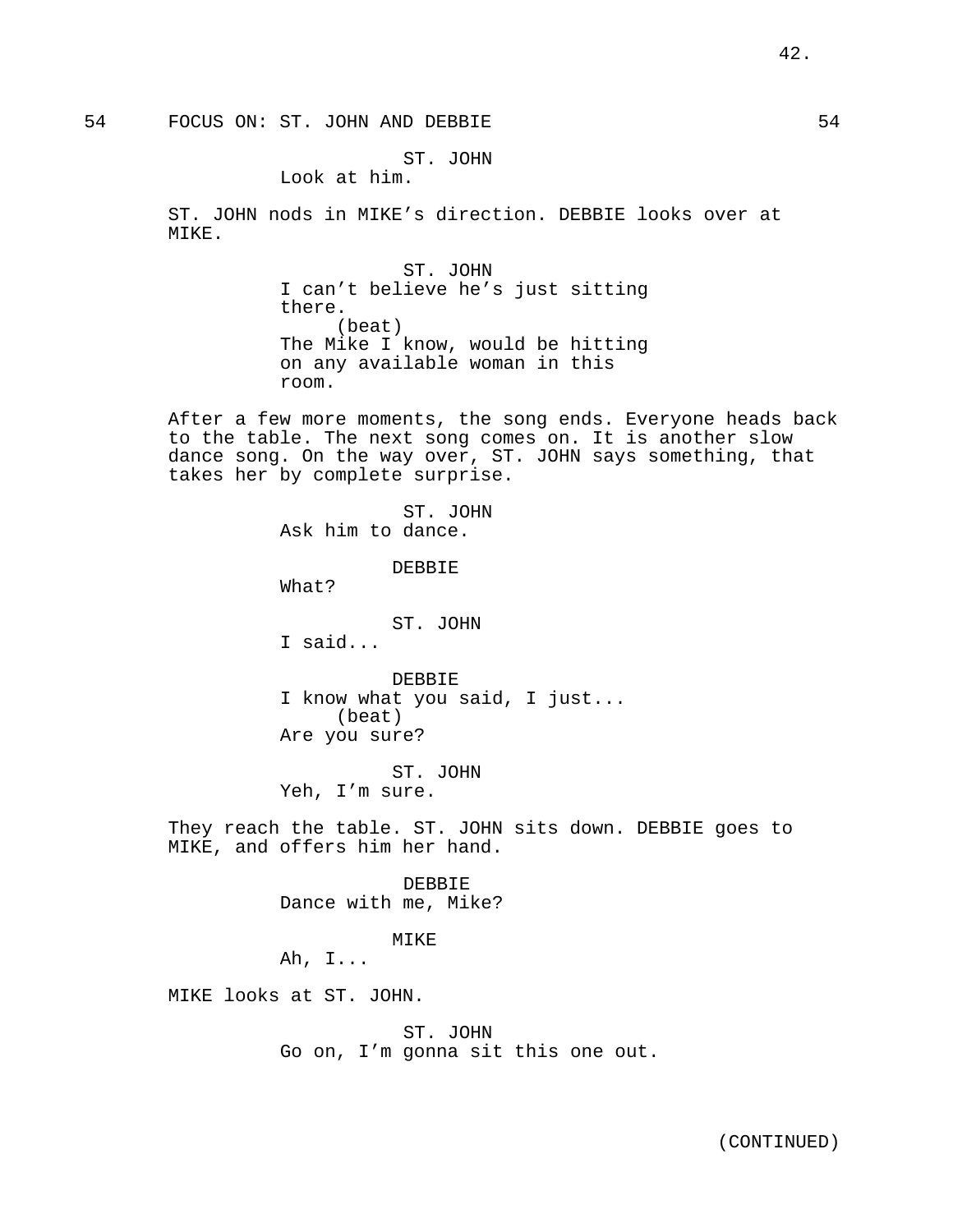MIKE You sure?

ST. JOHN Yeh, go ahead.

MIKE takes DEBBIE's hand, and they head to the dance floor. They pass JO and FRANK, who are on their way to the table. When JO and FRANK get to the table, JO gives ST. JOHN a look.

> JO Are you okay?

ST. JOHN (confused) What?

JO I can't believe you're letting Mike dance with Debbie.

ST. JOHN What's that suppose to mean?

JO Nothing, never mind.

ST. JOHN is about to ask JO to explain herself, when JASON and KAREN return to the table.

PAN TO:

55 FOCUS ON: MIKE AND DEBBIE 55

DEBBIE Are you all right?

MIKE What do you mean?

DEBBIE I mean, why are you not acting like yourself?

MIKE (raise eyebrow) What?

DEBBIE The Mike Rivers I know, would not be sitting at a table and keeping to himself.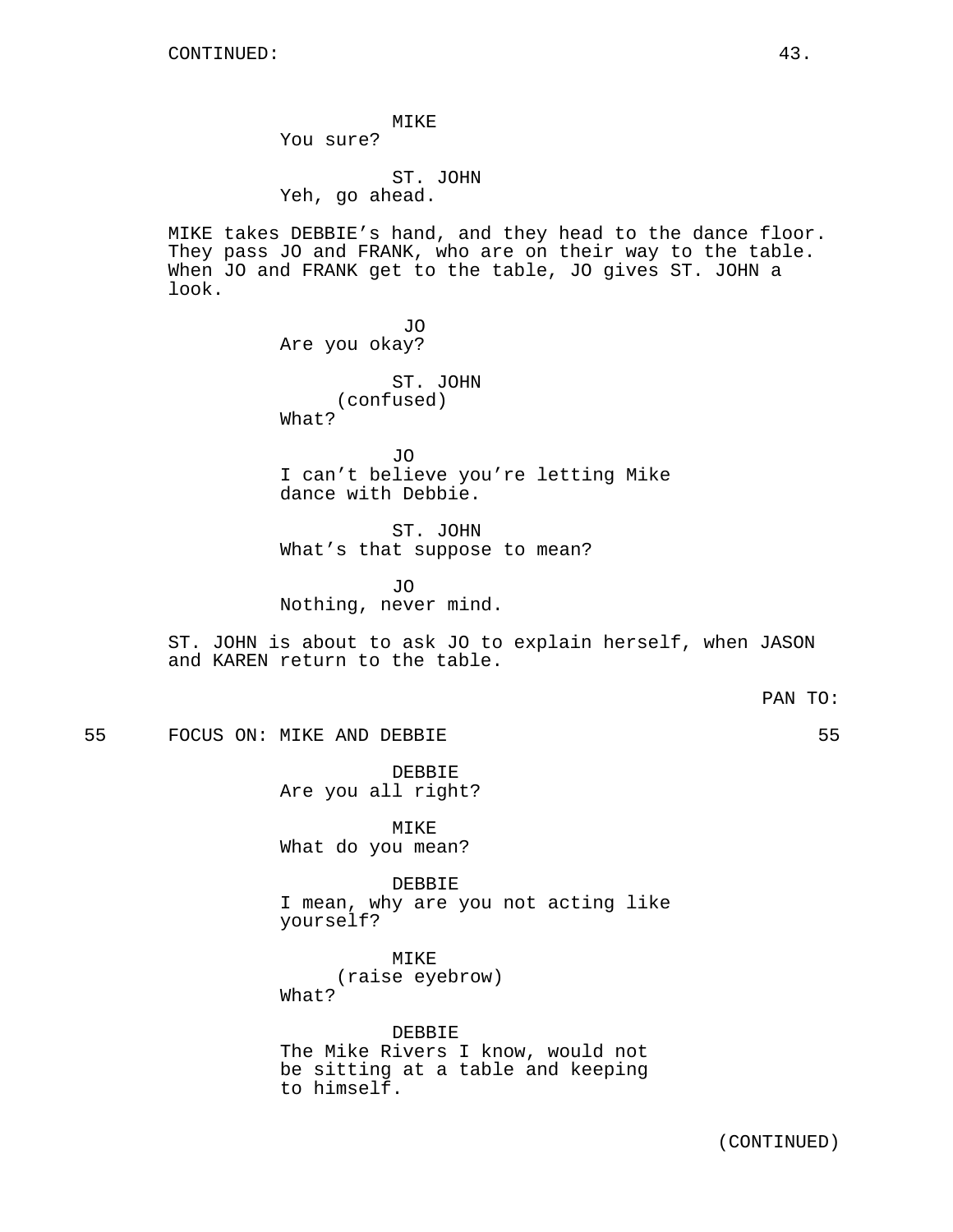(beat) He would be hitting on every woman in this place. MIKE (look at her) Maybe I don't want any woman in this place. MIKE flashes her a smile. DEBBIE Yeh, right Mike. (beat) I'm not asking you to marry anyone, just loosen up. (beat) Have fun. Bring back the Mike we all know and love. MIKE Do you? DEBBIE Do I what? MIKE

Love me?

DEBBIE doesn't answer, she just smiles. They finish the dance in silence. Once the song ends, they return to the table.

PAN TO:

56 TABLE 56

DEBBIE sits beside ST. JOHN. ST. JOHN puts his arm around her. MIKE is about to sit down, when he spots the mystery woman from the other night. MIKE addresses everyone, while looking at her.

MIKE

Excuse me.

He walks over to the woman. Focus stays on the gang. They see MIKE approach the woman, and ask her to dance. She accepts, and they head to the dance floor.

> JO Now that's Mike.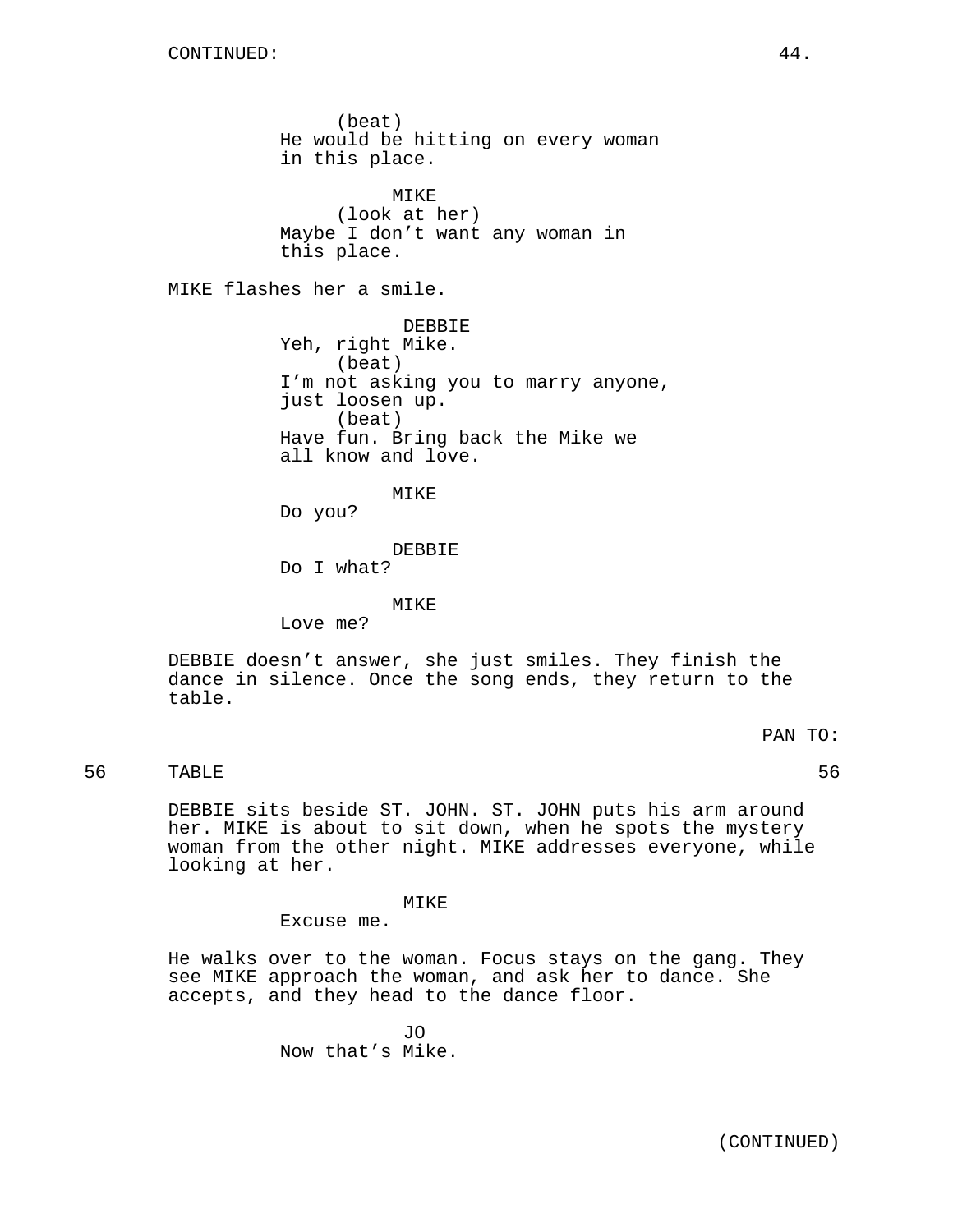ST. JOHN (turn to Debbie) What did you say to him? DEBBIE Nothing. ST. JOHN You must have said something, and whatever it was, it seems to be working. JASON I'm gonna go get a drink. Anyone want anything? KAREN I'll have a soda. JO Same here. FRANK I'll have a beer. ST. JOHN Same here. DEBBIE I'll have a diet cola. JASON Okay. Be right back. JASON rises. KAREN Wait hon, I'll go with you. KAREN rises. They head to the bar. 57 FOCUS ON: MIKE 57 SPONS 57 MIKE and the mystery woman are dancing.

> MIKE You never told me your name.

WOMAN It's Alexia.

PAN TO: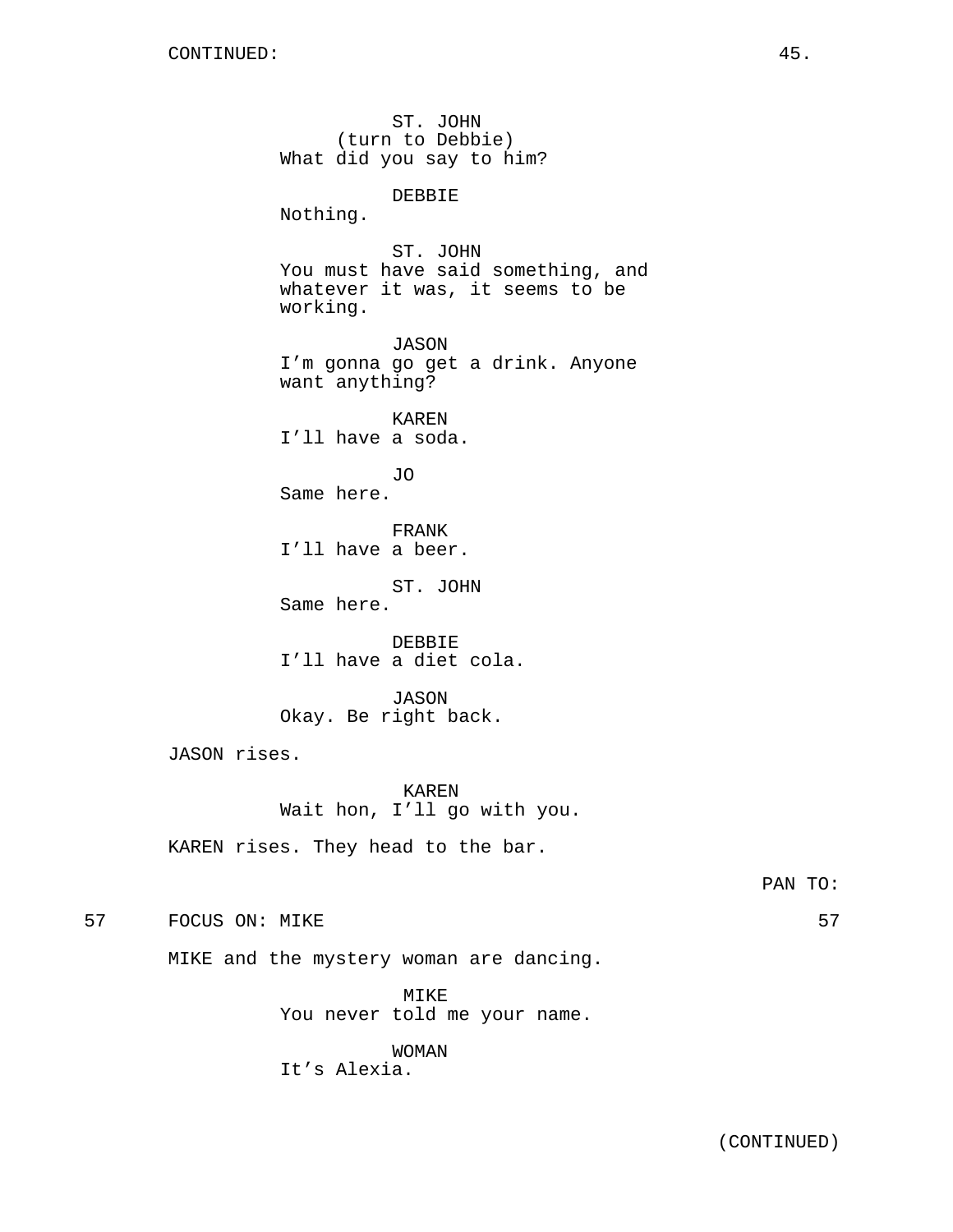MIKE Pretty name. (smile) For a pretty woman. ALEXIA Thanks. For everything. (beat) I never got the chance to thank you the other night. Maybe I can make it up to you. She looks him in the eye, and kisses him. She breaks the kiss, and smiles at him. ALEXIA Let's get out of here. She takes MIKE's hand in hers, and leads him out of the room. PAN TO: 58 FOCUS ON: GANG 58 JASON and KAREN are returning to the table. JASON Looks like Mike is back to his old self. EVERYONE looks up, and sees MIKE and ALEXIA exiting.

JO

Yep.

KAREN hands DEBBIE and JO their drinks. JASON hands ST. JOHN and FRANK their drinks.

> ST. JOHN Merry Christmas guys.

ALL Merry Christmas.

They all clink glasses.

CUT TO: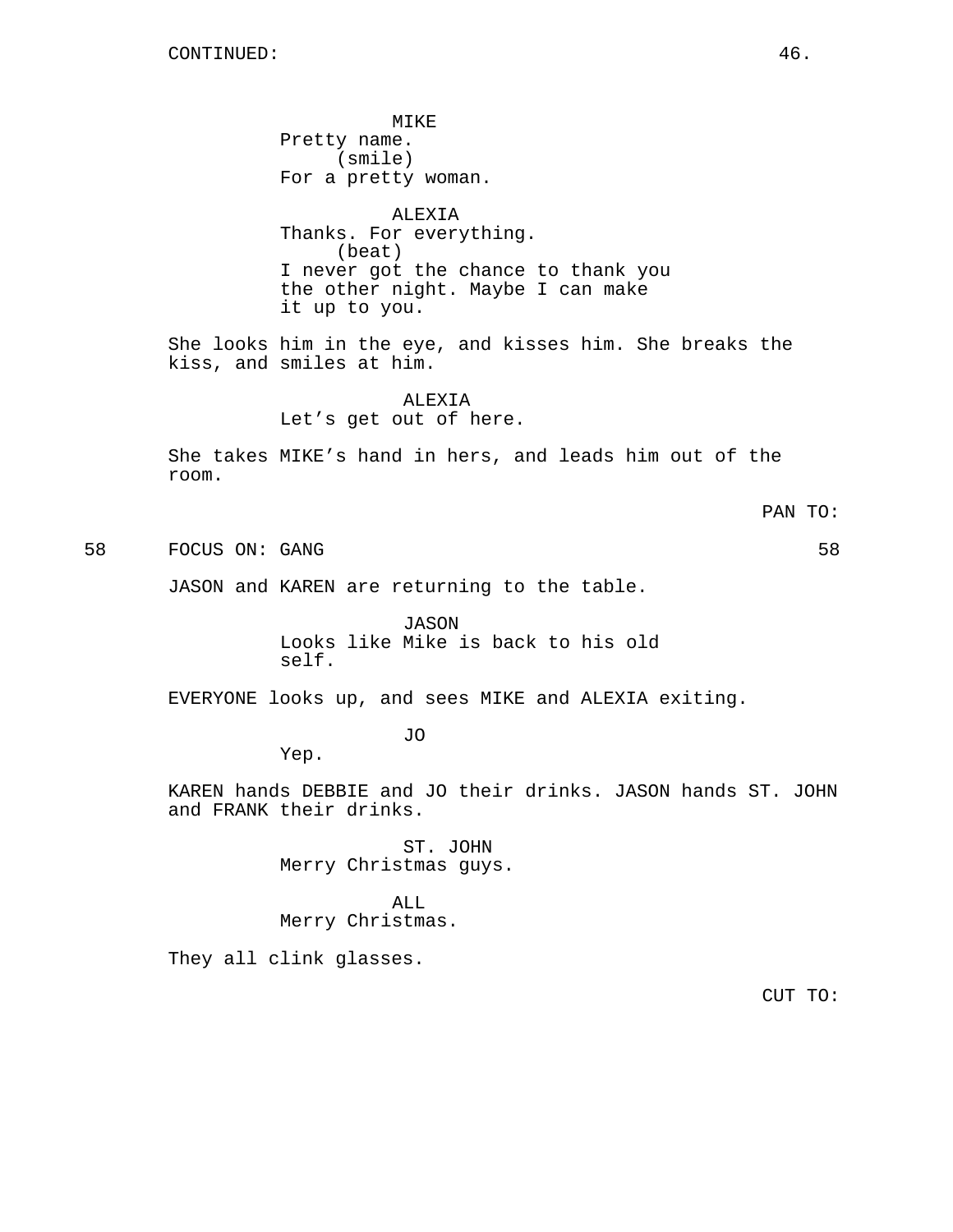The door opens, and MIKE and ALEXIA enter. MIKE closes the door. ALEXIA kisses him. MIKE picks her up. He carries her into the bedroom -- kissing her all the way there. They enter the bed room, and he kicks the door shut behind them.

### **FRIDAY DECEMBER 25th 1992**

60 EXT: CABINS - PATH (2:00AM) 60

JASON, KAREN, FRANK, JO, ST. JOHN, and DEBBIE, are all walking up the path to their cabins. They stop outside of FRANK and JO's.

> FRANK Well, we're back. (beat) I guess this is good night guys.

JASON Yeh. Good night you two.

FRANK / JO

Night.

KAREN

Night

DEBBIE / ST. JOHN

Night.

JASON, KAREN, ST. JOHN, and DEBBIE, continue up the path. ST. JOHN and DEBBIE go to their cabin, and JASON and KAREN walk on to theirs.

JUMP TO:

61 INT: CABIN 4 (11:00AM) 61

MIKE wakes up, and ALEXIA's gone.

MIKE Alexia? (beat)

Alexia?

MIKE gets up, throws on a robe, and exits the bedroom.

JUMP TO: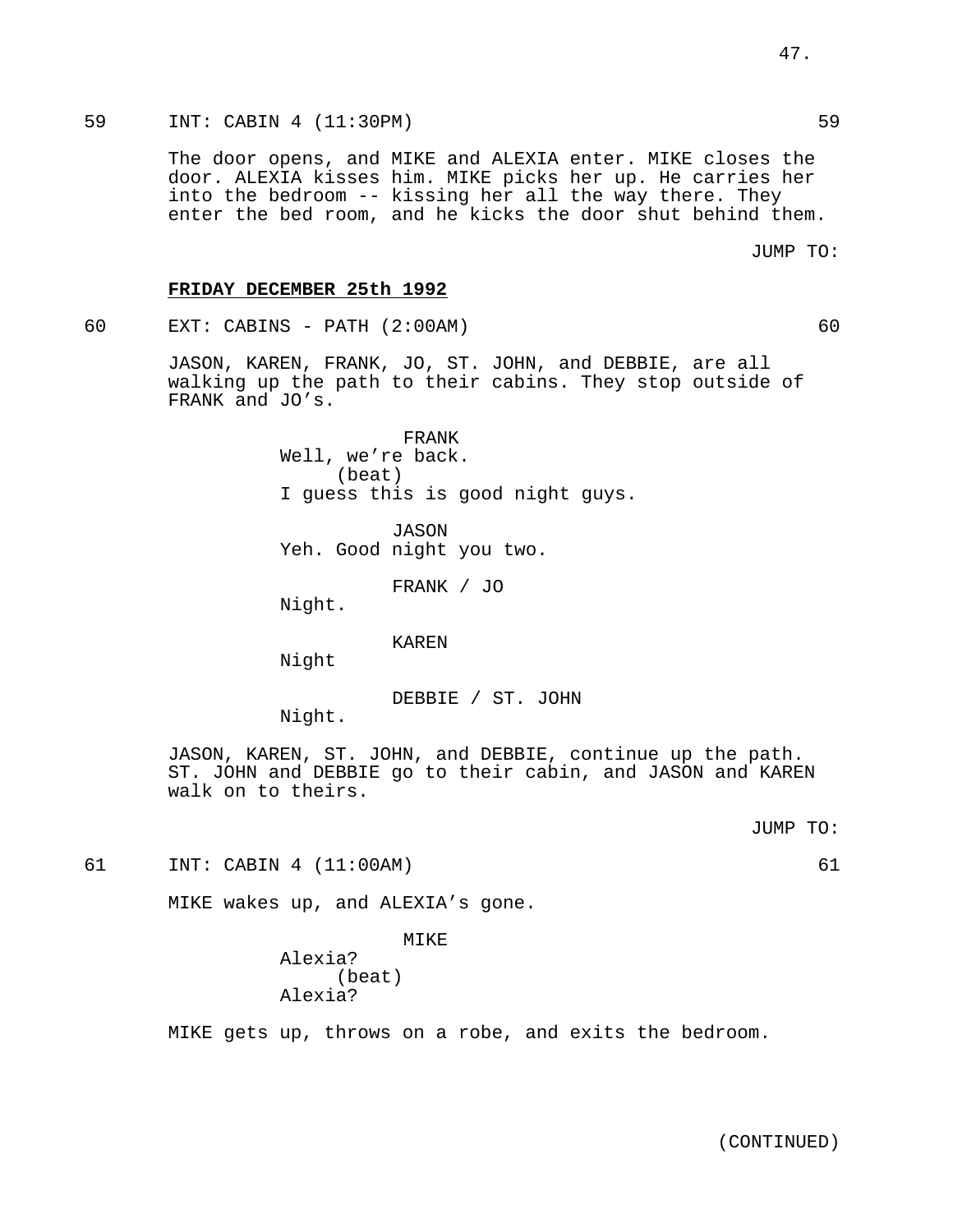#### MIKE

## Alexia?

She's not in the cabin. MIKE goes to the window, and sees one set of footprints, heading away from the cabin, in the snow. MIKE goes back to the bedroom, and gets dressed.

62 INT: CABIN 7 (NOON) 62

ST. JOHN and DEBBIE, are sitting on the couch. DUSTY is laying on the floor. ST. JOHN takes a box out of the pocket of his robe, and hands it to her. As she takes it, he kisses her.

> ST. JOHN Merry Christmas Deb.

DEBBIE hands him one from her pocket. She gives him a kiss.

DEBBIE Merry Christmas Stj.

DEBBIE opens her present first. It's a sold gold ID bracelet, with her name on it.

> DEBBIE It's beautiful.

# ST. JOHN

Turn it over.

She turns it over. On the back is engraved: "All My Love, St. John."

> DEBBIE I love it. And I love you.

She kisses him. He breaks the kiss, and puts the bracelet on her wrist. Then he opens his present. It's a gold signet ring, with his initials, "SJH" on it.

> DEBBIE The top opens, like this...

DEBBIE pushes the black top over, to reveal a small compartment. He looks at her.

> DEBBIE I thought it would come in handy in your line of work. You could use that compartment for all sorts of (MORE)

> > (CONTINUED)

JUMP TO: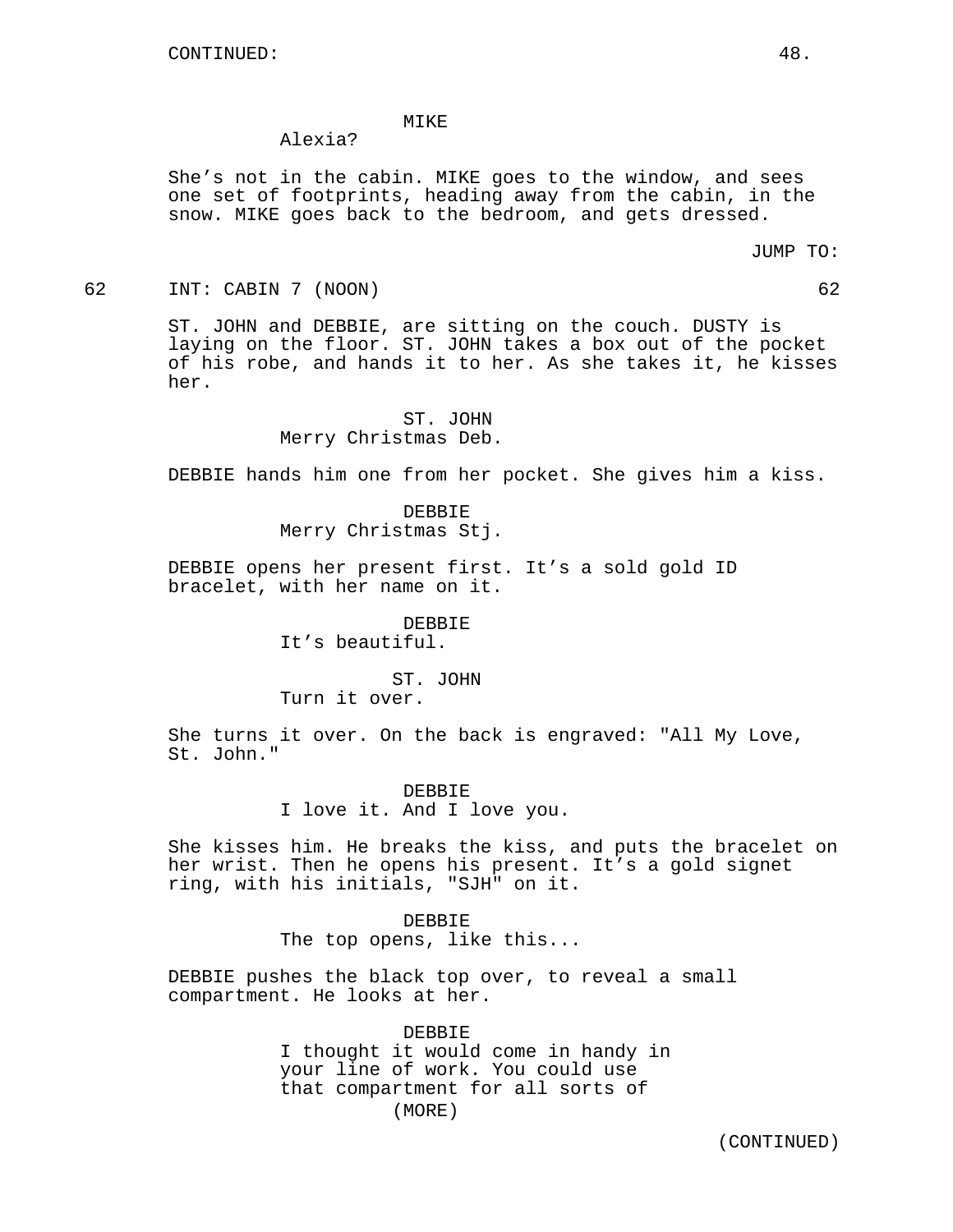DEBBIE (cont'd) stuff. Listening devices, homing devices, microdots, I mean, who would think of looking inside a ring, right?

ST. JOHN slides the cover back over, and puts the ring on.

ST. JOHN You think of everything don't you?

DEBBIE (smile) Now for the real present.

ST. JOHN You mean this isn't it?

DEBBIE

(nod) Nope. (beat) Look underneath the tissue paper.

ST. JOHN removes the tissue paper. He finds a gold ID bracelet with his name on it. He kisses her.

DEBBIE

Turn it over.

He does. On the back, is engraved: "Forever, Debbie." ST. JOHN rises his eyebrow, and looks at her.

ST. JOHN

Forever?

DEBBIE Yeh, For ever. (beat) I love you, and I'm not letting you go.

She kisses him. He leans forward, laying her down on the couch. He starts kissing her neck. His hands undo the belt on her robe, then slide up her, opening the robe. His hands are approaching her breasts, when there is a knock on the door. He stops.

> DEBBIE Ignore it and maybe they'll go away.

She kisses him passionately, and pulls him close to herself.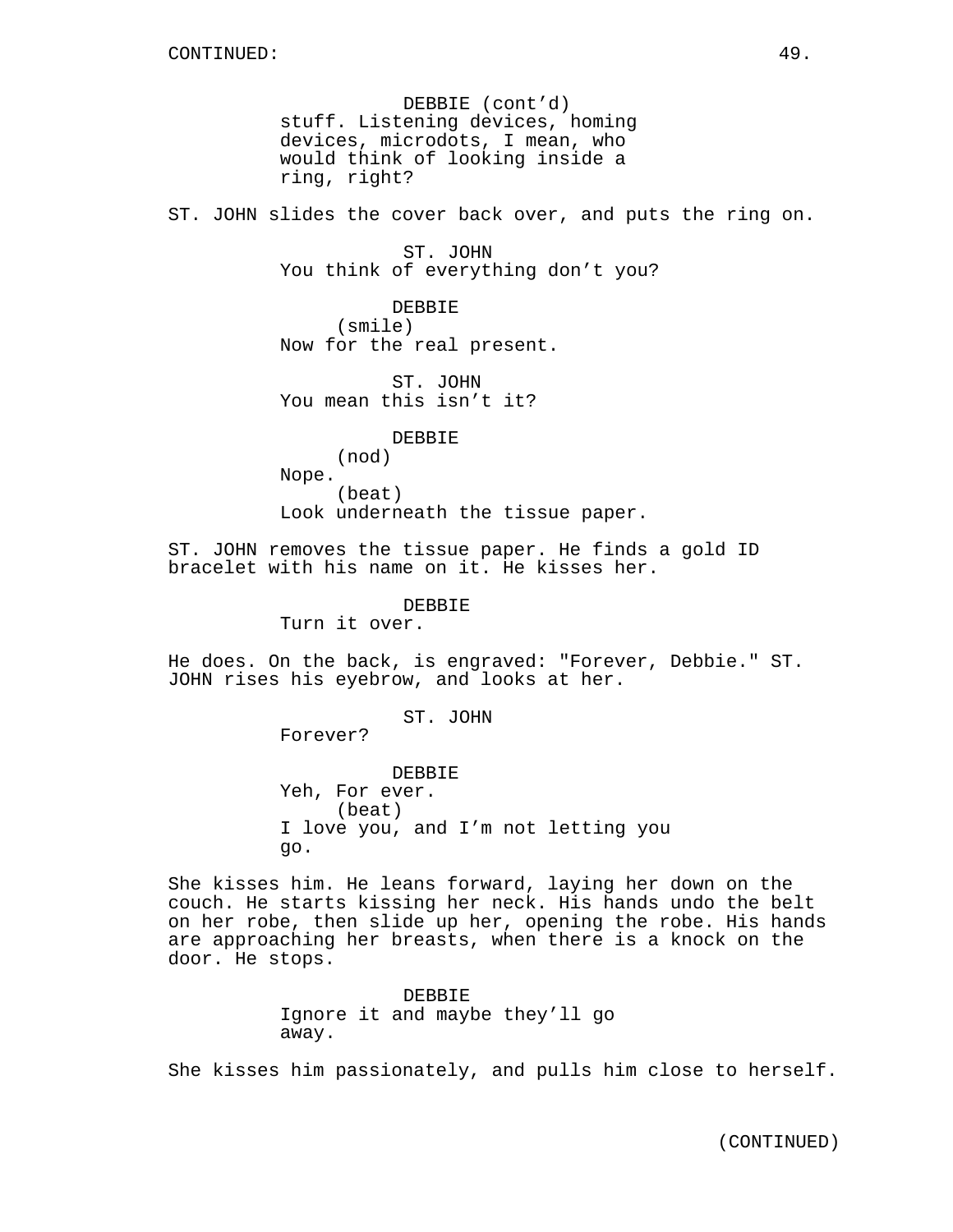MIKE (VO) St. John, you up? (beat) St. John.

ST. JOHN breaks the kiss, and gives her an "I'm sorry" look.

ST. JOHN Hang on, I'm coming.

ST. JOHN gets up off the couch, and does up his robe. DEBBIE ties hers closed as well. ST. JOHN opens the door, and MIKE enters.

> ST. JOHN (sarcastically) Come on in.

ST. JOHN closes the door. MIKE goes over to the chair beside the couch and sits down. DUSTY goes to him. He's in his own little world, because he doesn't notice that ST. JOHN and DEBBIE, are still in the robes. ST. JOHN walks back over to the couch. DEBBIE is now sitting up.

> **MTKE** What is it about me, that makes women walk out on me?

ST. JOHN sits. He and DEBBIE both look confused.

DEBBIE / ST. JOHN

What?

MIKE I mean, I'm a nice guy. I...

ST. JOHN Whoa, Mike, stop, slow down. (beat) What happened?

MIKE Alexia, she...

DEBBIE

Alexia?

MIKE The woman I was with last night.

DEBBIE

Oh.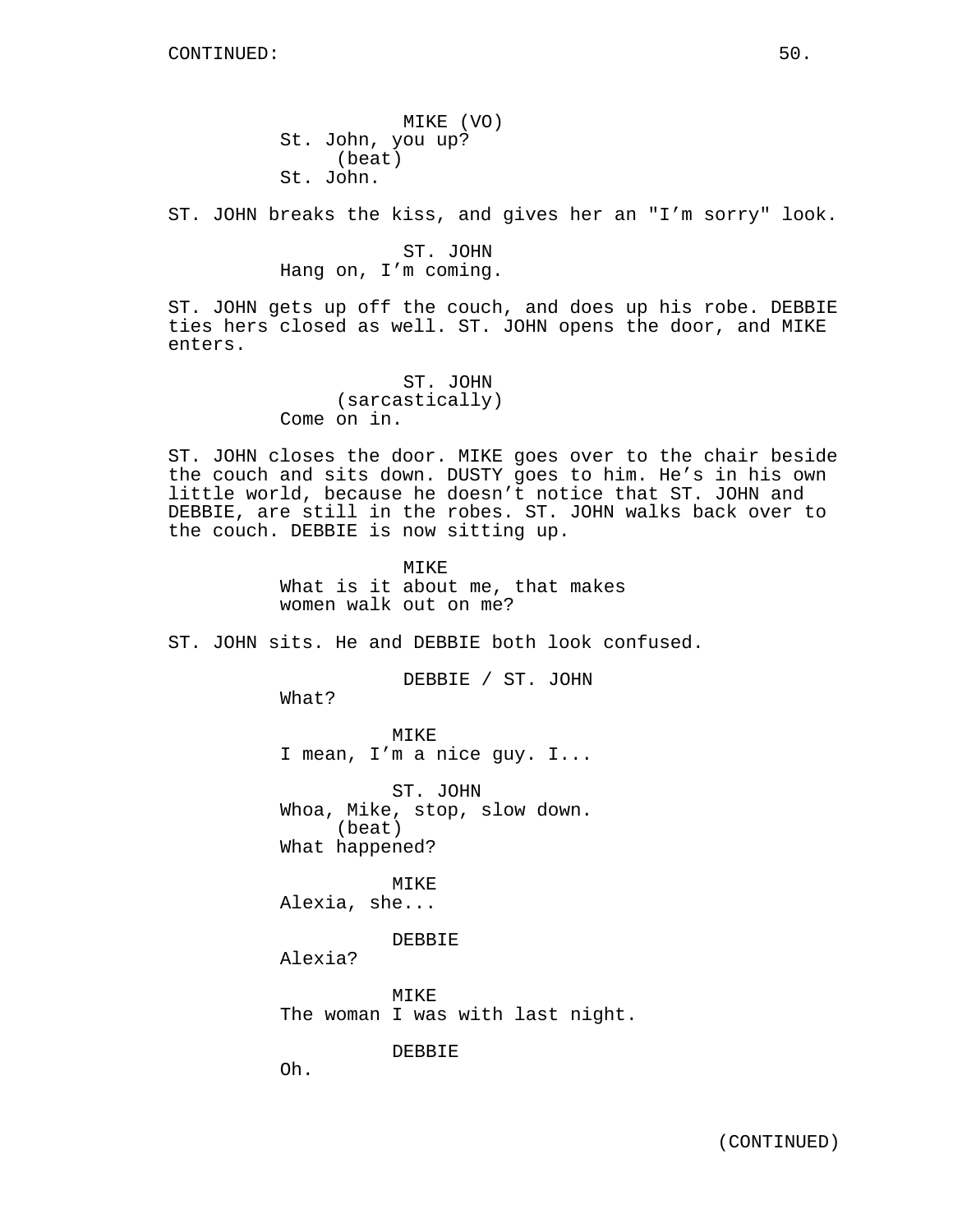MIKE When I woke up this morning, she was gone. ST. JOHN Gone? MIKE Yeh, gone, you know... as in not there anymore. DEBBIE Maybe she went out to get something, or to go for a walk. MIKE She would have left a note. DEBBIE How do you know that? You just met her last night. MIKE Actually, I didn't. ST. JOHN What? MIKE Remember that woman I was telling you about? ST. JOHN Which one? MIKE The one who ran into me when I was out with Dusty the other night. ST. JOHN Yeh. DEBBIE Wait, that was Alexia? MIKE Yeh. DEBBIE Did you find out what happened to her that night?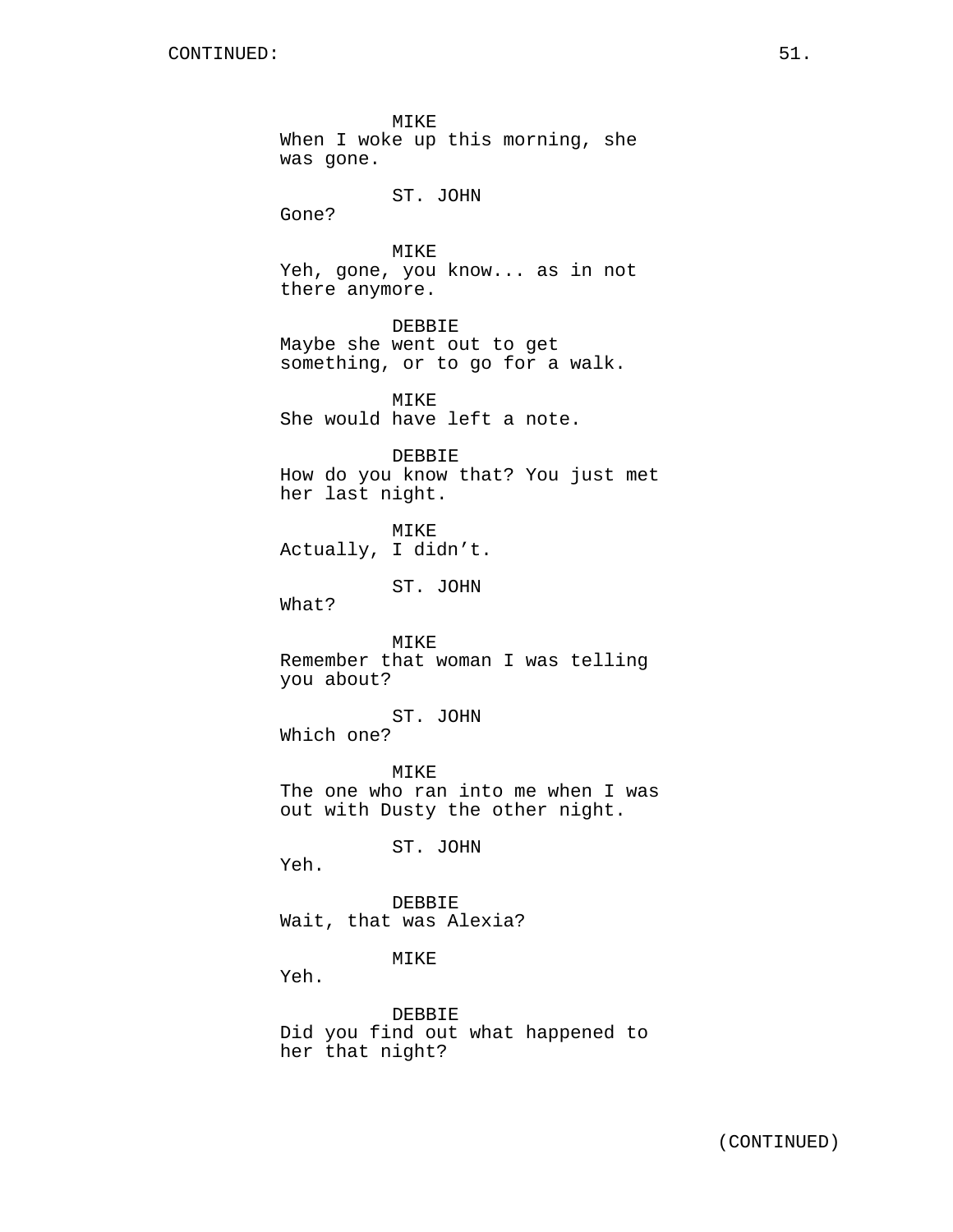MIKE No, she didn't want to talk about it. ST. JOHN Maybe she's up here with some one, and went back to him. MIKE Maybe, but... ST. JOHN Look, Mike, if she wants you, she knows where to find you. MIKE You're right. (smile) Thanks guys. MIKE gets up to leave. DEBBIE

Oh Mike, wait a second. Don't leave yet. I've got something for you.

MIKE

What?

DEBBIE Be right back.

DEBBIE rises and runs into the bedroom. MIKE gives ST. JOHN a "What's she getting" look. ST. JOHN gives MIKE an "I have no idea" look. DEBBIE returns with a small box, and hands it to him. She gives him a kiss on the cheek, as he takes the box.

## DEBBIE Merry Christmas Mike.

MIKE opens the box. It's a ring. Identical to the one she gave ST. JOHN, except the initials are "MR" not SJH. MIKE puts the ring on, and accidentally triggers the compartment open.

> MIKE Neat. It's one of those James Bond rings. (give her a kiss) Thanks.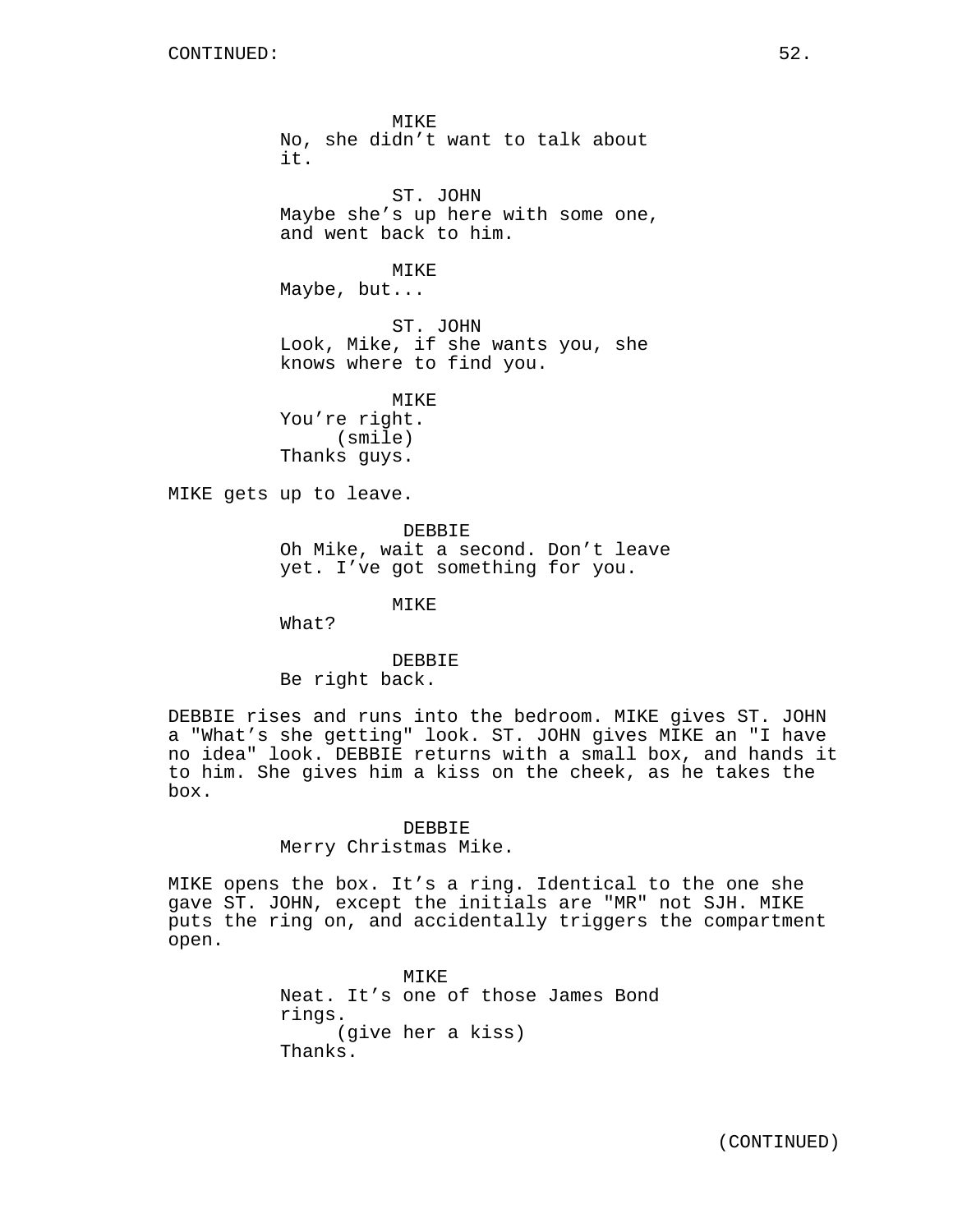MIKE remembers that he still has CINDY's present in his jacket pocket. He decides to give it to DEBBIE. He takes the box out, and hands it to her.

# MIKE Here, Merry Christmas Deb.

She opens the box. It's a gold necklace, with a unicorn pendant on it.

> DEBBIE Mike, it's lovely. How'd you know I liked unicorns?

MTK<sub>E</sub> St. John must have mentioned it. (beat) You want me to...

#### DEBBIE

Sure.

MIKE puts the necklace on her. Then DEBBIE gives him a hug, and whispers to him.

#### DEBBIE

Thanks.

They break the hug.

MIKE

Well... (beat) Merry Christmas guys.

ST. JOHN / DEBBIE Merry Christmas Mike.

MIKE See you guys at the lodge for lunch.

ST. JOHN

Bye Mike.

MIKE exits. ST. JOHN comes up behind DEBBIE, puts his arms around her, and kisses her neck.

> ST. JOHN Now, where were we?

DEBBIE turns in his arms, and puts hers around his neck.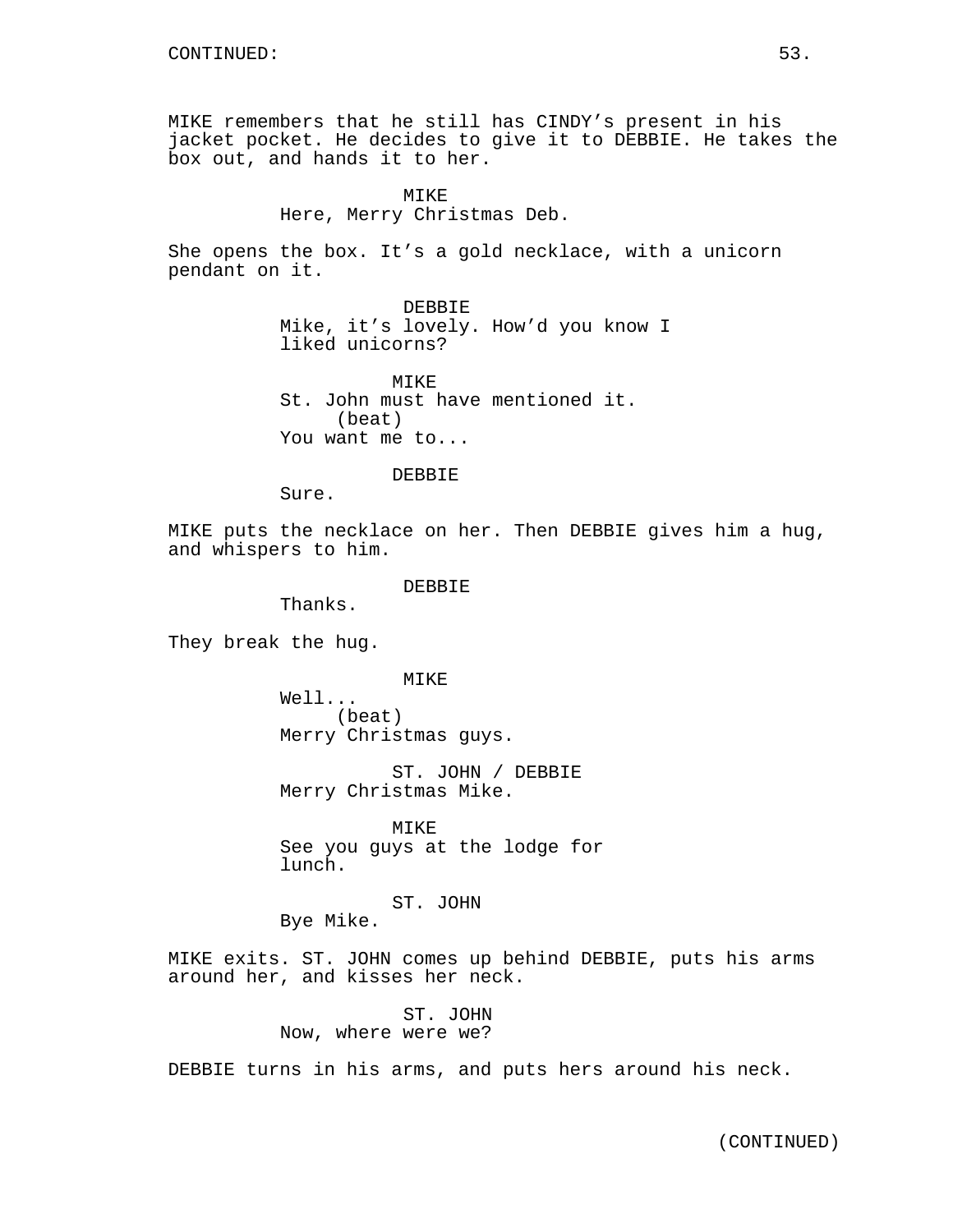DEBBIE Right about... (pull him close) ...here.

Their lips meet. He pulls her to him. They make their way over to couch -- remaining in a locked, passionate kiss. They reach the couch and fall back onto it. ST. JOHN is on top of her. She pulls him closer. His hands undo the belt on her robe, as her hands undo the belt on his. He slides his arms up inside her robe, and removes it. She slides her hands up inside his robe and removes it. They make love.

JUMP TO:

#### 63 INT: ISOLATED CABIN (1:00PM) 63

ALEXIA is talking to a man, NIGEL CHURCH -- ex-KGB agent. ALEXIA is sitting at a table, and NIGEL is pacing. (Note: Nige is pronounced like Nigel without the l.)

> ALEXIA I've told you everything, Nige.

NIGEL I can't believe my luck. I come here for a vacation, and run into Major Michael Rivers. (beat) Do you know how many times he and his friends and that damned Airwolf helicopter of theirs, have screwed up my plans? My life? Do you?

ALEXIA

Yes. But you're not KGB anymore. And they're not your enemies. You can't do this.

#### NIGEL

I promised myself, that one day I would get them all, and that chopper of theirs. Now it looks like fate is playing right into my hands.

**ALEXTA** 

Do you honestly believe that Mike will just hand you this Airwolf?

NIGEL Of course not. That's where you come in.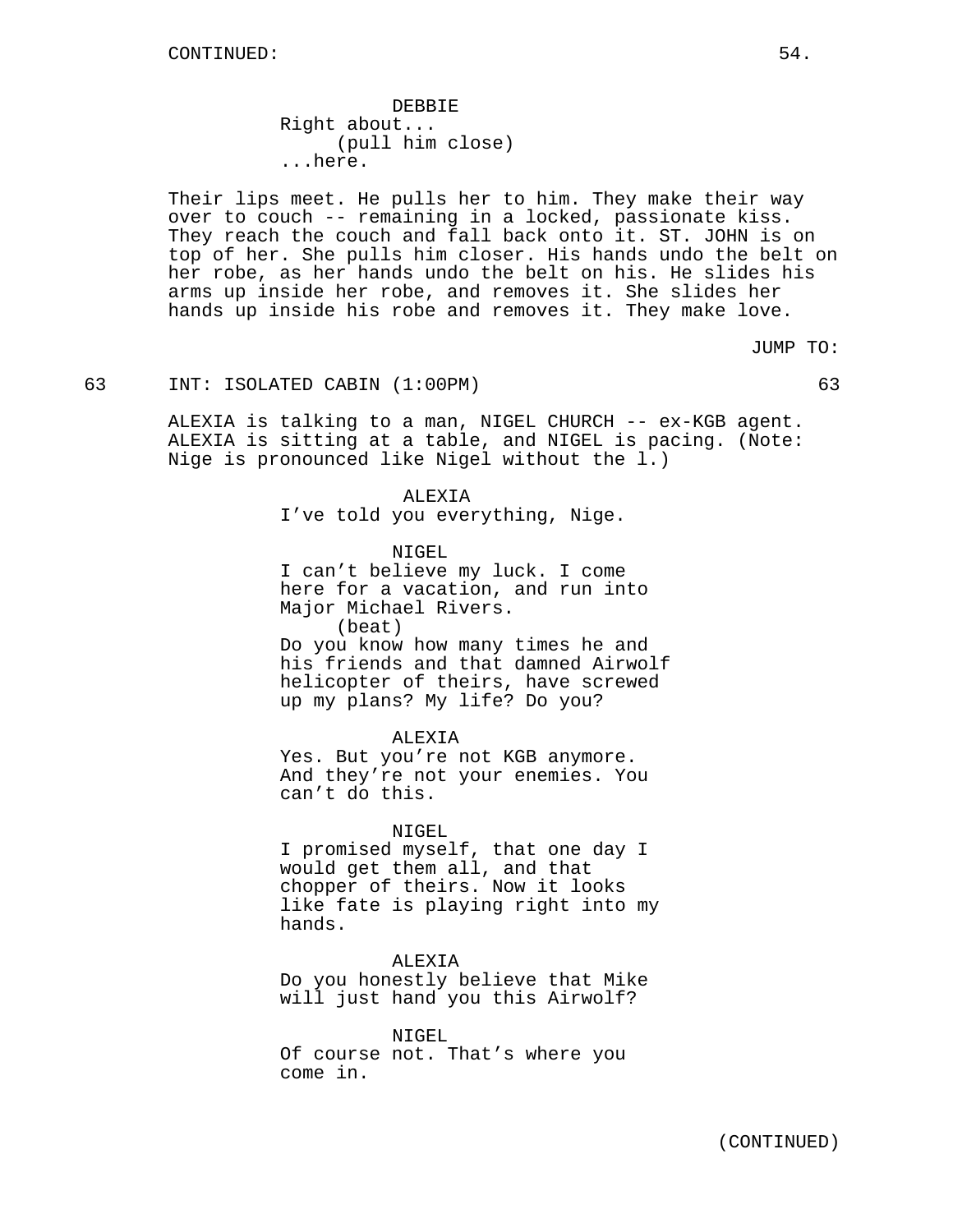ALEXIA

What?

NIGEL You are going to convince Major Rivers, that your life is in danger, and...

ALEXIA (rise and lean on table) If you think I'm gonna play "Damsel in Distress", for you amusement, you...

NIGEL slaps her. The force of the slap knocks her back into the chair.

> NIGEL You'll do as I tell you, understood?

ALEXIA Yes, Father!

NIGEL

Good. (beat) Now, here's the plan.

CUT TO:

64 INT: SKI LODGE - RESTAURANT (2:00PM) 64

FRANK and JO enter.

JO We're late. They're gonna kill us.

FRANK No they're not.

JO What makes you say that?

### FRANK

Look.

FRANK points to their table. It's empty.

FRANK No one's here yet.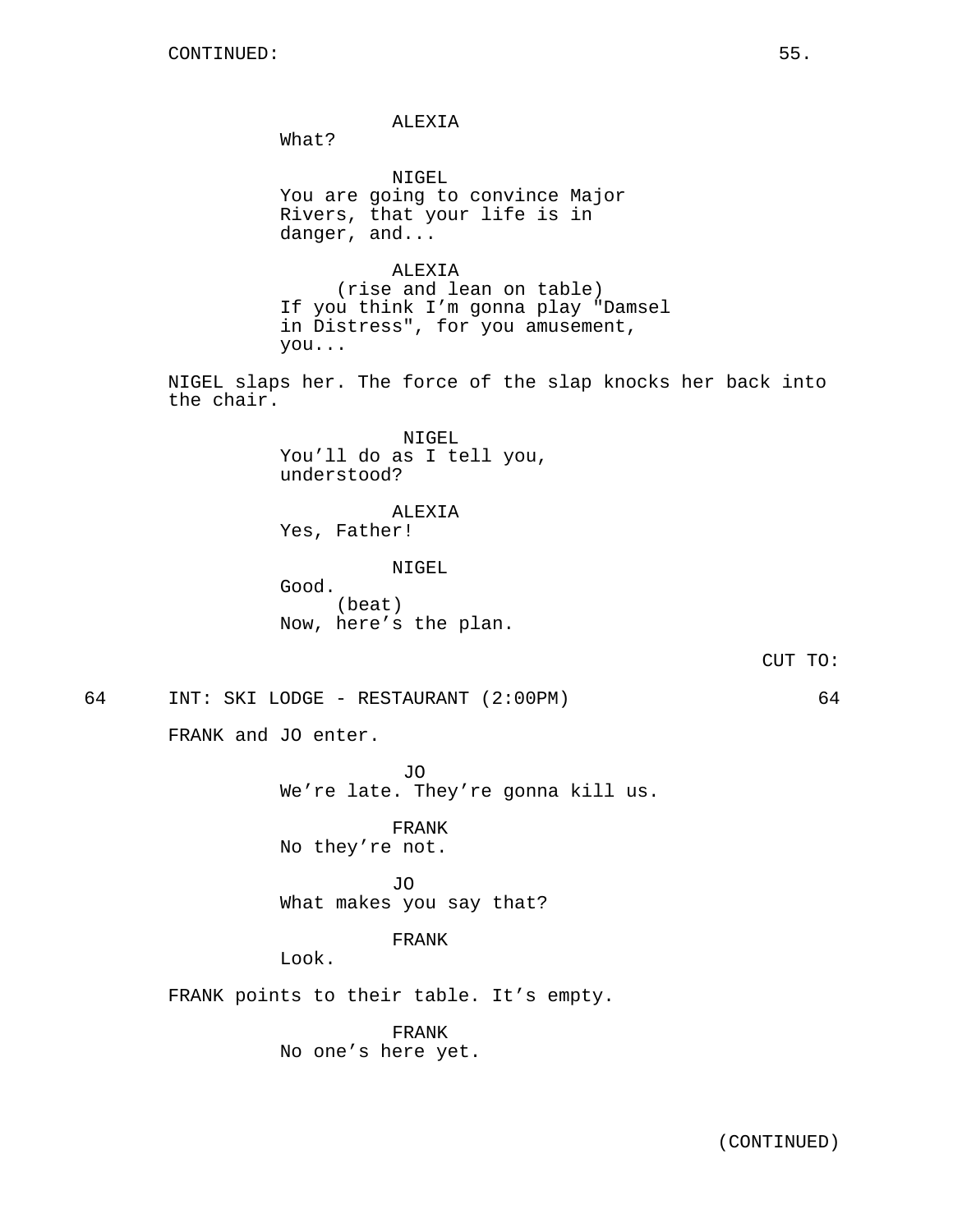JO Or they've come and gone.

As they head to their table, JO notices ALEXIA and NIGEL, in a corner booth.

> JO Isn't that the woman Mike picked up last night?

FRANK Looks like her, why?

JO Because, that isn't Mike with her.

ALEXIA and NIGEL get up from their table, and exit. JO and FRANK sit at their table. JO recognizes the man, but can't place him.

> JO I've seen him somewhere before, but where?

FRANK Jo, drop it okay. (beat) We're on vacation. (beat) It's Christmas Day. Can't you just leave it alone?

JO

But I...

JASON, KAREN, ST. JOHN, DEBBIE, and MIKE, enter.

FRANK Here they come now.

FRANK waves, and the gang comes over.

CUT TO:

65 EXT: SKI LODGE (3:00PM) 65

The gang is exiting. MIKE is in front of everyone, and is walking backwards, because he is talking to ST. JOHN. ST. JOHN has his arm around DEBBIE. JASON has his arm around KAREN. FRANK has his arm around JO. MIKE collides with ALEXIA, who is walking by. MIKE turns around.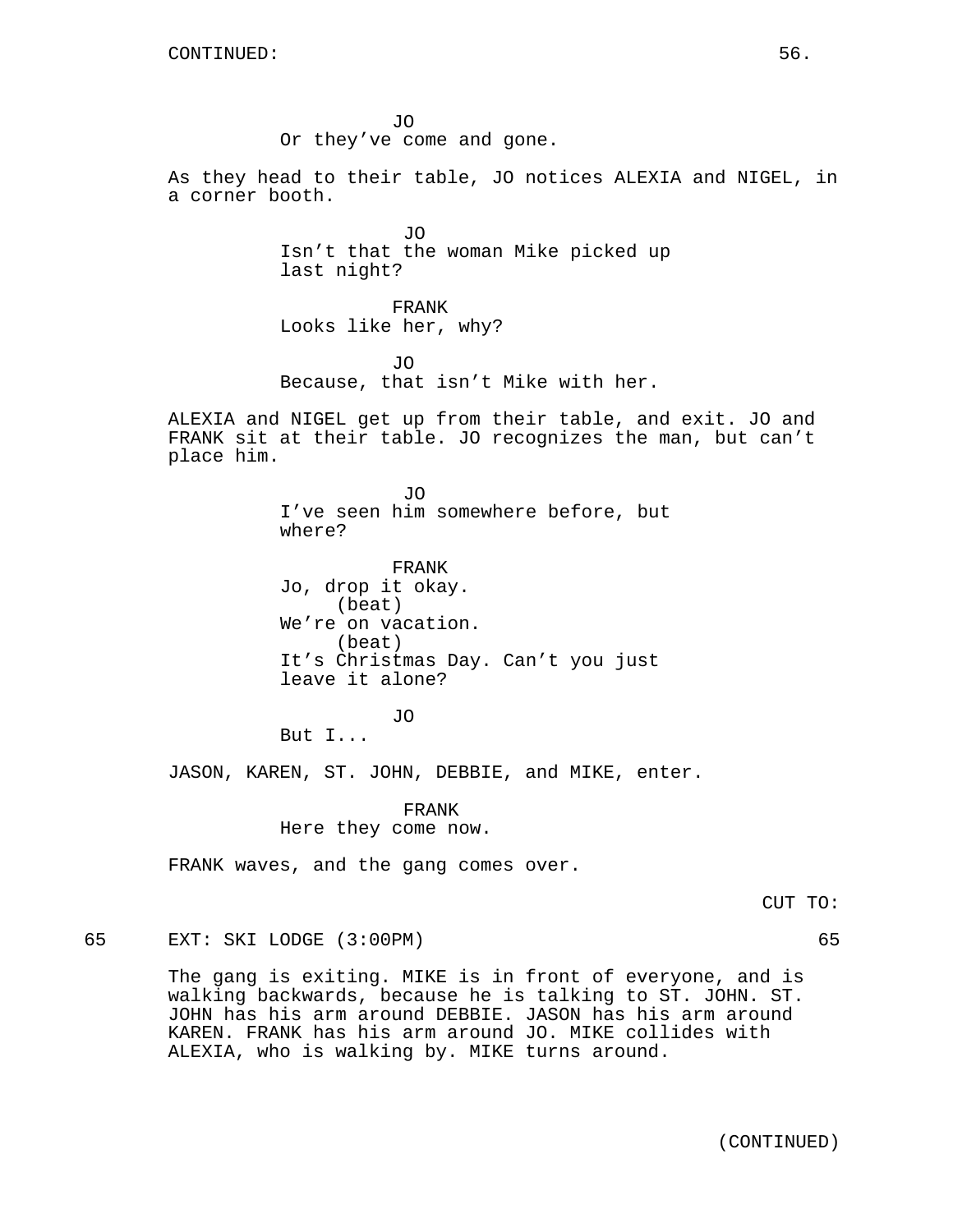MIKE Oops, sorry Miss, I... (notice it's Alexia) Alexia!

# ALEXIA

Michael.

EVERYONE exchanges a "Michael?" look.

MIKE

Guys... (beat) ...this is Alexia. Alexia, these are my friends. St. John, Debbie, Jo, Frank, Jason, and Karen.

They all nod hello.

MIKE We were just going to go for a walk, want to come?

#### ALEXIA

Sure.

MIKE (smile) Great. (beat) We just have to make one stop first.

ALEXIA

Oh?

MIKE We have to go get Dusty.

ALEXIA

Dusty?

DEBBIE

My dog.

ALEXIA

Oh.

EVERYONE heads back to the cabins to get DUSTY.

CONTINUE TO: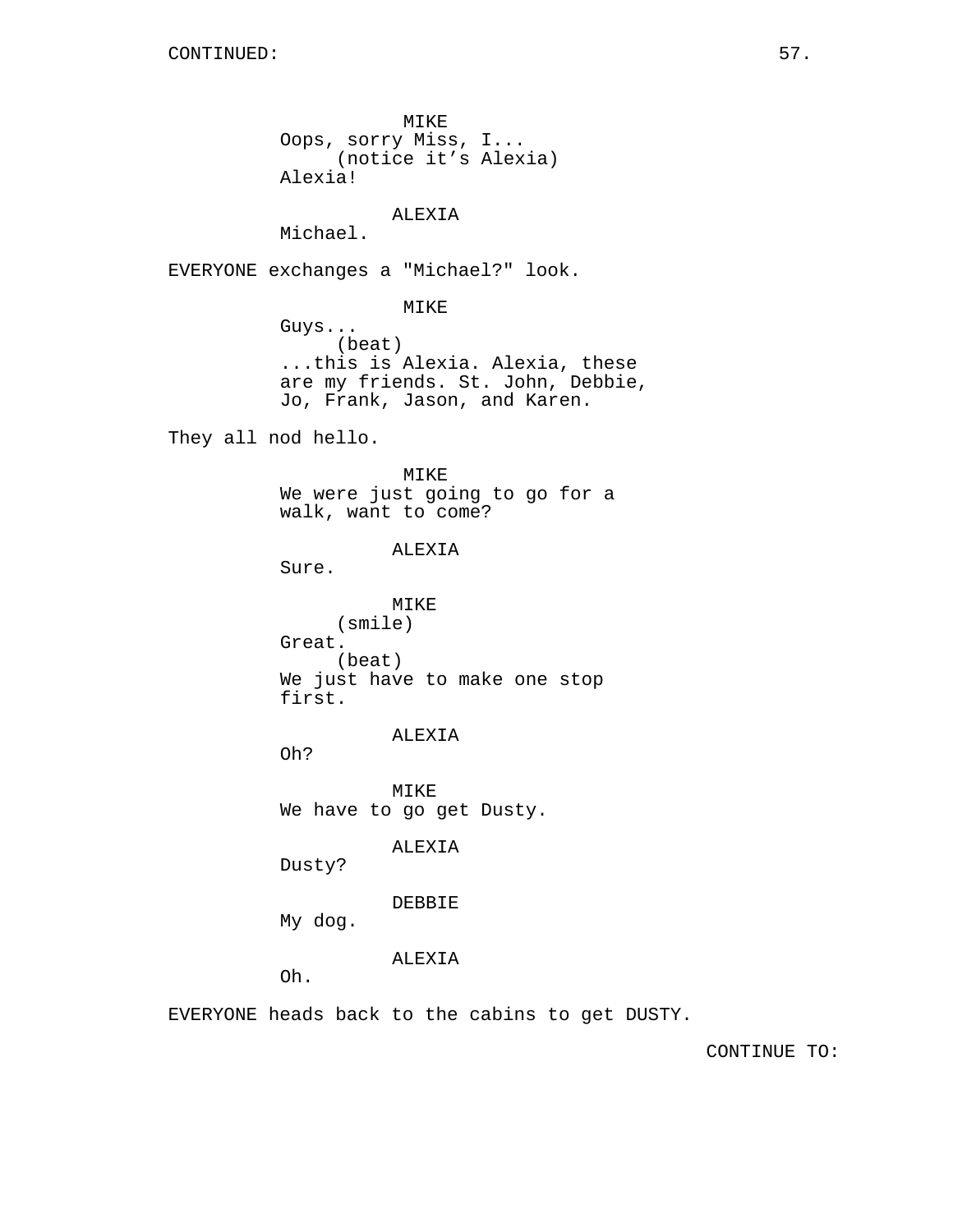## 66 TIME FLIES 66

They get DUSTY. Then walk until they reach an open space which has a picnic table. DEBBIE lets DUSTY off his leash. ALEXIA makes a snowball, and throws it at MIKE. A snowball fight breaks out. The fight ends, and everyone sits at the table. They watch the sun set, then decide to head back. DEBBIE puts DUSTY on his leash, and they all walk back to the cabins. When they reach the cabins, they all say their good nights, and retire to their cabins. ALEXIA accompanies MIKE to his.

JUMP TO:

#### **SATURDAY DECEMBER 26th 1992**

67 EXT: SKI LODGE (6:45PM) 67

MIKE, ALEXIA, ST. JOHN, and DEBBIE, are all sitting outside at the restaurant. DEBBIE notices a man at a nearby table. The man is NIGEL.

> DEBBIE There he is again.

> > ST. JOHN

Who?

DEBBIE (turn to St. John) The man who's been following us all day.

#### MIKE

Where?

DEBBIE turns back around to point out the man.

DEBBIE Right... (beat) He's gone. (beat) I don't believe it. He was right there. ST. JOHN Don't worry about it. (beat)

If you see him again, let me know.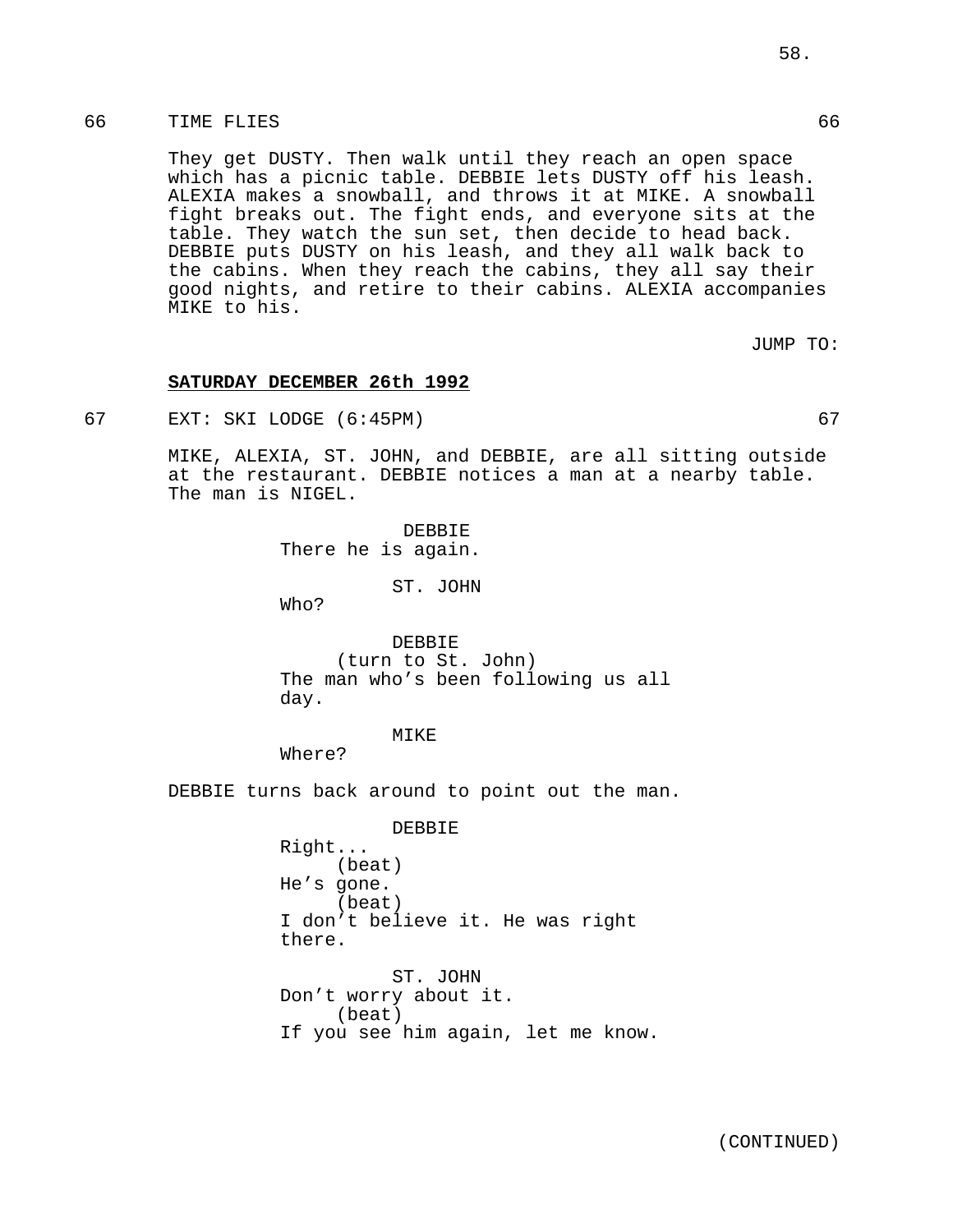DEBBIE But he was right there.

MIKE I wonder where everyone else is?

ST. JOHN Well, if they don't get here soon, I'm starting without them.

DEBBIE Here comes Jase and Kare now.

They rise from the table, wait for JASON and KAREN, then enter the restaurant.

CONTINUE TO:

68 INT: RESTAURANT 68

JASON Jo and Frank won't be able to make it tonight.

They walk over to the table.

JASON They decided to take Dusty for a long walk. (beat) That's why we're late. (beat) We had to help them get a key to your cabin.

MIKE Well, I don't know about you guys, but I'm starving.

They sit at the table.

MIKE What do you say we order?

DEBBIE I'm with you.

MIKE looks at the menu.

MIKE Why is there never a waitress around when you need one?

EVERYONE just laughs.

(CONTINUED)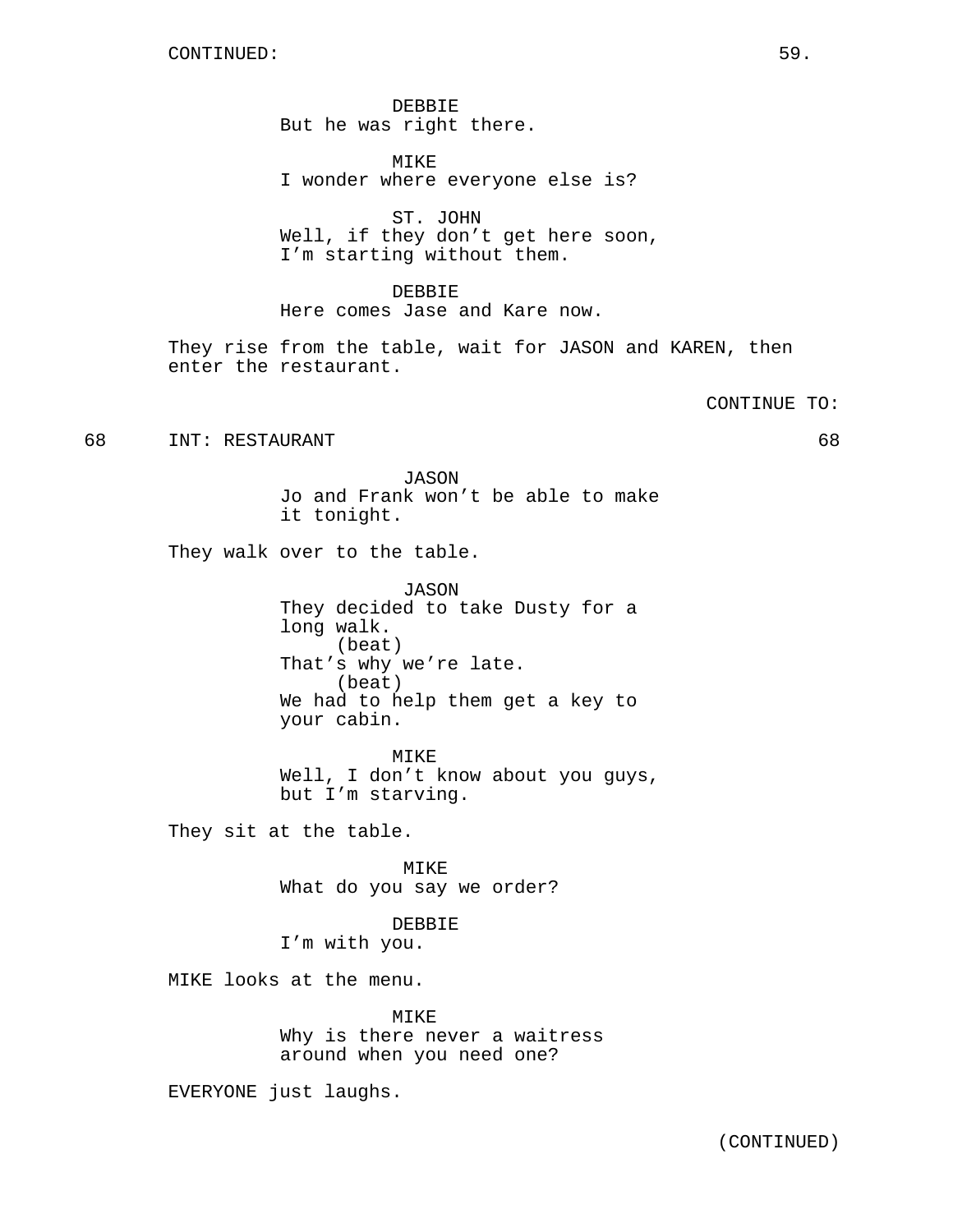## **SUNDAY DECEMBER 27th 1992**

69 EXT: SKI LODGE (4:00PM) 69

JASON and KAREN, are walking towards the lodge. JASON sees NIGEL walking out, and stops. KAREN also stops.

### JASON

I don't believe it.

KAREN

What?

JASON See that man over there?

KAREN

Yeh.

JASON That's Nigel Church.

KAREN

Who?

JASON He's a KGB agent.

KAREN

You mean was.

JASON

What?

KAREN The KGB's disbanded, hasn't it?

JASON Oh, yeh, right. I wonder what he's doing here?

KAREN I knew you couldn't do it.

## JASON

Do what?

KAREN Last the whole trip without mentioning business.

JASON laughs, and they continue walking to the Lodge.

(CONTINUED)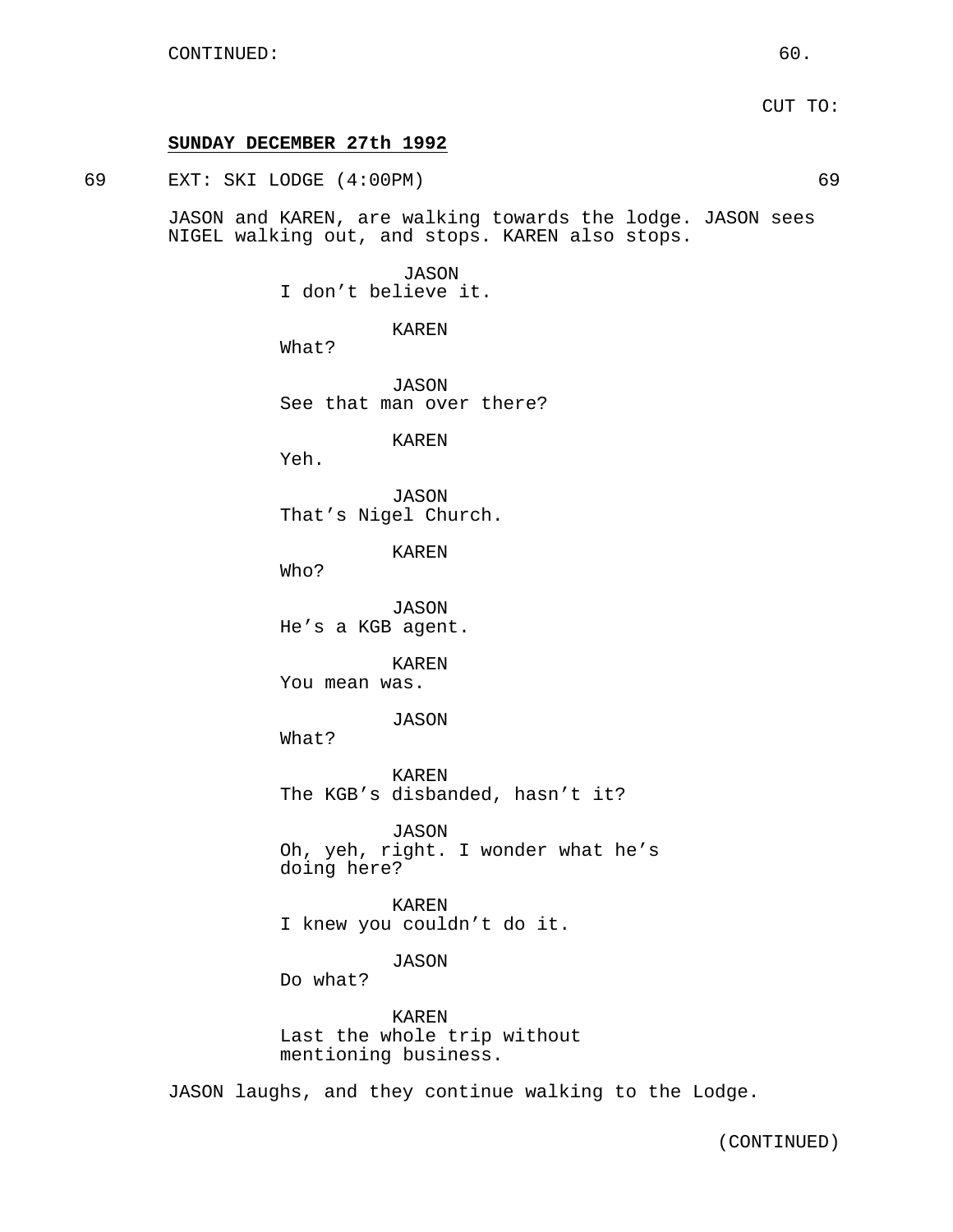JUMP TO:

70 INT: SKI LODGE 70 ST. JOHN, DEBBIE, MIKE, JO, and FRANK, are all sitting at a table, laughing. JASON and KAREN enter, and come over. They sit. JASON You'll never guess who I just saw. MIKE Who? JASON Nigel Church. JO I knew that guy looked familiar. FRANK Who? JO Remember that man I saw with Alexia the other day? That was Nigel Church. MIKE Wait, you saw Church with Alexia? JO Yeh. MIKE When? Where? JO Here, Friday afternoon. DEBBIE What's this Nigel Church look like? JASON Tall, blue eyes, blondish hair... DEBBIE ...a bald spot in the center of his head? JO Yeh. (CONTINUED)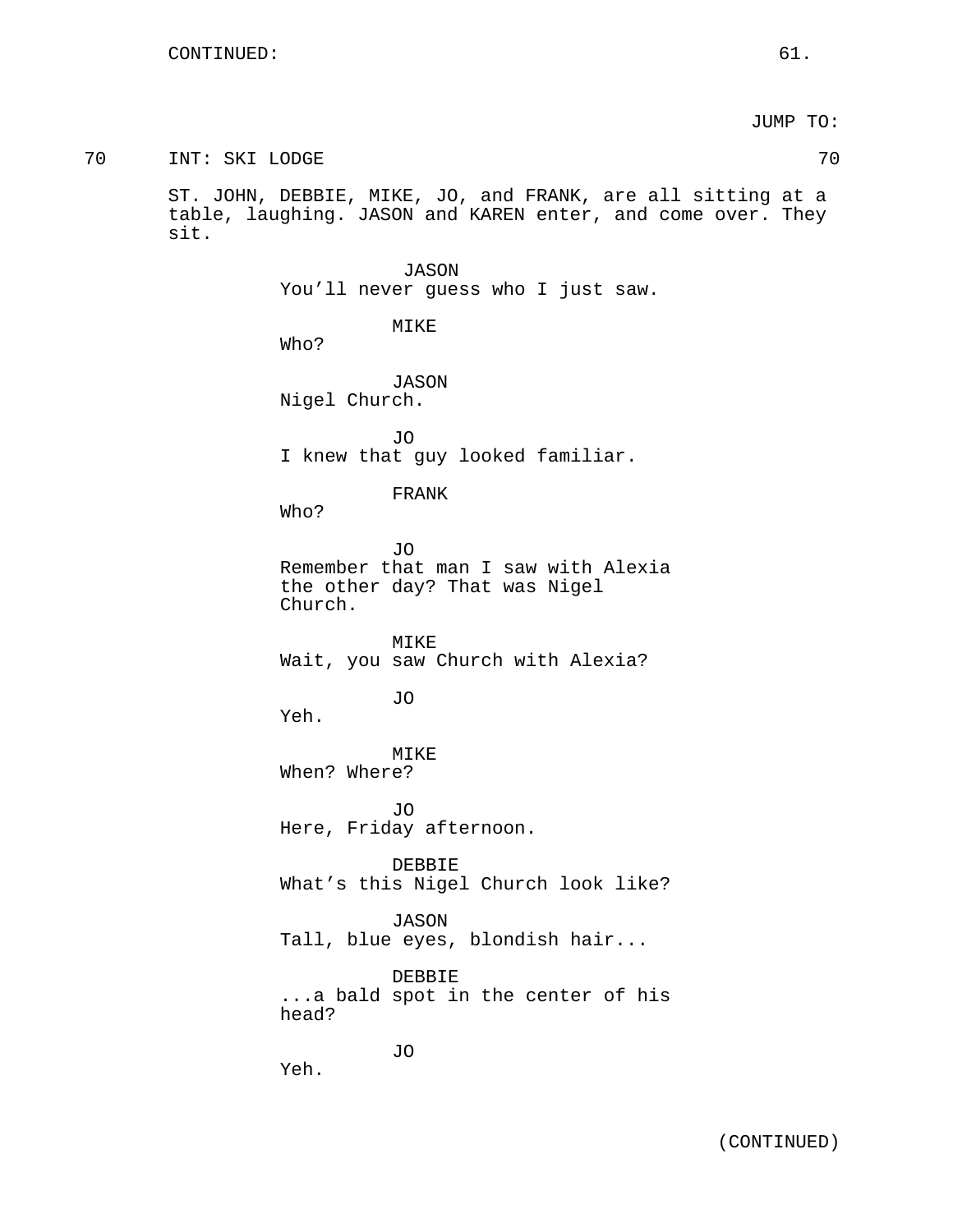DEBBIE (turn to St. John) That's the man I've seen following us.

MIKE What's he got to do with Alexia?

FRANK Why don't you ask her? There she is now.

MIKE Yeh, I think I'll do that. See ya.

EVERYONE

Bye.

MIKE rises and goes over to ALEXIA, who is just entering.

CONTINUE TO:

71 FOCUS ON: MIKE 71

MIKE We have to talk.

MIKE grabs her arm and takes her outside.

CONTINUE TO:

72 EXT: LODGE 72

ALEXIA shakes herself free of MIKE's grasp.

ALEXIA Mike, what is it?

MIKE (look at her) Nigel Church.

ALEXIA

Who?

MIKE Don't lie to me Alex. I know you know him. What I want to know, is how?

ALEXIA (look at him) Not here. Let's go back to your cabin.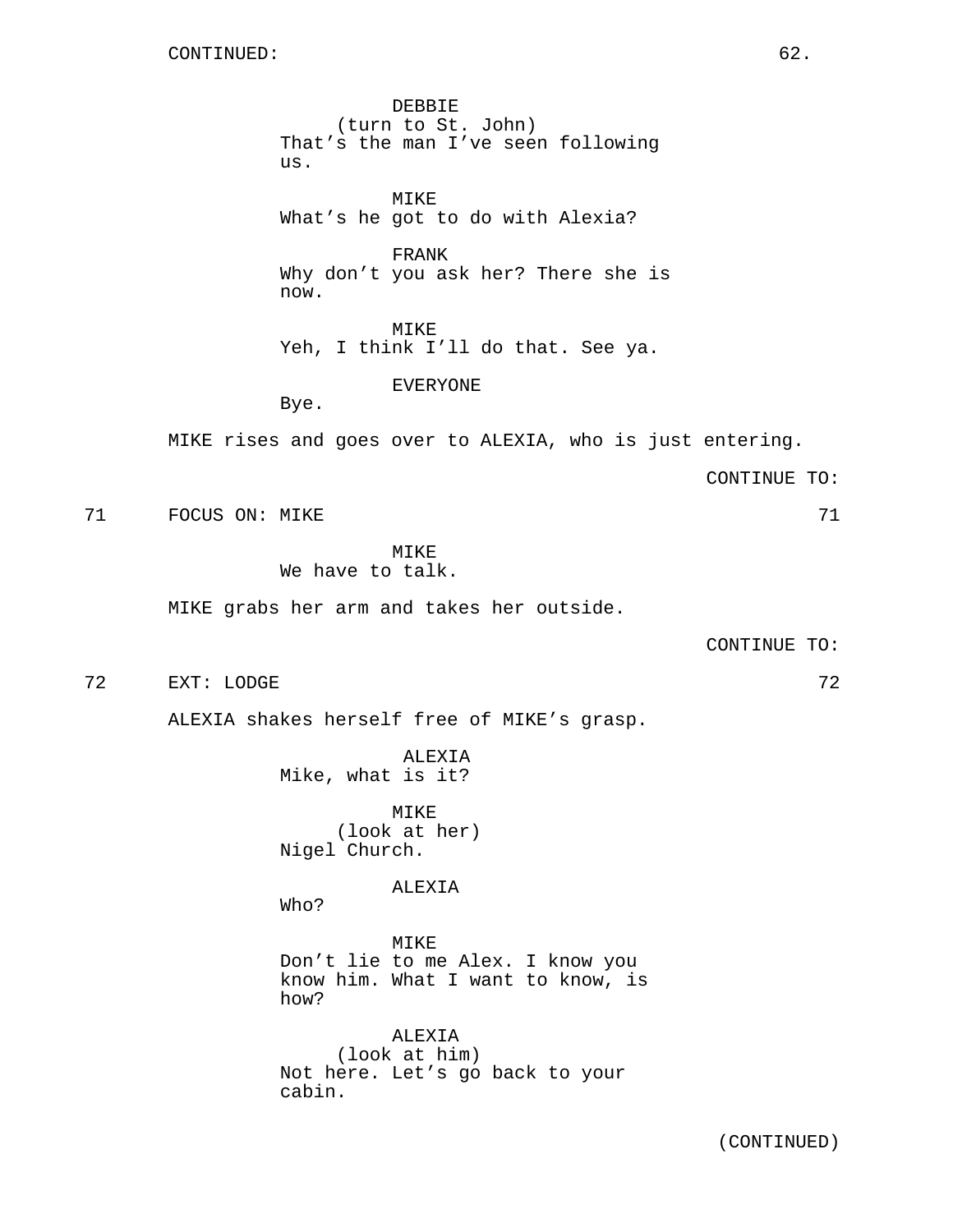They walk off.

CUT TO:

73 INT: CABIN 4 (5:00PM) 73

Door opens and MIKE and ALEXIA enter.

MIKE

Okay, talk!

ALEXIA (sit on couch) I'm sorry Mike, really.

MIKE Sorry? For what?

### ALEXIA

(take a deep breath) Nigel... Nigel has my daughter. He's holding her prisoner. He says that if I ever want to see her again... I have to get you to bring him something called Airwolf.

ALEXIA starts crying. MIKE goes to her, takes her in his arms, and comforts her.

> MTKE<sup>®</sup> It's okay. We'll get your daughter back.

ALEXIA is crying on MIKE's shoulder. MIKE is caressing her hair. He has an "I don't know how" look on his face.

JUMP TO:

#### **MONDAY DECEMBER 28th 1992**

74 EXT: CABIN 4 (11:00AM) 74

ST. JOHN approaches the cabin, and knocks on the door.

ST. JOHN

Mike? (beat) Mike, you in there? (beat) Mike?

ST. JOHN gets no answer, and is about to walk away, when he notices something in the snow. He bends down, and picks it up. It's MIKE's cabin key. ST. JOHN opens the door.

(CONTINUED)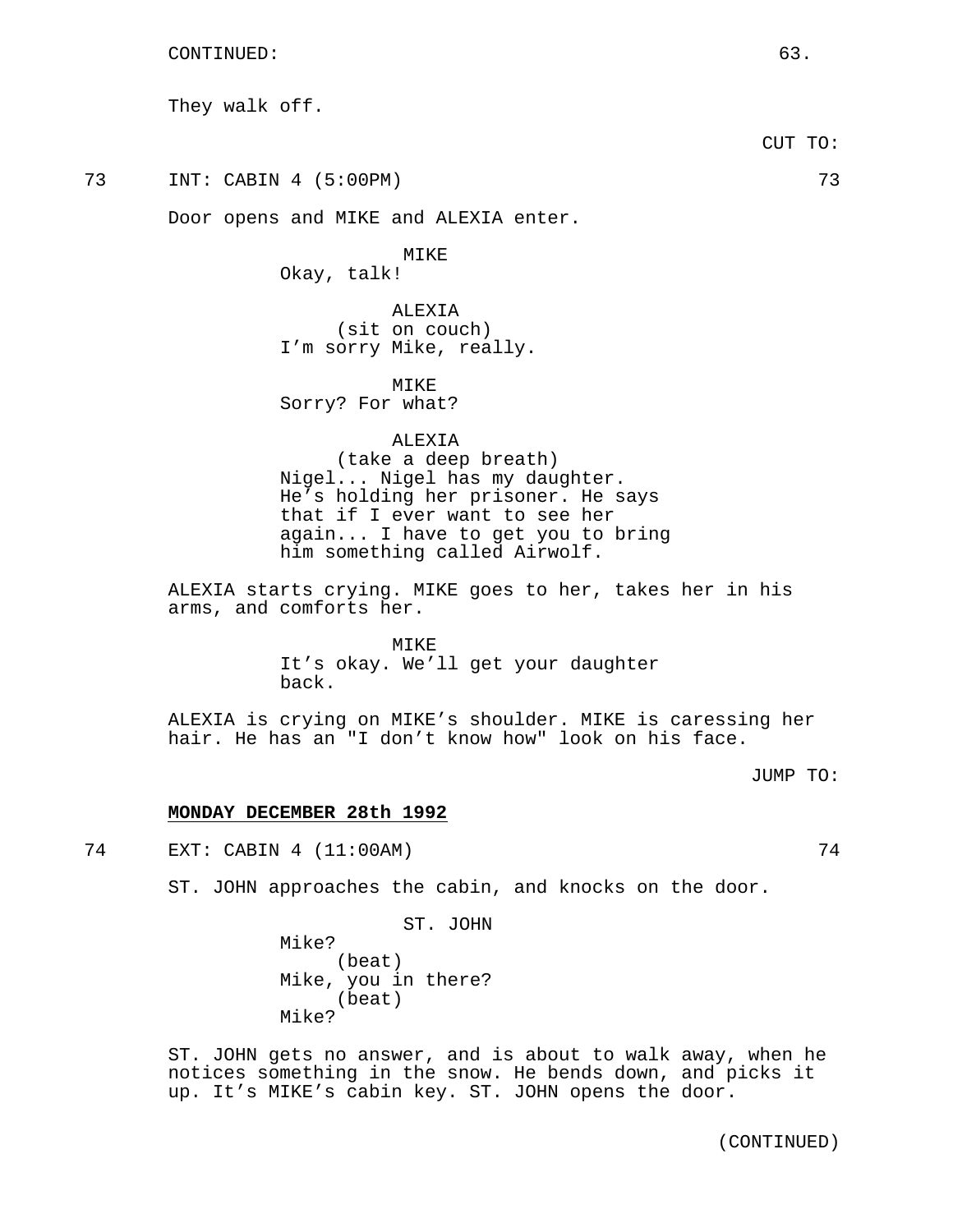CONTINUE TO: 75 INT: CABIN 4 75 ST. JOHN enters the cabin. ST. JOHN Mike? ST. JOHN closes the door and walks around the cabin. ST. JOHN Mike? ST. JOHN opens the bedroom door, and notices that the bed has not been slept in. ST. JOHN Where could he be? ST. JOHN pockets the key and exits the cabin. JUMP TO: 76 INT: SKI LODGE - RESTAURANT (1:00PM) 76 JO, FRANK, KAREN, and JASON, are sitting at a table. ST. JOHN and DEBBIE enter, and run over. ST. JOHN Has anyone seen Mike? JASON Not since yesterday. FRANK Same here. JO Why? ST. JOHN He's not in his cabin. KAREN So? ST. JOHN places MIKE's key on the table. ST. JOHN I found this, outside his door.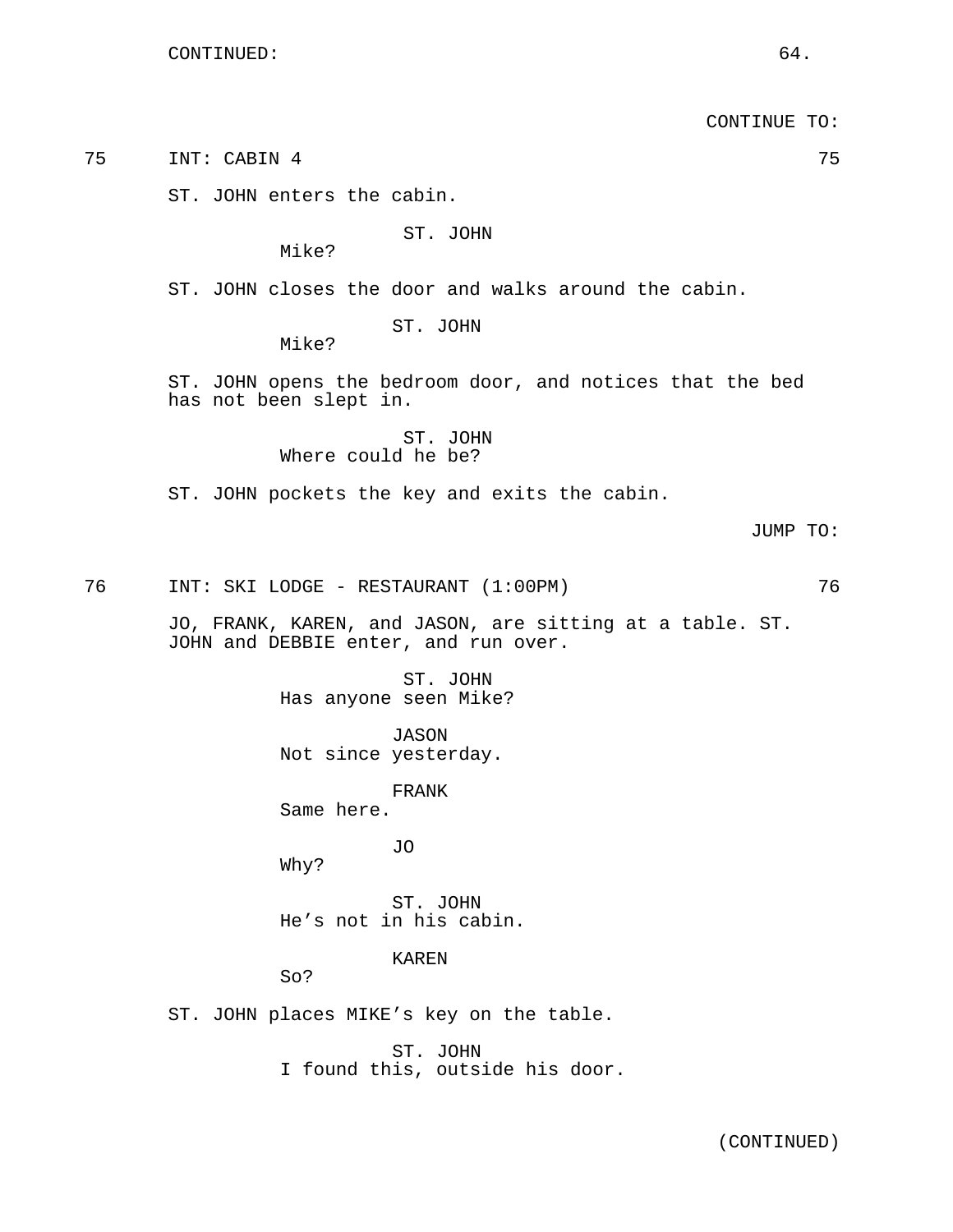KAREN His key? JASON Something's happened to him, then. ST. JOHN It looks that way. JASON I guess we should go and try to find him. ST. JOHN I've got a plan. JO Let's hear it. ST. JOHN and DEBBIE sit at the table. ST. JOHN First, the four of you go to the Ski Patrol and get two walkie-talkies. Then, tune them to Airwolf's frequency. JASON Airwolf? How... ST. JOHN Frank and Jo, you take Dusty and head off north-west. (beat) Jason and Karen, you guys head off north-east. JO What are you... ST. JOHN We'll drive back to the airport, pick up the chopper, and get Airwolf. JASON Okay, let's do it. They all rise and exit.

JUMP TO: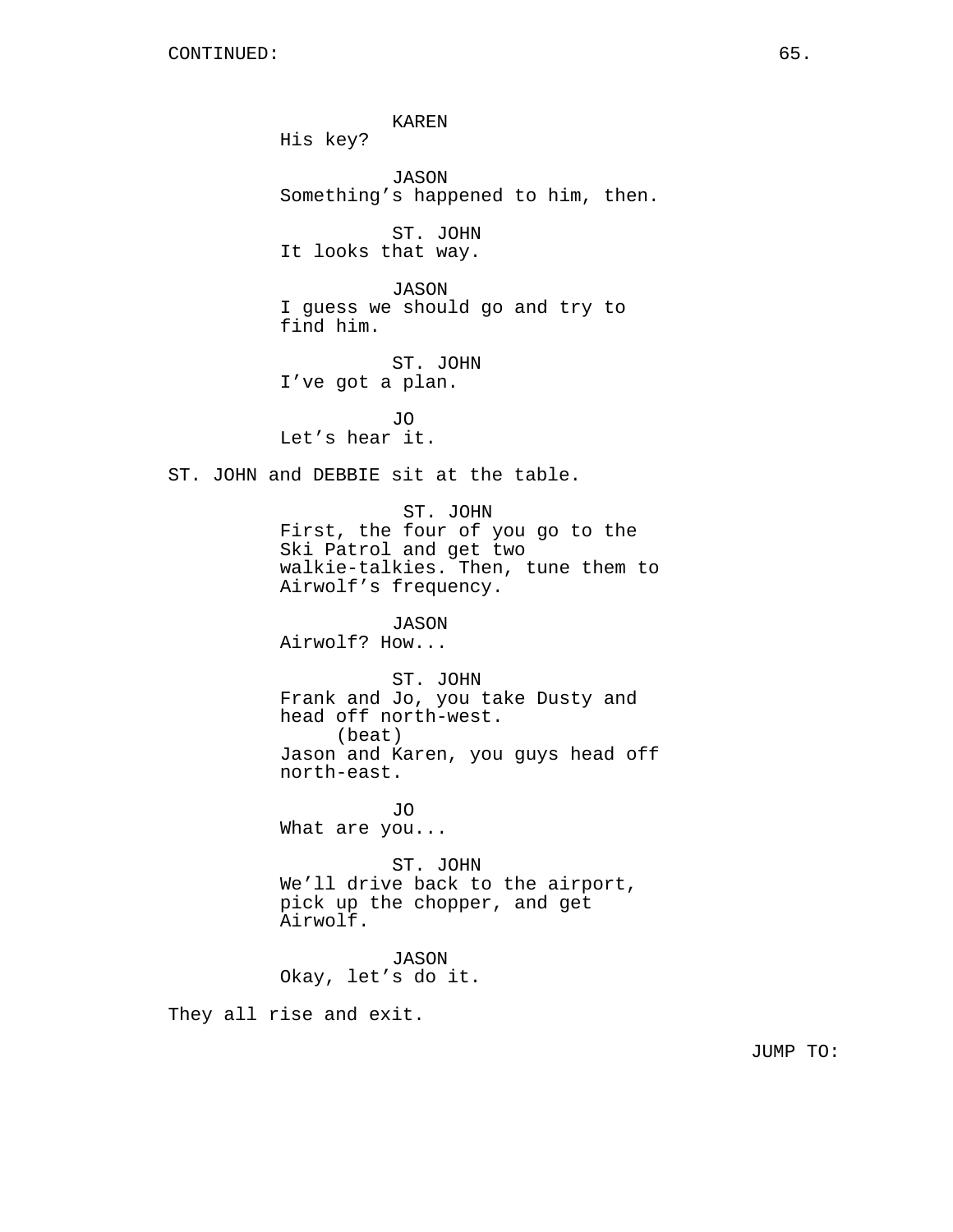77 EXT: RESORT - PARKING LOT (1:15PM) 77 ST. JOHN and DEBBIE walk to the car. CONTINUE TO: 78 EXT: CAR 78 ST. JOHN and DEBBIE enter the car. CONTINUE TO: 79 INT: CAR 79 ST. JOHN starts the car and drives off. CUT TO: 80 INT: SKI PATROL OFFICE (1:30PM) 80 JASON enters and approaches the person behind the counter. JASON Excuse me. The man looks at JASON. JASON flashes his DNS ID. JASON We need to borrow two walkie-talkies. MAN Sure. The man gets JASON two walkie-talkies, and hands them to him. MAN Here.

JASON

Thanks.

MAN Just remember to bring them back.

JASON nods, and exits.

CONTINUE TO: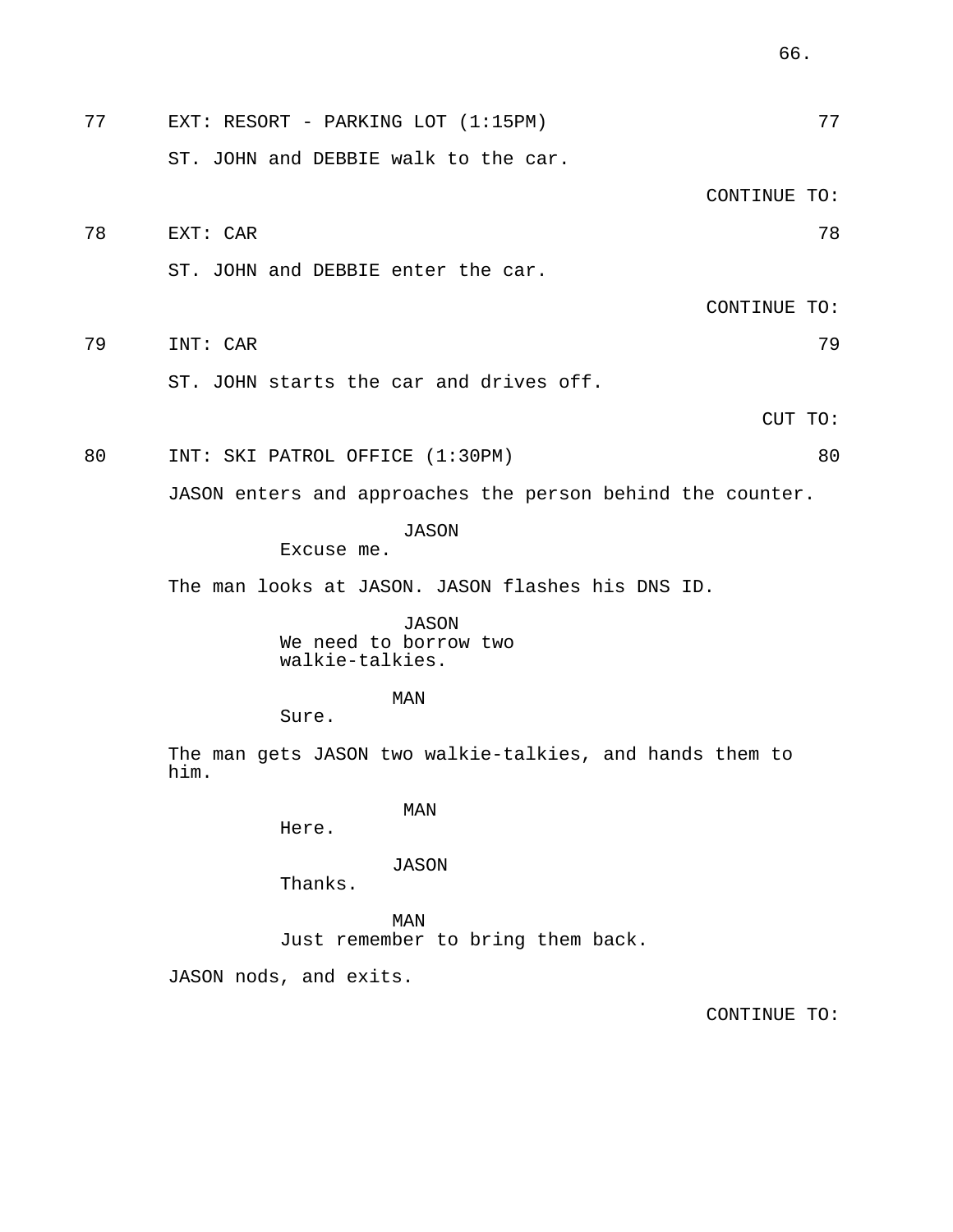JASON walks over to JO, FRANK, and KAREN. JASON hands the radios to JO. JO goes over to the nearby table, and resets the frequency. Then hands one back to JASON.

> JO We should check in with each other every 20 minutes, or when we think we've found something.

> > JASON

Right.

JO See ya later.

JASON

Bye.

JASON and KAREN, head off in north-eastern direction, while FRANK, JO, and DUSTY, head off in a north-western direction.

CUT TO:

82 EXT: AIRPORT - SANTINI AIR CHOPPER (2:45PM) 62 ST. JOHN and DEBBIE, are entering the chopper.

CONTINUE TO:

83 INT: CHOPPER 83

ST. JOHN starts up the chopper, and they take off.

CONTINUE TO:

84 EXT: RESORT - NORTH WEST (2:50PM) 84

JO's watch beeps.

JO Time to call Jason.

FRANK (into radio) Jason, you copy?

JASON (VO) Yeh, Frank, loud and clear. (beat) Find anything?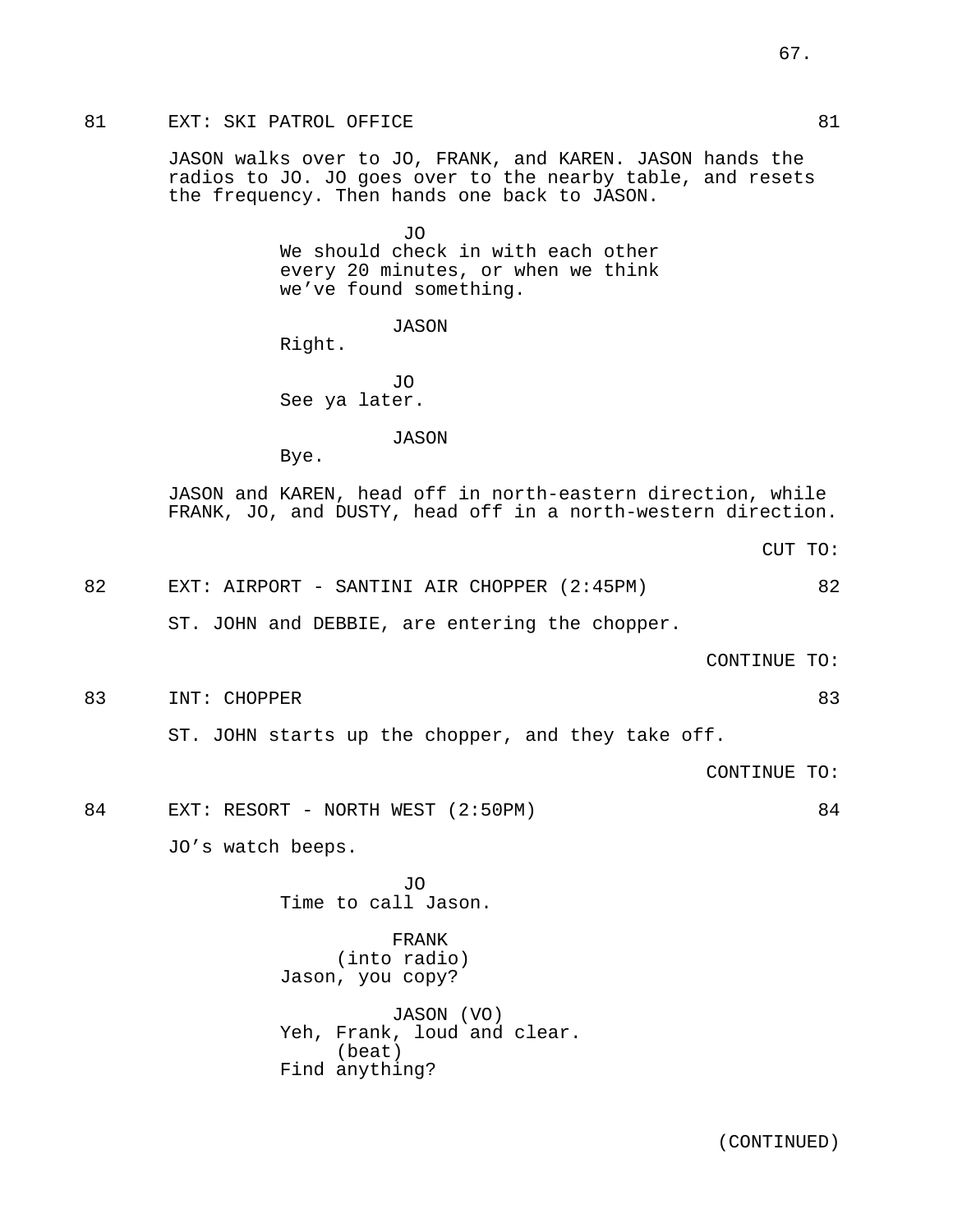FRANK No, not yet. (beat) You? JASON (VO) Nothing out here either. FRANK Talk to ya later, out. CUT TO: 85 INT: LAIR (3:30PM) 85 ST. JOHN and DEBBIE enter. They run to AIRWOLF. CONTINUE TO: 86 EXT: AIRWOLF 86 ST. JOHN and DEBBIE enter Airwolf. ST. JOHN gets in the front, and DEBBIE gets in the back. CONTINUE TO: 87 INT: AIRWOLF 87 and 87 ST. JOHN and DEBBIE put on their headphones. Then, ST. JOHN starts her up, while DEBBIE activates the onboard computer systems, from the back. ST. JOHN takes her up, and out. CUT TO: 88 EXT: RESORT - NORTH WEST (4:00PM) 88 FRANK Is that smoke over there? FRANK points. JO Sure looks like it. They run over to where they see the smoke rising. They see a cabin, all alone, at the bottom of the hill. DUSTY starts whimpering.

> JO I didn't think there were any cabins out this far!

> > (CONTINUED)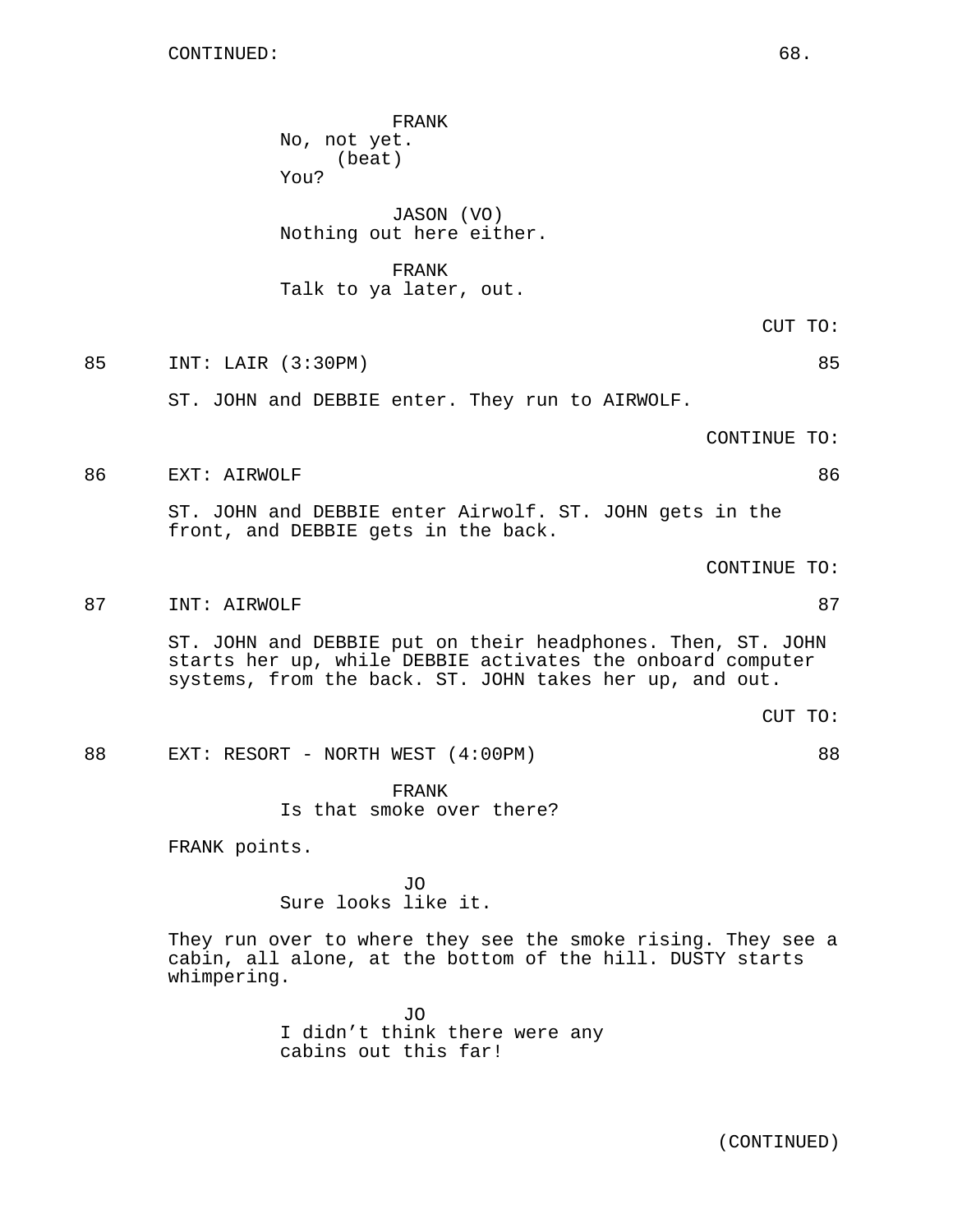FRANK There's not suppose to be.

They notice two men standing out front of the cabin. They notice there is a chopper behind the cabin.

> JO Give me the radio.

FRANK hands her the radio.

JO

Jason.

JASON (VO) Yes Jo, what is it?

JO I think we found something.

89 INT: AIRWOLF (4:15PM) 89

ST. JOHN What's our ETA?

DEBBIE 10 minutes to the outskirts of the resort.

ST. JOHN Any luck in locating Mike yet?

DEBBIE I think so.

JO (VO) Jo to Airwolf.

ST. JOHN Airwolf, go ahead.

JO (VO) I think we may have found them. (beat) Deb?

DEBBIE

Yeh, Jo.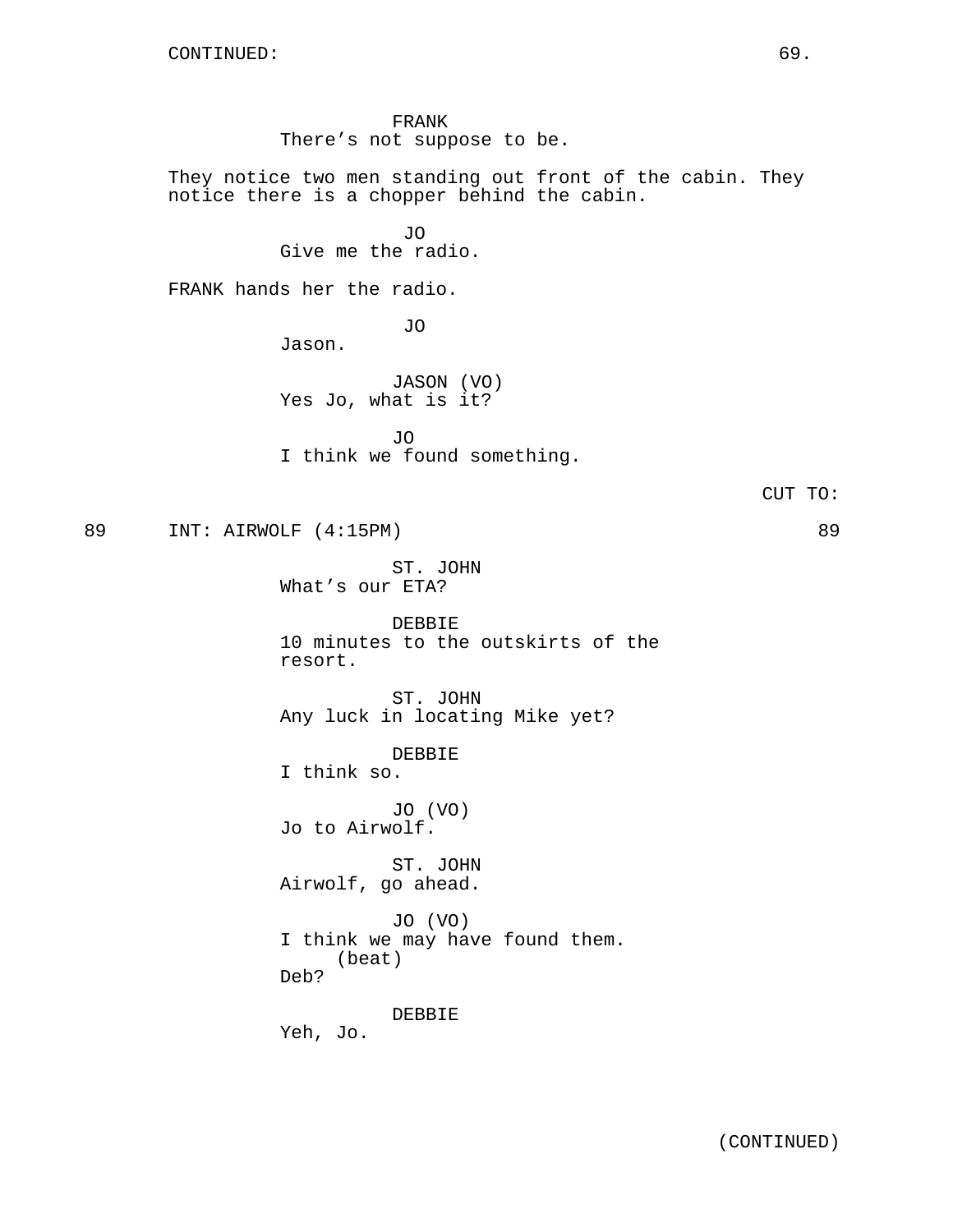JO (VO) You picking up my location on the scanners?

DEBBIE

Affirmative.

JO (VO) Run a thermal scan on the cabin, at the foot of this hill.

DEBBIE

Hang on.

DEBBIE enters the command into Airwolf's computer. A map comes up, with three red dots inside the cabin, and two red dots outside the cabin. One of the dots inside, is blinking. It's MIKE.

> DEBBIE I'm detecting two life signs outside the cabin, and three inside. (beat) One of them is Mike.

JASON (VO) How far away are you?

DEBBIE We should be over your location in...

She consults the computer, for at ETA to JASON's coordinates.

> DEBBIE ...about 6 minutes.

ST. JOHN Jo, keep an eye on the cabin. We'll pick up Jason and Karen, then meet you guys on the ridge.

JO (VO)

Right.

ST. JOHN Airwolf out.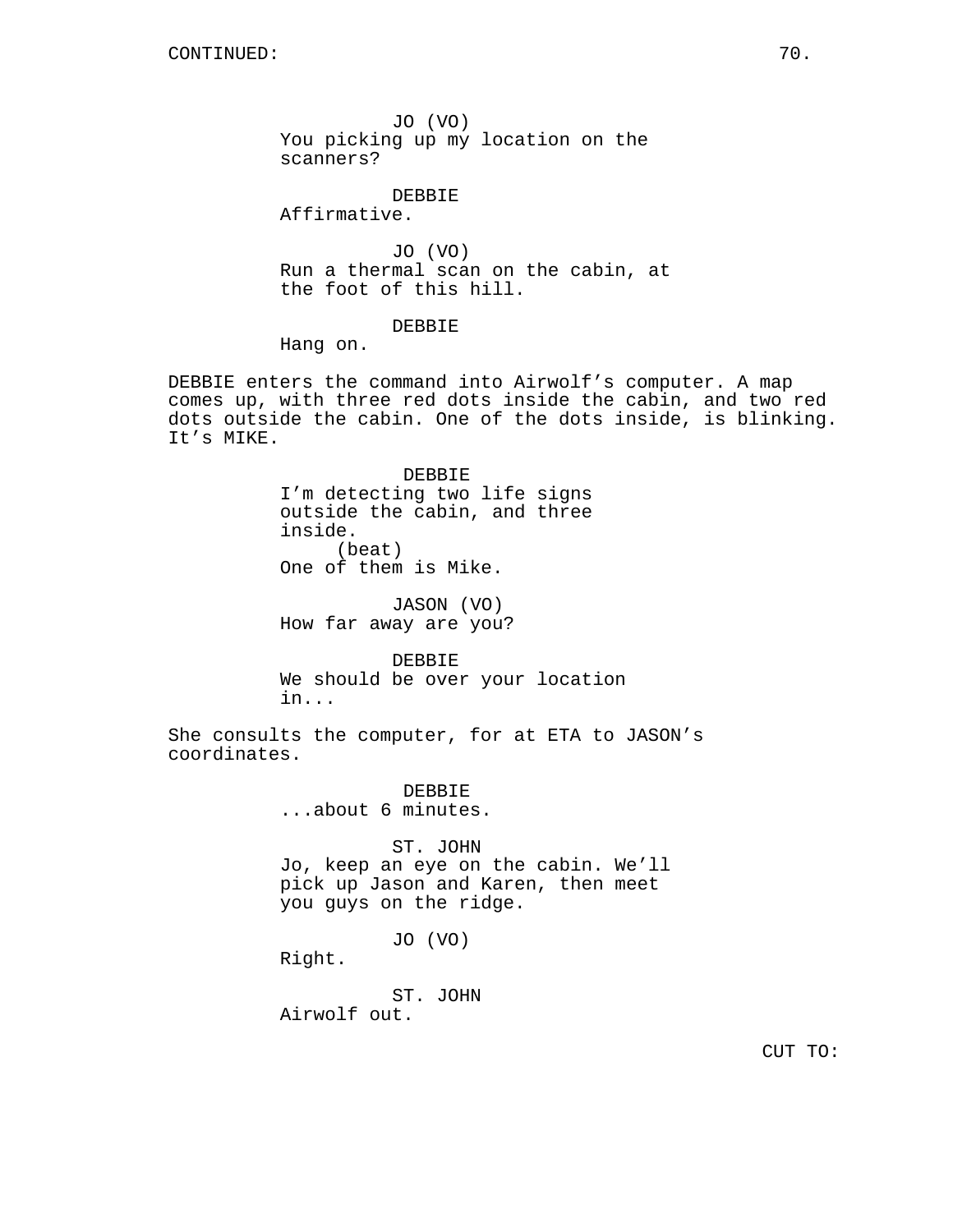90 EXT: RESORT - NORTH EAST CORNER (4:30PM) 90

AIRWOLF lands. JASON and KAREN run over, and enter. JASON gets in the front. KAREN gets in the back. AIRWOLF lifts off.

91 INT: THE ISOLATED CABIN (4:45PM) 91 91

MIKE is tied up, in a chair. ALEXIA is standing beside a table. NIGEL is pacing back and forth, in front of MIKE. MIKE turns to ALEXIA.

> MIKE I can't believe you. (beat) You lied to me. Twice. (beat) So, Alex, what is your real relationship with this guy? (beat) Is he your lover?

NIGEL slaps him, hard. His lip starts to bleed.

ALEXIA Don't. You promised. You promised you wouldn't hurt him father.

MIKE looks stunned. "Did she say father?"

MIKE

NIGEL One more time Major. Where, is, Airwolf?

MIKE Go to hell!

Father?

NIGEL gets an evil smirk on his face.

NIGEL Very well. If you won't talk willingly... (beat) I have other ways of making you talk.

NIGEL turns to ALEXIA. ALEXIA picks up a case from the table, and brings it over. NIGEL opens the case. It contains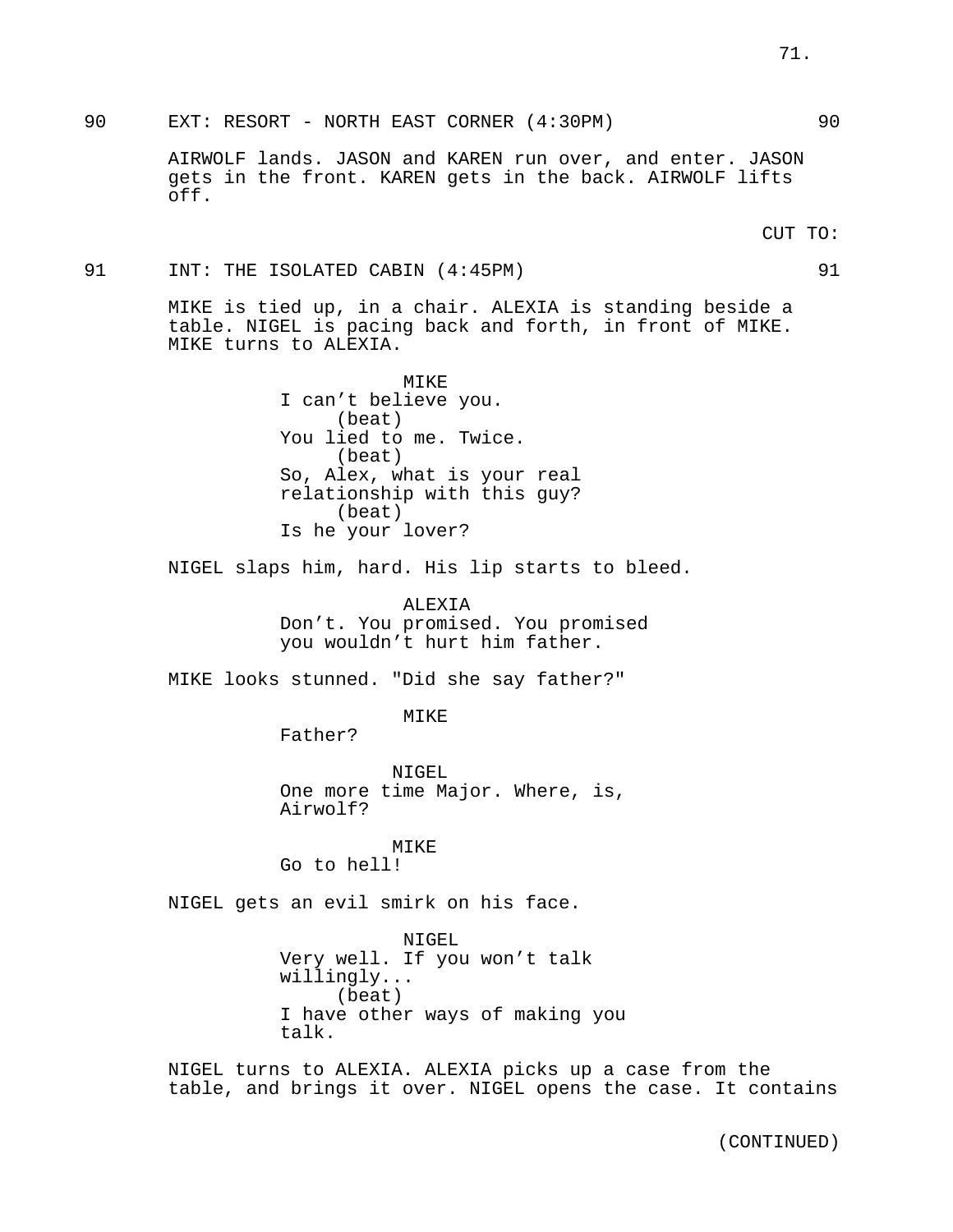a small vial of a clear liquid, and a syringe. NIGEL takes the syringe and the vial out of the box. He sticks the syringe into the vial and fills it with the substance. NIGEL then puts the empty vial back in the case, walks over to MIKE, and injects the substance into him. MIKE gets dizzy, and passes out. ALEXIA drops the case and attempts to go to MIKE.

#### ALEXIA You've killed...

NIGEL rises his hand, stopping her advance.

NIGEL No, he is just sleeping. When he awakes, he will be totally under my control. (beat) He will answer every question honestly, and without hesitation.

One of the guards from outside, screams. Along with the screams, can be heard, what sounds like a pack of wolves. NIGEL hands the syringe to ALEXIA.

> NIGEL What's going on out...

All the noises stop. NIGEL goes to door, and opens it. He freezes. On the door step, is what he thinks, is a wolf. The guards are gone, but there is blood on the snow. The wolf, who is really DUSTY, enters the cabin, and heads straight for MIKE.

> NIGEL Alexia, move away from him.

> > **ALEXTA**

But...

NIGEL Just do it. Slowly, no sudden movements.

ALEXIA knows it is DUSTY but keeps her mouth shut. DUSTY reaches MIKE and starts licking his hand. NIGEL has been slowly advancing on DUSTY. He puts his hand in his pocket, in an attempt to remove the gun. Just as he gets a hold of the gun and is about to withdraw it, JASON and JO appear in the doorway, with their guns pointed at him.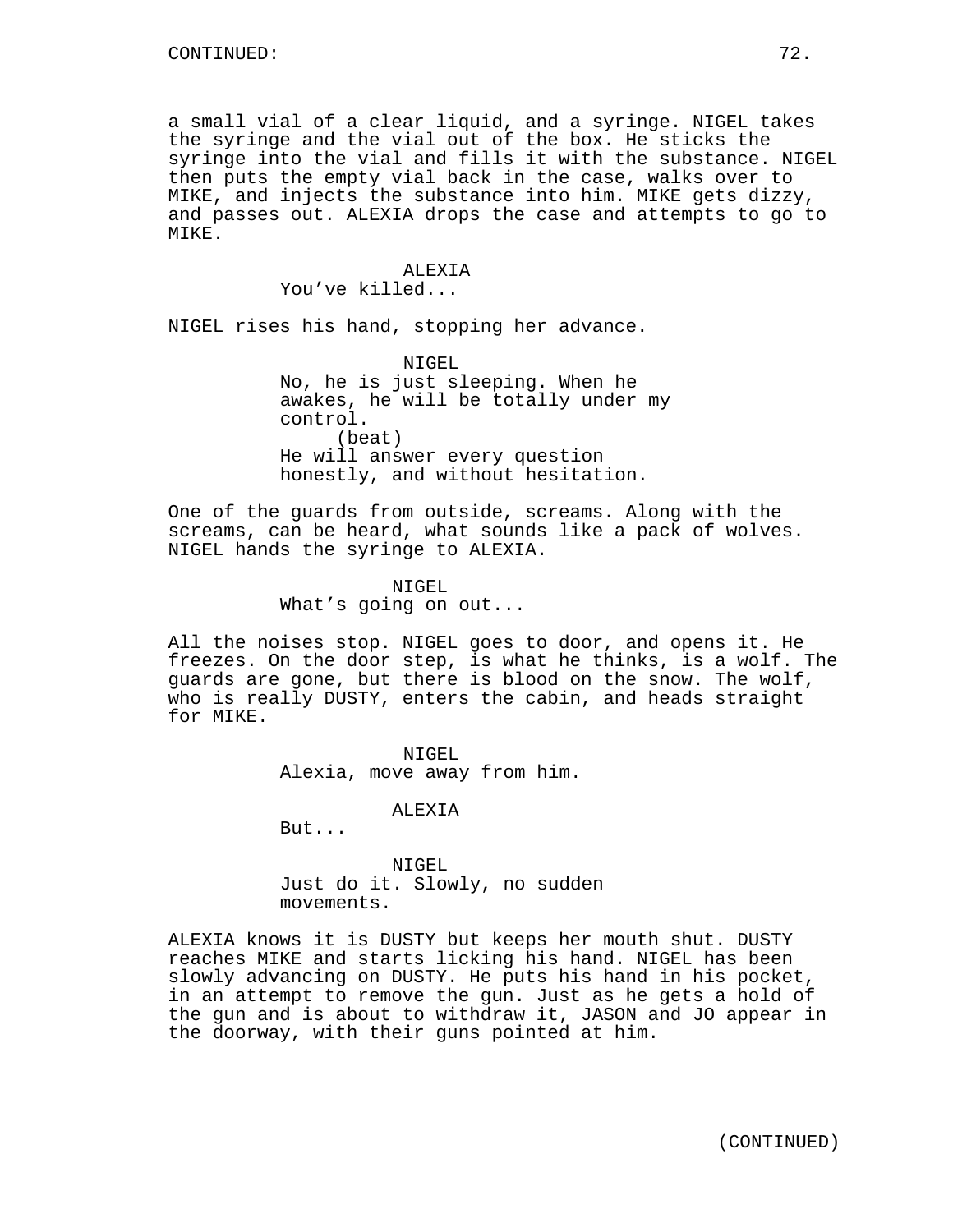#### JASON

Freeze!

NIGEL pulls the gun out of his pocket with one hand, and grabs ALEXIA with the other. NIGEL points his gun at her head.

#### NIGEL.

# Drop them. Or she's dead!

JASON and JO, don't know that ALEXIA is with NIGEL, so they drop their guns. NIGEL and ALEXIA walk backwards, to the back door of the cabin, and exit. JASON and JO pick up their guns, and run over to MIKE, who, is still unconscious.

JASON

Mike... (beat) Jo, look after Mike, I'm going after them.

JO nods, and starts undoing MIKE's ropes. JASON runs to the back door, and opens it. He sees a chopper lifting off.

JASON

Damn!

JASON takes the radio out of his pocket and calls ST. JOHN

JASON St. John, he's...

ST. JOHN (VO) We know, we're on them.

JASON puts the radio away, and returns to JO, who has untied MIKE. JO carries MIKE outside, with JASON's help. DUSTY follows.

CONTINUE TO:

92 EXT: CABIN 92

JO, MIKE, JASON, and DUSTY, exit. AIRWOLF flies overhead, after NIGEL's chopper. JASON takes out the radio. MIKE starts to come to.

> MIKE (very faint) What...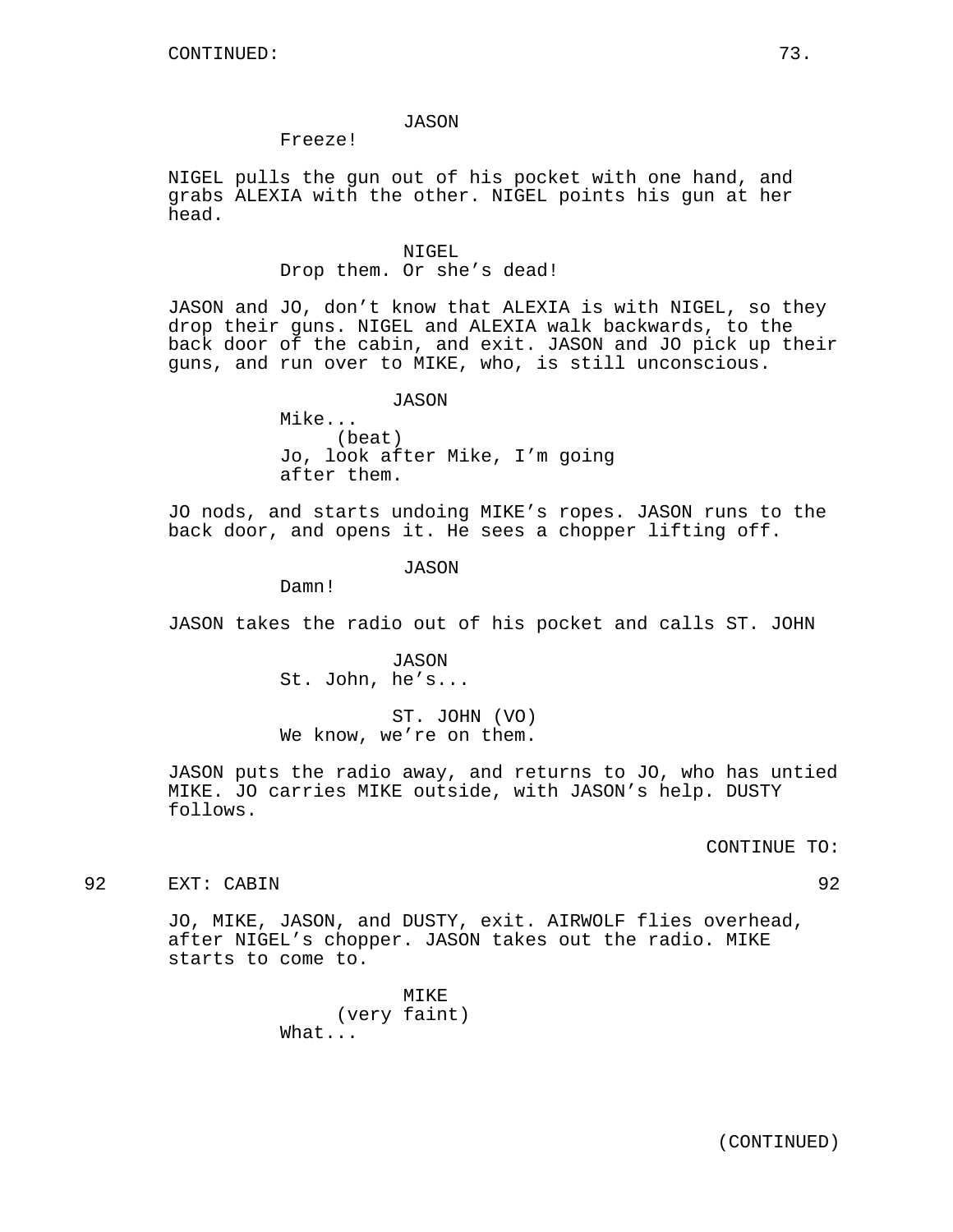JASON (ignore Mike) Oh, St. John. He's got Alexia with him, so... MIKE Doesn't... matter... she's with... him... he's... her father. ST. JOHN (VO) What was that? MIKE It... was a... set up... He wanted... The Wolf. DEBBIE (VO) I'm sorry Mike. I... MIKE Yeh. JASON We'll meet you guys back at the cabins.

ST. JOHN (VO) Right, Wolf out.

JASON puts the radio away. JO, MIKE, JASON, and DUSTY, head up the hill, to FRANK and KAREN.

93 EXT: AIRWOLF - AIR (5:35PM) 93

AIRWOLF is chasing NIGEL's chopper.

CONTINUE TO:

# 94 INT: AIRWOLF 94

ST. JOHN and DEBBIE are wearing the black helmets. ST. JOHN raises his left hand to the side of his helmet and presses the button. The visor comes down. ST. JOHN does a TARGET LOCK on NIGEL's chopper. Once the lock is confirmed, he fires. All he wanted to do was, disable the chopper, make it crash. But instead, his shot hits the chopper and it explodes. ST. JOHN raises his left hand to his helmet, and raises the visor. He has a look of "what the hell just happened" on his face.

(CONTINUED)

# JUMP TO: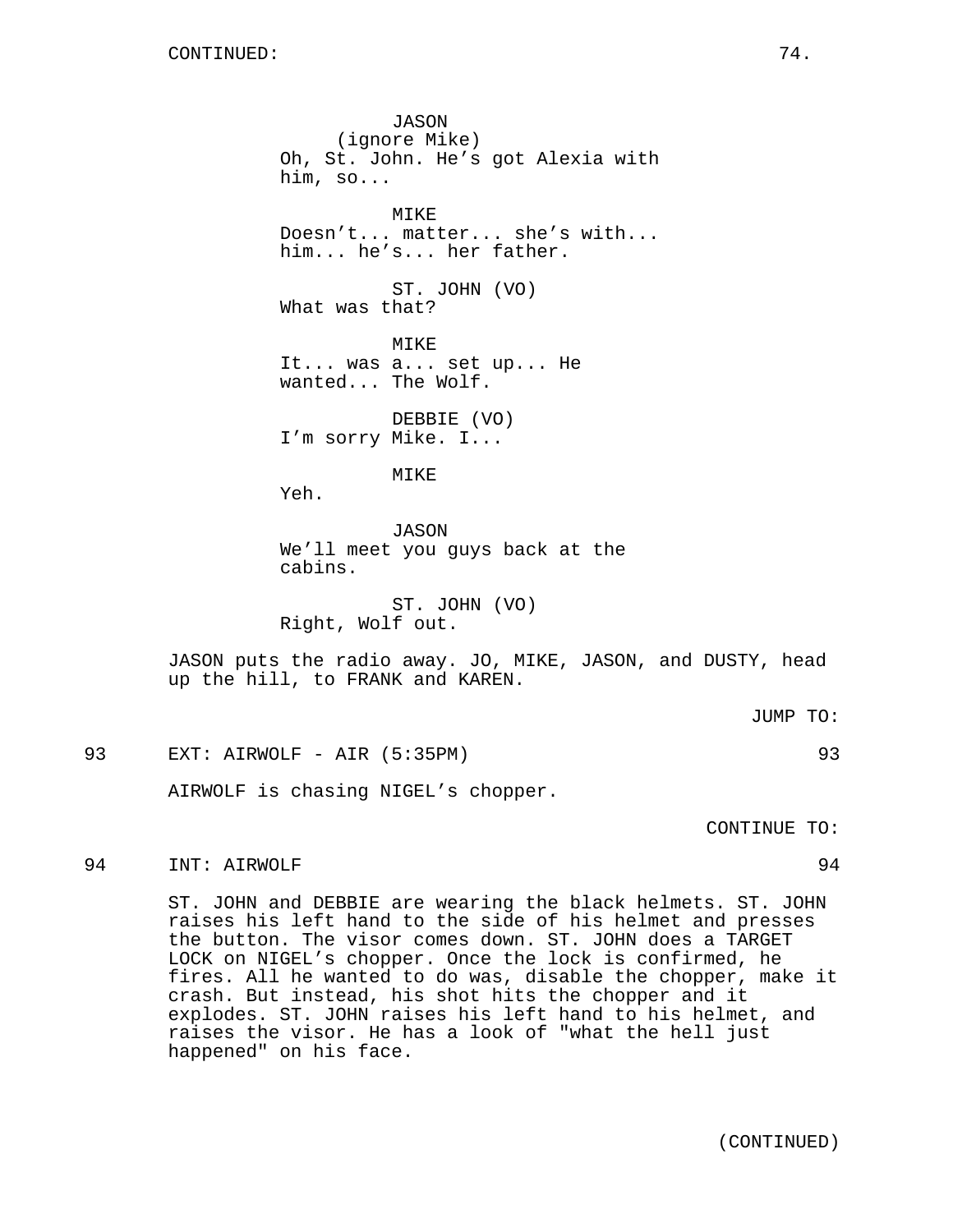DEBBIE I thought we were just gonna shoot it down?

ST. JOHN We were. I don't know what just happened.

CONTINUE TO:

95 EXT: AIRWOLF 95

AIRWOLF flies up, turns around, then flies home to the Lair.

CUT TO:

96 INT: CABIN 7 (9:30PM) 96

JO, FRANK, JASON, KAREN, ST. JOHN, DEBBIE, MIKE, and DUSTY, are sitting around the fire.

> ST. JOHN Well, tonight's our last night together up here.

JO (surprise) What?

ST. JOHN puts his arm around DEBBIE.

ST. JOHN We're flying out tomorrow. To spend a few days with her family, in Toronto.

MIKE I've always wanted to visit Toronto.

DEBBIE gives ST. JOHN a "What do you say" look. ST. JOHN nods an "okay."

> DEBBIE Then why don't you come with us?

MIKE Ah... I...

ST. JOHN Come on Mike, you...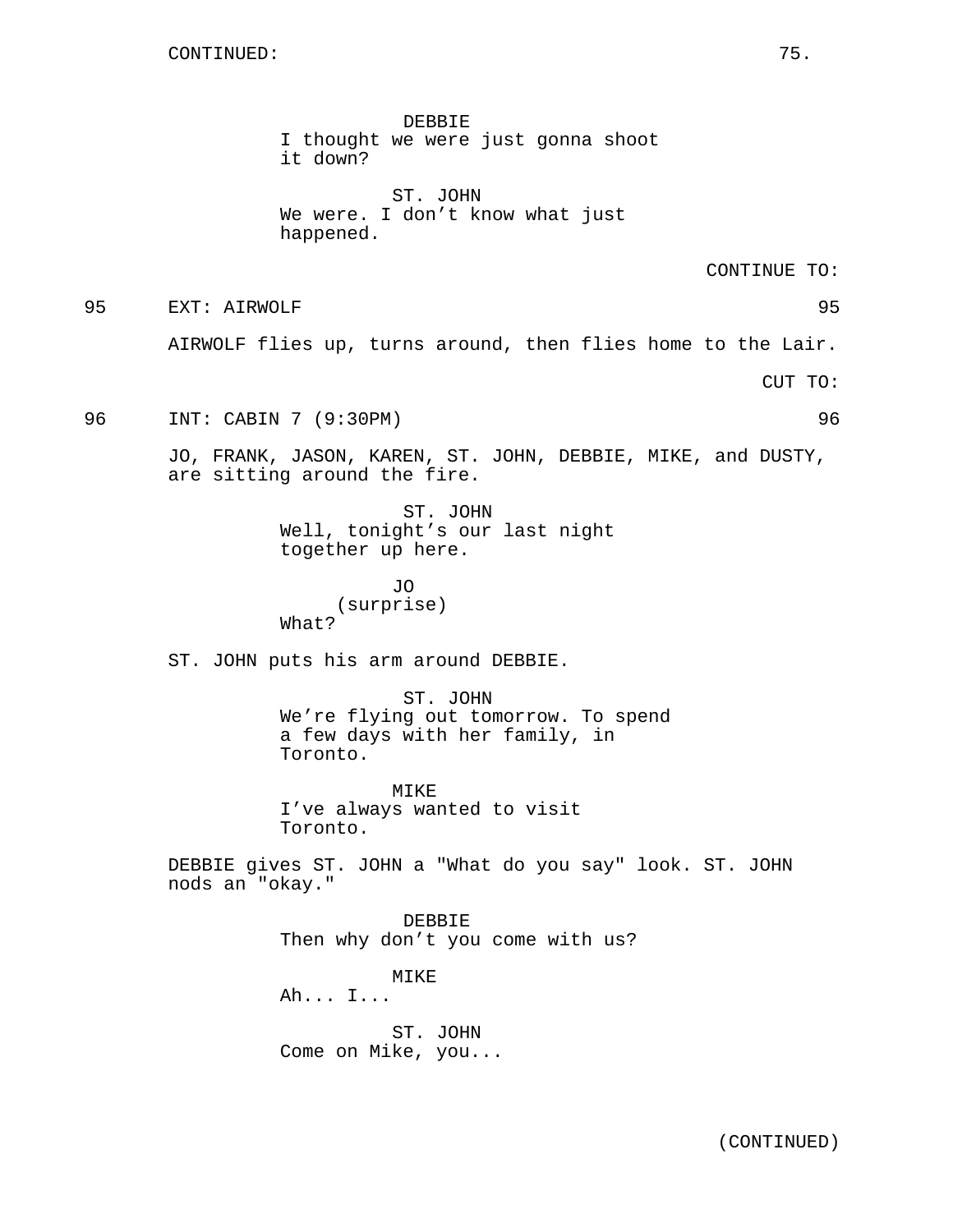MIKE Oh, alright, if you insist.

CUT TO:

# **TUESDAY DECEMBER 29th 1992**

# 97 EXT: DEBBIE'S - BACK YARD (4:00PM EST) 97

Chopper lands. ST. JOHN shuts it down. They all exit chopper. MIKE opens the baggage compartment, and they all remove their bags. MIKE then closes the compartment. They walk through the yard, to the steps. DUSTY runs on ahead.

> **MTKE** Frank wasn't kidding when he said you had a huge back yard. It's great.

DEBBIE Thanks.

They go up the steps to the patio. Then up the other steps, to the gate. DUSTY is waiting at the gate. DEBBIE opens the gate.

CONTINUE TO:

#### 98 EXT: SIDE OF HOUSE / DRIVEWAY 98

DUSTY runs into the front yard, and lays on the lawn. They walk through the gate, onto the driveway. There are no cars on the driveway.

#### DEBBIE

Looks like no one's home.

DEBBIE takes the key out of her jacket pocket. She opens the screen door, and unlocks the side door.

CONTINUE TO:

99 INT: KITCHEN 99

The side door opens, and everyone enters. They remove their shoes, then proceed up the stairs, to the kitchen area.

> DEBBIE Come on guys, I'll show you to your rooms.

They walk through the kitchen, to the hall.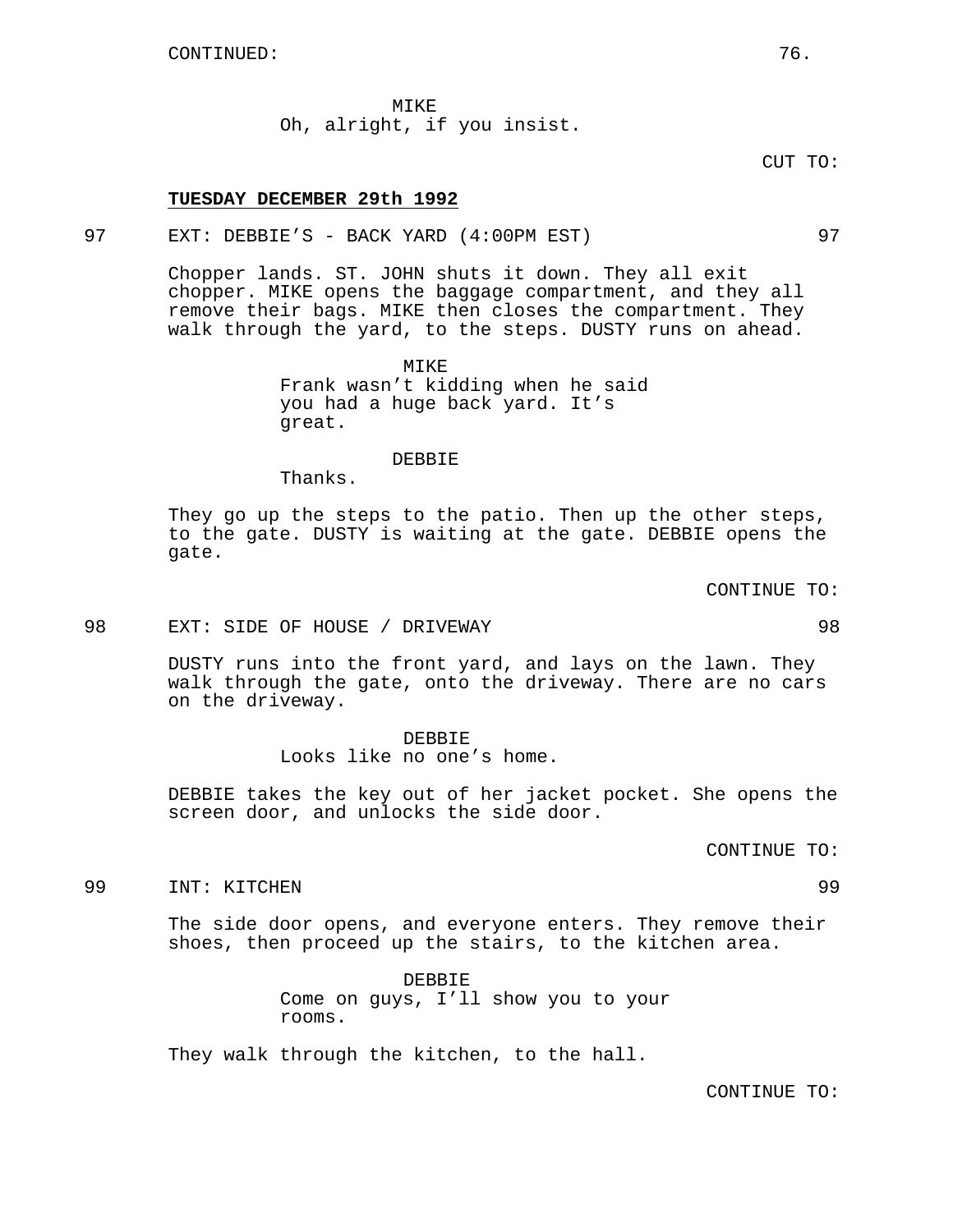100 INT: HALLWAY 100

They walk down the hall. They pass the first bedroom, on the left. They stop.

> DEBBIE This room belongs to my youngest sister, Marie.

They continue to next bedroom, also on the left. They stop again.

> DEBBIE This room belongs to my brother, TJ. He's away at university

> > MIKE

Which one?

DEBBIE Trent. It's in Peterborough. You can use his room.

MIKE

Thanks.

MIKE puts his bag in the room, then they continue down the hall. Directly across from TJ's room, is the bathroom. The next two bedrooms, are at the end of the hall, directly across from one another. DEBBIE points to the one on their left.

> DEBBIE This room belongs to my other sister, Brenda. She's also away at university.

MIKE The same one?

DEBBIE No. She's at The University of Western Ontario. It's in London. (beat)(look at St. John) You can stay in this room.

ST. JOHN puts his bag in the room. DEBBIE points to room on the other side of the hall.

> DEBBIE And, this is my parents room.

The three of them walk back down the hall, to the kitchen.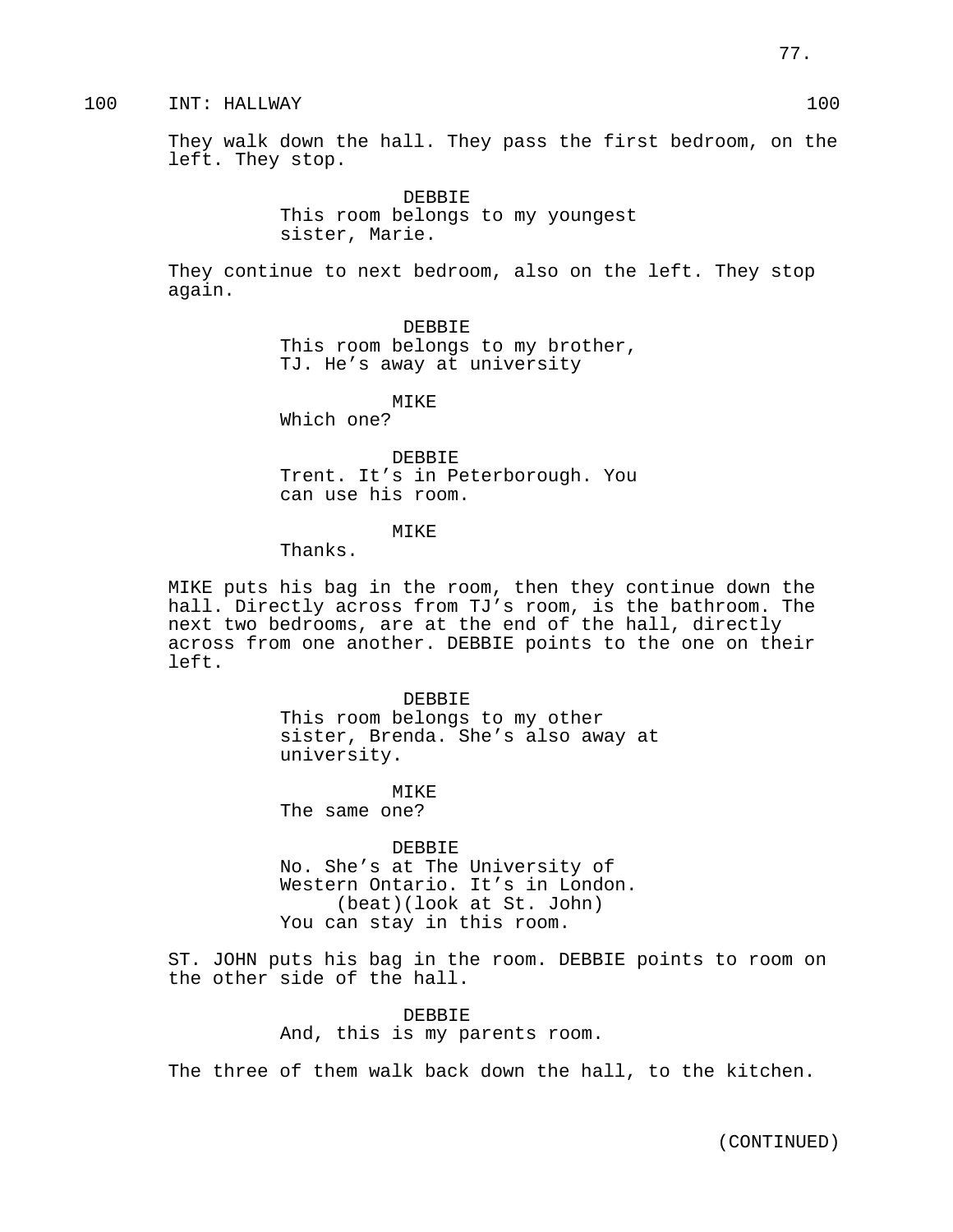MIKE Where's your room?

DEBBIE / ST. JOHN Downstairs.

MIKE

Oh.

CUT TO:

101 INT: KITCHEN (5:30PM) 101

DEBBIE, ST. JOHN, and MIKE, are playing Monopoly. DUSTY is still outside. A car is heard in the driveway, then another. DEBBIE looks out the window.

> DEBBIE They're back.

> > CONTINUE TO:

102 EXT: DRIVEWAY 102

MARIE and MOM get out of one car, while DAD gets out of the other. MARIE sees DUSTY, who is excited to see them.

# MARIE

Dusty!!!

DUSTY howls at them, and runs over to say hi. MOM, notices that the back gate is open, and sees the SANTINI AIR CHOPPER down the back.

> MOM Looks like St. John and Debbie are here already.

They all head to the side door.

CONTINUE TO:

103 EXT: SIDE DOOR 103

MARIE opens the side door, and yells in.

MARIE

Hello?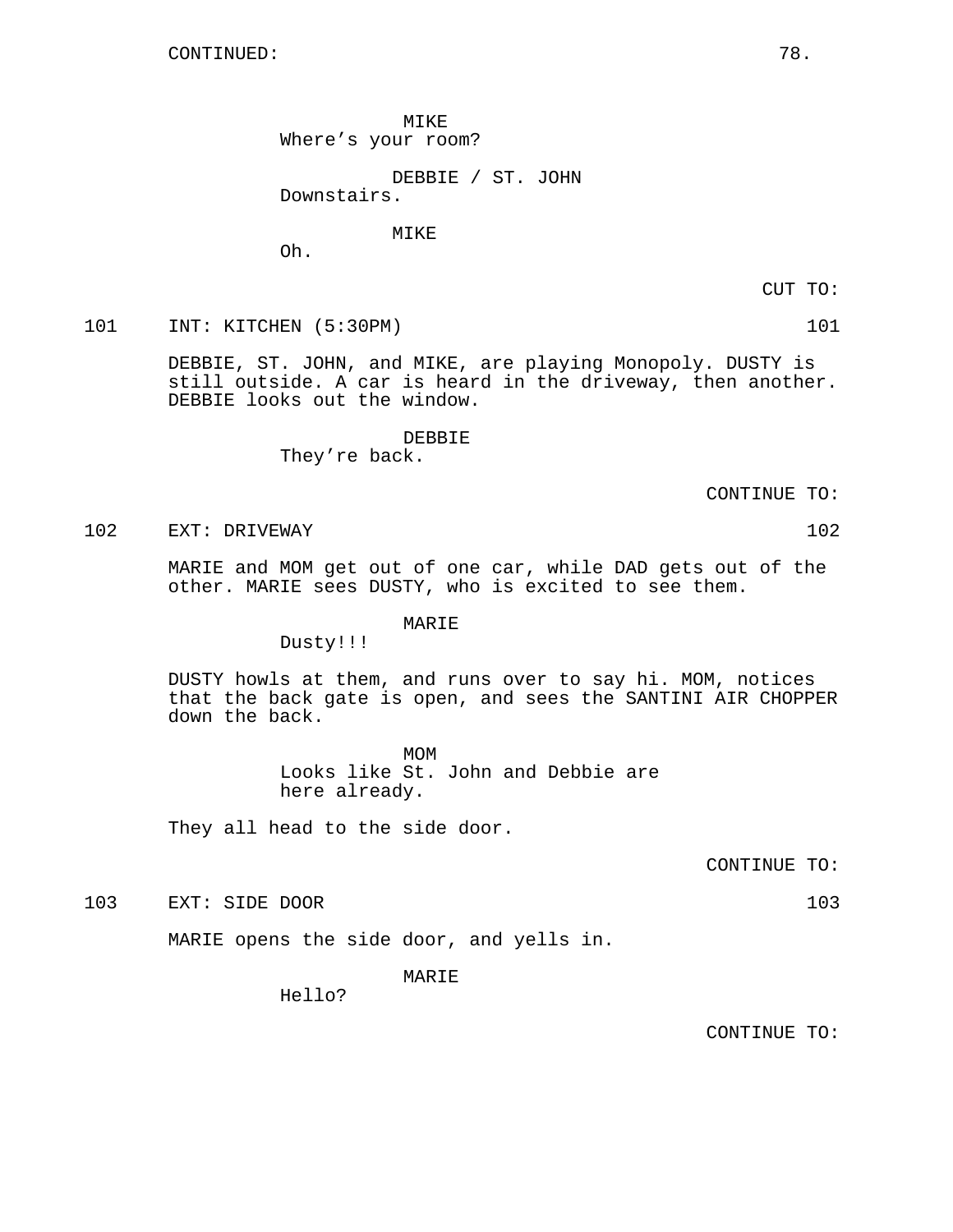104 INT: KITCHEN 104

DEBBIE answers her.

DEBBIE

Hello.

MARIE enters, and comes upstairs. MOM, DAD, and DUSTY enter. DUSTY runs up the stairs. DAD closes the door. MOM and DAD come up the stairs.

> DEBBIE Mom, dad... You remember St. John.

> > MOM / DAD

Hello.

DEBBIE This is Mike Rivers. Mike, these are my parents, and my sister, Marie.

MIKE

Hi.

MOM / DAD

Hello.

MARIE

Hi.

MIKE gives her a smile.

MOM So, how was your trip? Did you have fun?

DEBBIE opens her mouth to say something, but MARIE cuts her off.

MARIE

St. John?

# ST. JOHN

Yeh.

MARIE Can you take me flying before you leave?

ST. JOHN (smile) Sure.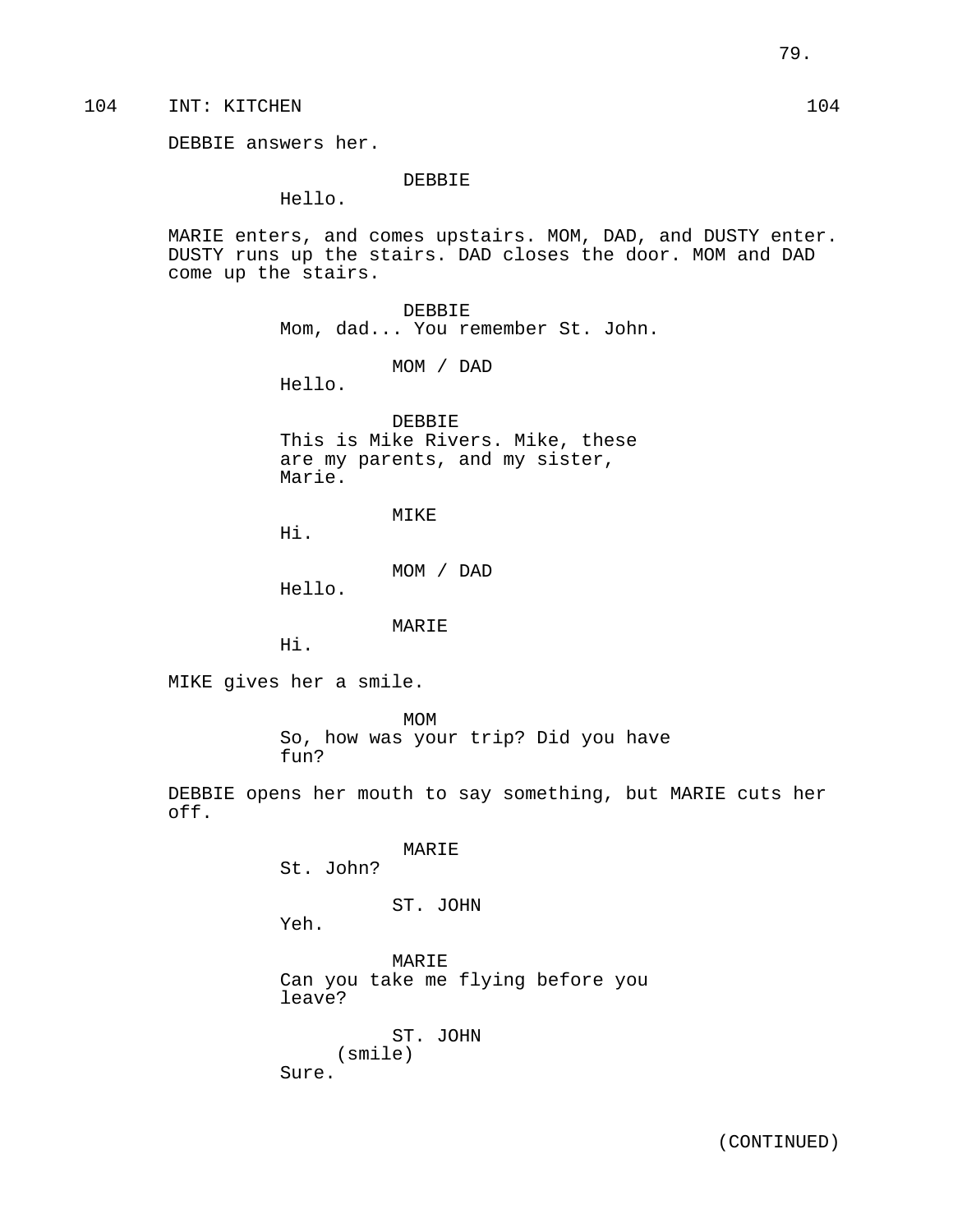MARIE (smile) Great. (beat) I can't wait to tell Kelly and Christine that my sister's boyfriend is taking me flying, in a helicopter.

MARIE runs out of the kitchen, to her room. MOM and DAD sit at the table.

> MOM So, tell us all about your trip.

DEBBIE looks at ST. JOHN. ST. JOHN looks at DEBBIE. MIKE looks at both of them.

> DEBBIE Well, where should we start?

DAD How about at the beginning.

DEBBIE Right. The beginning.

CUT TO:

### **WEDNESDAY DECEMBER 30th 1992**

105 INT: KITCHEN (NOON) 105

MIKE, DEBBIE, and ST. JOHN, are getting ready to walk out the door.

> DEBBIE Mom said we could borrow her car.

DEBBIE tosses ST. JOHN the keys. ST. JOHN catches them. They are about to descend the stairs, when the phone rings. (NOTE: Order --> ST. JOHN, MIKE, DEBBIE.) They all get an "uh-oh" look on their faces.

#### DEBBIE

Hang on. (beat) Let me see who that is.

DEBBIE goes to and answers the phone.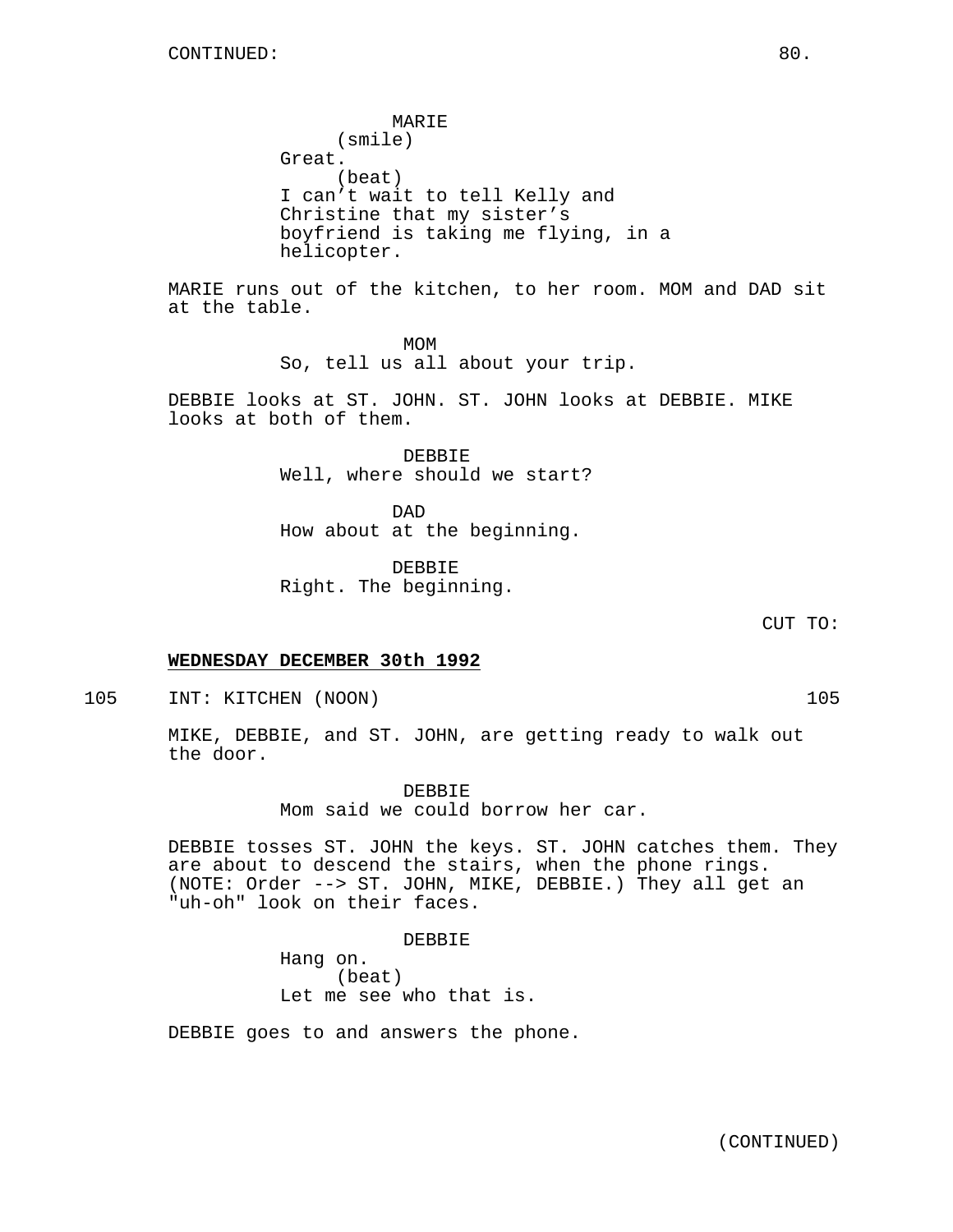DEBBIE Hello? ANNA (VO) (surprise) You're back! So, tell me, did you have fun? DEBBIE I can't talk right now. We're on our way out. So... ANNA (VO) Then why'd you answer the... Wait, we? DEBBIE Yeh. St. John, Mike, and... ANNA (VO) Mike? Mike's there? DEBBIE Yes. I... ANNA (VO) Can I talk to him? DEBBIE Maybe later. Right now we... ANNA (VO) Please! It will only take a minute. DEBBIE Yeh right. If I know... ANNA (VO) I promise. DEBBIE Oh, alright. Hang on. DEBBIE presses the hold button and turns to Mike. DEBBIE Anna wants to talk to you. MIKE (surprise)

Me? Why?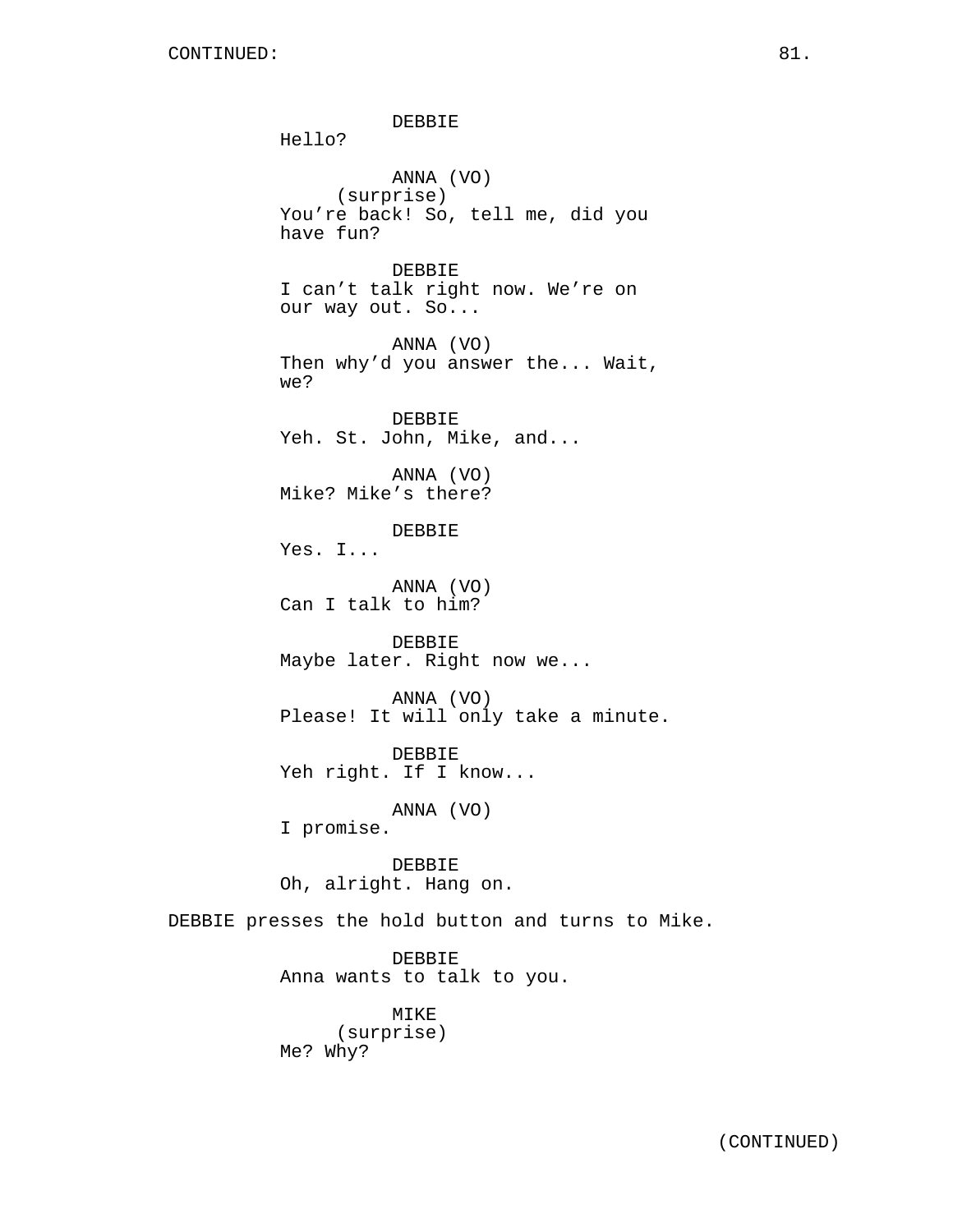DEBBIE I have no idea, Mike. Why don't you come over here and ask her?

MIKE heads over.

DEBBIE But take too long, or we'll have to leave without you.

MIKE gives her "yes boss" look as he takes the receiver from her. DEBBIE heads over to ST. JOHN.

> DEBBIE We'll wait in the car.

# MIKE

Okay.

MIKE sits on a chair and releases the hold button.

MIKE Hi Anna. What's new?

ST. JOHN and DEBBIE exit the house.

CONTINUE TO:

106 EXT: SIDE DOOR 106 2008

DEBBIE leaves the key in the door. So MIKE can lock it when he comes out.

CONTINUE TO:

107 EXT: DRIVEWAY 107

ST. JOHN and DEBBIE walk to the car, and get in the front.

CONTINUE TO:

108 INT: CAR 108

ST. JOHN is sitting in the driver's seat. ST. JOHN puts the key in the ignition. He's about to start the car, when he notices that DEBBIE seems a little preoccupied. He sits back.

ST. JOHN

What's wrong?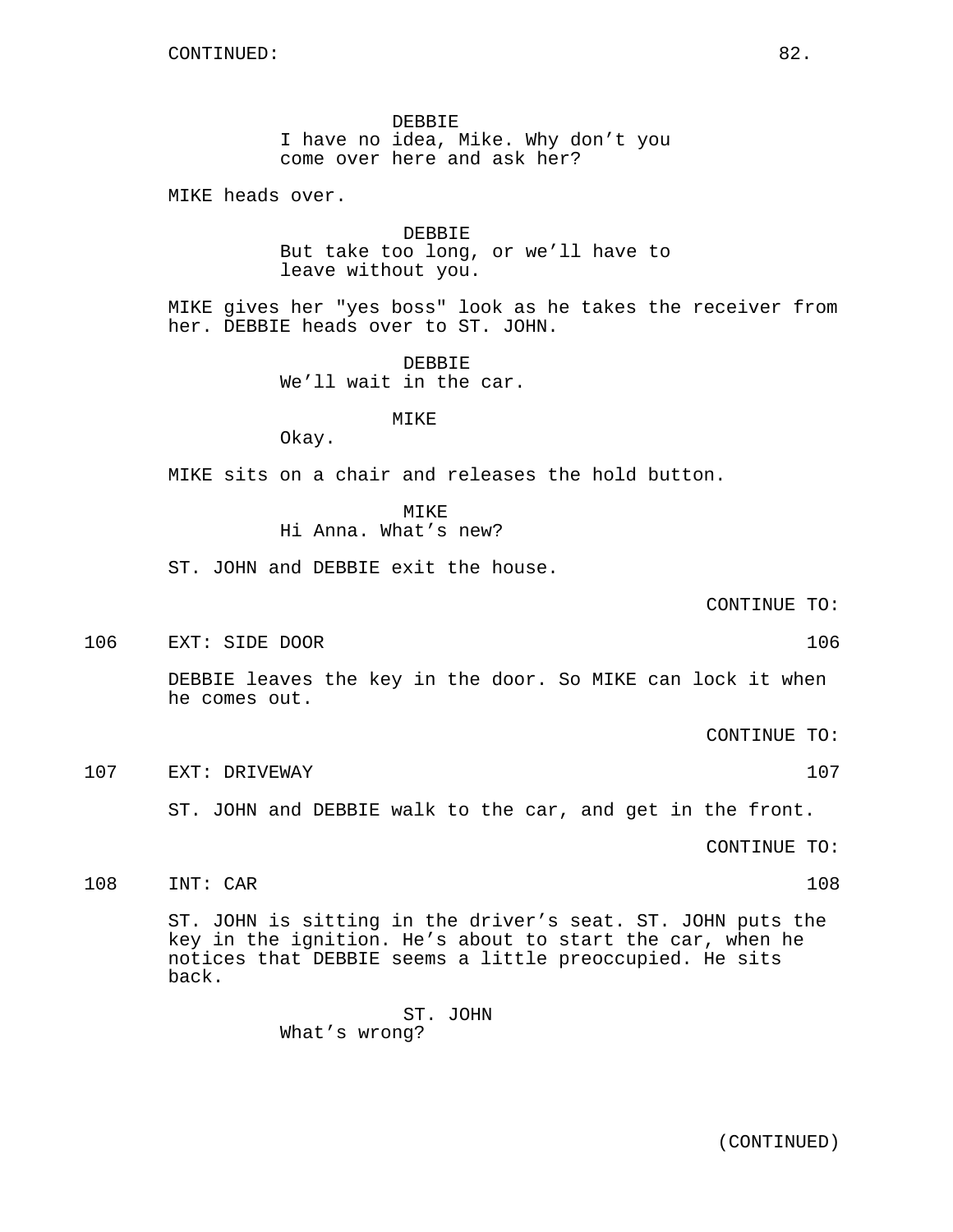#### DEBBIE

Nothing.

ST. JOHN I know you. Something is going on inside that head of yours. Now, tell me what it is, or I'll force it out of you.

DEBBIE turns to him and smiles.

DEBBIE That sounds like fun.

ST. JOHN grabs her, and starts tickling her.

DEBBIE Okay, okay, I'll tell you. Stop.

ST. JOHN stops, and sits up straight. So does she. Short pause.

ST. JOHN

Well?

DEBBIE

It's Anna.

ST. JOHN (raise eyebrow) Oh? What about her?

DEBBIE I think... No, I know she's in love with Mike.

ST. JOHN

So?

DEBBIE I don't want to see her get hurt.

(MIKE can be seen exiting the house, locking the door, and walking over to the car.)

> ST. JOHN (confused) What?

DEBBIE We both know Mike's record with women, especially recent...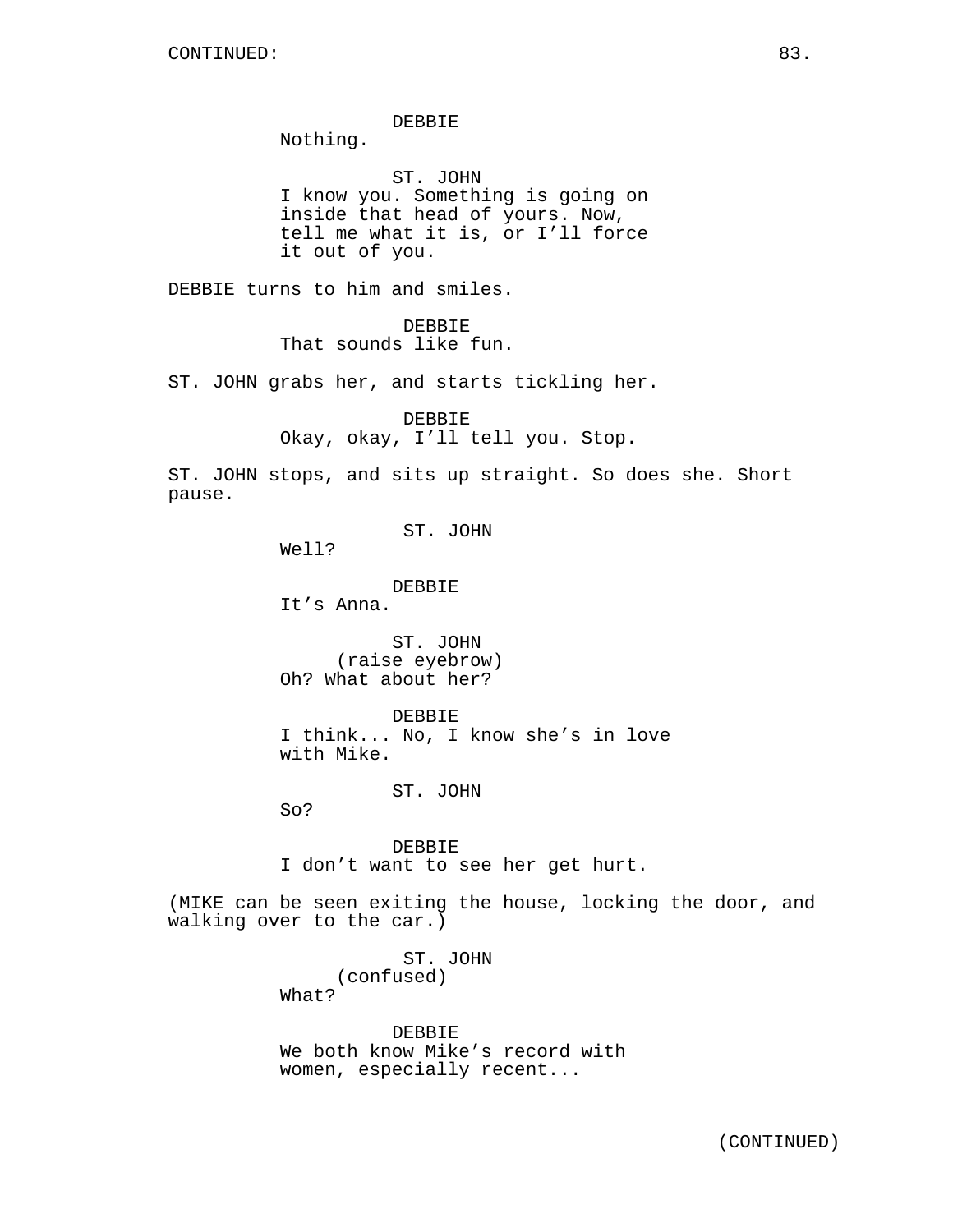The back door opens and MIKE gets in. MIKE hands DEBBIE the key.

MIKE

Here.

DEBBIE takes the key, and ST. JOHN starts the car.

DEBBIE

Thanks. (beat) What did Anna want?

MIKE Just wanted to say hi.

DEBBIE highly doubts that.

DEBBIE

That's it?

ST. JOHN drives the car out of the driveway, and up the street.

> **MTKE** No, not really. She said she wasn't doing anything. (beat) So I asked her if she wanted to join us.

DEBBIE gives ST. JOHN an "I told you so" look. MIKE leans back in the seat.

JUMP TO:

109 INT: RESTAURANT - DOWNTOWN (7:00PM) 109

The gang, ST. JOHN, DEBBIE, MIKE, and ANNA, are sitting at a table. ST. JOHN and DEBBIE are on one side, and MIKE and ANNA are on the other. MIKE and DEBBIE have the outside, while ANNA and ST. JOHN, have the inside, of the table. They just finished dinner. DEBBIE kisses ST. JOHN.

> DEBBIE Be right back, I'm just gonna call home, check in.

> > ST. JOHN

Okay.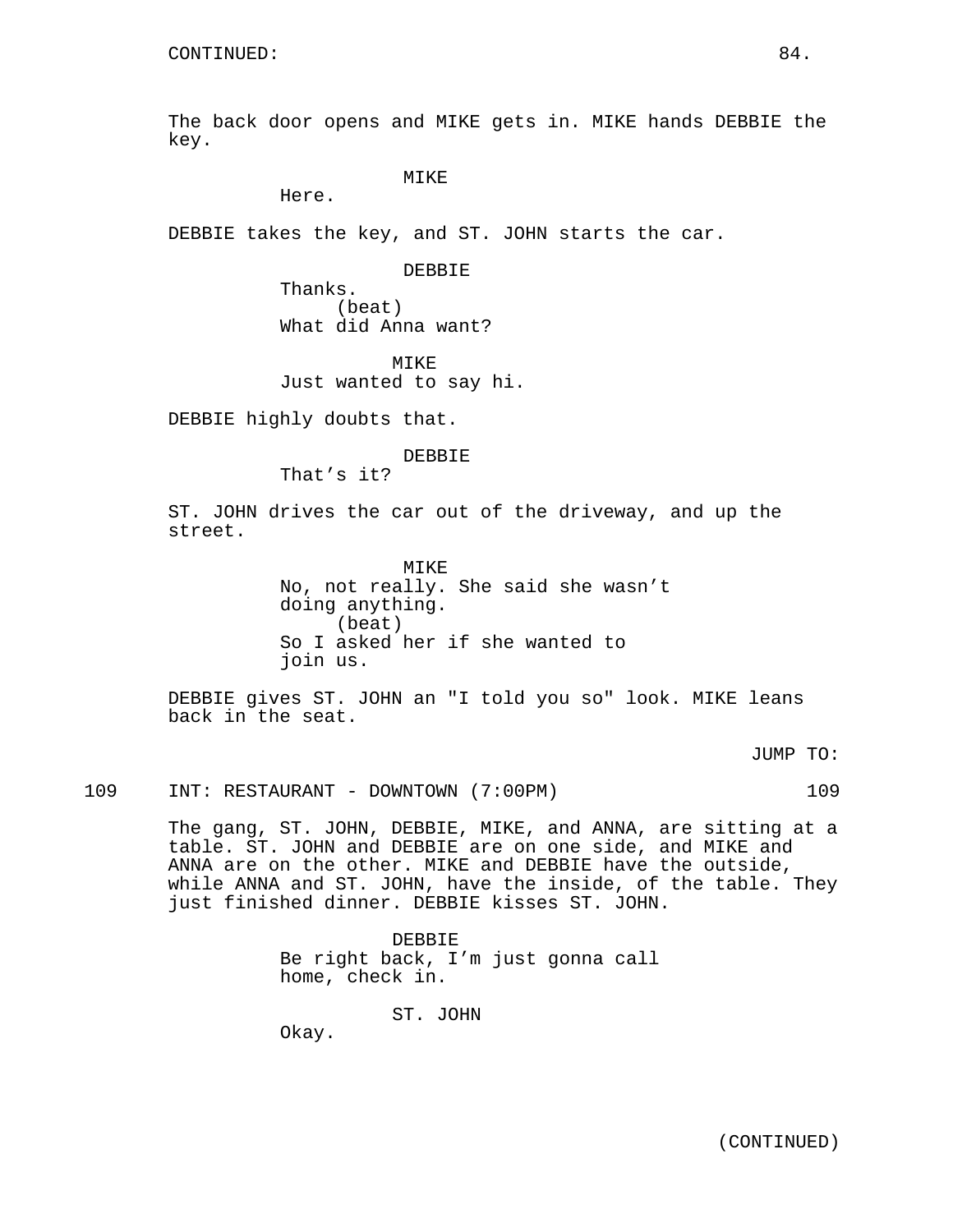DEBBIE (to Anna) Come with me? ANNA Ah... I'd... DEBBIE gives her a "we have to talk" look. ANNA Sure. I have to check in as well. (to Mike) Excuse me. MIKE rises, to let ANNA out, then sits back down. DEBBIE and ANNA walk off. ST. JOHN waits till they've left, then looks at MIKE. ST. JOHN There's something I think you should know. MIKE (curious) Oh? ST. JOHN It's about Anna. MTKE<sup>®</sup> What about her? ST. JOHN I don't know if you're aware of this or not, but... she's got a crush on you. MIKE (smirk)(surprise) A crush? ST. JOHN Okay, maybe it's a little more than a crush. MIKE (reassuringly) St. John, you don't have anything to worry about. After the mess with Cindy and Alexia... (beat) I'm not about to get involved with

anyone right now. Especially not

Anna.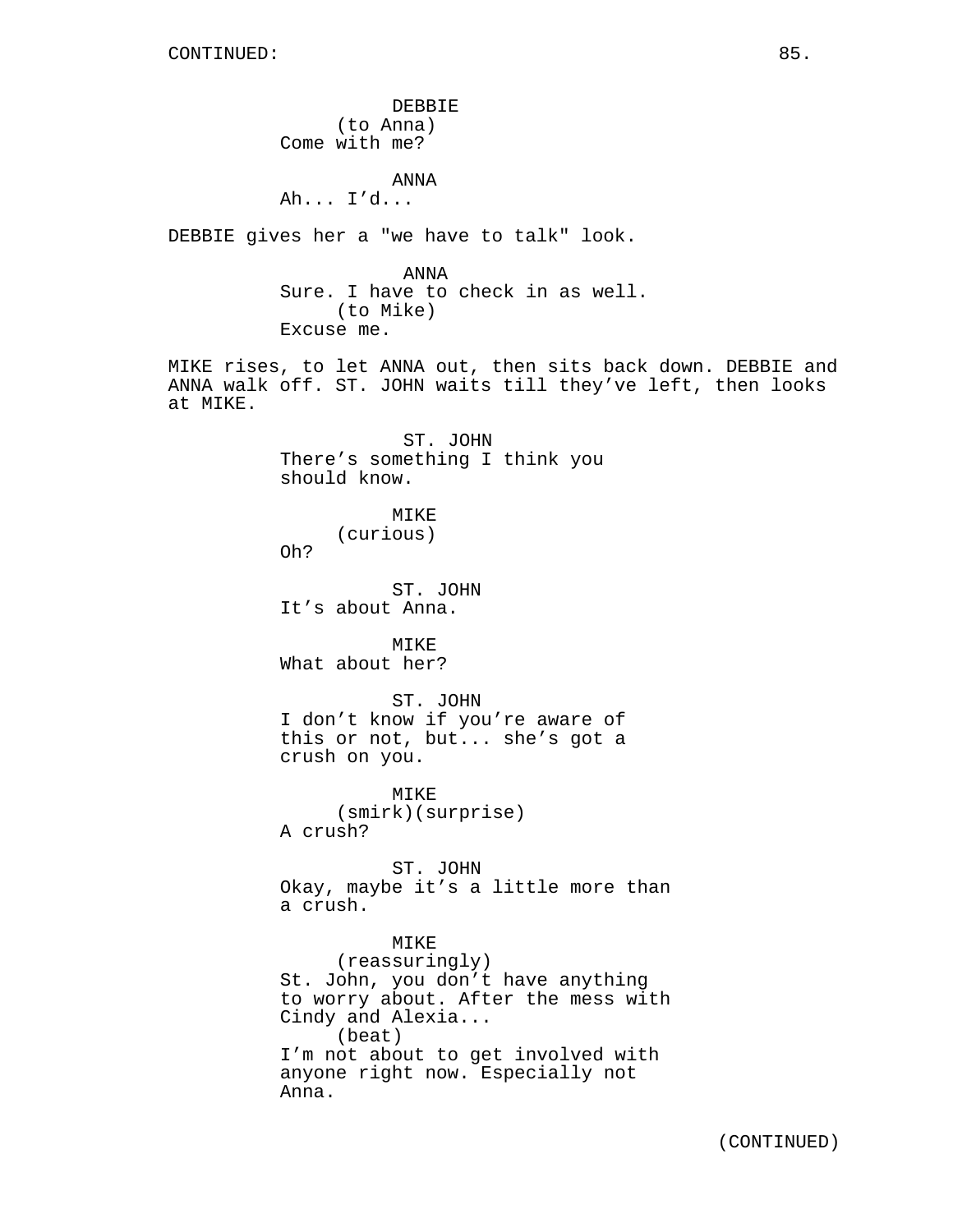ST. JOHN Just watch what you say, and do, okay Mike?

#### MIKE

Okay.

PAN TO:

110 INT: PAY PHONES 110

DEBBIE and ANNA, are on the phones.

DEBBIE

Okay. Bye mom.

DEBBIE hangs up the phone she was using.

ANNA

Yeh, okay. Bye mom.

ANNA hangs up the phone she was using. ANNA turns to head back to the table. DEBBIE stops her.

> DEBBIE Wait, we have to talk.

ANNA About what?

DEBBIE

Mike.

ANNA What about him?

DEBBIE Look, don't take this the wrong way, but... (beat) I know Mike better than you do. (mutter) A lot more, believe me.

ANNA

What?

DEBBIE Nothing. (beat) And I just...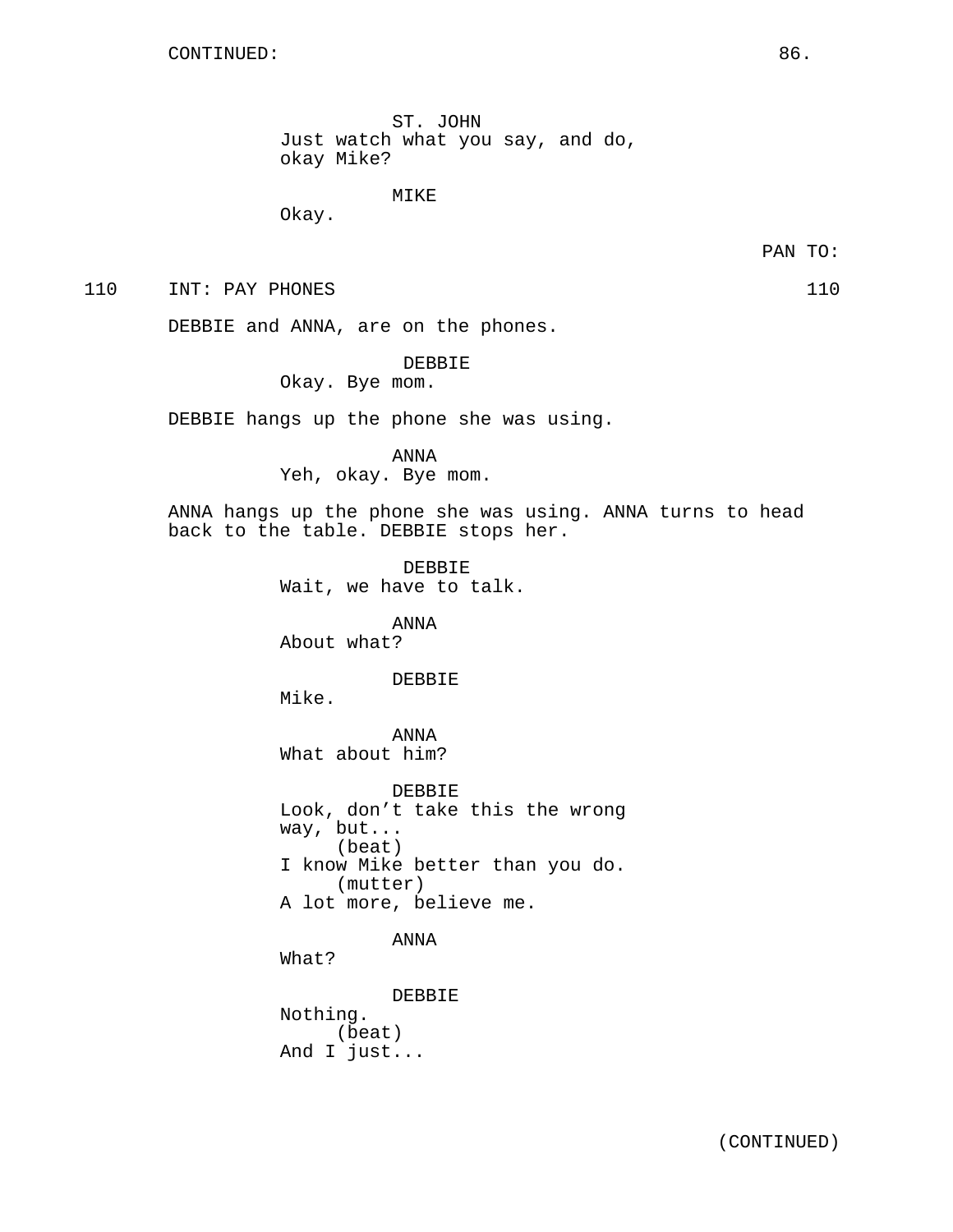ANNA Just what? DEBBIE I know your feelings for him. ANNA So? DEBBIE You just don't understand. ANNA Understand what? (beat) Tell me? DEBBIE Okay. For starters, Mike's had a lot of bad luck lately, where women are concerned. ANNA How so? DEBBIE Well, when we arrived in Aspen, he... ANNA Wait, stop. Mike was with you guys? DEBBIE So were Jo, Frank, Jason, and Karen. ANNA Karen? DEBBIE Karen Stone. Jason's girlfriend. ANNA But I thought this trip was just suppose to be you and St. John? DEBBIE It was.

ANNA Well then how...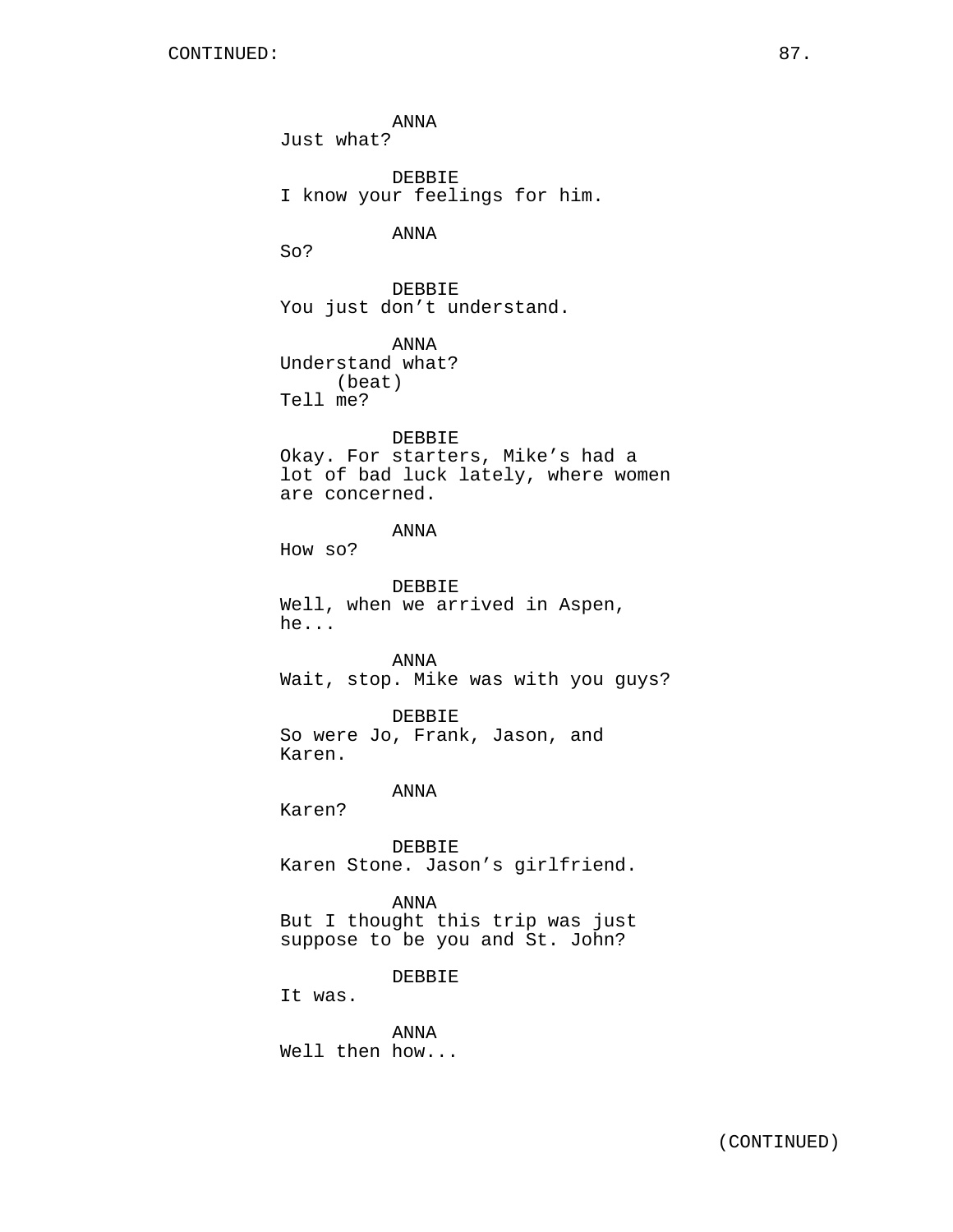DEBBIE It's a long story. ANNA Tell... DEBBIE Stop. Look, you're changing the subject. ANNA Sorry. DEBBIE Like I was saying... (beat) When we arrived in Aspen, Mike was with Cindy. But, she stormed out on him that very same night. ANNA Why would anyone storm out on Mike! What happened? DEBBIE I... we, don't really know. (beat) Anyway, while we were there, he met a woman, Alexia Church, who... ANNA Gee, he doesn't waste any time does he? DEBBIE ...who turned out only to be using him. So that her father could get

ANNA

Airwolf?

Airwolf.

As soon as she says "Airwolf" she remembers that ANNA doesn't know about AIRWOLF.

DEBBIE

Ah...

ANNA I thought you said Airwolf was just the name of one of their helicopters?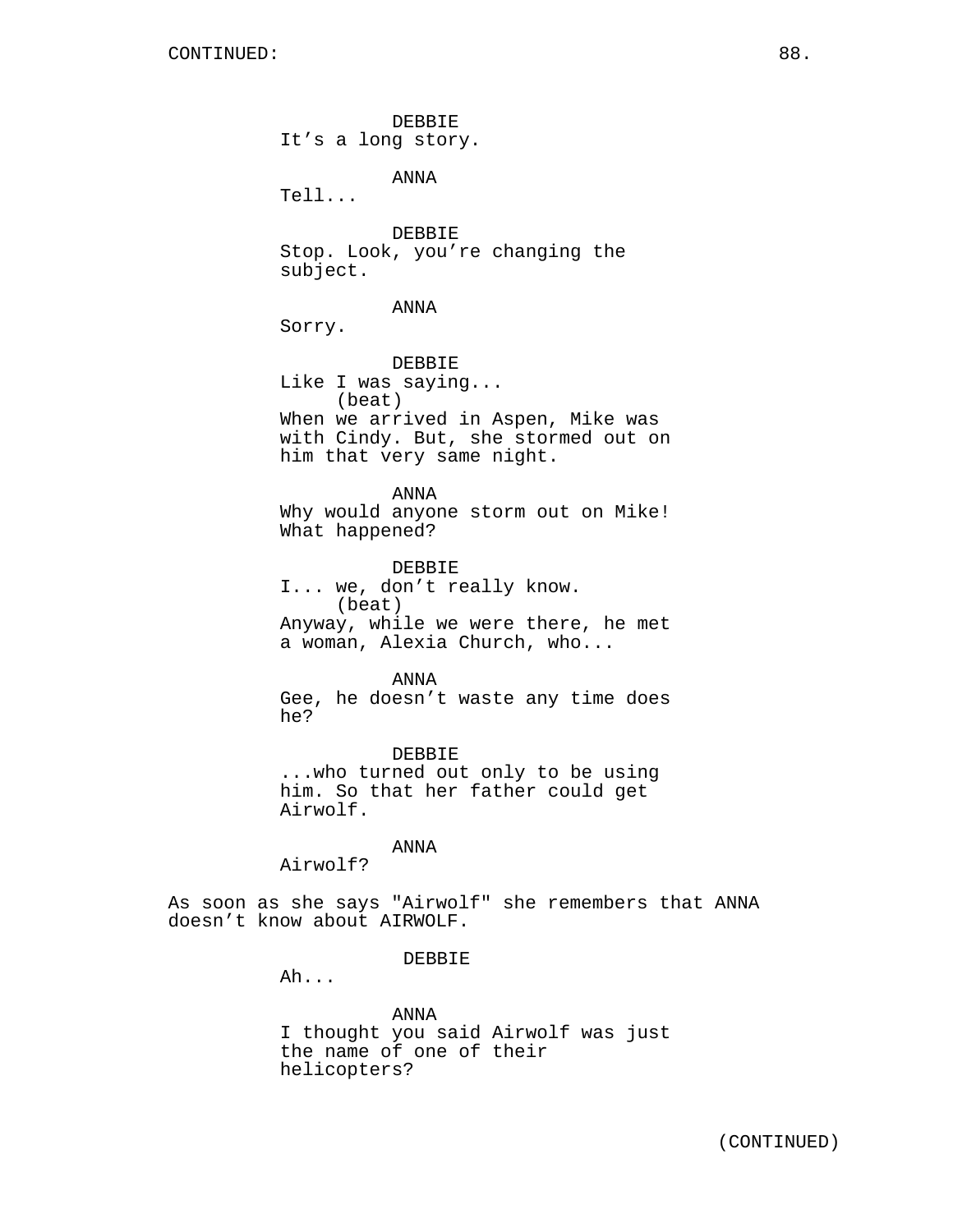DEBBIE

That's right.

ANNA But what could be so important about a helicopter, that...

# DEBBIE

I just thought you should know, that now would not be the best time to try and get Mike.

ANNA It's not just any chopper is it? I bet it's...

DEBBIE Will you just forget about the...

ANNA

Okay, okay. Jeez, no need to get so uptight.

DEBBIE (beat) Promise me you won't try anything with Mike?

ANNA

I...

DEBBIE Anna, promise.

ANNA Okay, okay, I promise. (beat) But if he...

DEBBIE Just don't misinterpret what he says.

ANNA What do you mean?

DEBBIE Don't take every thing he says seriously. (beat) He's a flirt. He flirts with everyone. All the time.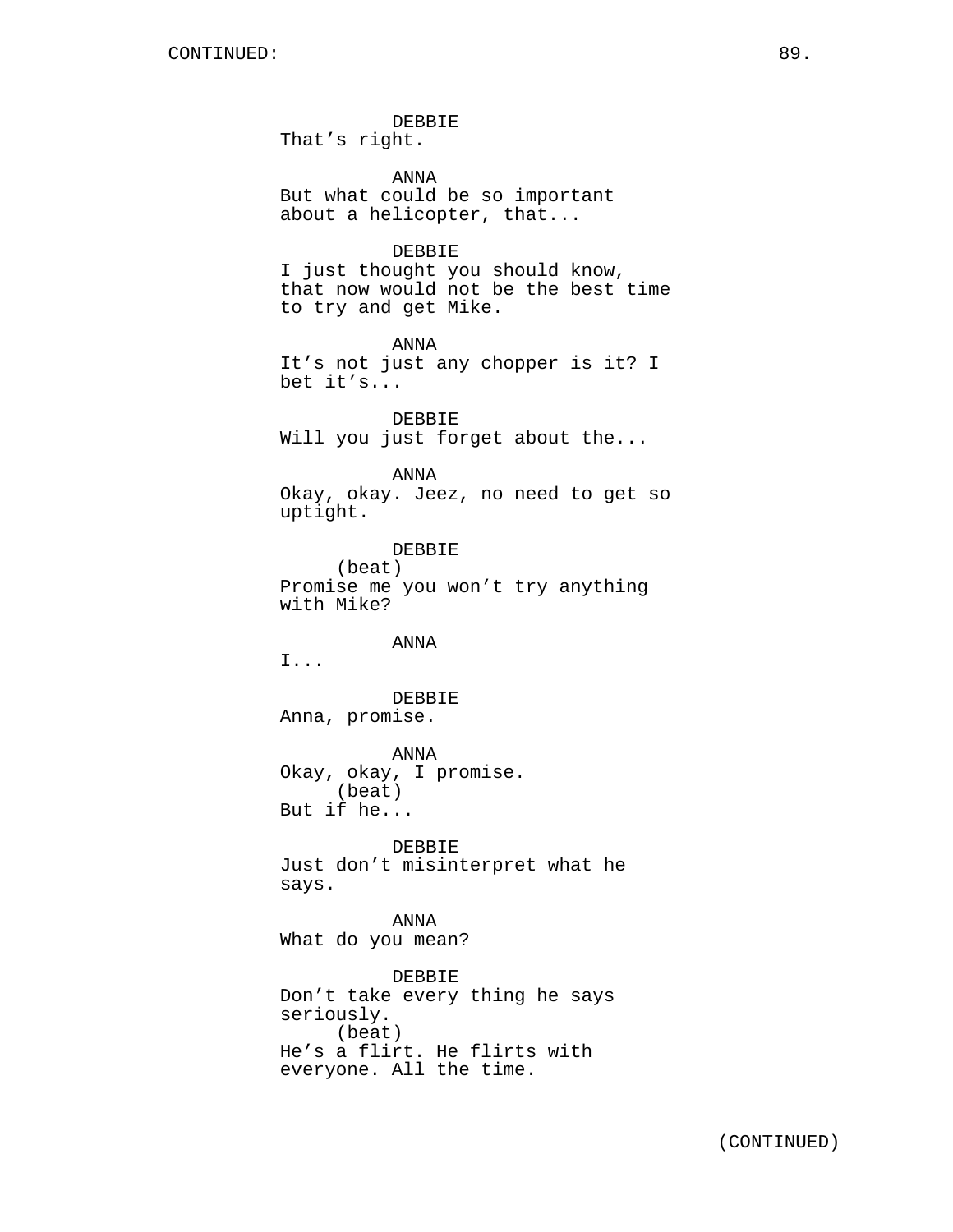Everyone? DEBBIE Yes, everyone. ANNA Even you? DEBBIE Even me. (beat) You'll just have to learn to differentiate between what's serious, and what's not.

ANNA

ANNA I'll try.

DEBBIE

Okay.

ANNA Can we go back now?

DEBBIE

Sure.

DEBBIE and ANNA head back to the table.

PAN TO:

111 INT: TABLE 111 111

DEBBIE and ANNA sit down beside ST. JOHN and MIKE. MIKE has slid across the seat. He is now across from ST. JOHN. ST. JOHN and DEBBIE exchange a look.

> DEBBIE I told my parents not to wait up for us.

ANNA I wasn't so lucky. I have to be home by midnight.

MIKE (smile) Kinda like Cinderella.

ST. JOHN gives MIKE a "MIKE" look. ANNA looks at MIKE.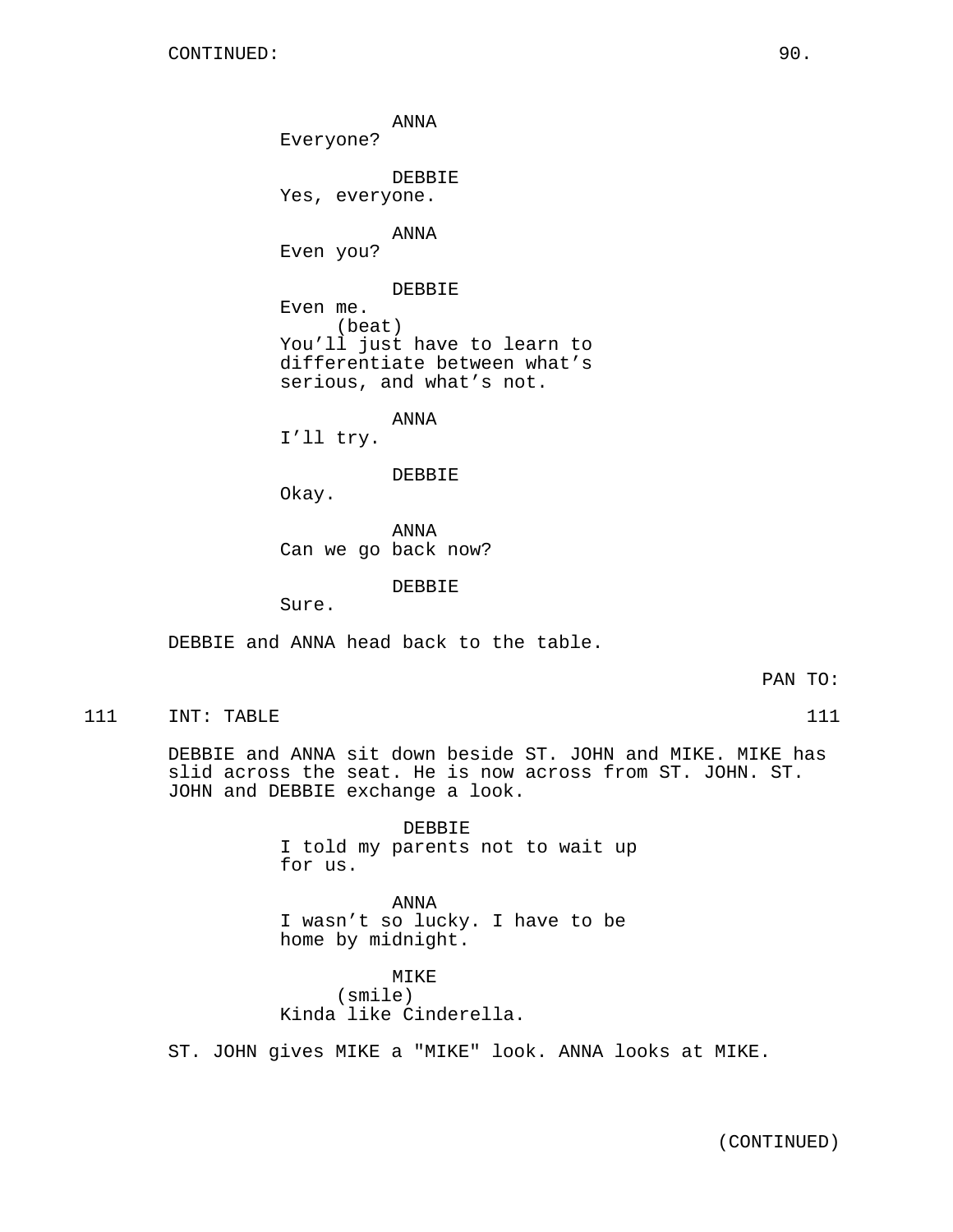ANNA Waiting for my Prince Charming. DEBBIE kicks her from under the table. ANNA gives her a "What" look. ST. JOHN You guys know of any good night clubs around? DEBBIE Not personally, but... I've heard good things about The Stilife. MIKE Still Life? What sort of name is that for a night club? I suppose they check your ID to make sure you're still alive, and not dead, right? EVERYONE laughs, short. DEBBIE Not Still Life. Stilife. S-t-i-l-i-f-e. One word. MIKE Still think it's a weird name, Deb. ST. JOHN (to Debbie) Where is it? DEBBIE Not far. Richmond and Duncan. MTKF. Well, let's go. I'm just dying to see it. They all rise from the table, and exit. 112 TIME FLIES 112

> They exit the restaurant, and walk to the car. They get in the car. ST. JOHN and DEBBIE get in the front. MIKE and ANNA get in the back. (MIKE is behind ST. JOHN, and ANNA is behind DEBBIE.) ST. JOHN drives to The Stilife. They enter the club, and dance a few dances. Then they sit at a table, and order some soft drinks, and some popcorn. Then they

> > (CONTINUED)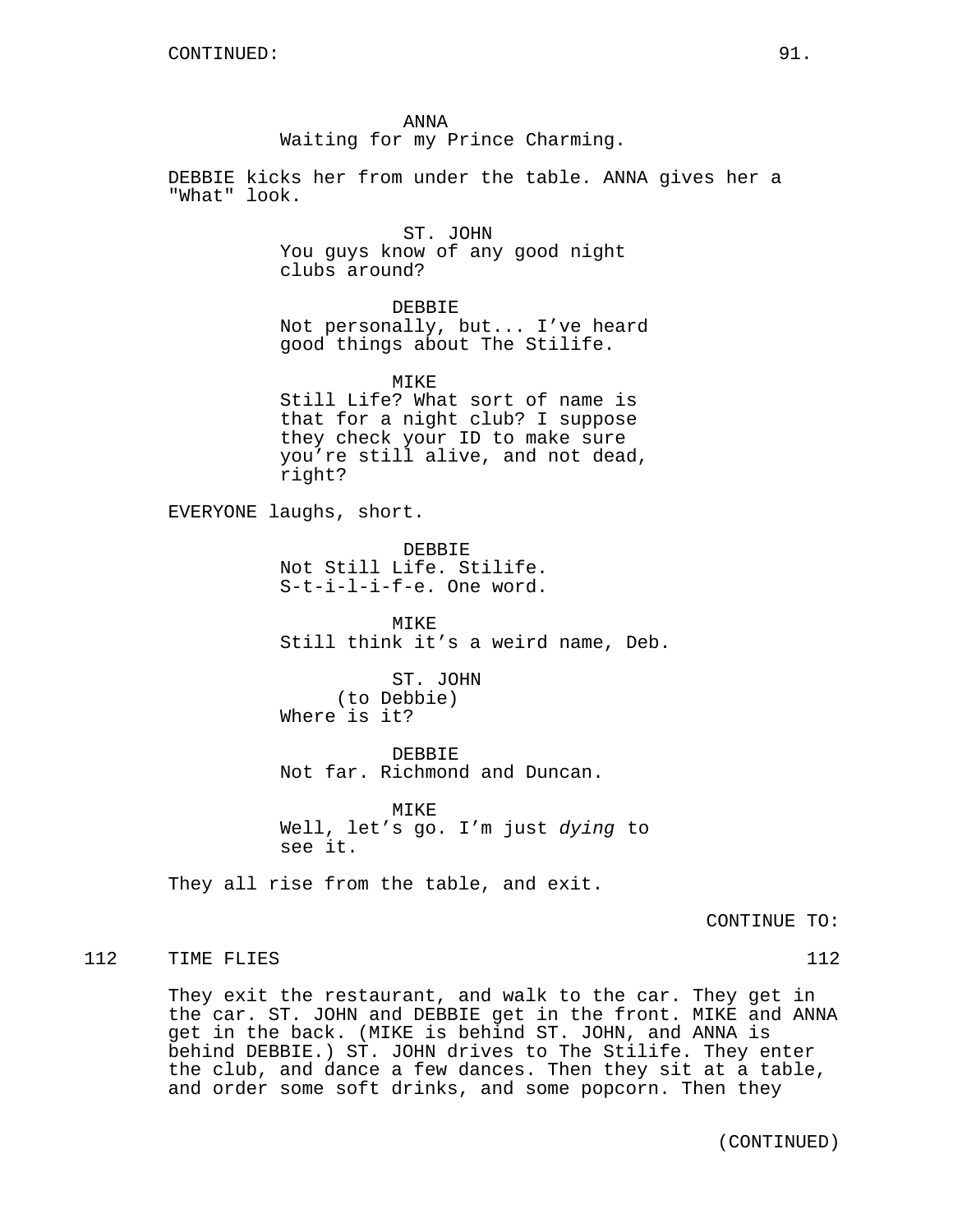dance a few more dances. They exit the club, around 11:00 pm. They walk to the car. They enter the car, same seating arrangements as before. They drive to ANNA's. They say good night, and ANNA exits the car. They wait until she is inside the house, then drive off, back to DEBBIE's.

CONTINUE TO:

#### **THURSDAY DECEMBER 31st 1992**

113 EXT: DEBBIE'S - DRIVEWAY (12:30AM) 113 ST. JOHN, DEBBIE, and MIKE, exit the car.

CONTINUE TO:

114 EXT: SIDE DOOR 114

They walk to the side door. DEBBIE unlocks the side door, and opens it.

CONTINUE TO:

115 INT: SIDE DOOR / STAIRS 115

MIKE enters. ST. JOHN and DEBBIE remain outside. MIKE goes up the stairs, then turns around and looks at them.

> MIKE Aren't you guys coming in?

ST. JOHN In a minute.

DEBBIE Just gonna look at the stars for a while.

MIKE Night guys.

ST. JOHN / DEBBIE Night Mike.

CONTINUE TO:

116 EXT: SIDE DOOR 116

DEBBIE closes the side door.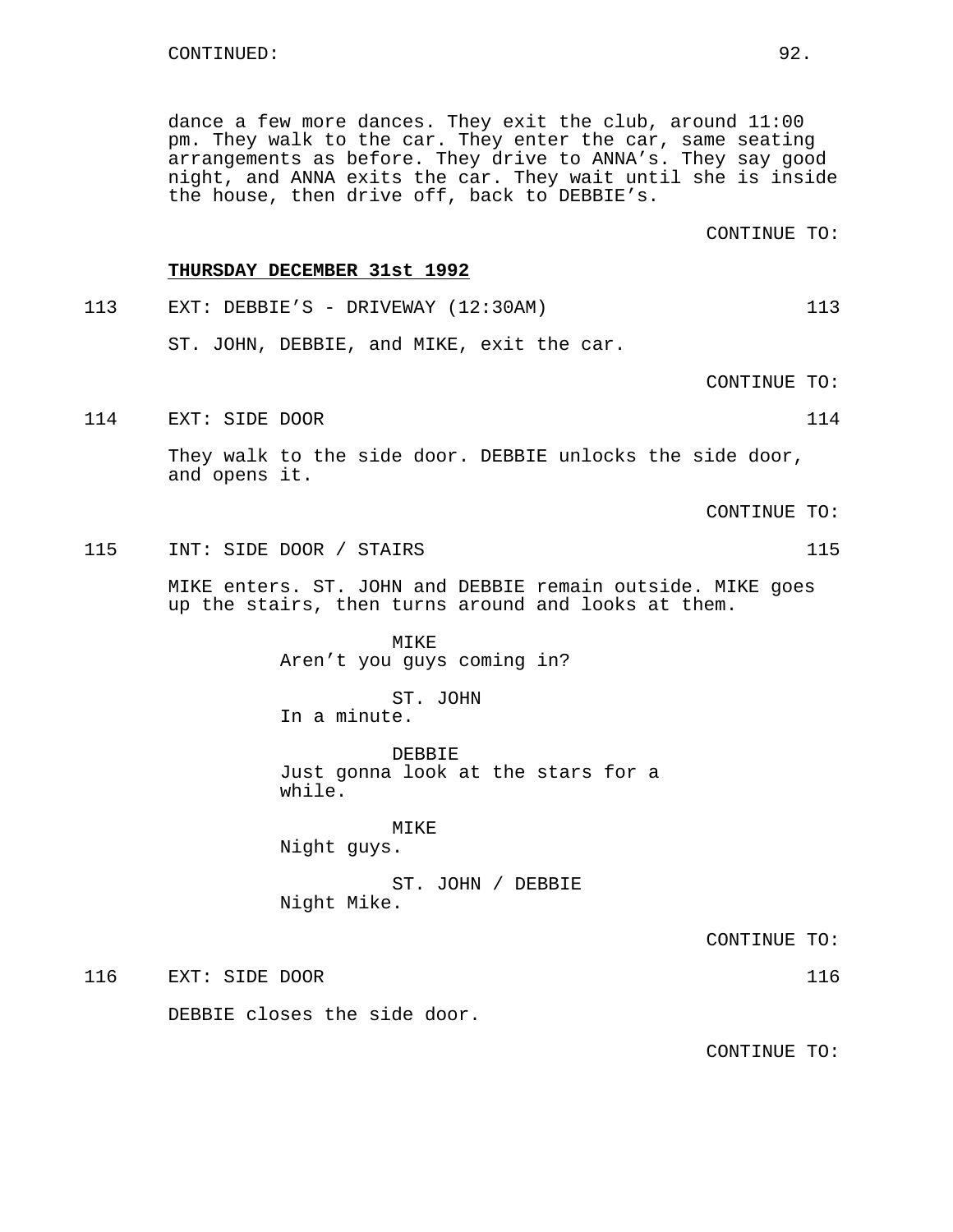# 117 EXT: FRONT YARD 117

ST. JOHN and DEBBIE go to the front yard. DEBBIE leans on the front porch wall, and looks at ST. JOHN.

#### DEBBIE

C'mer.

ST. JOHN walks over, and stands in front of her. She puts her arms around his neck. He puts his arms around her waist. She looks him in the eye, and they kiss. They hold each other in a passionate embrace, for a few minutes. Then, they release each other, and walk back to the side door.

CONTINUE TO:

#### 118 EXT: SIDE DOOR 118 2008

DEBBIE opens the door, and they enter the house.

CONTINUE TO:

### 119 INT: HOUSE - SIDE DOOR STAIRWAY LANDING 119

DEBBIE closes the door and locks it. ST. JOHN grabs her, and kisses her again.

# DEBBIE

Good night.

# ST. JOHN

Good night.

ST. JOHN releases her. He goes upstairs, and she goes downstairs.

CUT TO:

#### 120 TIME FLIES (INT: HOUSE - 11:00AM) 120

MIKE, ST. JOHN, and DEBBIE, eat breakfast. Then they all go downstairs. ST. JOHN and MIKE light a fire in the fireplace, then they both play a game of pool. After that the three of them play TRIVIAL PURSUIT on the computer. DEBBIE loads the game. MIKE wins, but not by much. Everyone had all their wedges. He just got to the center first. After the game they order a pizza. They eat the pizza, then play a game of Rummy 500. (It's a card game.) They finish the game, and this time ST. JOHN wins. He clears 500, while MIKE ends up with 480, and DEBBIE ends up with 495.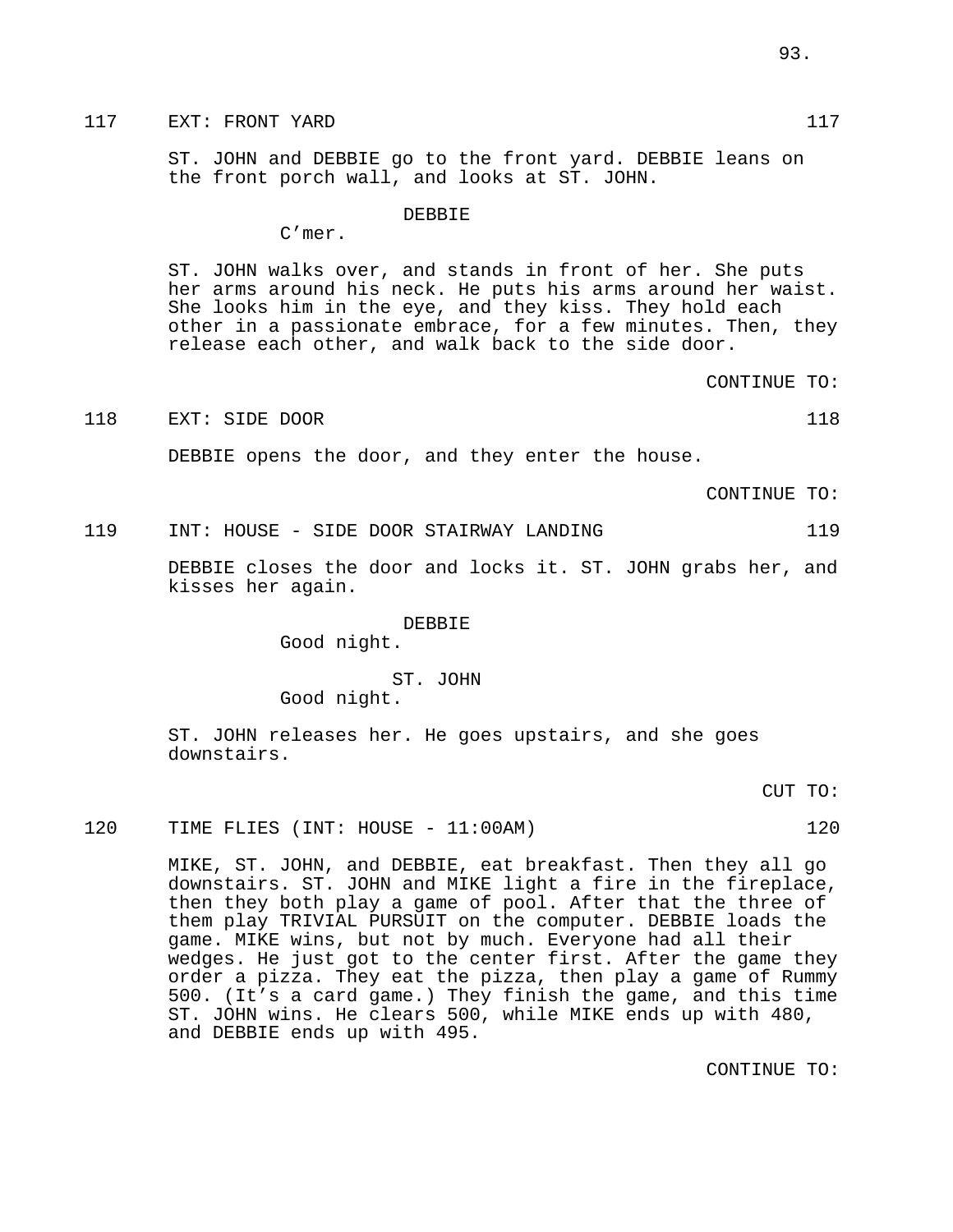MIKE is picking up the cards. The phone rings. DEBBIE answers it.

DEBBIE

Hello?

ANNA (VO) Hi, it's me.

DEBBIE

Hi.

ANNA (VO) Are you guys going down to that New Years Eve Gala at Nathan Phillips Square tonight?

DEBBIE

Yes.

ANNA (VO) Do you think I could get a drive down from you?

DEBBIE Ah... I guess so.

ANNA (VO) Thanks. What time are you guys leaving?

DEBBIE Probably around 7:00.

ANNA (VO)

Really?

DEBBIE Why, is there...?

ANNA (VO) I just thought, that since you're driving, you might want to leave earlier.

DEBBIE

Earlier?

ANNA (VO)

Yeh.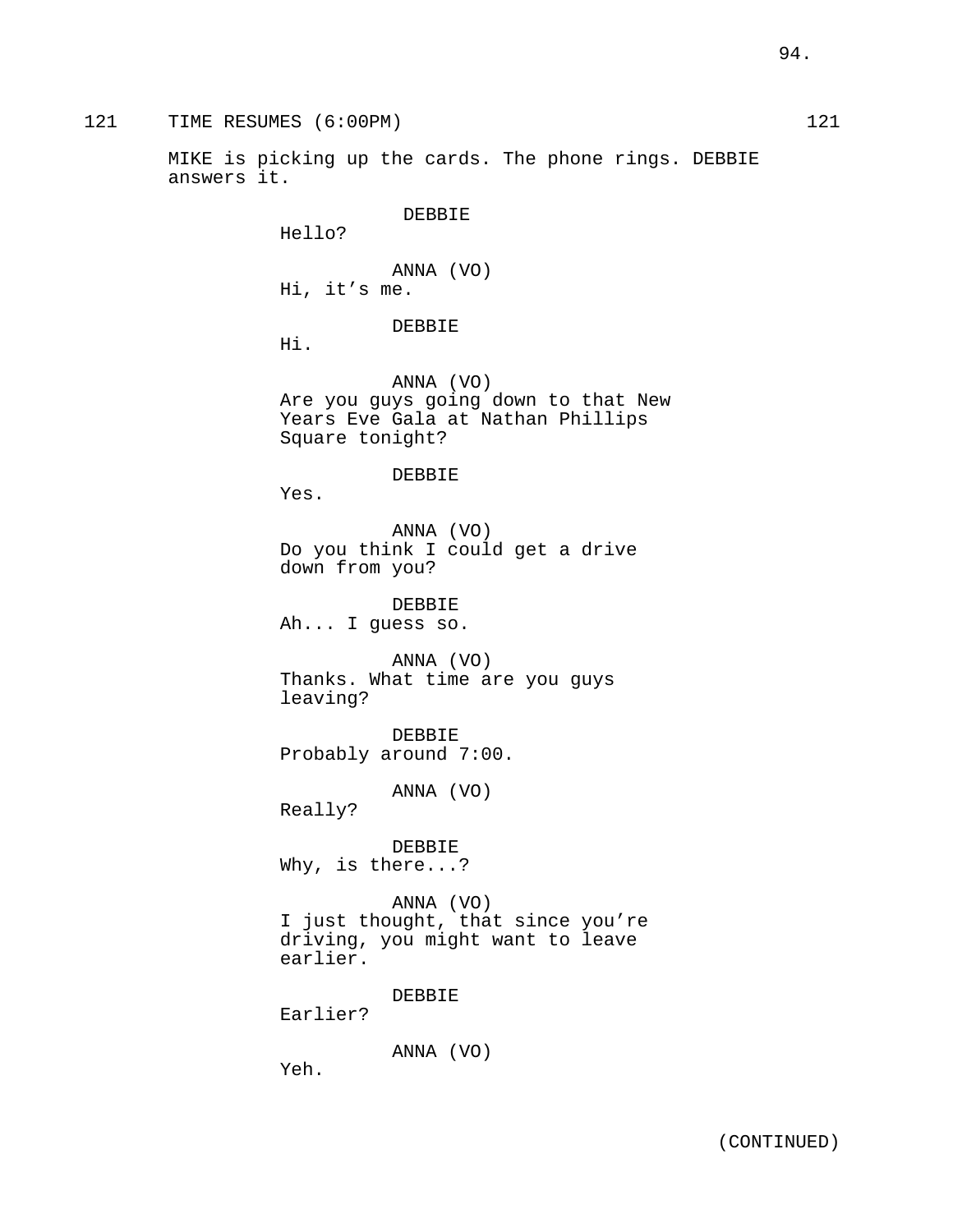DEBBIE Why? ANNA (VO) Parking! DEBBIE I forgot about that. Hang on, okay? ANNA (VO) Okay. DEBBIE puts ANNA on hold, and looks at ST. JOHN and MIKE. DEBBIE Anna just reminded me, that if we want to find a good parking spot, we should probably head off now. MIKE In that case... (rises) I'll go upstairs, and get ready. ST. JOHN (rises) Me too. DEBBIE So, I'll tell her we'll see her in... what, 15 minutes? ST. JOHN Yeh, something like that. ST. JOHN and MIKE head upstairs. DEBBIE releases the hold button. DEBBIE Okay, we'll see you in 15 minutes. Be ready, bye. ANNA (VO) Thanks. Bye. DEBBIE hangs up and goes to her room.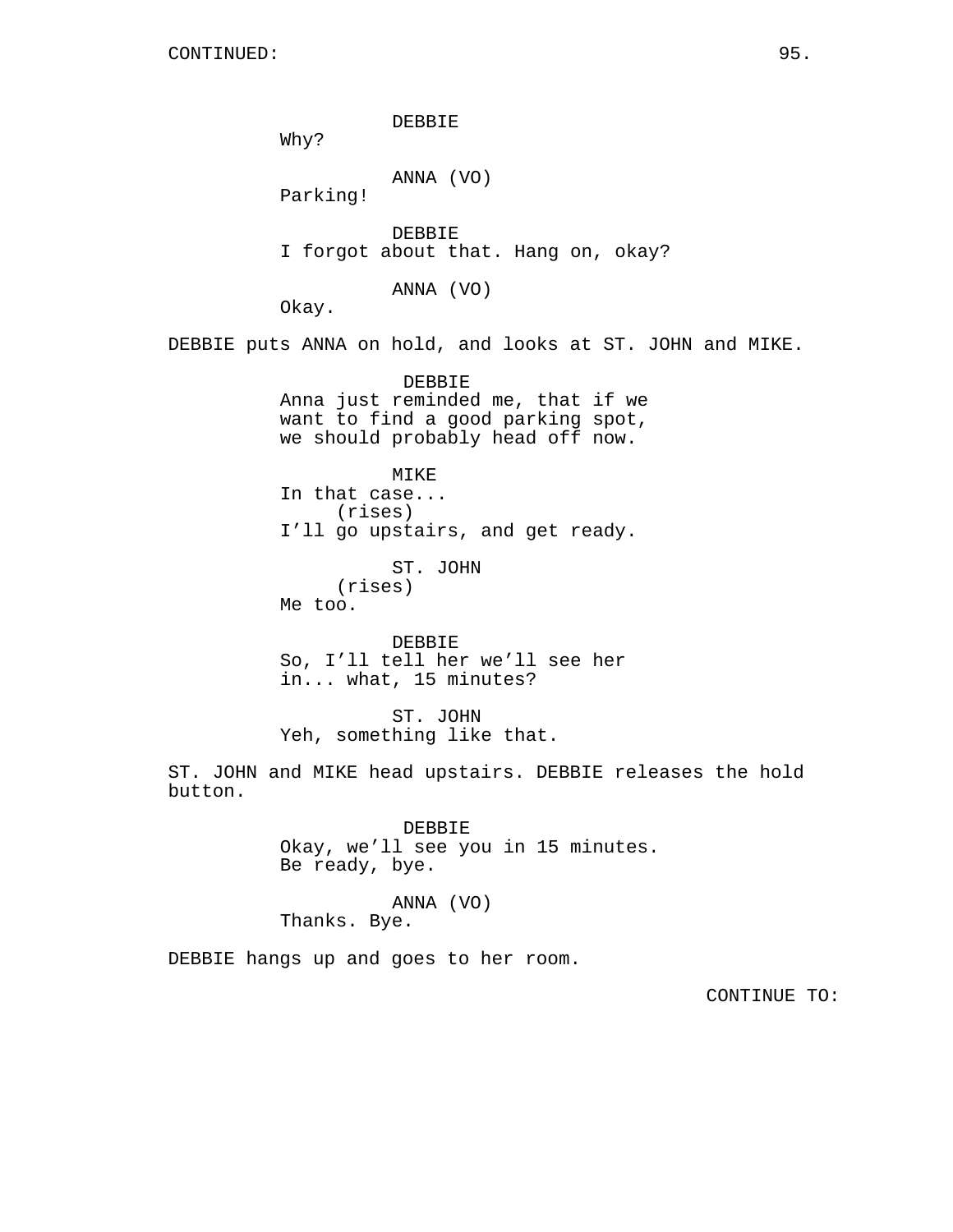# 122 TIME FLIES 122

DEBBIE, ST. JOHN, and MIKE, leave the house. DEBBIE locks the door. They get in the car. ST. JOHN is driving. They pick up ANNA. They drive downtown. They find a half descent parking spot. They exit the car, and walk to Nathan Phillips Square. They listen to the singers etc.

CONTINUE TO:

#### 123 TIME RESUMES: NATHAN PHILLIPS SQUARE (11:00PM) 123

ST. JOHN has his arm around DEBBIE. He leans over, and whispers something in her ear. She turns to him, and smiles. Then taps MIKE on the shoulder. MIKE turns to her.

> DEBBIE We're going to go for a walk.

> > MIKE

Okay.

DEBBIE Don't wander off, or we'll never find you.

#### MIKE

Okay.

ST. JOHN and DEBBIE, walk off. ANNA notices them leave, and looks at MIKE.

> ANNA Where are they going?

MIKE For a walk.

#### ANNA

A walk?

**MTKE** That's what she said.

CONTINUE TO:

124 TIME FLIES 124 124

MIKE and ANNA continue to listen to the music etc.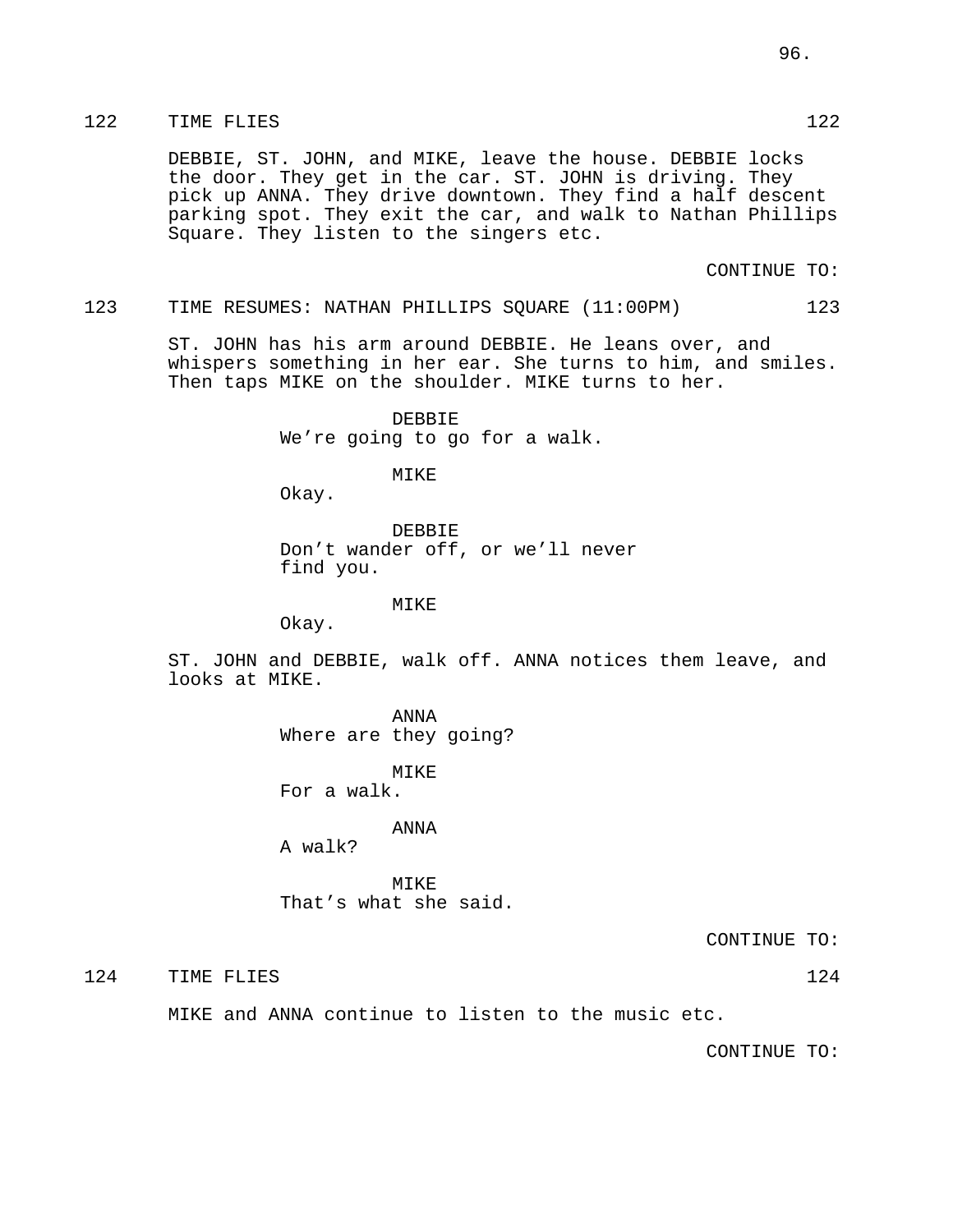ANNA looks at her watch.

ANNA If they don't get back soon, they're gonna miss the countdown.

MIKE Maybe they're having their own countdown.

ANNA

Miiiike!

MIKE

Whaaat?

JUMP TO:

126 INT: CAR - BACK SEAT (11:59PM) 126

ST. JOHN and DEBBIE are making love. They reach their peak as the clock chimes midnight. DEBBIE gasps his name. He nuzzles her neck as he withdraws. She gasps his name one more time.

#### DEBBIE

I love you.

ST. JOHN (raise head and look at her) I love you too. (kiss her) Happy New Year, Deb.

DEBBIE Happy New Year, Stj.

She pulls him close to her in a passionate kiss. They make love again.

JUMP TO:

# **FRIDAY JANUARY 1st 1993**

127 EXT: NATHAN PHILLIPS SQUARE (12:45AM) 127

MIKE and ANNA are in the crowd. ANNA looks at her watch.

ANNA They've been gone for almost two hours! Maybe we should go look for them.

(CONTINUED)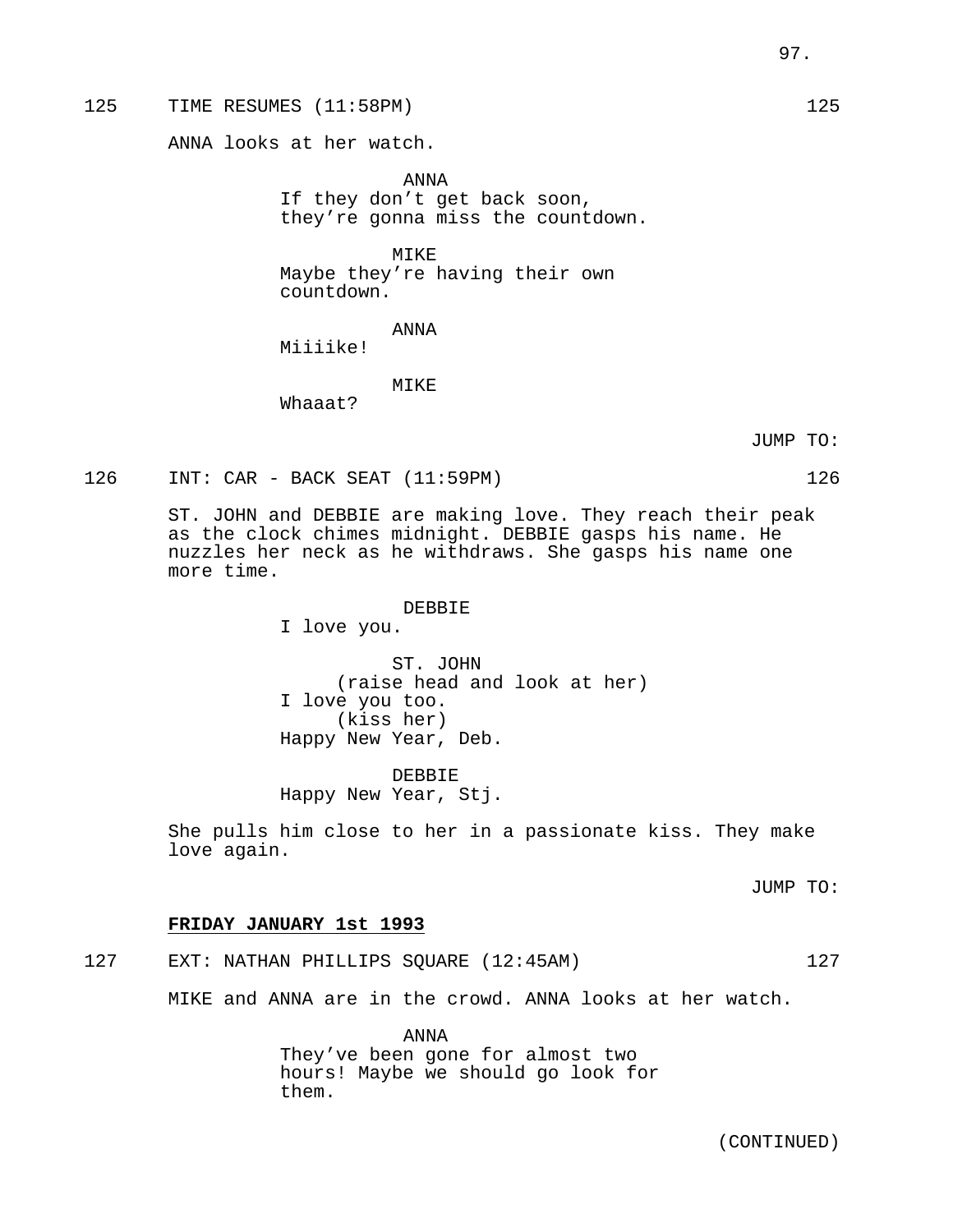MIKE Are you serious? (beat) Look at this crowd! If we move from here, they'll never find us. This is the first place they'd come to... (beat) ...because this is where they left us.

ANNA

Mike, I...

Out of the corner of his eye, MIKE spots DEBBIE, then ST. JOHN, in each others arms. They are walking towards them.

ANNA

Mike? Are you...

MIKE

I think I see them. Come on.

MIKE grabs her hand, and they head through the crowd towards ST. JOHN and DEBBIE.

128 FOCUS: ST. JOHN AND DEBBIE 128 128

DEBBIE Great! How are we suppose to find them in this...

ST. JOHN spots MIKE heading towards them.

ST. JOHN We won't have to. (point) I think they found us.

ST. JOHN and DEBBIE, stop waking, and wait for MIKE and ANNA. Once MIKE and ANNA reach ST. JOHN and DEBBIE , MIKE lets go of ANNA's hand. They walk to the car. ST. JOHN and DEBBIE are still in each others arms.

> ANNA Where were you guys anyway?

DEBBIE (look at St. John) We, um kinda just, lost track of the time.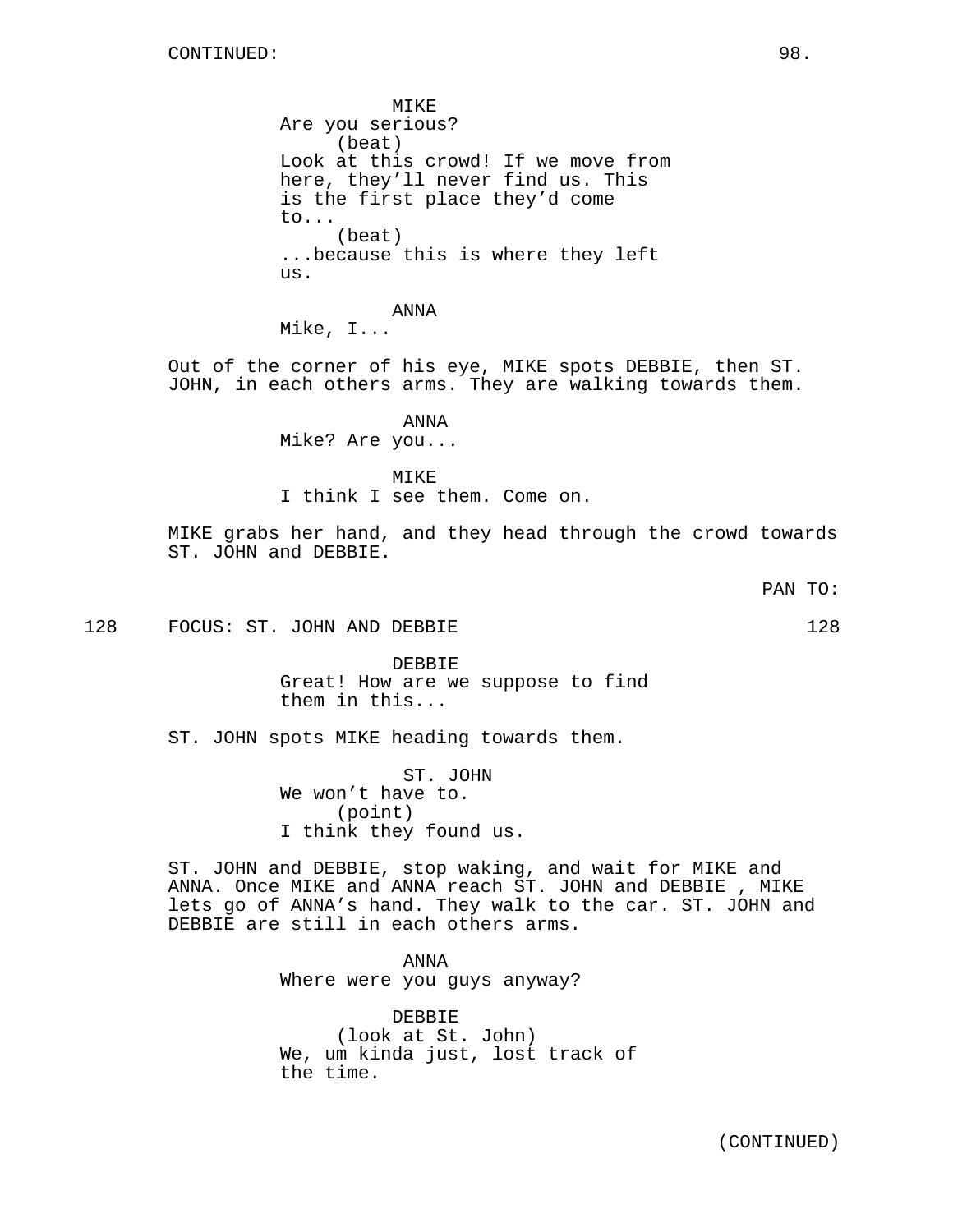Oh.

ANNA What could you have possibly been doing that would...

MIKE gives her a "think about it" look. ANNA realizes what they were doing, and feels stupid for not thinking of it.

ANNA

They walk the rest of the way to the car, in silence.

CONTINUE TO:

129 EXT: CAR 129

They enter the car. ST. JOHN and DEBBIE get in front. MIKE and ANNA get in back.

CONTINUE TO:

130 INT: CAR 130

ST. JOHN starts up the car, and they drive off. They turn on the radio, and sing-a-long with some of the songs. They get to ANNA's, and drop her off. They say good night to her, and she exits the car. They wait till she is inside the house, then drive off. They head back to DEBBIE's.

JUMP TO:

## 131 INT: DEBBIE'S - KITCHEN (10:00AM) 131

DAD, DEBBIE, ST. JOHN, MOM, MARIE, and MIKE, (in that order) are sitting at the table. They've just finished breakfast. The phone rings. ST. JOHN, DEBBIE, and MIKE all exchange a "Jason" look.

#### MARIE

I'll get it.

MARIE rises from the table, and answers the phone.

MARIE

Hello?

JASON (VO) Hi. This is Jason. Can I speak with St. John and Mike please?

MARIE Hang on. (put Jason on hold)

(MORE)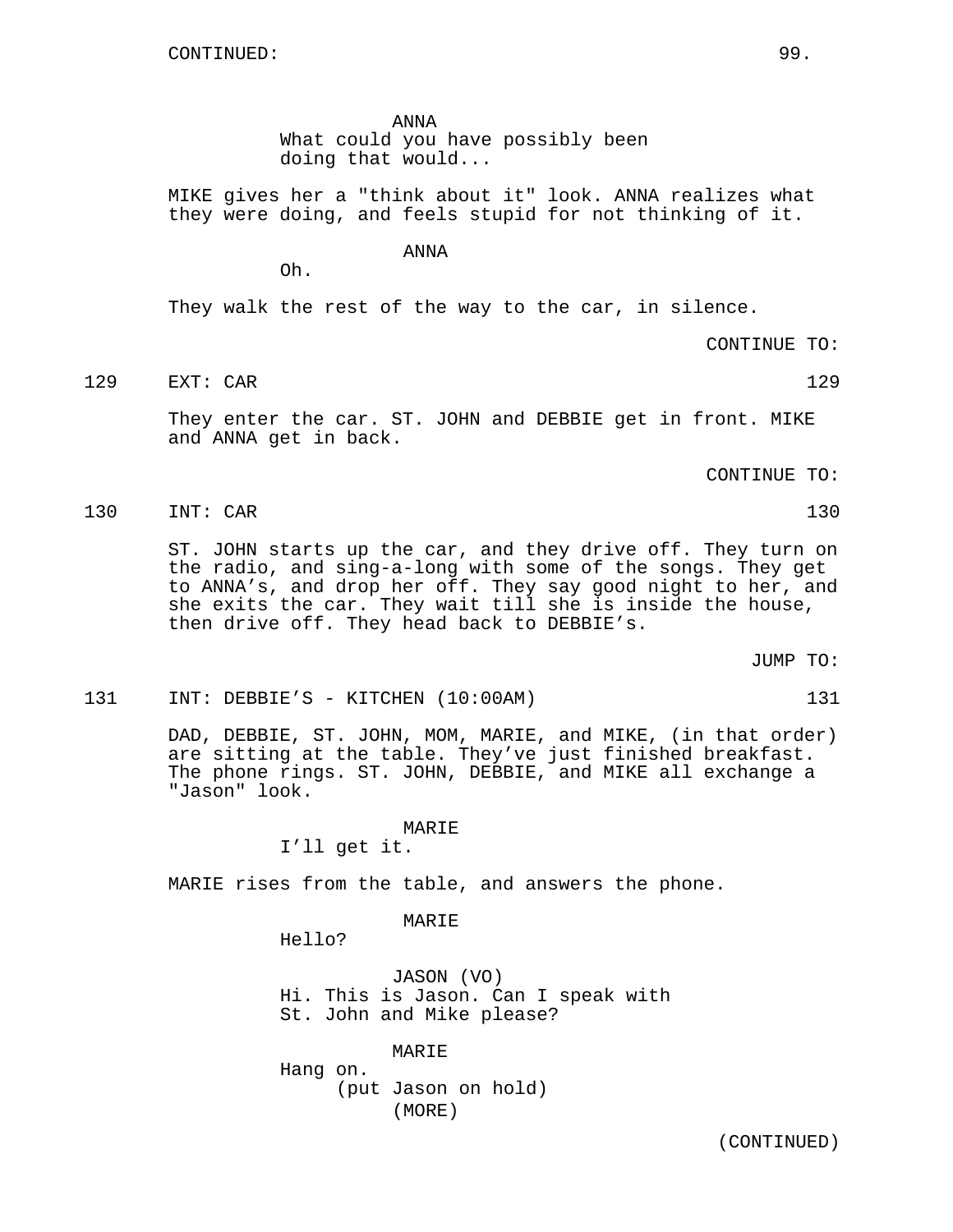MARIE (cont'd) Mike, St. John... (beat) Jason wants to talk you.

ST. JOHN and MIKE exchange an "uh-oh" look. MIKE takes the receiver from MARIE, and ST. JOHN heads to the living room to pick up the extension.

CONTINUE TO SPLIT SCREEN:

132 EXT: LIVING ROOM / KITCHEN 132

MIKE releases the hold button.

MIKE

Hi Jason.

ST. JOHN What is it Locke?

JUMP TO:

133 EXT: BACK YARD (10:30AM) 133

ST. JOHN, DEBBIE, and MIKE, are walking through the yard, to the chopper.

CONTINUE TO:

134 EXT: CHOPPER 134 EXT: 134

ST. JOHN and MIKE put their bags in the baggage compartment. DEBBIE gives MIKE a good bye hug and kiss, then he gets into the chopper. DEBBIE gives ST. JOHN a hug, then they embrace, in a deep passionate kiss. MIKE starts up the chopper.

> MIKE Yo, St. John! Come on.

ST. JOHN and DEBBIE kiss a little longer. Then he breaks the kiss.

> ST. JOHN Call ya later.

> > DEBBIE

You better.

He smiles at her.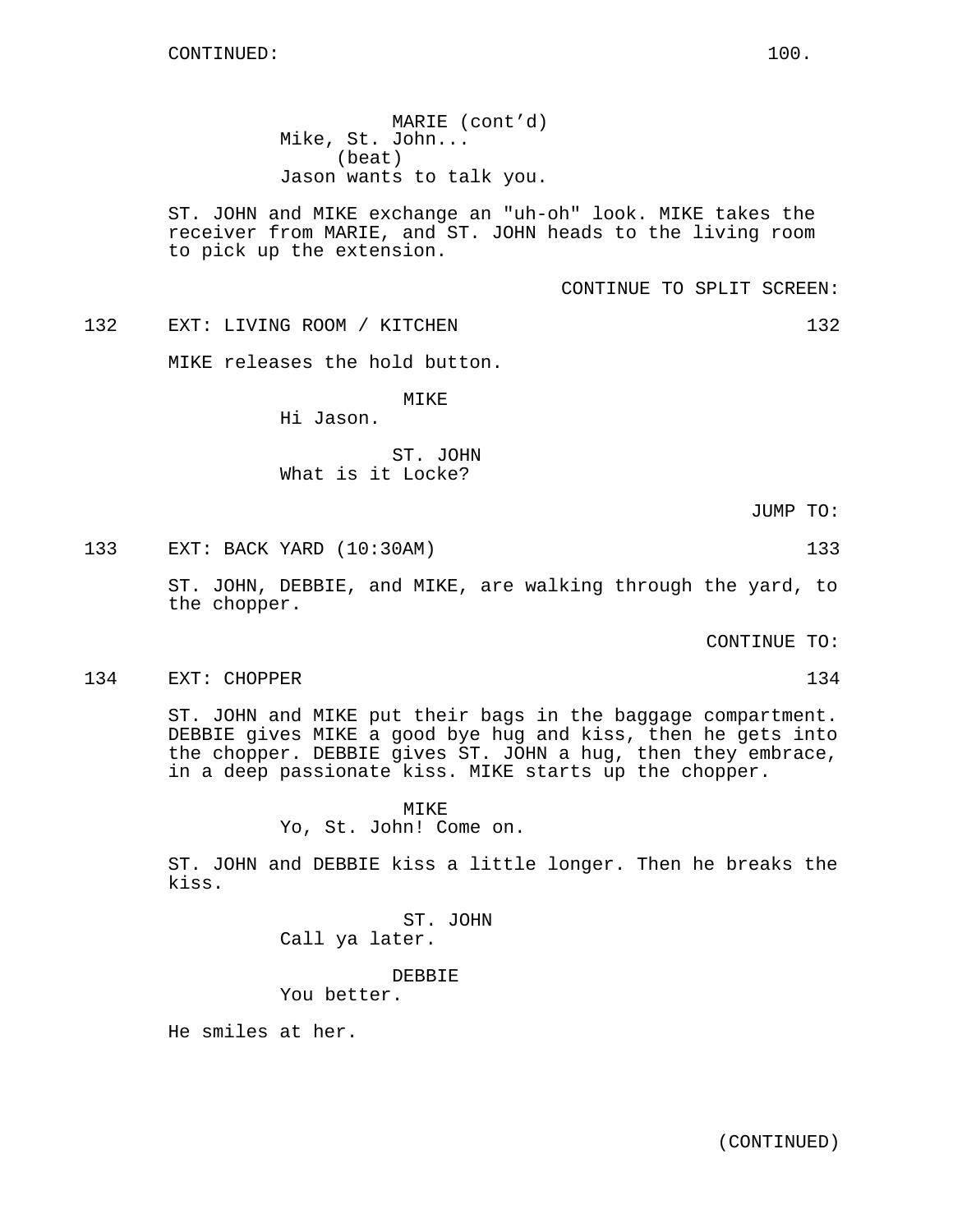DEBBIE

Love you.

ST. JOHN

Love you too.

He kisses her again.

MIKE St. John!!!

ST. JOHN breaks the kiss, and gets in to the chopper. DEBBIE waves good bye as MIKE lifts the chopper up, and flies off. DEBBIE watches the chopper, till she can see it no more. Then she returns to the house.

JUMP TO:

135 INT: BASEMENT (8:00PM EST / 6:00 PM MST) 135

DEBBIE is laying on the couch, reading a book. The phone rings. She is about to answer it, when it stops. Someone else answered it.

```
MARIE (VO)
     (yell)
Debbie.
     (beat)
Phone.
```
DEBBIE puts down the book, and picks up the phone.

DEBBIE

Got it.

DEBBIE hears MARIE hang up the extension.

DEBBIE

Hello?

ANNA (VO)

Hello.

DEBBIE (disappointment)

Hi.

ANNA (VO) So, where are you guys going tonight?

(CONTINUED)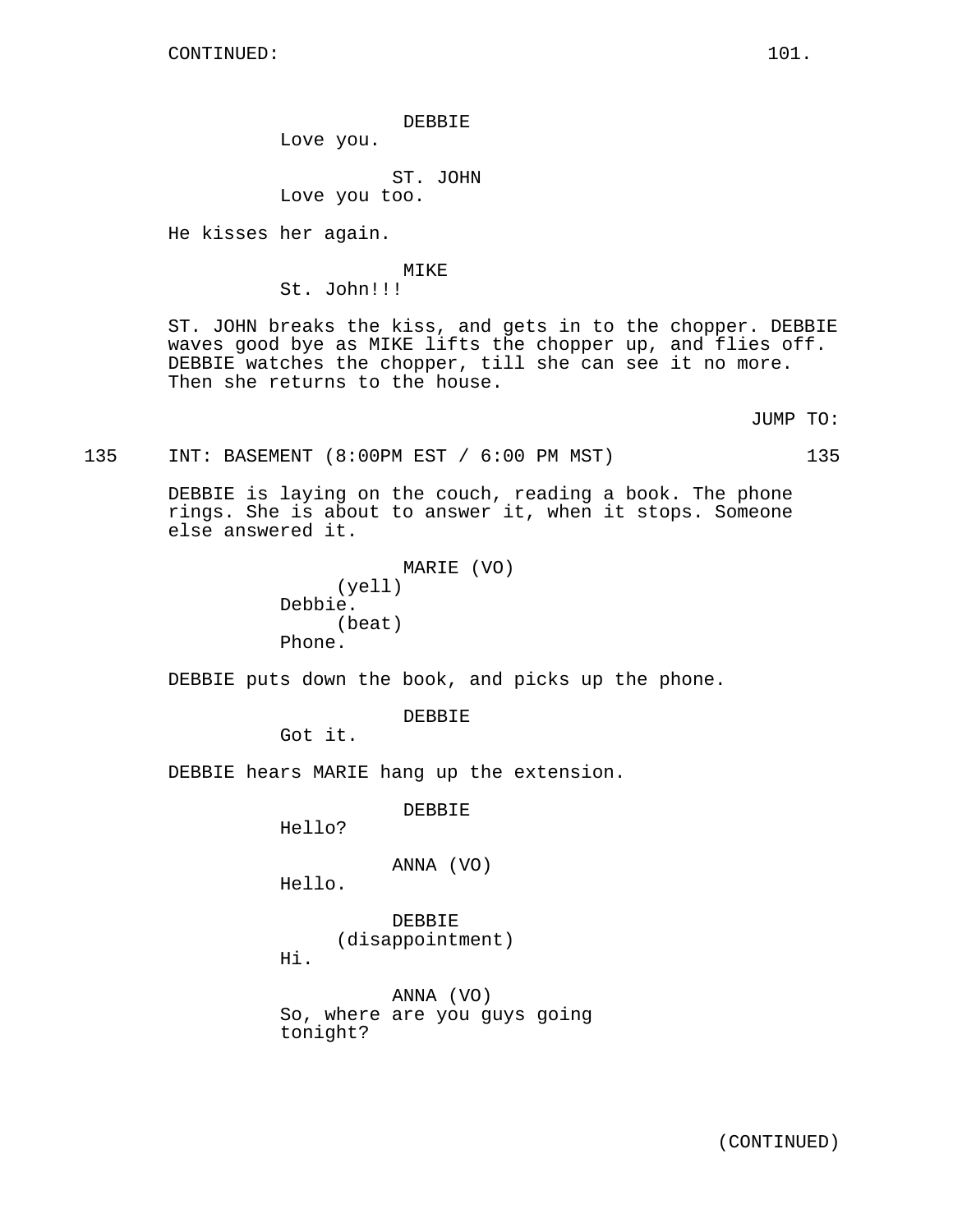DEBBIE I'M not going anywhere. ANNA (VO) What? DEBBIE Jason called. ANNA (VO) Oh. DEBBIE Yeh. Mike and St. John had to leave. ANNA (VO) Why? DEBBIE Not sure. Probably some Company emergency. ANNA (VO) What sort of emergency? DEBBIE I don't know. They didn't say. ANNA (VO) What makes you think it was an emergency? DEBBIE Two things. One, it New Years Day. And two, they were going back on Monday anyway. ANNA (VO) What sorta Air Service do they run anyway? DEBBIE What? ANNA (VO) Santini Air. What do they... DEBBIE What do you mean?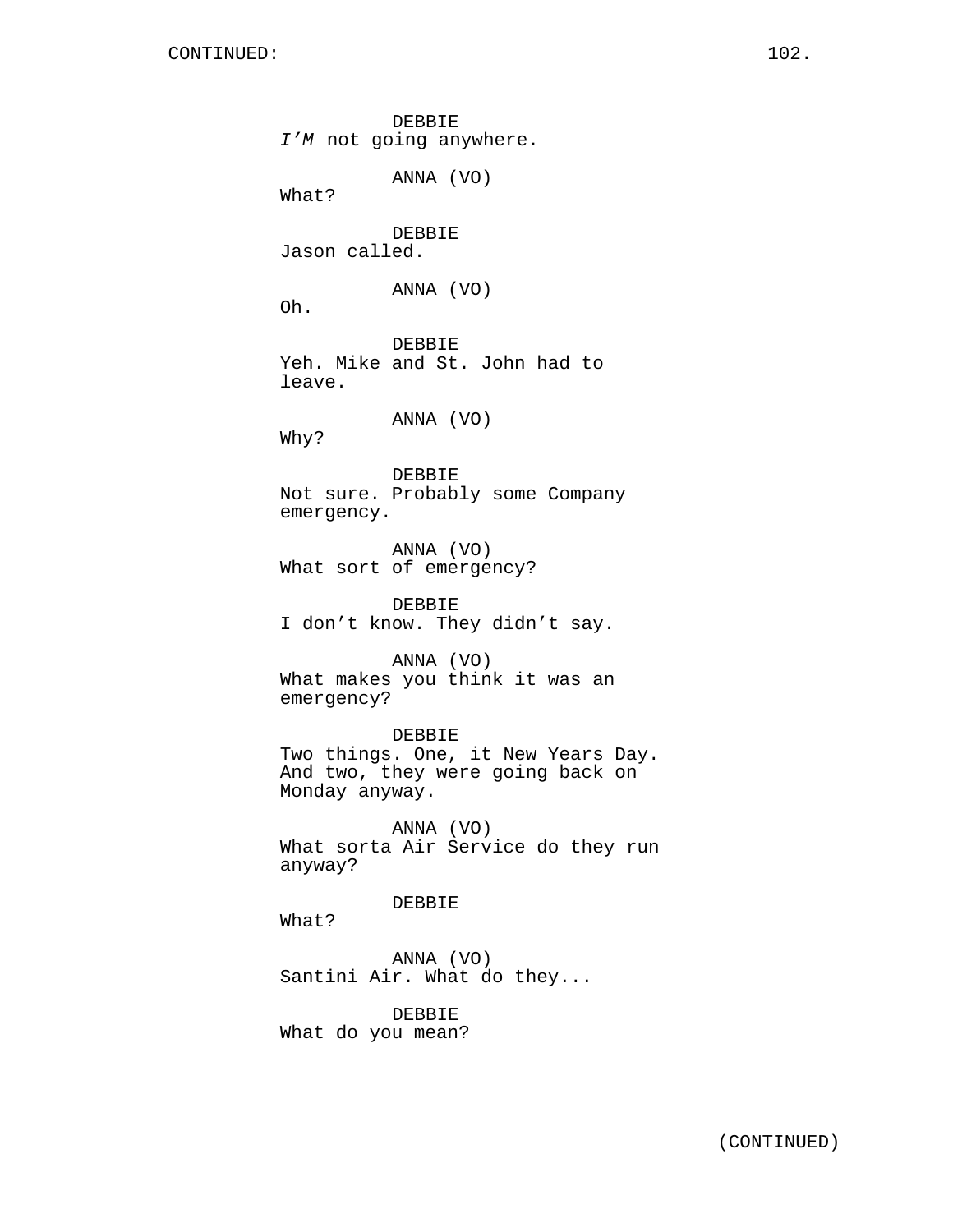ANNA (VO) They always seem to be rushing off somewhere. Haven;t you ever questioned who this Jason guy is, and why he's always... DEBBIE What are you... ANNA (VO) Are you sure they are legit? DEBBIE Yes. ANNA (VO) Positive? DEBBIE Frank has known them for years. ANNA (VO) Hmm. (beat) When's the next time you'll be seeing them? DEBBIE Them? ANNA (VO) I mean St. John. DEBBIE Probably some time next month. ANNA (VO) Oh. DEBBIE We still have to...

DEBBIE stops talking as there is a CALL WAITING beep on the line.

> DEBBIE Hang on. I've got another call.

DEBBIE presses the LINK button and answers the other call.

DEBBIE

Hello?

(CONTINUED)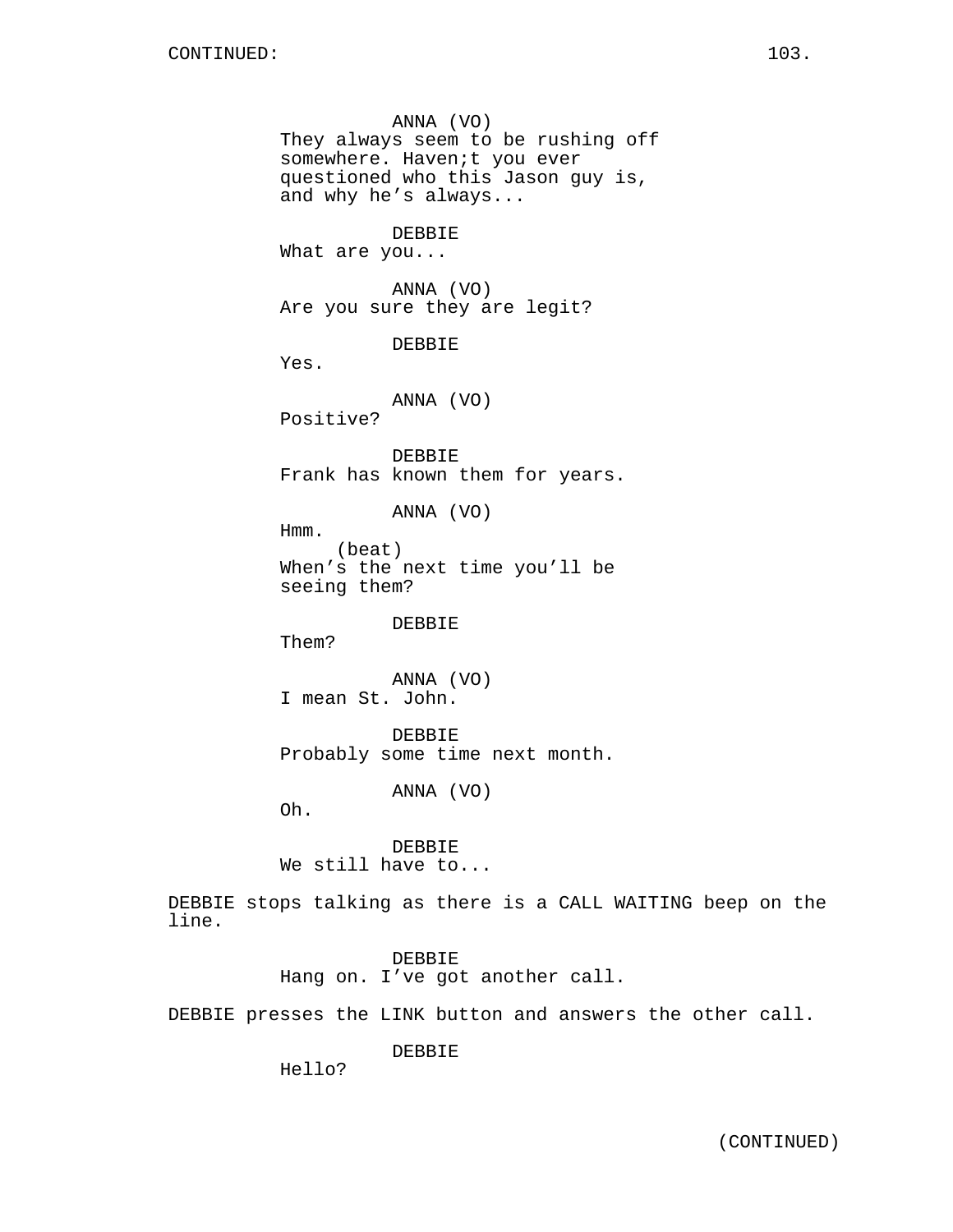ST. JOHN (VO) Hi honey, it's me. DEBBIE Hi. Can you hold on for one second, Anna's on the other line. I'll get rid of her. ST. JOHN (VO) Sure. DEBBIE presses the LINK button, and returns to ANNA. DEBBIE Gotta go. St. John's on the other line. ANNA (VO) Okay. Bye. DEBBIE Bye. DEBBIE presses the LINK button and return to ST. JOHN. CONTINUE TO SPLIT SCREEN: 136 INT: DEBBIE'S BASEMENT / SANTINI AIR OFFICE 136 DEBBIE: Sorry about that. ST. JOHN That's okay. DEBBIE So, what was the big emergency? ST. JOHN It's a long story. I'll tell you all about it later. DEBBIE Promise? ST. JOHN

Promise.

DEBBIE

Okay.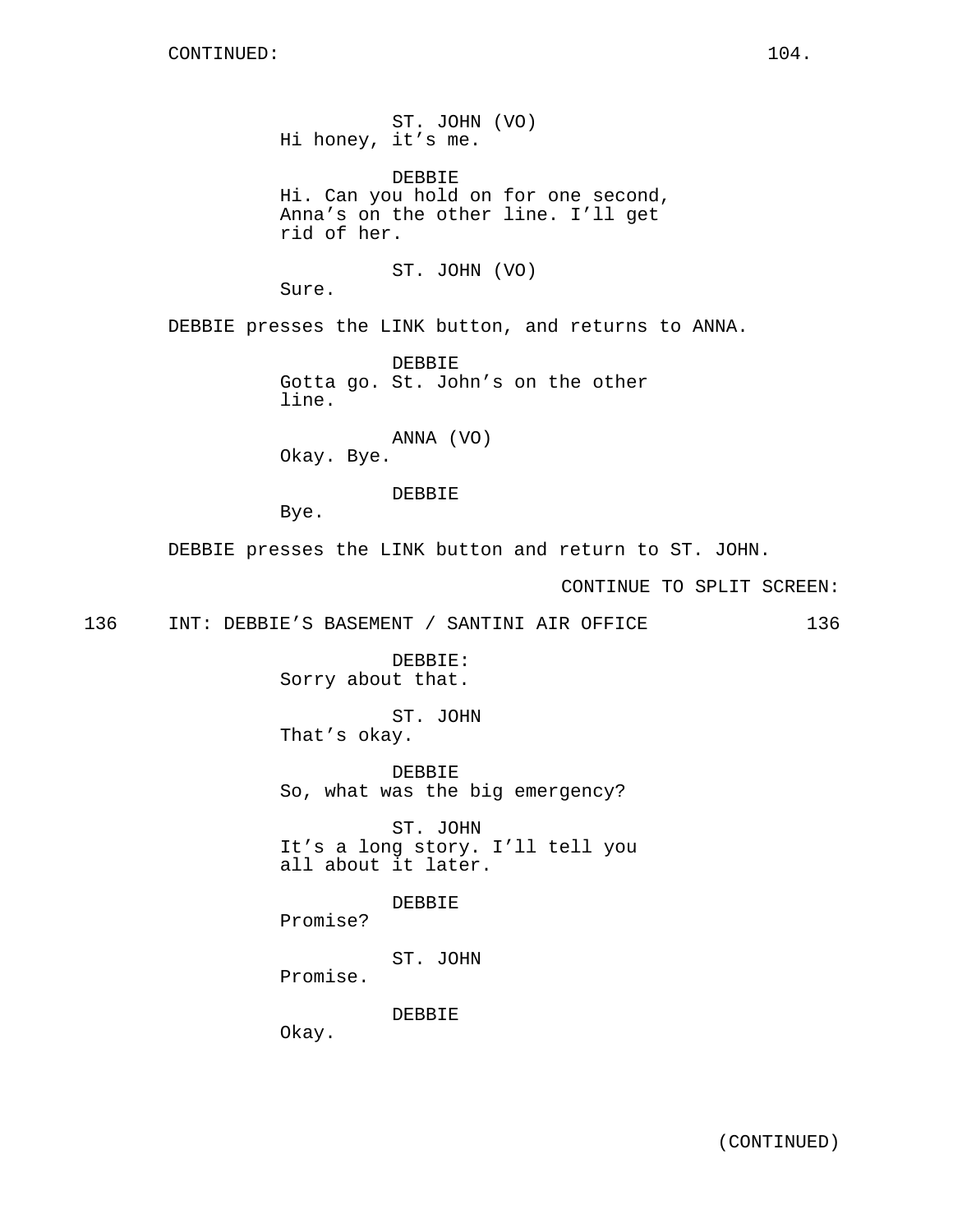ST. JOHN What are you doing next weekend? DEBBIE Nothing. Yet. ST. JOHN How would you like to spend it with me at String's old cabin. DEBBIE I'd love to. ST. JOHN Great. DEBBIE Just one question. ST. JOHN What? DEBBIE Does it have a phone? ST. JOHN Not any more. But... DEBBIE That's perfect. ST. JOHN What do you mean? DEBBIE I mean, if there is no phone, that means there can be no phone calls. That means, no interruptions from Jason. That means I'll have you all to myself for the entire weekend. I like that. But, just to be safe, don't tell anyone where we'll be.

ST. JOHN

Okay?

Okay. (beat) So, what time should I pick you up on Friday?

#### DEBBIE

Why don't you come up Thursday evening. That way we can leave as soon as we're ready, on Friday.